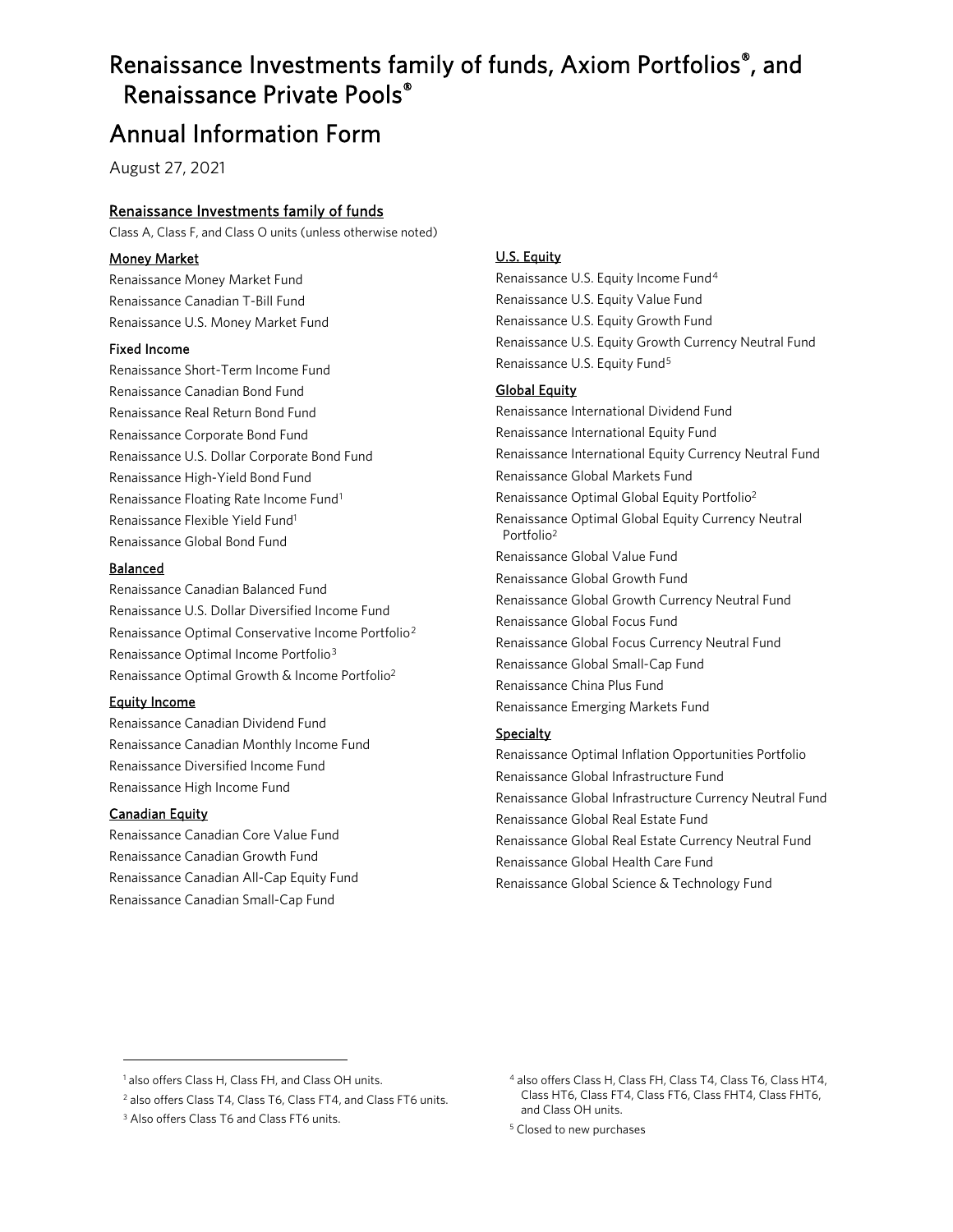#### Axiom Portfolios

Class A, Class T4, Class T6, Class F, Class FT4 and Class FT6 units (unless otherwise noted) Axiom Balanced Income Portfolio Axiom Diversified Monthly Income Portfolio[6](#page-1-4) Axiom Balanced Growth Portfolio

#### Renaissance Private Pools

#### Fixed Income

Renaissance Ultra Short-Term Income Private Pool[7](#page-1-5) Renaissance Canadian Fixed Income Private Pool[8](#page-1-6) Renaissance Multi-Sector Fixed Income Private Pool[9](#page-1-7) Renaissance Global Bond Private Po[ol8](#page-1-0)

#### Balanced

<span id="page-1-1"></span>Renaissance Multi-Asset Global Balanced Income Private Pool<sup>[10](#page-1-8)</sup>

Renaissance Multi-Asset Global Balanced Private Po[ol10](#page-1-1)

#### Equity Income

Renaissance Equity Income Private Po[ol8](#page-1-0)

Axiom Long-Term Growth Portfolio Axiom Canadian Growth Portfolio Axiom Global Growth Portfolio Axiom Foreign Growth Portfolio Axiom All Equity Portfolio

#### **Canadian Equity**

Renaissance Canadian Equity Private Poo[l8](#page-1-0)

#### <span id="page-1-0"></span>U. S. Equity

<span id="page-1-3"></span><span id="page-1-2"></span>Renaissance U.S. Equity Private Pool<sup>[11](#page-1-4)</sup> Renaissance U.S. Equity Currency Neutral Private Pool<sup>[12](#page-1-9)</sup>

#### Global Equity

Renaissance International Equity Private Pool<sup>11</sup> Renaissance Global Equity Private Pool<sup>[13](#page-1-10)</sup> Renaissance Emerging Markets Equity Private Pool<sup>11</sup> **Specialty** Renaissance Real Assets Private Pool<sup>9</sup>

No securities regulatory authority has expressed an opinion about these units and it is an offence to claim otherwise.

The funds and units of the funds offered under this Annual Information Form are not registered with the United States Securities and Exchange Commission and they are sold in the United States only in reliance on exemptions from registration.

# **MIRENAISSANCE INVESTMENTS®**

- <span id="page-1-6"></span><sup>8</sup> offers Class A (Pools), Premium Class, Premium-T4 Class, Premium-T6 Class, Class C, Class F-Premium, Class F-Premium T4, Class F-Premium T6, Class N-Premium, Class N-Premium T4, Class N-Premium T6, Class I, and Class O units.
- <span id="page-1-10"></span><span id="page-1-9"></span><span id="page-1-7"></span><sup>9</sup> offers Premium Class, Premium-T4 Class, Premium-T6 Class, Class H-Premium, Class H-Premium T4, Class H-Premium T6, Class F-Premium, Class F-Premium T4, Class F-Premium T6, Class FH-Premium, Class FH-Premium T4, Class FH-Premium T6, Class N-Premium, Class N-Premium T4, Class N-Premium T6, Class NH-Premium, Class NH-Premium T4, Class NH-Premium T6, Class O, Class OH, and Class S units.
- <span id="page-1-8"></span><sup>10</sup> offers Premium Class, Premium-T4 Class, Premium-T6 Class, Class F-Premium, Class F-Premium T4, Class F-Premium T6, Class N-Premium, Class N-Premium T4, Class N-Premium T6, and Class O units.
- <sup>11</sup> offers Class A (Pools), Premium Class, Premium-T4 Class, Premium-T6 Class, Class H-Premium, Class H-Premium T4, Class H-Premium T6, Class C, Class F-Premium, Class F-Premium T4, Class F-Premium T6, Class FH-Premium, Class FH-Premium T4, Class FH-Premium T6, Class N-Premium, Class N-Premium T4, Class N-Premium T6, Class NH-Premium, Class NH-Premium T4, Class NH-Premium T6, Class I, Class O, and Class OH units.
- <sup>12</sup> offers Class O units only.
- 13 offers Premium Class, Premium-T4 Class, Premium-T6 Class, Class H-Premium, Class H-Premium T4, Class H-Premium T6, Class F-Premium, Class F-Premium T4, Class F-Premium T6, Class FH-Premium, Class FH-Premium T4, Class FH-Premium T6, Class N-Premium, Class N-Premium T4, Class N-Premium T6, Class NH-Premium, Class NH-Premium T4, Class NH-Premium T6, Class O, and Class OH units.

<span id="page-1-4"></span><sup>6</sup> offers Class A, Class T6, Class F, and Class FT6 units only.

<span id="page-1-5"></span><sup>7</sup> offers Class A (Pools), Premium Class, Class F-Premium, Class N-Premium, and Class O units only.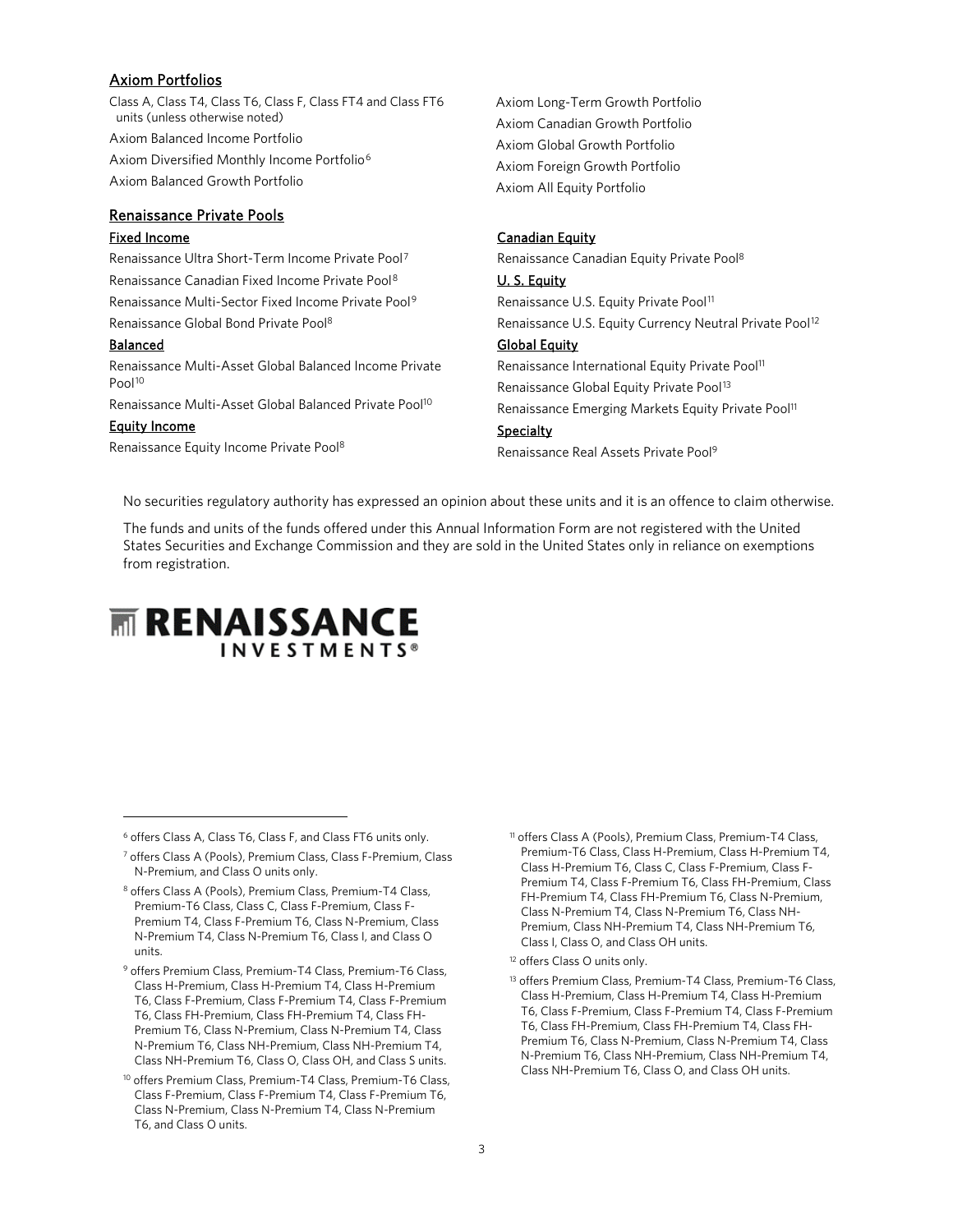# Table of Contents

| Name, Formation and History of the Renaissance Investments family of funds, Axiom Portfolios and |  |
|--------------------------------------------------------------------------------------------------|--|
|                                                                                                  |  |
|                                                                                                  |  |
|                                                                                                  |  |
|                                                                                                  |  |
|                                                                                                  |  |
|                                                                                                  |  |
|                                                                                                  |  |
|                                                                                                  |  |
|                                                                                                  |  |
|                                                                                                  |  |
|                                                                                                  |  |
|                                                                                                  |  |
|                                                                                                  |  |
|                                                                                                  |  |
|                                                                                                  |  |
|                                                                                                  |  |
|                                                                                                  |  |
|                                                                                                  |  |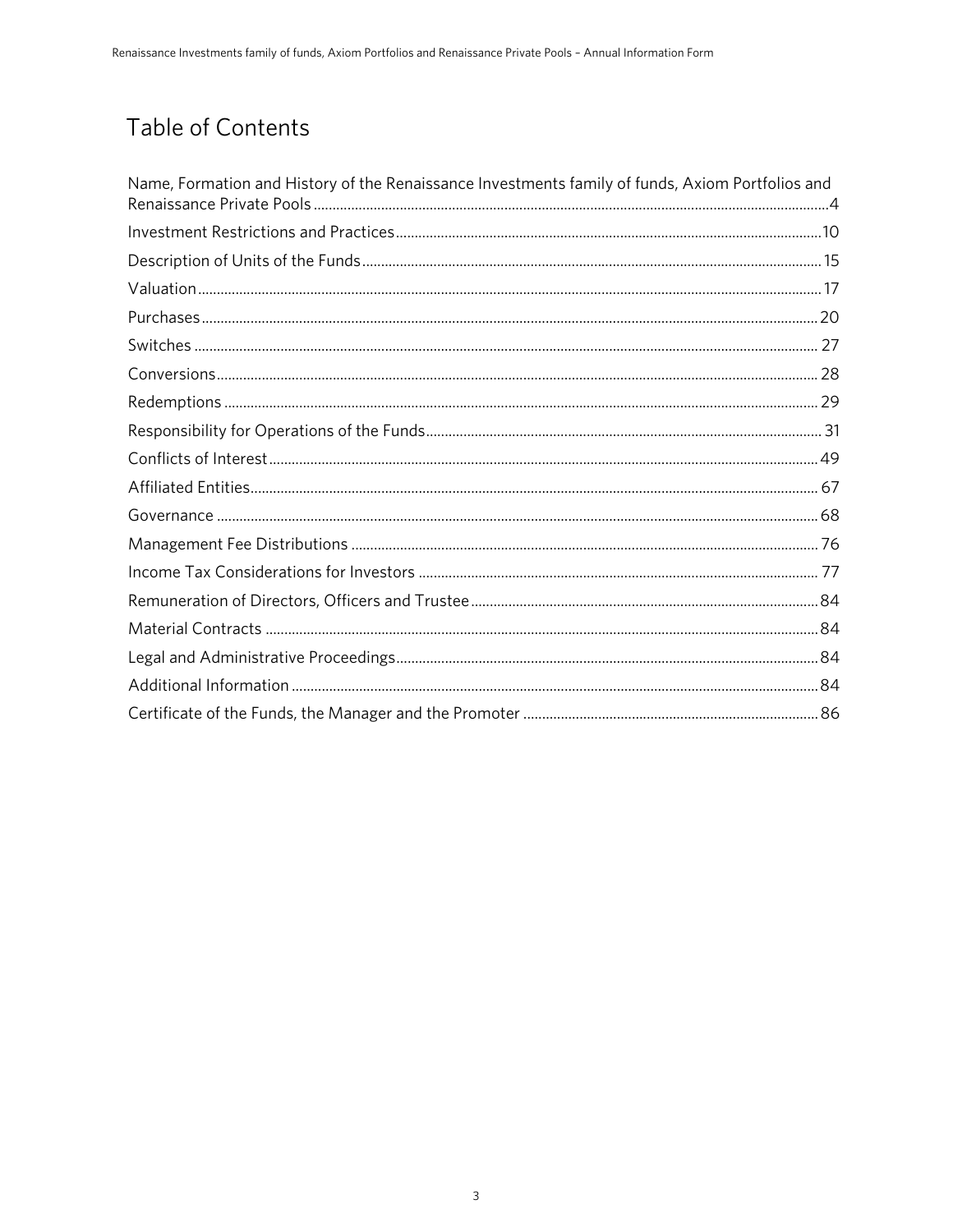## <span id="page-3-0"></span>Name, Formation and History of the Renaissance Investments family of funds, Axiom Portfolios and Renaissance Private Pools

In this document:

- a *Fund* or *Funds* refers to any or all of the mutual funds listed on the front cover;
- a *Renaissance Fund* or *Renaissance Funds* refers to any or all of the Renaissance Investments family of funds listed on the front cover;
- a *Portfolio* or *Portfolios*, or an *Axiom Portfolio* or *Axiom Portfolios*, refers to any or all of the Axiom Portfolios listed on the front cover;
- a *Pool* or *Pools*, or a *Renaissance Private Pool* or *Renaissance Private Pools*, refers to any or all of the Renaissance Private Pools listed on the front cover; and
- a *mutual fund* or *mutual funds* refers to mutual funds in general.

CIBC Asset Management Inc. (referred to as *CAMI*) is the trustee, manager, and portfolio advisor of the Funds, and is responsible for the Funds' administration. Refer to *Organization and Management of the Renaissance Investments family of funds, Axiom Portfolios and Renaissance Private Pools* in the Fund's Simplified Prospectus for more information. *We*, *us*, *our*, the *Manager*, the *Trustee* and the *Portfolio Advisor* refer to CAMI, which is a wholly-owned subsidiary of Canadian Imperial Bank of Commerce (referred to as *CIBC*). We are also the manager of CIBC Multi-Asset Absolute Return Strategy and the CIBC Fixed Income Pools, which together with the Funds, are referred to collectively as the *CAMI Funds* or, individually, as a *CAMI Fund*, and of the CIBC Exchange-Traded Funds (referred to as *CIBC ETFs*). All CAMI Funds and CIBC ETFs are mutual funds which are subject to National Instrument 81-102 – Investment Funds (referred to as *NI 81-102*).

The Funds are open-end investment trusts organized under the laws of Ontario and governed by an amended and restated master declaration of trust dated October 20, 2020, as amended (referred to as the *Declaration of Trust*). The Declaration of Trust amends and restates an amended and restated master declaration of trust dated October 18, 2019 which, together with any amendments and/or restatement, constitutes an amendment and restatement of the constating documents of each mutual fund that was established before the date of this Declaration of Trust.

Certain Funds invest in units of one or more other mutual funds, (including exchange-traded funds), which may be managed by us or our affiliates, and are referred to individually as an *Underlying Fund*, and collectively, as *Underlying Funds*.

CAMI has its head office at161 Bay Street, 22nd floor, Toronto, Ontario, M5J 2S1, and has an office at 1500 Robert-Bourassa Boulevard, Suite 800, Montreal, Quebec H3A 3S6. Each Fund has its office at161 Bay Street, 22nd floor, Toronto, Ontario, M5J 2S1.

On January 1, 2014, CAMI, CIBC Asset Management Holdings Inc., CIBC Private Investment Counsel Inc., and CIBC Global Asset Management Inc. (referred to as *CGAM*) were amalgamated to form one legal entity, CAMI.

Refer to *Responsibility for Operations of the Funds* for more information about the management and operations of the Funds.

The following sets out details about each Fund's formation and history:

### Renaissance Investments family of funds

### Money Market

Renaissance Money Market Fund *–* Established February 10, 1986

Renaissance Canadian T-Bill Fund – Established August 21, 1987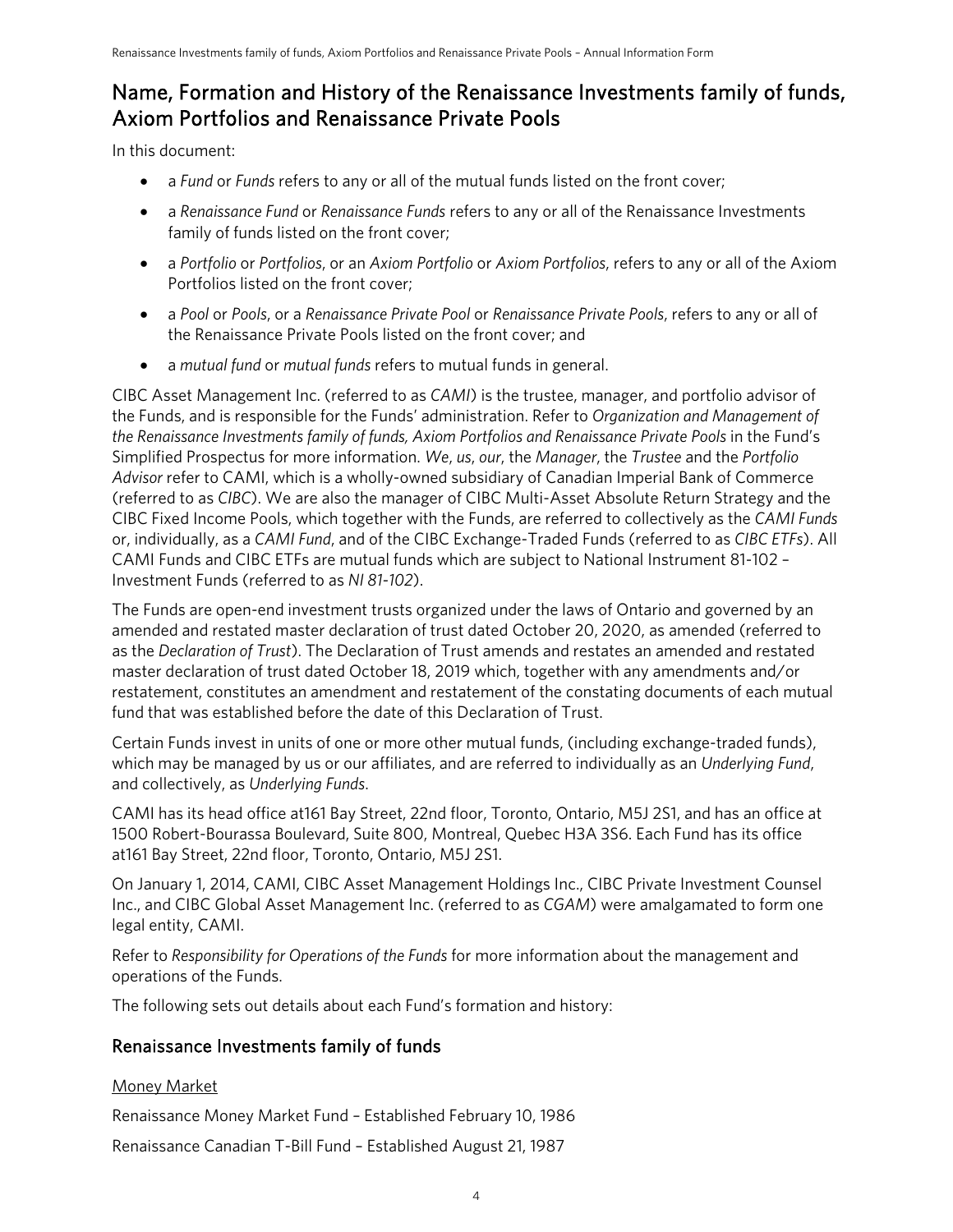Renaissance U.S. Money Market Fund – Established March 30, 1987

#### Fixed Income

Renaissance Short-Term Income Fund – Established April 24, 1974 Renaissance Canadian Bond Fund – Established June 21, 1972 Renaissance Real Return Bond Fund – Established November 8, 2002 Renaissance Corporate Bond Fund – Established October 7, 2009

• December 5, 2014, Renaissance Corporate Bond Fund merged into Renaissance Corporate Bond Capital Yield Fund and the name of Renaissance Corporate Bond Capital Yield Fund was changed to Renaissance Corporate Bond Fund, and the fundamental investment objectives changed to current investment objectives.

Renaissance U.S. Dollar Corporate Bond Fund – Established September 4, 2013

Renaissance High-Yield Bond Fund – Established September 23, 1994

Renaissance Floating Rate Income Fund – Established September 4, 2013

Renaissance Flexible Yield Fund – Established April 17, 2016

Renaissance Global Bond Fund – Established October 6, 1992

#### Balanced

Renaissance Canadian Balanced Fund - Established January 19, 1999

- September 1, 2020, CAMI assumed all portfolio management responsibilities, replacing portfolio subadvisor American Century Investment Management, Inc.; and
- July 1, 2012, American Century Investment Management, Inc. was added as a portfolio sub-advisor.

Renaissance U.S. Dollar Diversified Income Fund – Established September 4, 2013

Renaissance Optimal Conservative Income Portfolio – Established September 4, 2013

Renaissance Optimal Income Portfolio – Established August 15, 2007

Renaissance Optimal Growth & Income Portfolio – Established September 4, 2013

#### Equity Income

Renaissance Canadian Dividend Fund – Established November 8, 2002

Renaissance Canadian Monthly Income Fund – Established October 30, 1997

- September 1, 2020, CAMI assumed all portfolio management responsibilities, replacing portfolio subadvisor American Century Investment Management, Inc.; and
- June 12, 2014, American Century Investment Management, Inc. was added as a portfolio sub-advisor.

Renaissance Diversified Income Fund – Established November 8, 2002

Renaissance High Income Fund – Established January 6, 1997

• August 14, 2015, Connor, Clark & Lunn Investment Management Ltd. replaced Aston Hill Management Inc. as portfolio sub-advisor, and the name of Renaissance Millennium High Income Fund was changed to Renaissance High Income Fund.

#### Canadian Equity

Renaissance Canadian Core Value Fund – Established September 23, 1994

- March 31, 2016, Wintergreen Advisers, LLC was terminated as portfolio sub-advisor; and
- September 1, 2011, Wintergreen Advisers, LLC replaced NWQ Investment Management Company, LLC as a portfolio sub-advisor.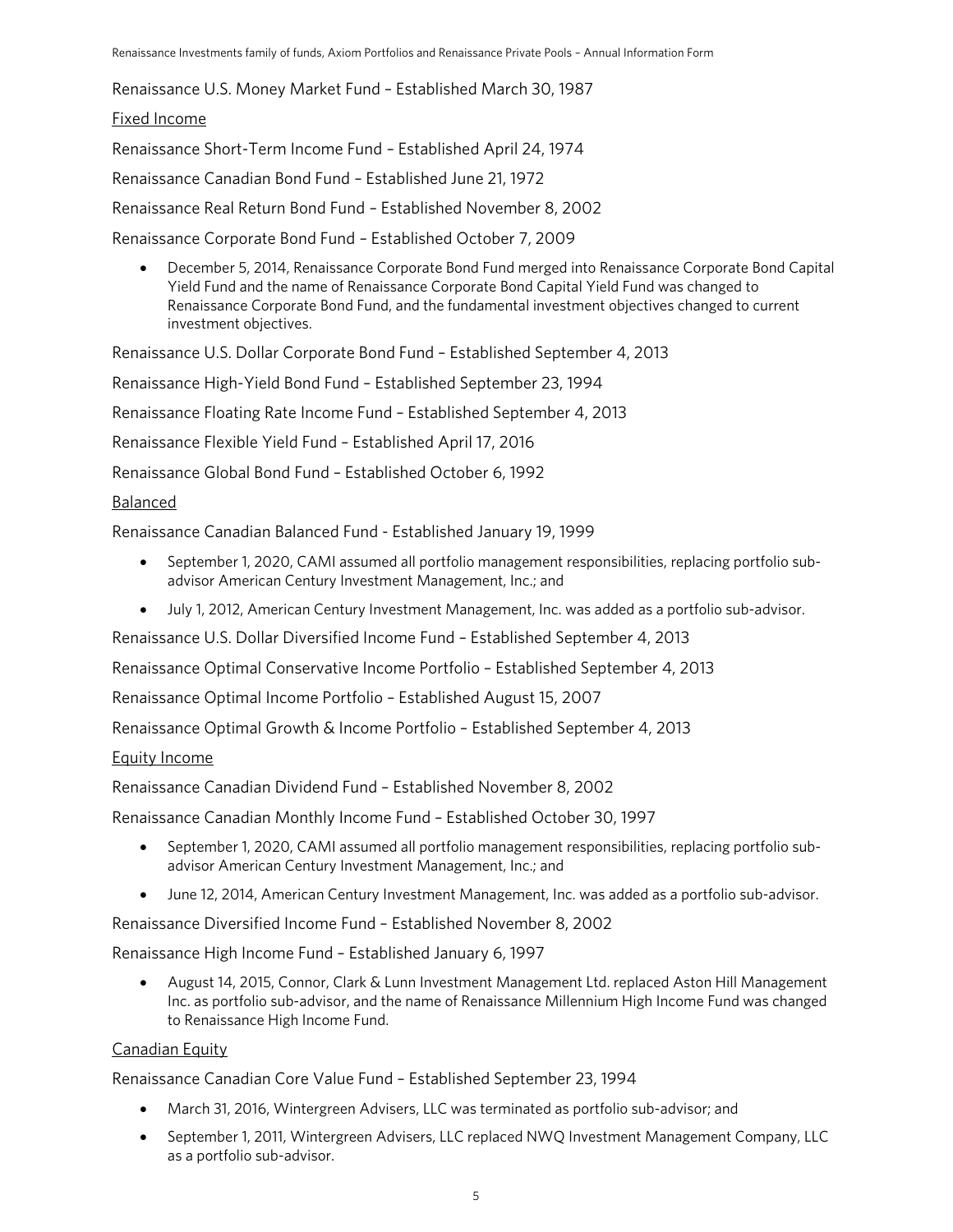Renaissance Canadian Growth Fund – Established October 30, 1985

- September 1, 2020, CAMI assumed all portfolio management responsibilities, replacing portfolio subadvisors Connor, Clark & Lunn Investment Management Ltd., Guardian Capital LP, and Picton Mahoney Asset Management; and
- July 18, 2012, Connor, Clark & Lunn Investment Management Ltd., Guardian Capital LP, and Picton Mahoney Asset Management replaced McLean Budden Limited as portfolio sub-advisors.

Renaissance Canadian All-Cap Equity Fund – Established August 22, 2011

Renaissance Canadian Small-Cap Fund – Established October 22, 1996

### U.S. Equity

Renaissance U.S. Equity Income Fund – Established September 4, 2013

Renaissance U.S. Equity Value Fund – Established November 24, 1998

January 24, 2017, Rothschild & Co Asset Management US Inc. replaced Wells Capital Management Incorporated as portfolio sub-advisor.

Renaissance U.S. Equity Growth Fund – Established October 30, 1985

- July 2, 2019, CIBC Private Wealth Advisors, Inc. replaced American Century Investment Management, Inc. as portfolio sub-advisor;
- January 2, 2013, American Century Investment Management, Inc. was appointed as portfolio subadvisor ; and
- December 6, 2012, Aletheia Research and Management, Inc. was terminated as portfolio sub-advisor.

Renaissance U.S. Equity Growth Currency Neutral Fund – Established August 30, 2010

Renaissance U.S. Equity Fund – Established October 22, 1996

• December 9, 2020, CIBC Private Wealth Advisors, Inc. replaced INTECH Investment Management LLC as portfolio sub-advisor.

#### Global Equity

Renaissance International Dividend Fund – Established October 22, 1996

• April 1, 2020, CAMI assumed all portfolio management responsibilities, replacing portfolio sub-advisor KBI Global Investors Limited.

Renaissance International Equity Fund – Established November 6, 2000

Renaissance International Equity Currency Neutral Fund – Established August 30, 2010

Renaissance Global Markets Fund – Established October 6, 1992

- March 2, 2020, CAMI assumed all portfolio management responsibilities, replacing portfolio subadvisor Causeway Capital Management LLC; and
- April 1, 2016, Causeway Capital Management LLC replaced Wintergreen Advisers, LLC as portfolio subadvisor.

Renaissance Optimal Global Equity Portfolio – Established February 4, 2000

Renaissance Optimal Global Equity Currency Neutral Portfolio – Established August 30, 2010

Renaissance Global Value Fund – Established January 21, 1998

- June 20, 2014, Pzena Investment Management, LLC replaced del Rey Global Investors, LLC as portfolio sub-advisor; and
- August 6, 2013, del Rey Global Investors, LLC replaced NWQ Investment Management Company, LLC as portfolio sub-advisor.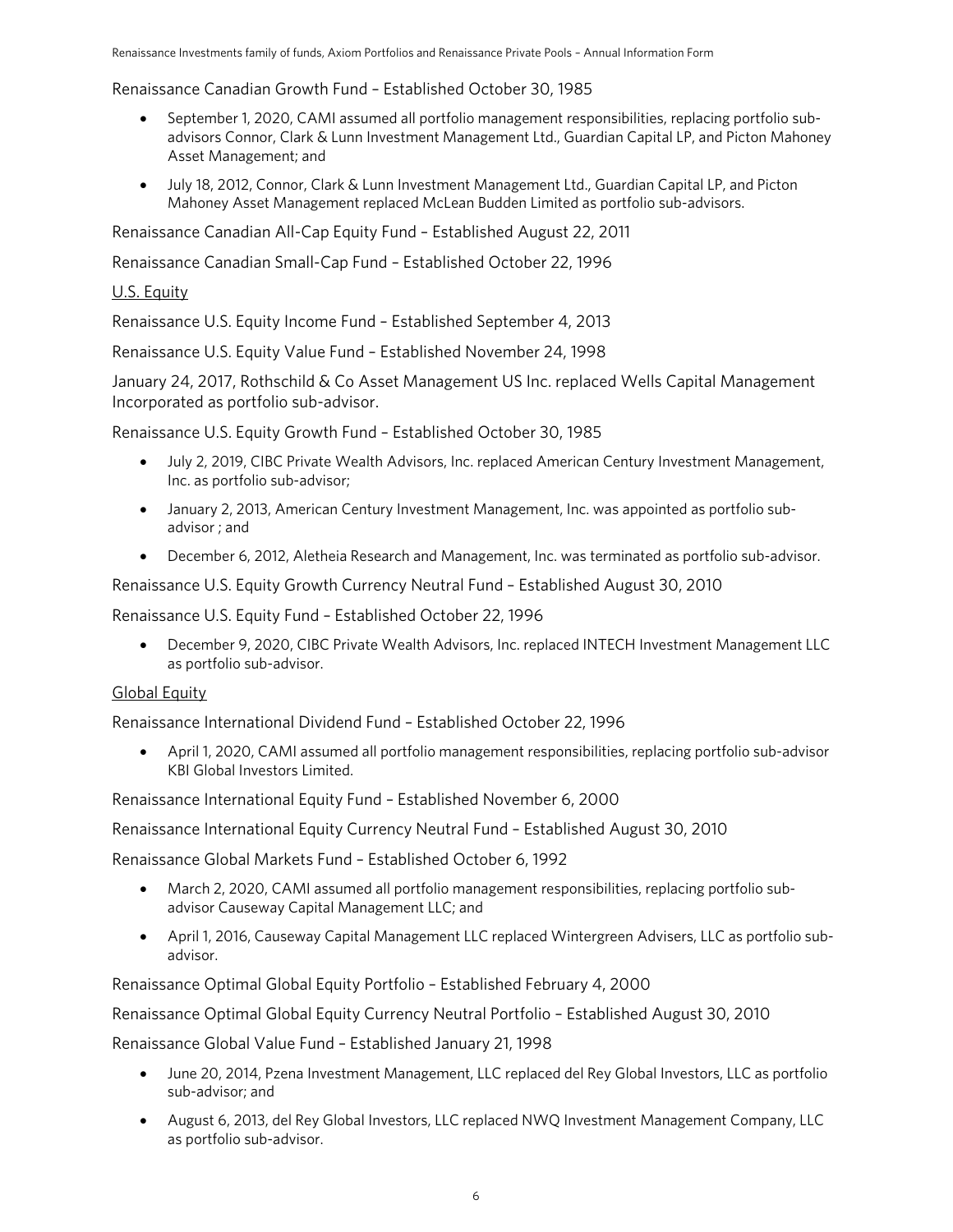Renaissance Global Growth Fund – Established November 24, 1998

Renaissance Global Growth Currency Neutral Fund – Established August 30, 2010

Renaissance Global Focus Fund – Established September 3, 1999

- December 9, 2020, CAMI assumed all portfolio management responsibilities, replacing portfolio subadvisor American Century Investment Management, Inc.;
- January 2, 2013, American Century Investment Management, Inc. was appointed as portfolio subadvisor; and
- December 6, 2012, Aletheia Research and Management, Inc. was terminated as portfolio sub-advisor.

Renaissance Global Focus Currency Neutral Fund – Established August 30, 2010

Renaissance Global Small-Cap Fund – Established January 21, 1998

• August 1, 2016, Wasatch Advisors, Inc. (now known as Wasatch Global Investors) replaced Wellington Management Canada ULC as portfolio sub-advisor.

Renaissance China Plus Fund – Established January 21, 1998

• June 20, 2014, Amundi Canada Inc. replaced Hamon Investment Management Ltd. as portfolio subadvisor.

Renaissance Emerging Markets Fund – Established October 22, 1996

• November 1, 2013, RS Investment Management Co. LLC (acquired by and known as Victory Capital Management Inc. effective July 29, 2016) replaced Pictet Asset Management Limited as portfolio subadvisor.

#### Specialty

Renaissance Optimal Inflation Opportunities Portfolio – Established August 22, 2011

Renaissance Global Infrastructure Fund - Established August 15, 2007

• June 27, 2017, Maple-Brown Abbott Ltd. replaced RARE Infrastructure (North America) PTY Limited as portfolio sub-advisor.

Renaissance Global Infrastructure Currency Neutral Fund – Established August 30, 2010

Renaissance Global Real Estate Fund – Established August 30, 2010

Renaissance Global Real Estate Currency Neutral Fund – Established August 30, 2010

Renaissance Global Health Care Fund – Established October 2, 1996

Renaissance Global Science & Technology Fund – Established October 2, 1996

#### Axiom Portfolios

Axiom Balanced Income Portfolio – Established March 11, 2005

Axiom Diversified Monthly Income Portfolio – Established March 11, 2005

Axiom Balanced Growth Portfolio – Established March 11, 2005

Axiom Long-Term Growth Portfolio – Established March 11, 2005

Axiom Canadian Growth Portfolio – Established March 11, 2005

Axiom Global Growth Portfolio – Established March 11, 2005

Axiom Foreign Growth Portfolio – Established March 11, 2005

Axiom All Equity Portfolio – Established March 11, 2005

#### Renaissance Private Pools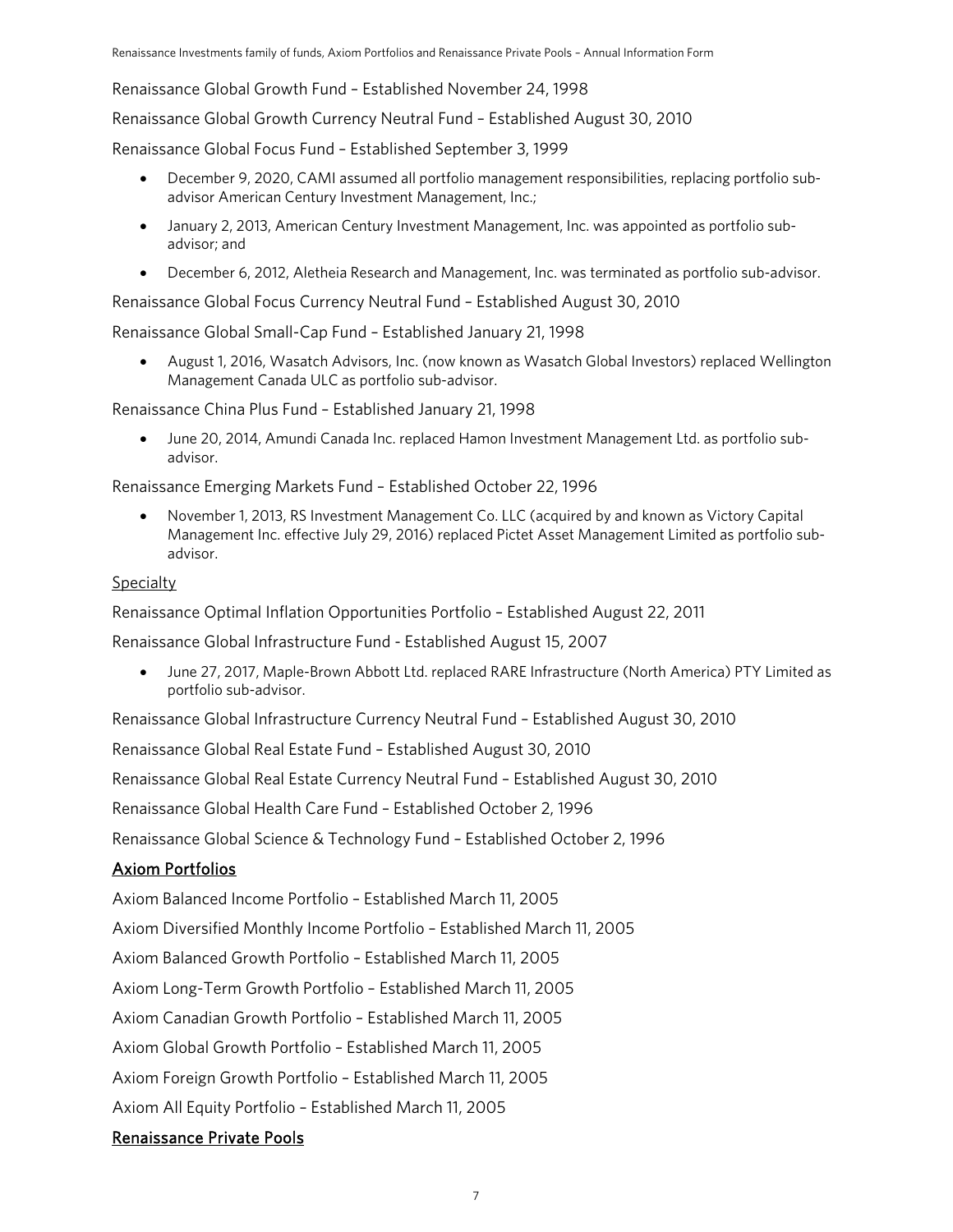Renaissance Investments family of funds, Axiom Portfolios and Renaissance Private Pools – Annual Information Form

• On April 17, 2016, the name of the Frontiers Pools was changed to Renaissance Private Pools.

### Fixed Income

Renaissance Ultra Short-Term Income Private Pool – Established November 19, 1999

• April 17, 2016, name changed from Frontiers Canadian Short Term Income Pool to Renaissance Ultra Short-Term Income Private Pool.

Renaissance Canadian Fixed Income Private Pool – Established November 19, 1999

- April 1, 2019, CAMI assumed portfolio management responsibilities for a portion of the Pool, replacing portfolio sub-advisor Baker Gilmore & Associates Inc.;
- April 17, 2016, name changed from Frontiers Canadian Fixed Income Pool to Renaissance Canadian Fixed Income Private Pool;
- April 1, 2015, AllianceBernstein Canada, Inc. replaced PIMCO Canada Corp. and Brandywine Global Investment Management, LLC as one of the portfolio sub-advisors; and
- July 18, 2012, Baker Gilmore & Associates Inc., Brandywine Global Investment Management, LLC, and PIMCO Canada Corp. replaced Addenda Capital Inc. and McLean Budden Limited as portfolio subadvisors.

Renaissance Multi-Sector Fixed Income Private Pool – Established April 17, 2016

Renaissance Global Bond Private Pool – Established November 19, 1999

- April 1, 2019, CAMI assumed portfolio management responsibilities for a portion of the Pool;
- April 17, 2016, name changed from Frontiers Global Bond Pool to Renaissance Global Bond Private Pool;
- April 1, 2015, Wellington Management Canada ULC replaced PIMCO Canada Corp. as one of the portfolio sub-advisors; and
- August 6, 2013, PIMCO Canada Corp. was appointed as one of the portfolio sub-advisors.

#### **Balanced**

Renaissance Multi-Asset Global Balanced Income Private Pool – Established April 17, 2016

Renaissance Multi-Asset Global Balanced Private Pool – Established April 17, 2016

#### Equity Income

Renaissance Equity Income Private Pool – Established January 2, 2004

- April 17, 2016, name changed from Frontiers Equity Income Pool to Renaissance Equity Income Private Pool;
- August 6, 2013, Connor, Clark & Lunn Investment Management Ltd., Guardian Capital LP, and Barrantagh Investment Management Inc. replaced MFC Global Investment Management as portfolio sub-advisors; and
- July 15, 2013, name changed from Frontiers Canadian Monthly Income Pool to Frontiers Equity Income Pool.

#### Canadian Equity

Renaissance Canadian Equity Private Pool – Established November 19, 1999

- September 1, 2020, Foyston, Gordon & Payne Inc., Picton Mahoney Asset Management, and Triasima Portfolio Management Inc. were terminated as portfolio sub-advisors;
- April 17, 2016, name changed from Frontiers Canadian Equity Pool to Renaissance Canadian Equity Private Pool;
- April 1, 2015, Foyston, Gordon & Payne Inc. was appointed as one of the portfolio sub-advisors; and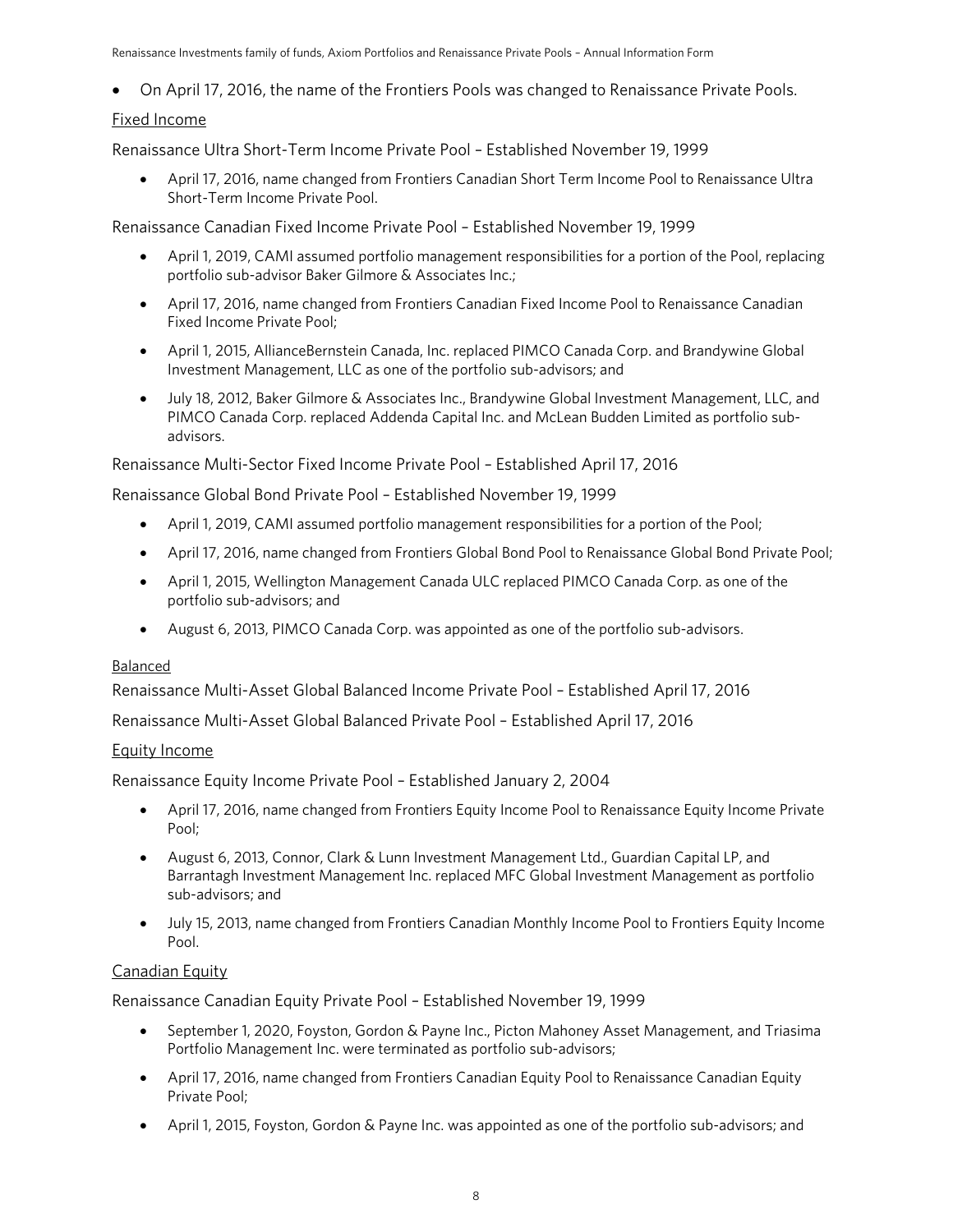• July 18, 2012, Connor, Clark & Lunn Investment Management Ltd., Picton Mahoney Asset Management, and Triasima Portfolio Management Inc. replaced Acuity Investment Management Inc. and McLean Budden Limited as portfolio sub-advisors.

#### U.S. Equity

Renaissance U.S. Equity Private Pool – Established November 19, 1999

- September 1, 2020, CAMI assumed portfolio management responsibilities for a portion of the Pool and CIBC Private Wealth Advisors, Inc. replaced INTECH Investment Management LLC, Pzena Investment Management, LLC, and Sustainable Growth Advisers, LP as a portfolio sub-advisor;
- January 24, 2017, Rothschild & Co Asset Management US Inc. was appointed as a portfolio sub-advisor;
- January 3, 2017, Wells Capital Management Incorporated (formerly known as Metropolitan West Capital Management, LLC) was terminated as a portfolio sub-advisor;
- December 16, 2016, Morgan Stanley Investment Management was appointed as a portfolio sub-advisor;
- November 25, 2016, Cornerstone Capital Management Inc. was terminated as a portfolio sub-advisor;
- April 17, 2016, name changed from Frontiers U.S. Equity Pool to Renaissance U.S. Equity Private Pool;
- February 4, 2013, Fiduciary Management Inc. was terminated as a portfolio sub-advisor;
- January 2, 2013, Cornerstone Capital Management, Inc., Pzena Investment Management, LLC, and Sustainable Growth Advisers, LP were appointed as portfolio sub-advisors; and
- December 6, 2012, Aletheia Research and Management, Inc. was terminated as a portfolio sub-advisor.

Renaissance U.S. Equity Currency Neutral Private Pool – Established December 1, 2010

• April 17, 2016, name changed from Frontiers U.S. Equity Currency Neutral Pool to Renaissance U.S. Equity Currency Neutral Private Pool.

#### Global Equity

Renaissance International Equity Private Pool – Established November 19, 1999

- On or about October 1, 2021, CAMI will assume portfolio management responsibilities for an increased portion of the Pool, replacing Causeway Capital Management LLC and Pzena Investment Management, LLC;
- December 9, 2020 , CAMI assumed portfolio management responsibilities for a portion of the Pool and CIBC Private Wealth Advisors, Inc. was appointed as portfolio sub-advisor replacing American Century Investment Management, Inc., INTECH Investment Management LLC and JPMorgan Asset Management (Canada) Inc.;
- April 17, 2016, name changed from Frontiers International Equity Pool to Renaissance International Equity Private Pool;
- October 1, 2015, JPMorgan Asset Management (Canada) Inc. and WCM Investment Management replaced Walter Scott & Partners Limited as portfolio sub-advisors; and
- April 15, 2014, American Century Investment Management, Inc., Causeway Capital Management LLC, INTECH Investment Management LLC, and Pzena Investment Management, LLC replaced del Rey Global Investors, LLC and Pictet Asset Management as portfolio sub-advisors.

Renaissance Global Equity Private Pool – Established April 17, 2016

• On or about October 1, 2021, Principal Global Investors, LLC will assume all portfolio management responsibilities for the Pool, replacing American Century Investment Management, Inc. and Pzena Investment Management, LLC.

Renaissance Emerging Markets Equity Private Pool – Established November 19, 1999

• April 17, 2016, name changed from Frontiers Emerging Markets Equity Pool to Renaissance Emerging Markets Equity Private Pool; and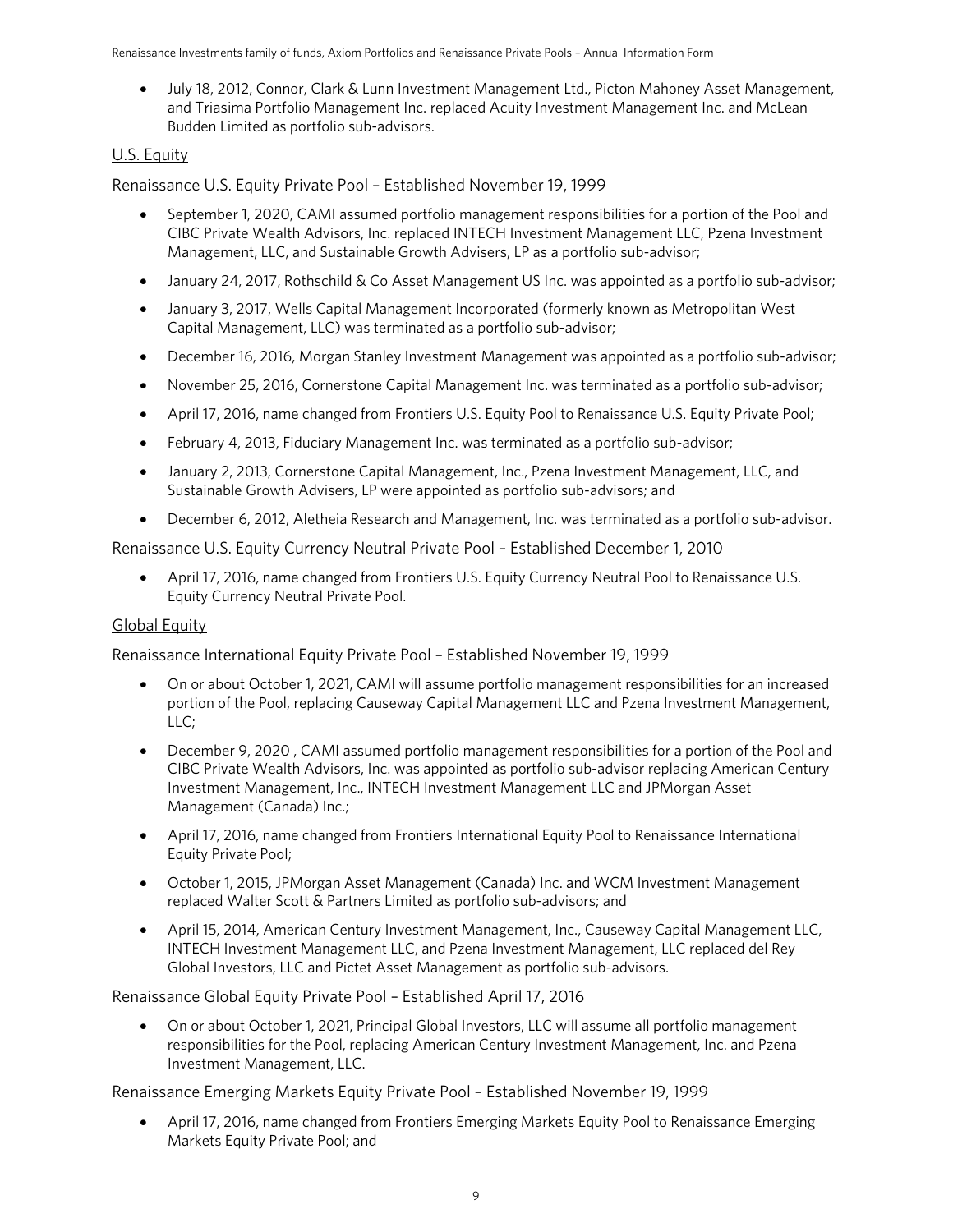• November 1, 2013, Harding Loevner LP, Pzena Investment Management, LLC, and RS Investment Management Co. LLC (acquired by and known as Victory Capital Management Inc. effective July 29, 2016) replaced Pictet Asset Management Limited as portfolio sub-advisors.

#### Specialty

Renaissance Real Assets Private Pool – Established April 17, 2016

## <span id="page-9-0"></span>Investment Restrictions and Practices

### Standard Restrictions and Practices

Except as described in this Annual Information Form, the Funds are subject to and managed in accordance with the standard investment restrictions and practices prescribed by the Canadian securities regulatory authorities, including NI 81-102. These restrictions are designed, in part, to ensure that the Funds' investments are diversified and relatively liquid, and to ensure the Funds' proper administration.

### Investment Objectives and Investment Strategies

Each Fund utilizes its investment strategies with the aim of meeting its investment objectives. Certain Funds are strategic asset allocation mutual funds and invest primarily in one or more Underlying Fund(s).

A Fund's fundamental investment objectives may not be changed without notice to, and the consent of, unitholders by a majority of votes cast at a meeting of the Fund's unitholders called for that purpose. We can make changes to a Fund's investment strategies without notice to, or the consent of, unitholders and subject to any required approval of the Canadian securities regulatory authorities. Refer to the Funds' Simplified Prospectus for a description of each Fund's investment objectives and investment strategies as at the date of this Annual Information Form.

### Derivative Instruments

Certain Funds may use derivatives as permitted by the Canadian securities regulatory authorities. The risk factors associated with an investment in derivatives are disclosed in the Funds' Simplified Prospectus. You can find out how each Fund may use derivatives under *Investment Strategies* under *Specific Information about Each of the Mutual Funds Described in this Document* in the Funds' Simplified Prospectus.

There are many different kinds of derivatives, but they usually take the form of an agreement between two parties to buy or sell an asset, such as a basket of stocks or a bond, at a future date for an agreed upon price. The most common kinds of derivatives are futures contracts, forward contracts, options, and swaps. A Fund can use derivatives for either hedging or effective exposure (non-hedging) purposes. When a Fund uses derivatives for non-hedging purposes, it is required by securities legislation to hold enough cash, cash equivalents, or other securities to fully cover its derivative positions. Options used for non-hedging purposes must represent no more than 10% of a Fund's net asset value (referred to as *NAV)*. Derivatives may be used to hedge against losses from changes in the price of a Fund's investments and from exposure to foreign currencies. Refer to *Policies and Procedures Related to Derivatives* under *Governance* for more information.

### Short Selling

Certain Funds and Underlying Funds may engage in short selling transactions. In a short selling strategy, the Portfolio Advisor or portfolio sub-advisor(s) identify securities that they expect to fall in value. The Fund or Underlying Fund then borrows securities from a custodian or dealer (referred to as the *Borrowing Agent*) and sells them on the open market. The Fund or Underlying Fund must repurchase the securities at a later date in order to return them to the Borrowing Agent. In the interim,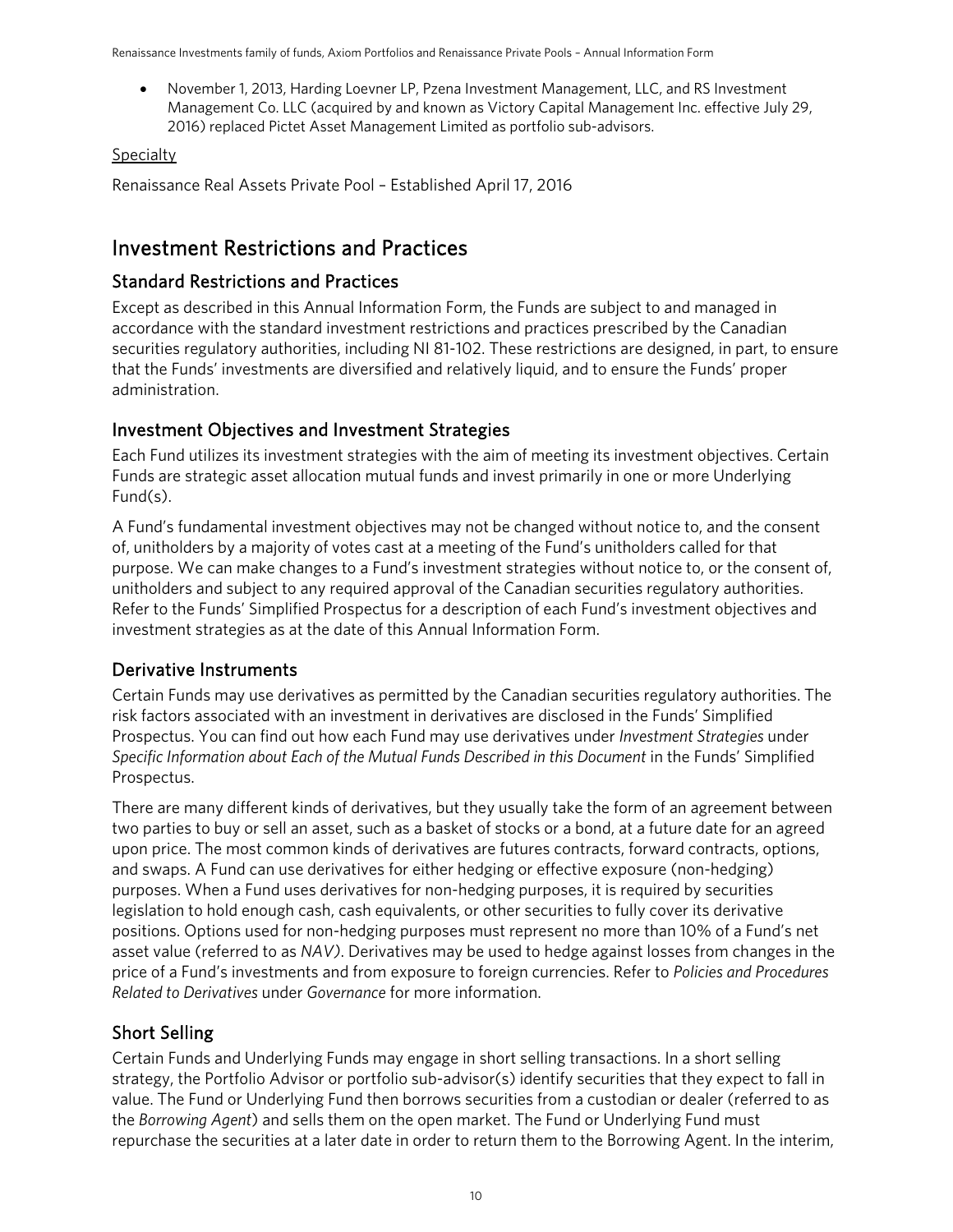the proceeds from the short sale transaction are deposited with the Borrowing Agent and the Fund or Underlying Fund pays interest to the Borrowing Agent on the borrowed securities. If the Fund or Underlying Fund repurchases the securities later at a lower price than the price at which it sold the borrowed securities on the open market, a profit will result; however, if the price of the borrowed securities rises, a loss will result.

Funds and Underlying Funds that may engage in short sale transactions have adopted policies and procedures with respect to such transactions. Refer to *Policies and Procedures Related to Short Selling* under *Governance* for more information.

### Securities Lending, Repurchase, and Reverse Repurchase Transactions

To increase returns, a Fund or Underlying Fund may enter into securities lending, repurchase, and reverse repurchase transactions consistent with its investment objectives and in accordance with the standard restrictions and practices. Refer to *Policies and Procedures Related to Securities Lending, Repurchase or Reverse Repurchase Transactions* under *Governance* for more information.

### Standing Instructions by the Independent Review Committee

As permitted by Canadian securities legislation, the Funds may vary investment restrictions and practices contained in securities legislation, subject to certain conditions set out in NI 81-102 and/or National Instrument 81-107 – *Independent Review Committee for Investment Funds* (referred to as *NI 81- 107*), including a condition that approval be obtained from the Independent Review Committee (referred to as the *IRC*), if applicable. Refer to *Independent Review Committee* under *Governance* for more information.

In accordance with the requirements of NI 81-102 and NI 81-107, exemptive relief orders granted by the Canadian securities regulatory authorities, and/or the approval or a recommendation of the IRC, as applicable, the Renaissance Funds and Pools may enter into one or more of the following transactions:

- invest in or hold equity securities of CIBC or issuers related to a portfolio sub-advisor;
- invest in or hold non-exchange-traded debt securities of CIBC or an issuer related to CIBC, with terms-to-maturity of 365 days or more, issued in a primary offering and in the secondary market;
- make an investment in the securities of an issuer for which CIBC World Markets Inc., CIBC World Markets Corp., or an affiliate of CIBC (referred to as a *Related Dealer* or the *Related Dealers*) acts as an underwriter during the offering of the securities or at any time during the 60-day period following the completion of the offering of such securities (in the case of a "private placement" offering, in accordance with the Private Placement Relief Order described below and the policies and procedures relating to such investment);
- purchase equity or debt securities from, or sell them to, a Related Dealer, where it is acting as principal;
- undertake currency and currency derivative transactions where a related party is the counterparty;
- purchase securities from, or sell securities to, another investment fund or a managed account managed by the Manager or an affiliate (referred to as *inter-fund trades* or *cross-trades*); and
- engage in in-specie transfers by receiving portfolio securities from, or delivering portfolio securities to, a managed account or another investment fund managed by the Manager or an affiliate, in respect of a purchase or redemption of units of the Funds, subject to certain conditions.

The IRC has issued standing instructions in respect of each of the transactions noted above (referred to as *Related Party Transactions*), which they review at least annually.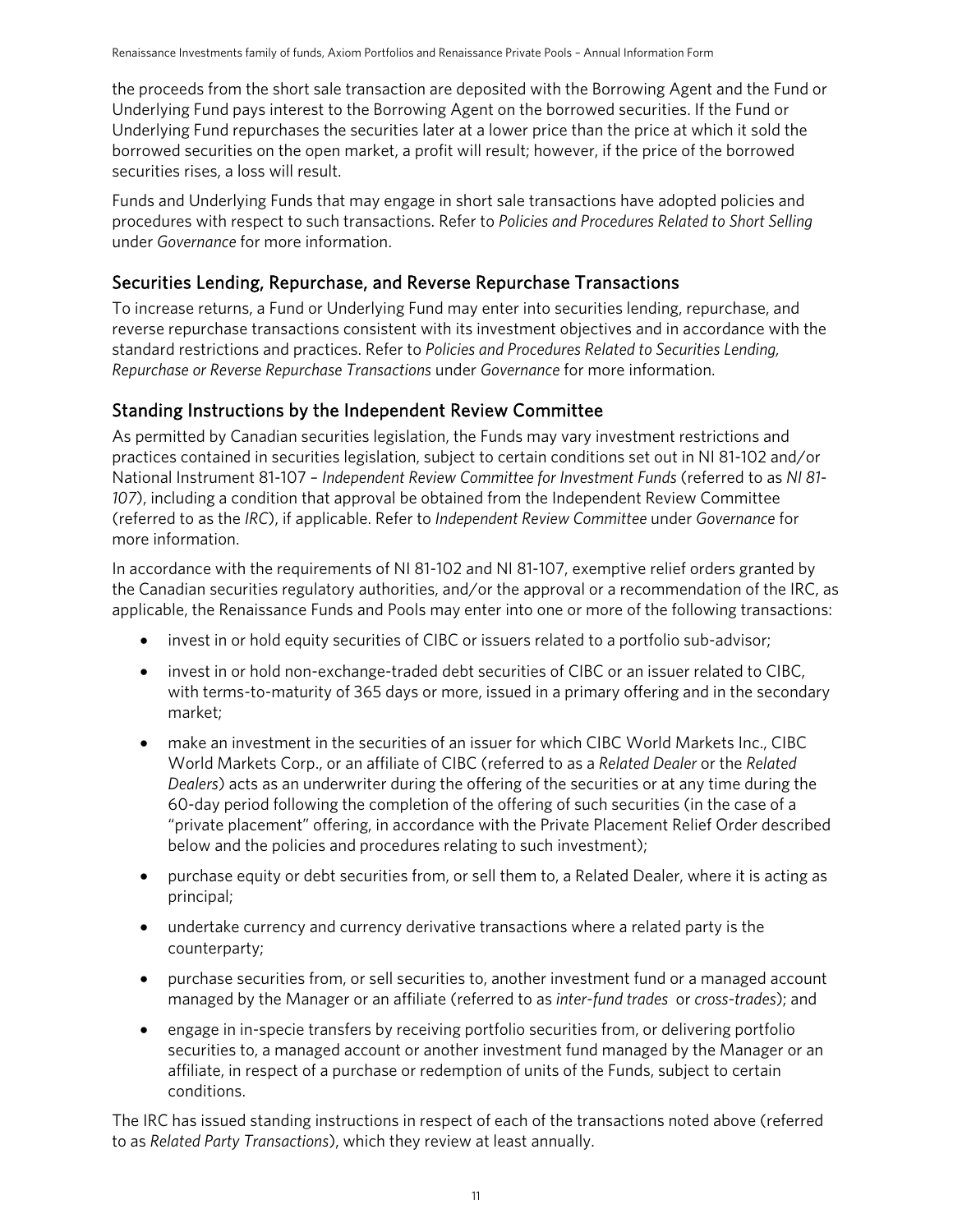When the Manager refers or reports a matter to the IRC, the IRC is required to advise the Canadian securities regulatory authorities, if it determines that an investment decision was not made in accordance with a condition imposed by securities legislation or the IRC in any Related Party Transaction requiring its approval.

The Funds have also obtained an exemptive relief order from the Canadian securities regulatory authorities to purchase equity securities of a reporting issuer during the period of distribution of the issuer's securities pursuant to a "private placement" offering (an offering under exemptions from the prospectus requirements) and for the 60-day period following the completion of the offering, notwithstanding that a Related Dealer is acting or has acted as underwriter in connection with the offering of the same class of such securities (referred to as the *Private Placement Relief Order*).

The Manager has implemented policies and procedures to ensure compliance with the conditions of the applicable exemptive relief orders, as applicable, and that the conditions of the standing instructions are met.

### Renaissance Corporate Bond Fund

The IRC provided approval to merge Renaissance Corporate Bond Fund (referred to as the *terminating fund*) into Renaissance Corporate Bond Capital Yield Fund (referred to as the *continuing fund*) at a meeting held on September 18, 2014. The merger was not subject to any unitholder approvals due to the similar nature, fee structure, and valuation procedures of both the continuing fund and the terminating fund. The terminating fund was merged into the continuing fund on December 5, 2014 and following the merger, the name of the continuing fund was changed to Renaissance Corporate Bond Fund.

Renaissance Corporate Bond Capital Yield Fund received the approval of the Canadian security regulatory authorities to change its investment objectives without obtaining the prior approval of its unitholders. The investment objectives of the Fund were changed on December 5, 2014 from:

"seeks to generate tax-efficient returns, primarily through exposure to a corporate bond fund that will invest primarily in bonds, debentures, notes, and other debt instruments of Canadian issuers (referred to as the *Reference Securities*). The Fund may, however, also invest directly in the Reference Securities where the Fund considers it would be beneficial to unitholders to do so."

### to:

"to obtain a high level of current income by investing primarily in bonds, debentures, notes, and other debt instruments of Canadian issuers."

Under its previous investment objectives and strategies, the continuing fund was authorized to enter into transactions (referred to as *Character Conversion Transactions*) in which it used derivatives to sell Canadian equity securities for prices determined with reference to its reference fund.

On March 21, 2013, the Minister of Finance (Canada) presented the majority government's budget (referred to as the *Budget Proposal*). The Income Tax Act (Canada) (referred to as the *Tax Act*) was amended in December 2013 to implement the Budget Proposal. The changes applied to Character Conversion Transactions entered into or amended after March 20, 2013.

In connection with the Merger described above, the Manager amended the investment objectives of the continuing fund to remove the reference to the generation of tax-efficient returns through the use of Character Conversion Transactions and the reference to exposure to the Reference Securities.

The Manager referred the change of investment objectives to the IRC and the IRC made a positive determination with respect to the change of investment objectives.

In accordance with the term of the relief, unitholders of the continuing fund received a written notice at least 60 days before the effective date of the change to the investment objectives of the continuing fund setting out the change to the investment objectives, the reasons for such change and a statement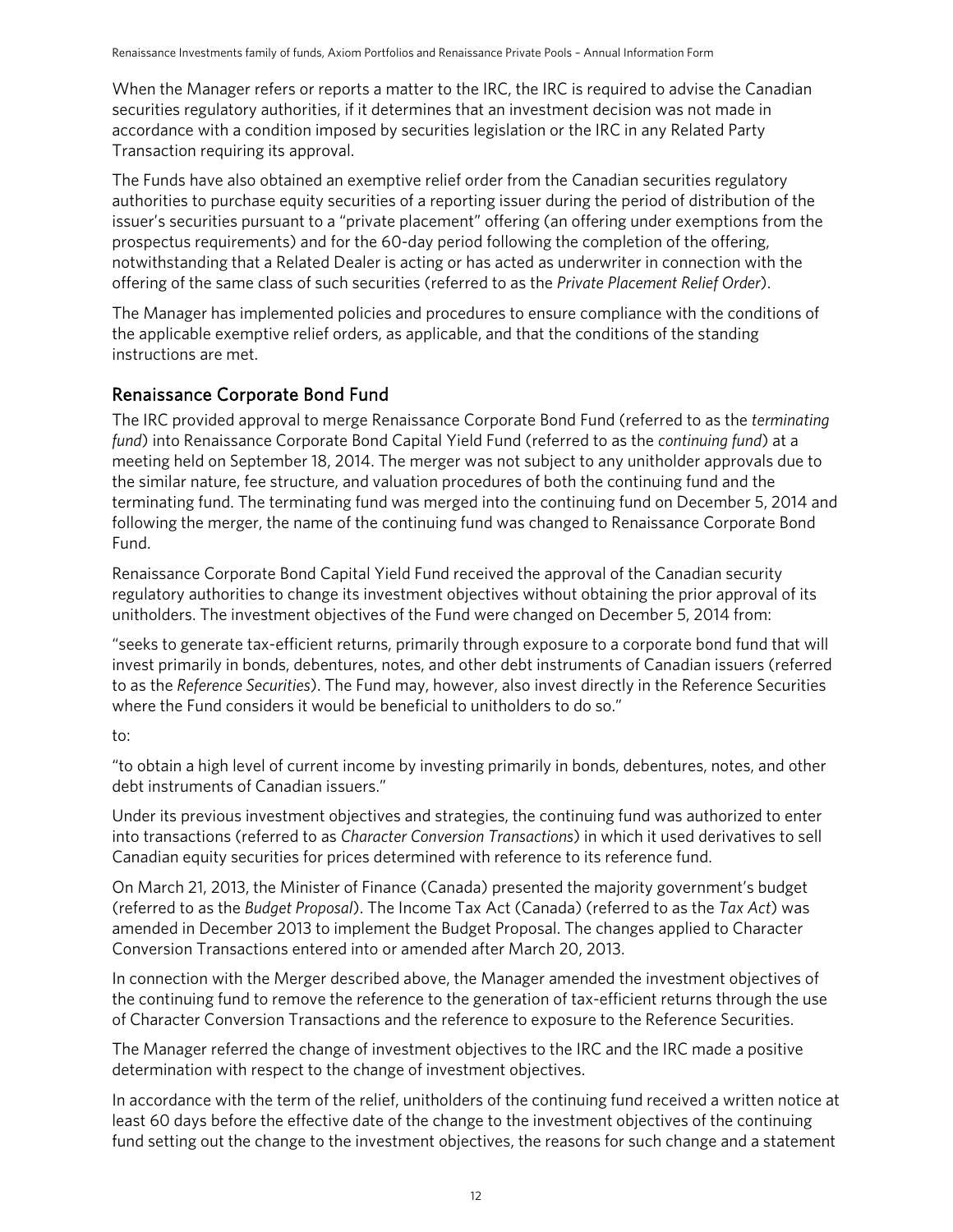that the continuing fund would no longer distribute gains under forward contracts that are treated as capital gains for tax purposes.

### Renaissance Global Bond Fund

Renaissance Global Bond Fund has received the approval of the Canadian securities regulatory authorities to deviate from the standard investment restrictions and practices so that it may:

- invest up to 20% of the Fund's net assets, taken at market value at the time of purchase, in evidences of indebtedness of any one issuer if those evidences of indebtedness are issued, or guaranteed fully as to principal and interest, by supranational agencies or governments other than the government of Canada, the government of a jurisdiction or the government of the United States of America and are rated "AA" by Standard & Poor's, or have an equivalent rating by one or more other approved credit rating organizations; or
- invest up to 35% of the Fund's net assets, taken at market value at the time of purchase, in evidences of indebtedness of any one issuer, if those securities are issued by issuers described above under previous bullet and are rated "AAA" by Standard & Poor's, or have an equivalent rating by one or more other approved credit rating organizations;

The exemptive relief described in the above two bullets cannot be combined for one issuer.

### Renaissance Canadian Fixed Income Private Pool

Renaissance Canadian Fixed Income Private Pool has received the approval of the Canadian securities regulatory authorities to engage in the following derivatives transactions on certain conditions including:

- To use as cover, when the Pool has a long position in a debt-like security that has a component that is a long position in a forward contract, or in a standardized future or forward contract:
- a) cash cover, in an amount that, together with margin on account for the specified derivative and the market value of the specified derivative, is not less than, on a daily mark-to-market basis, the underlying market exposure of the specified derivative,
- b) a right or obligation to sell an equivalent quantity of the underlying interest of the future or forward contract, and cash cover that together with margin on account for the position, is not less than the amount, if any, by which the price of the future or forward contract exceeds the strike price of the right or obligation to sell the underlying interest, or
- c) a combination of the positions referred to in subparagraphs (a) and (b) immediately above that is sufficient, without recourse to the Pools' other assets , to enable the Pool to acquire the underlying interest of the future or forward contract.
- To use as cover, when the Pool has a right to receive payments under a swap:
- a) cash cover, in an amount that, together with margin on account for the swap and the market value of the swap, is not less than, on a daily mark-to-market basis, the underlying market exposure of the swap;
- b) a right or obligation to enter into an offsetting swap on an equivalent quantity and with an equivalent term and cash cover that together with margin on account for the position is not less than the aggregate amount, if any, of the Pool's obligations under the swap less the Pool's obligations under such offsetting swap; or
- c) a combination of the positions referred to in subparagraphs (a) and (b) immediately above that is sufficient, without recourse to the Pool's other assets , to enable the Pool to satisfy its obligations under the swap.

### Renaissance Global Bond Private Pool

Renaissance Global Bond Private Pool has received the approval of the Canadian securities regulatory authorities to deviate from the standard investment restrictions and practices so that it may: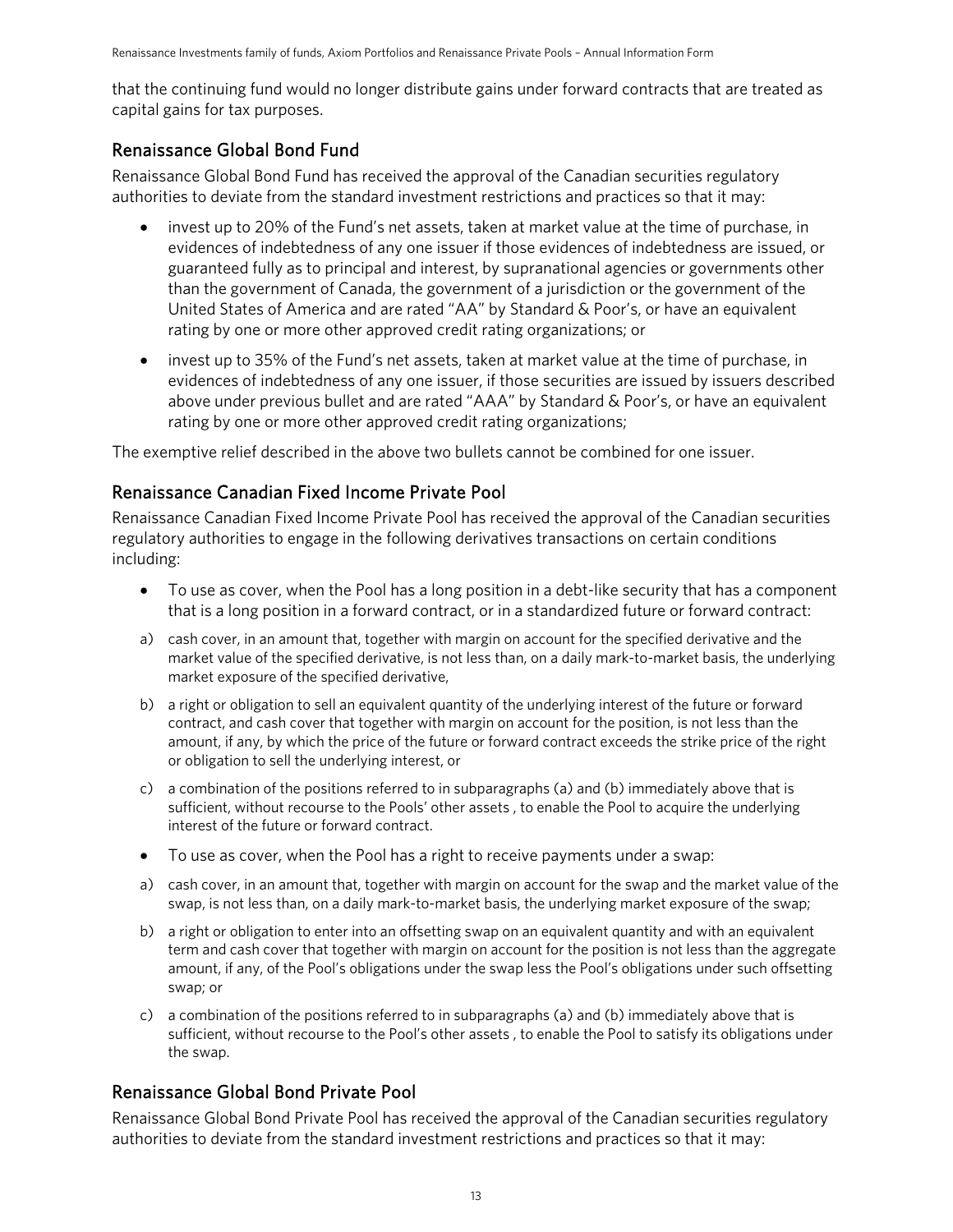- invest up to 20% of the Pool's net assets, taken at market value at the time of purchase, in evidences of indebtedness of any one issuer if those evidences of indebtedness are issued, or guaranteed fully as to principal and interest, by supranational agencies or governments other than the government of Canada, the government of a Canadian jurisdiction or the government of the United States of America and are rated "AA" by S&P Global Ratings or have an equivalent rating by one or more other designated credit rating organizations; or
- invest up to 35% of the Pool's net assets, taken at market value at the time of purchase, in evidences of indebtedness of any one issuer, if those securities are issued by issuers described in the preceding paragraph and are rated "AAA" by S&P Global Ratings or have an equivalent rating by one or more other designated credit rating organizations.

The exemptive relief described in the above two bullets cannot be combined for one issuer.

Renaissance Global Bond Private Pool has also received the approval of the Canadian securities regulators to engage in the following derivatives transactions on certain conditions including:

- To use as cover, when the Pool has a long position in a debt-like security that has a component that is a long position in a forward contract, or in a standardized future or forward contract:
- a) cash cover, in an amount that, together with margin on account for the specified derivative and the market value of the specified derivative, is not less than, on a daily mark-to-market basis, the underlying market exposure of the specified derivative;
- b) a right or obligation to sell an equivalent quantity of the underlying interest of the future or forward contract and cash cover that, together with margin on account for the position, is not less than the amount, if any, by which the price of the future or forward contract exceeds the strike price of the right or obligation to sell the underlying interest; or
- c) a combination of the positions referred to in subparagraphs (a) and (b) immediately above that is sufficient, without recourse to the Pool's other assets, to enable the Pool to acquire the underlying interest of the future or forward contract.
- To use as cover, when the Pool has a right to receive payments under a swap:
- a) cash cover, in an amount that, together with margin on account for the swap and the market value of the swap, is not less than, on a daily mark-to-market basis, the underlying market exposure of the swap;
- b) a right or obligation to enter into an offsetting swap on an equivalent quantity and with an equivalent term and cash cover that together with margin on account for the position is not less than the aggregate amount, if any, of the Pool's obligations under the swap less the Pool's obligations under such offsetting swap; or
- c) a combination of the positions referred to in subparagraphs (a) and (b) immediately above that is sufficient, without recourse to the Pool's other assets, to enable the Pool to satisfy its obligations under the swap.

### Investments in Gold/Silver and Certain Exchange-Traded Funds

The Funds (except Renaissance Money Market Fund, Renaissance Canadian T-Bill Fund and Renaissance U.S. Money Market Fund) have received an exemption from the Canadian securities regulatory authorities to invest in:

- i) Exchange-traded funds (referred to as *ETFs*) that seek to provide daily results that replicate the daily performance of a specified widely-quoted market index (referred to as the *Underlying Index*) by a multiple of 200% or an inverse multiple of up to 200%;
- ii) ETFs that seek to provide daily results that replicate the daily performance of their Underlying Index by an inverse multiple of up to 100% (referred to as *Inverse ETFs*);
- iii) ETFs that seek to replicate the performance of gold or silver or the value of a specified derivative the underlying interest of which is gold or silver on an unlevered basis; and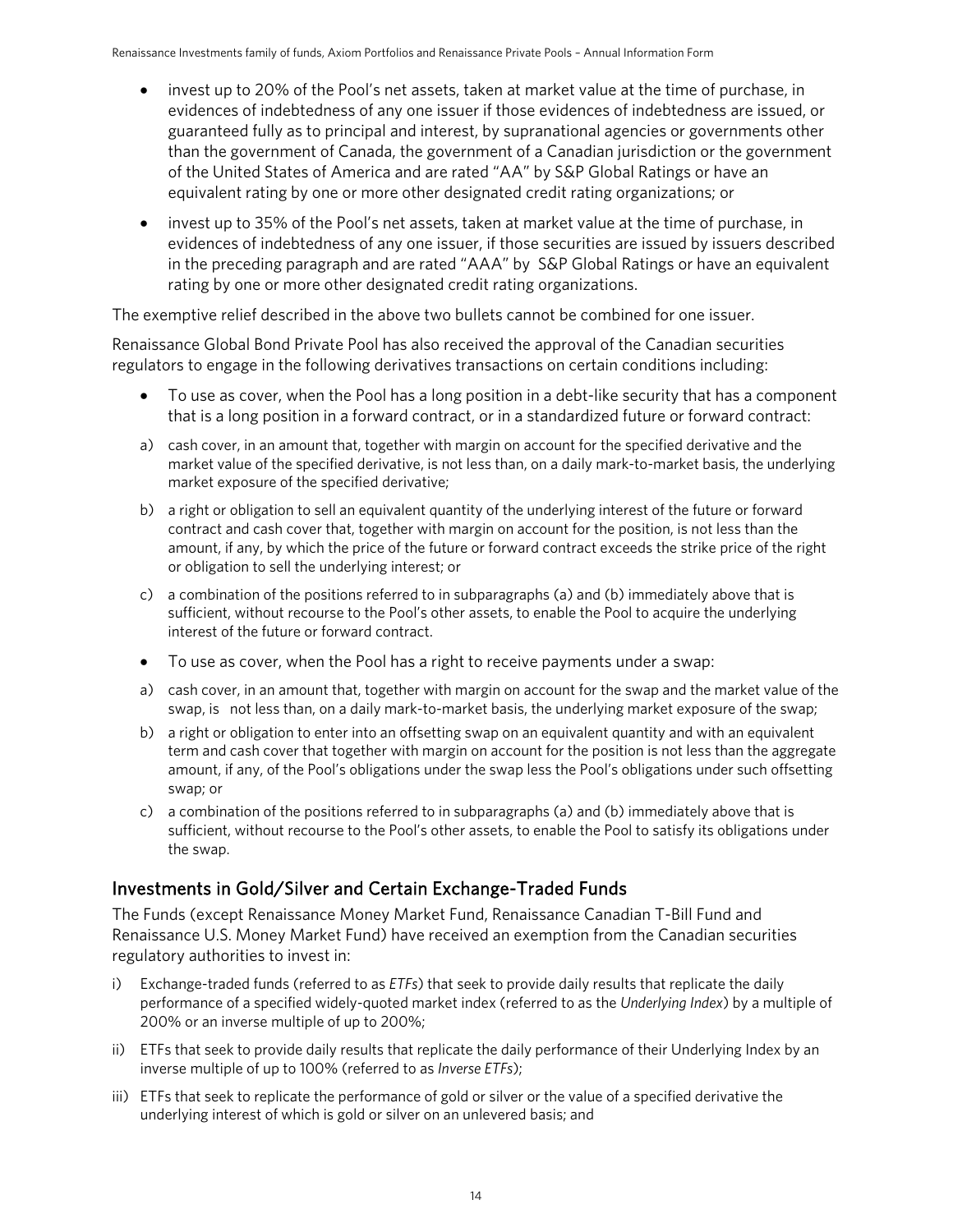iv) ETFs that seek to provide daily results that replicate the daily performance of gold or silver or the value of a specified derivative the underlying interest of which is gold or silver on an unlevered basis by a multiple of 200% (referred to as *Leverage Gold ETFs and Leverage Silver ETFs*).

(referred to collectively as the *Underlying ETFs*).

Pursuant to this relief, these Funds may also purchase gold and gold certificates (referred to as *Gold*) and silver, silver certificates (referred to as *Permitted Silver Certificates*) and specified derivatives whose underlying interest is silver, or a specified derivative of which the underlying interest is silver on an unlevered basis (referred to as *Silver*). Inverse ETFs and Leverage Gold ETFs and Leverage Silver ETFs are referred to collectively as *Gold and Silver ETFs* and together with gold, silver, permitted gold and Permitted Silver Certificates as *Gold and Silver Products*. Gold and Silver are referred to collectively as *Gold and Silver Products*.

The relief is subject to the following conditions:

- i) a Fund's investment in securities of an Underlying ETF and/or Gold and Silver Products is in accordance with the Fund's fundamental investment objectives;
- ii) the Fund does not sell short securities of an Underlying ETF;
- iii) the Underlying ETF's securities are traded on a stock exchange in Canada or the United States;
- iv) the Underlying ETF's securities are treated as specified derivatives for the purposes of Part 2 of NI 81-102;
- v) a Fund does not purchase securities of an Underlying ETF if, immediately after the purchase, more than 10% of the Fund's net assets in aggregate, taken at market value at the time of purchase, would consist of securities of Underlying ETFs;
- vi) a Fund does not enter into any transaction if, immediately after the transaction, more than 20% of the Fund's net assets, taken at market value at the time of the transaction, would consist of, in aggregate, securities of the Underlying ETFs and all securities sold by the Fund;
- vii) a Fund does not purchase Gold and Silver Products if, immediately after the transaction, more than 10% of the Fund's net assets, taken at market value at the time of the transaction, would consist of Gold and Silver products; and
- viii) a Fund does not purchase Gold and Silver Products, if immediately after the transaction, the market value exposure to gold or silver through the Gold and Silver Products is more than 10% of the Fund's net assets, taken at market value at the time of the transaction.

## <span id="page-14-0"></span>Description of Units of the Funds

Each Fund is permitted to have an unlimited number of classes of units. Each Fund is authorized to issue an unlimited number of units of each class , each of which is divided into units of participation of equal value. In the future, the offering of any classes of units of a Fund may be terminated, or additional classes of units may be offered. Each of the Funds may not offer or issue every class of units under the Simplified Prospectus, and may offer units under other prospectuses or confidential offering memorandum.

On December 16, 2004, the Trust Beneficiaries' Liability Act 2004 (*Ontario*) came into force. This statute provides that holders of units of a trust are not, as beneficiaries, liable for any default, obligation or liability of the trust if, when the default occurs or the liability arises: (i) the trust is a reporting issuer under the *Securities Act (Ontario)*; and (ii) the trust is governed by the laws of Ontario. Each Fund is a reporting issuer under the *Securities Act (Ontario)* and is governed by the laws of Ontario by virtue of the provisions of the Declaration of Trust.

All units of each class of a Fund have equal rights and privileges. There is no fixed issue price for units of any class of any Fund (except for Renaissance Money Market Fund and Renaissance Canadian T-Bill Fund, which intend to maintain a NAV per unit of \$10, and Renaissance U.S. Money Market Fund, which intends to maintain a NAV per unit of US\$10). No unit of a class of a Fund has any preference or priority over another unit of the same class of the Fund.

No unitholder owns any asset of a Fund. Unitholders have only those rights mentioned in this Annual Information Form, the Simplified Prospectus, the Fund Facts, and the Declaration of Trust. The trustee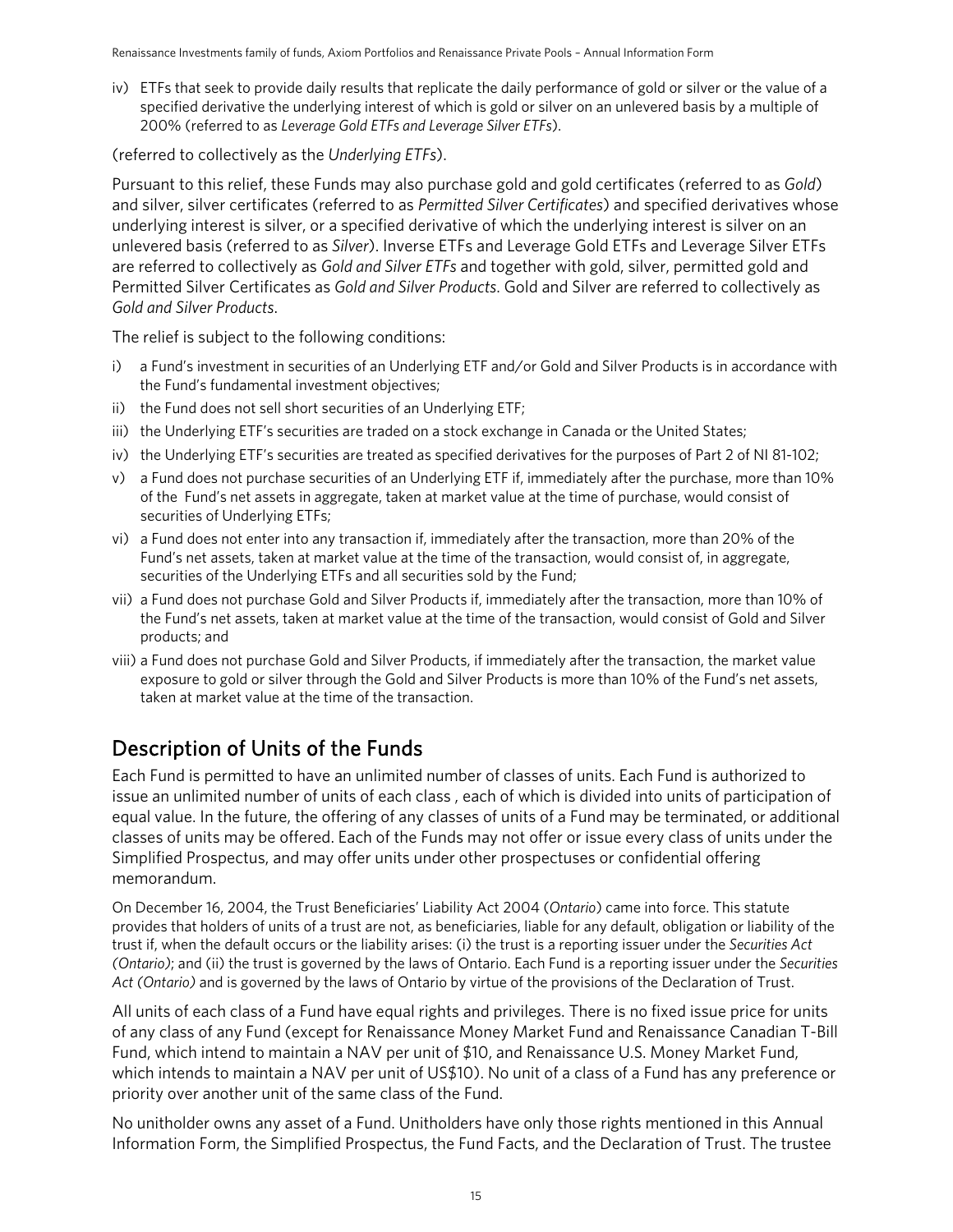may modify, alter, or add to the Declaration of Trust without notice to unitholders, unless notice or approval of the unitholders is required under applicable law or under the Declaration of Trust.

Units of each class of the Funds have the following attributes:

- proportional participation in any distributions (except in respect of Management Fee Distributions, as referred to and described under *Management Fee Distributions*, expense distributions, and distributions that are a return of capital paid to particular unitholders);
- no voting rights except as required by NI 81-102, and as the Funds are trusts, there are no annual unitholder meetings;
- on the Fund's termination, after the satisfaction of all liabilities, the Fund's assets will be distributed to unitholders and all classes of units of the Fund will proportionately share in the Fund's remaining value;
- redemption rights, except under extraordinary circumstances, if the right to redeem units is suspended. Refer to *When You May Not Be Allowed to Redeem Your Units* under *Redemptions*;
- subject to requirements determined from time to time by the Trustee, units of a particular class may be reclassified into units of another class;
- may not be transferred, except in limited circumstances; and
- may be sub-divided or consolidated by the trustee.

NI 81-102 provides that, subject to certain exceptions, the following changes cannot be made to a Fund without the approval of unitholders by a majority of votes cast at a meeting of a Fund's unitholders for that purpose:

- the introduction of, or a change in the basis of the calculation of, a fee or expense that is charged to a Fund or charged directly to its unitholders by a Fund or the Manager in connection with the holding of units, in a way that could result in an increase in charges to the Fund or to the Fund's unitholders, unless the Fund is at arm's length to the person or company charging the fee or expense and at least sixty (60) days' written notice is given before the effective date of the change, or unless the fee or expense is in respect of a non-arm's length party and is chargeable to Class F, Class FT4, Class FT6, Class FH, Class FHT4, Class FHT6, Class F-Premium, Class F-Premium T4, Class F-Premium T6, Class FH-Premium, Class FH-Premium T4, Class FH-Premium T6, Class N-Premium, Class N-Premium T4, Class N-Premium T6, Class NH-Premium, Class NH-Premium T4, Class NH-Premium T6, Class O and Class OH units, and at least 60 days' written notice is given to such unitholders before the effective date of the change;
- a change in a Fund's manager unless the new manager is our affiliate;
- a change in a Fund's fundamental investment objectives;
- a decrease in the frequency of calculating a Fund's NAV per unit;
- in certain cases, if a Fund undertakes a reorganization with, or transfer of its assets to, another mutual fund, or if it acquires the assets of another mutual fund; or
- if a Fund undertakes a restructuring into a non-redeemable investment fund, or into an issuer that is not an investment fund.

At any meeting of a Fund's unitholders or a class of units of a Fund, each unitholder will be entitled to one vote for each whole unit registered in the unitholder's name, except meetings at which the holders of another class of units are entitled to vote separately as a class. Fractions of units may be issued that have the rights, restrictions, conditions, and limitations applying to whole units in the proportion they bear to a whole unit, except that a fraction of a unit does not carry the right to vote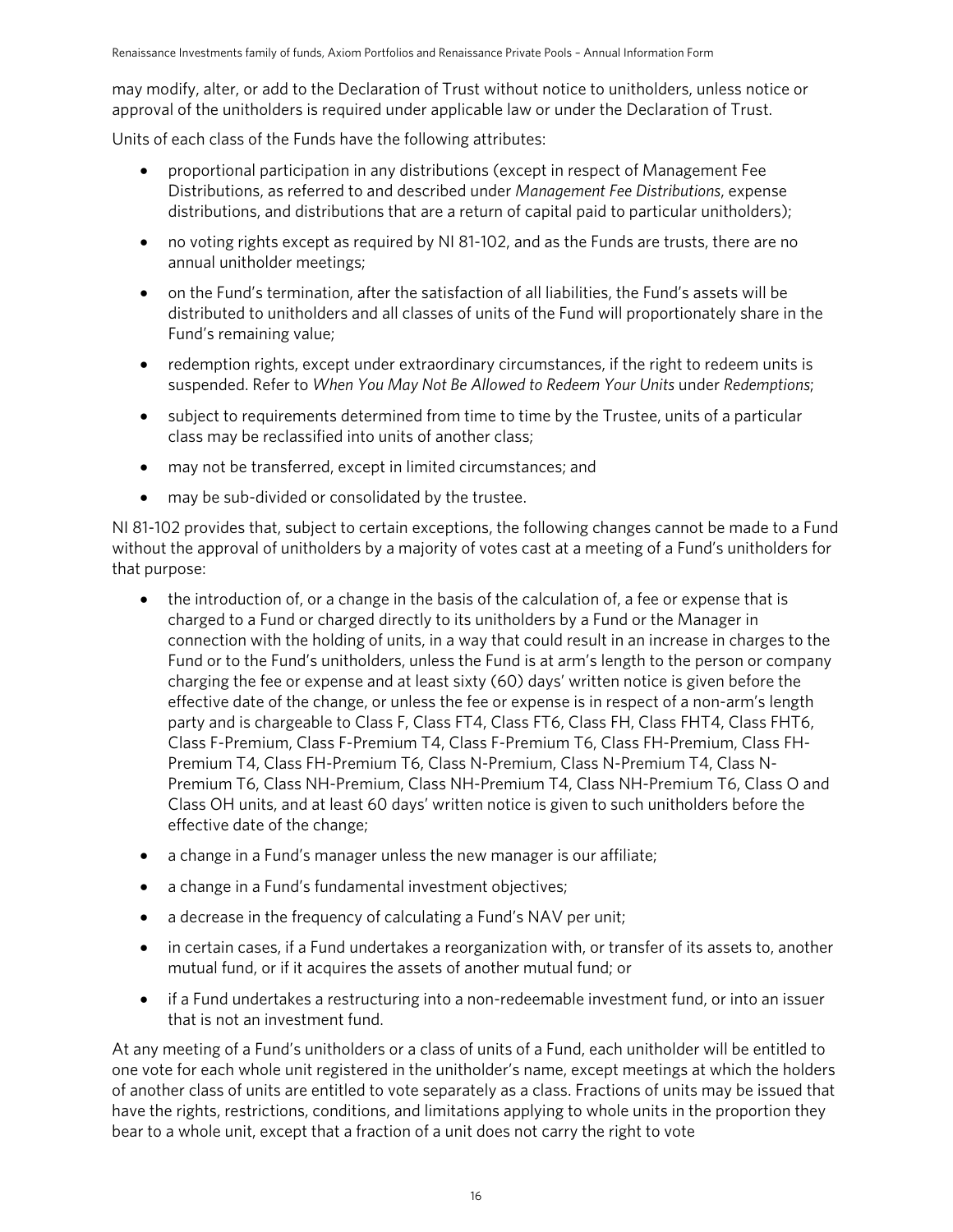A Fund's unitholders have no rights of ownership of any particular asset of a Fund, including units or the assets of any Underlying Fund. Where the Underlying Fund is managed by us or an affiliate and there is a unitholder meeting with respect to the Underlying Fund, we will not vote proxies in connection with the Fund's holdings of the Underlying Fund. Under certain circumstances, we may arrange to send the proxies to a Fund's unitholders so that those unitholders can direct the voting of proxies of the Underlying Fund.

Although your prior approval will not be sought, you will be given at least sixty (60) days' written notice before any changes are made to the Funds' auditor, or before any reorganization with, or transfers of assets to another mutual fund managed by CAMI or an affiliate are made by a Fund, provided that the IRC has approved such changes and, in the latter case, the reorganizations or transfers comply with certain criteria described in the applicable securities legislation. Refer to *Independent Review Committee* under *Governance* for more information about the IRC.

A Fund may be terminated by us at any time upon at least sixty (60) days' written notice to unitholders. Upon such termination, the Manager will, to the extent possible, liquidate the Fund's assets. After paying or providing for all the Fund's liabilities and obligations and any terminationrelated expenses payable by the Fund, the Fund's net assets, comprised of any portfolio securities still held by the Fund, cash and any other assets, shall be distributed pro rata among the Fund's unitholders.

Subject to the management fee distributions, expense distributions, and distributions that are a return of capital paid to particular unitholders, all units of each class of a Fund are treated equally on any termination or winding-up based on the relative class NAV.

The rights of unitholders to redeem units, as described under Redemptions, will cease as and from the Fund's termination date.

There is no predetermined level of class NAV per unit at which a Fund will be wound up.

## <span id="page-16-0"></span>Valuation

### Calculation of Net Asset Value per Unit

The NAV per unit of each class of a Fund is the price used for all purchases (including those made on the reinvestment of distributions), switches, conversions, and redemptions of units. The price at which units of a class are purchased, switched, converted or redeemed is based on the next NAV per unit determined after the receipt of the purchase, switch, conversion, or redemption order. All transactions are based on the NAV per unit of each class of a Fund (referred to as *Class NAV per Unit).*

The Class NAV per Unit is determined in U.S. dollars for Renaissance U.S. Money Market Fund, Renaissance U.S. Dollar Corporate Bond Fund, and Renaissance U.S. Dollar Diversified Income Fund, and in Canadian dollars for all other Funds on each valuation date after the Toronto Stock Exchange (referred to as the *TSX*) closes, usually 4:00 pm Eastern Time (referred to as *ET*), or such other time that we determine (referred to as the *valuation time*). The Fund's valuation date is any day when our head office in Toronto is open for business or any other day on which the Manager determines the NAV is required to be calculated (referred to as the *valuation date*). The Class NAV per Unit can change daily.

The Class NAV per Unit is calculated by taking the total class' proportionate share of the value of the Fund's assets less the class' liabilities and its proportionate share of the common Fund liabilities. This gives the NAV for the class. We divide this amount by the total number of outstanding units of the class to determine the Class NAV per Unit.

The NAV and the NAV per unit of the Funds are available on request, and at no cost, by calling us toll-free at [1-888-888-3863,](tel:1-888-888-3863) or by writing to us at 1500 Robert-Bourassa Boulevard, Suite 800, Montreal, Quebec H3A 3S6.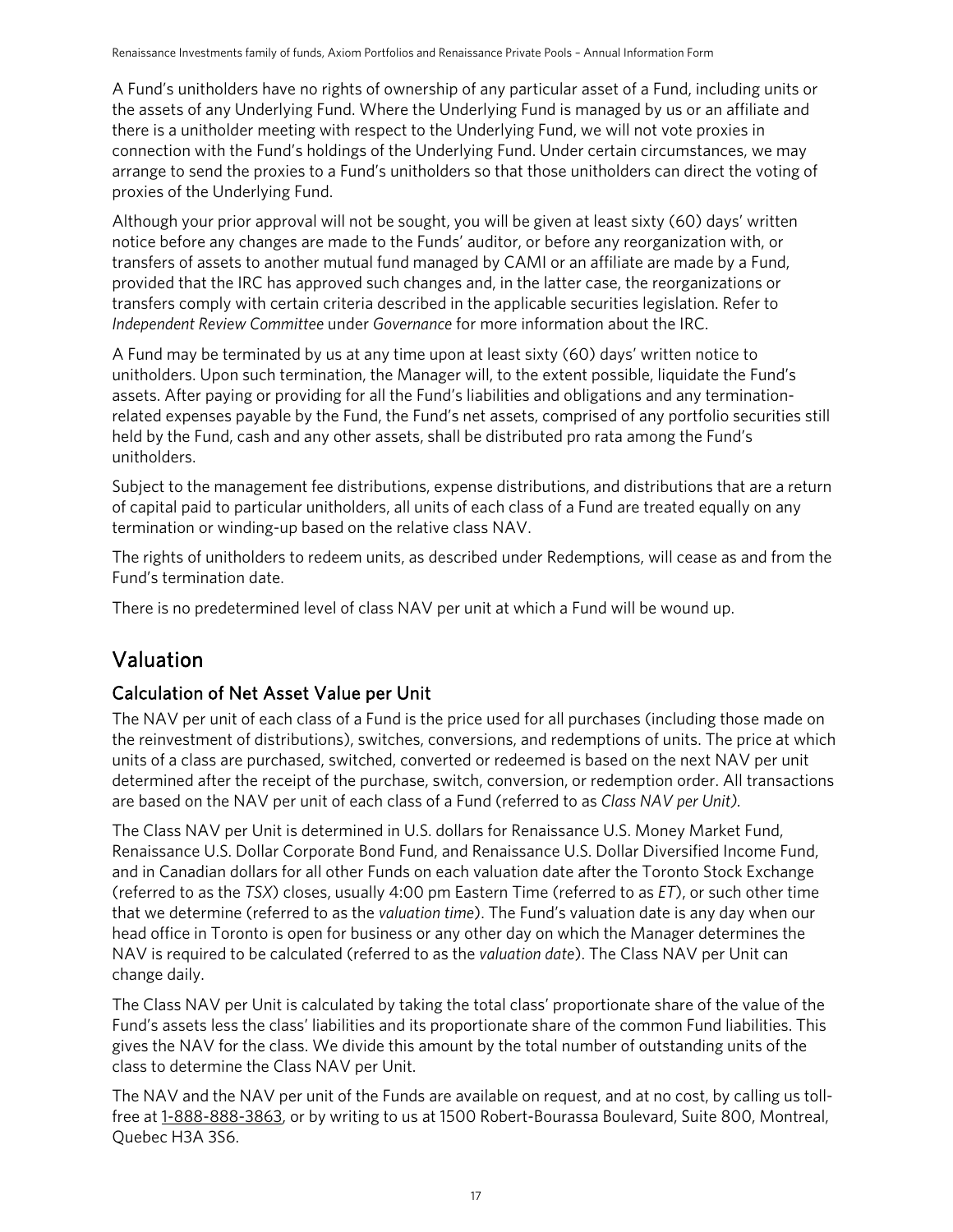Although no assurance can be given as to its ability to do so, each of Renaissance Money Market Fund and Renaissance Canadian T-Bill Fund intends to maintain its NAV per unit at \$10 by allocating net income daily to unitholders and distributing these amounts in the manner described in the Funds' Simplified Prospectus. Similarly, Renaissance U.S. Money Market Fund intends to maintain its NAV per unit at US\$10 by allocating net income daily to unitholders and distributing these amounts in the manner described in the Funds' Simplified Prospectus. Accordingly, the value of credited but undistributed net income of each such Fund is included in the calculation of NAV per unit as a liability until distributed as additional units or cash.

The NAV per unit of a Fund, for all purposes other than financial statements, is calculated using the valuation principles below. For financial reporting purposes, the Funds apply International Financial Reporting Standards (referred to as *IFRS*) as issued by the International Accounting Standards Board to prepare their annual and interim financial statements. The valuation principles used to determine the NAV for purchases and redemptions by unitholders may differ in some respects from the requirements of IFRS. As a result, the NAV per unit presented in the financial statements may differ from the NAV per unit for the purpose of the redemption and purchase of units of the Funds.

### Valuation of Portfolio Securities

The following principles are applied in the valuation of the Funds' assets:

- the value of any cash or its equivalent on hand or on deposit or on call, bills and notes, accounts receivable, prepaid expenses, dividends declared or distributions received (or to be received and declared to unitholders of record on a date before the date as of which the NAV of a Fund is determined), and interest accrued and not yet received shall be deemed to be the full face amount thereof unless the Manager determines that any such asset is not worth the face amount thereof, in which case the value shall be as the Manager shall deem to be the fair value thereof;
- short-term investments, including notes and money market instruments, shall be valued at fair value;
- the value of any bonds, debentures, and other debt obligations shall be valued by taking the average of the bid and ask prices provided by a recognized vendor upon the close of trading on a valuation date;
- the value of any security that is listed or dealt with on a securities exchange shall be the closing sale price (unless it is determined by the Manager that this is inappropriate as a basis for valuation) or, if there is no closing sale price on that exchange, and in the case of securities traded on an over-the-counter (referred to as *OTC*) market, at the average of the closing ask price and the closing bid price as determined by the Manager. If there are no bid or ask quotations in respect of securities listed on a securities exchange or traded on an OTC market, then a fair valuation will be made;
- units of each Underlying Fund will be valued at the most recent NAV quoted by the trustee or manager of each Underlying Fund on the valuation date;
- unlisted securities are valued at the average of the most recent bid and ask prices quoted by recognized dealers in such unlisted securities or such price as the Manager may, from time to time, determine more accurately reflects the fair value of these securities;
- restricted securities purchased by any Fund will be valued in a manner that the Manager reasonably determines to represent their fair value;
- long positions in clearing corporation options, options on futures, OTC options, debt-like securities, and listed warrants shall be at the current market value thereof;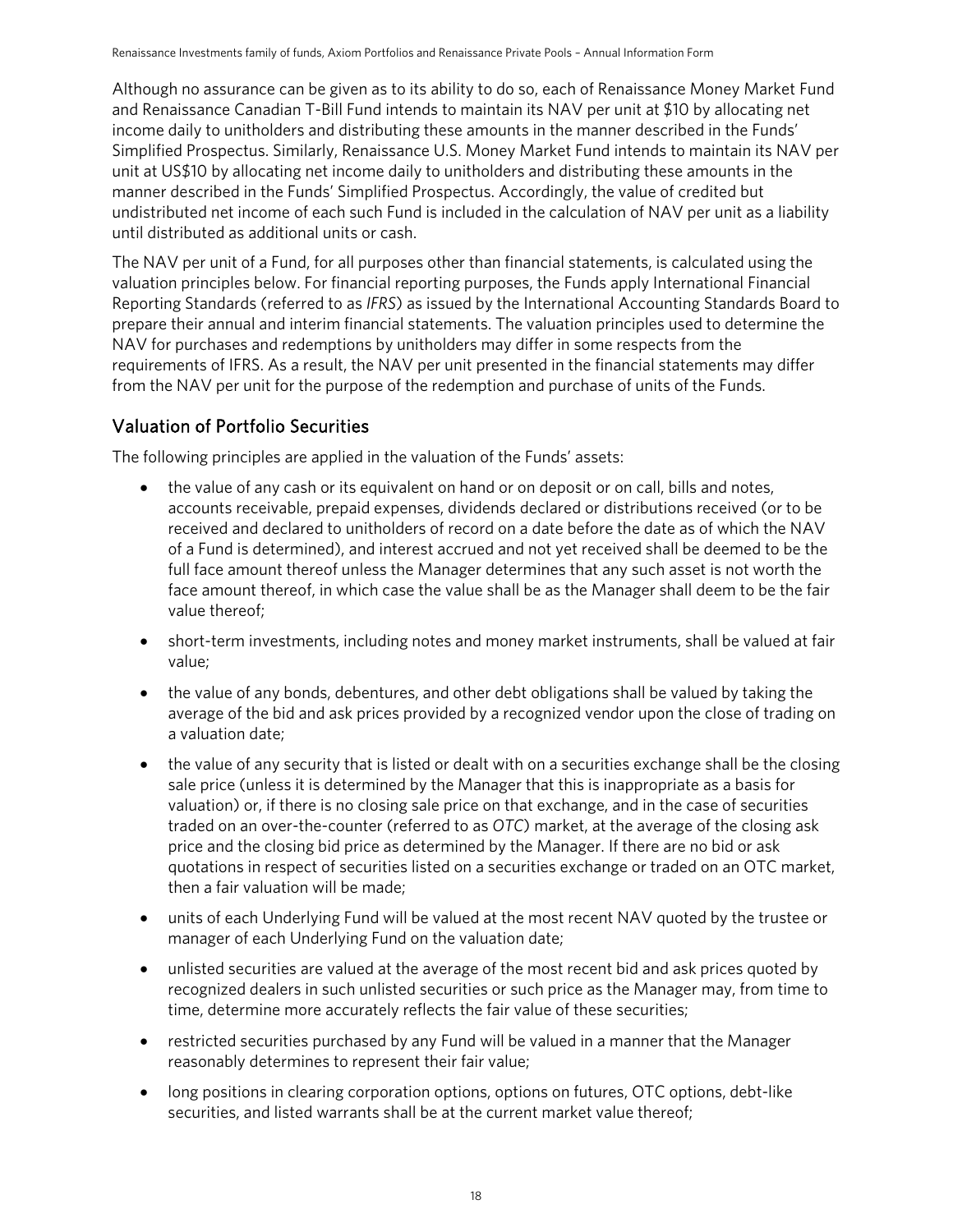- where a covered clearing corporation option, option on futures, or OTC option is written by a Fund, the premium received by the Fund will be reflected as a liability that will be valued at an amount equal to the current market value of the clearing corporation option, option on futures, or OTC option that would have the effect of closing the position. Any difference resulting from revaluation will be treated as an unrealized gain or loss on investment; the liability shall be deducted in arriving at the Fund's NAV or any Class NAV per Unit. The securities, if any, that are the subject of a written covered clearing corporation option or OTC option will be valued in the manner described above for listed securities;
- the value of a futures contract, forward contract, or swap will be the gain or loss, if any, that would be realized if, on the valuation date, the position in the futures contract, forward contract, or swap, as the case may be, were to be closed out, unless daily limits are in effect, in which case fair value, based on the current market value of the underlying interest, will be determined by the Manager;
- notwithstanding the foregoing, if securities are inter-listed or traded on more than one exchange or market, the Manager will use the last sale price or the closing bid price, as the case may be, reported on the exchange or market determined by the Manager to be the principal exchange or market for such securities;
- margin paid or deposited in respect of futures contracts and forward contracts will be reflected as an account receivable and margin consisting of assets other than cash will be noted as held as margin;
- other derivatives and margin shall be valued in a manner that the Manager reasonably determines to represent their fair market value;
- all other assets of the Funds will be valued in accordance with the laws of the Canadian securities regulatory authorities and in a manner that, in the opinion of the Manager, most accurately reflects their fair value;
- for the purpose of all necessary conversion of classes of units of any Funds from another currency to Canadian currency, the customary sources of information for currency conversion rates used from time to time by the Funds will be applied on a consistent basis; and
- the value of any security or other property of a Fund for which a market quotation is not readily available or to which, in the opinion of the Manager, the above principles cannot be applied or the market quotations do not properly reflect the fair value of such securities, will be determined by the Manager by valuing the securities at such prices as appear to the Manager to most closely reflect the fair value of the securities.

The Manager may fair value securities in the following circumstances:

- when there is a halt trade on a security that is normally traded on an exchange;
- when a significant decrease in value is experienced on exchanges globally;
- on securities that trade on markets that have closed or where trading has been suspended prior to the time of calculation of the Fund's NAV and for which there is sufficient evidence that the closing price on that market is not the most appropriate value at the time of valuation; and
- when there are investment or currency restrictions imposed by a country that affect a Fund's ability to liquidate the assets held in that market.

An example of when the closing market price of a security may not be appropriate would be when exchanges are closed by a local government or regulator and the securities involved are a relatively small portion of a Fund's total portfolio. In such cases, the Manager may look at the available evidence of value of these securities in North American markets and make an adjustment where appropriate.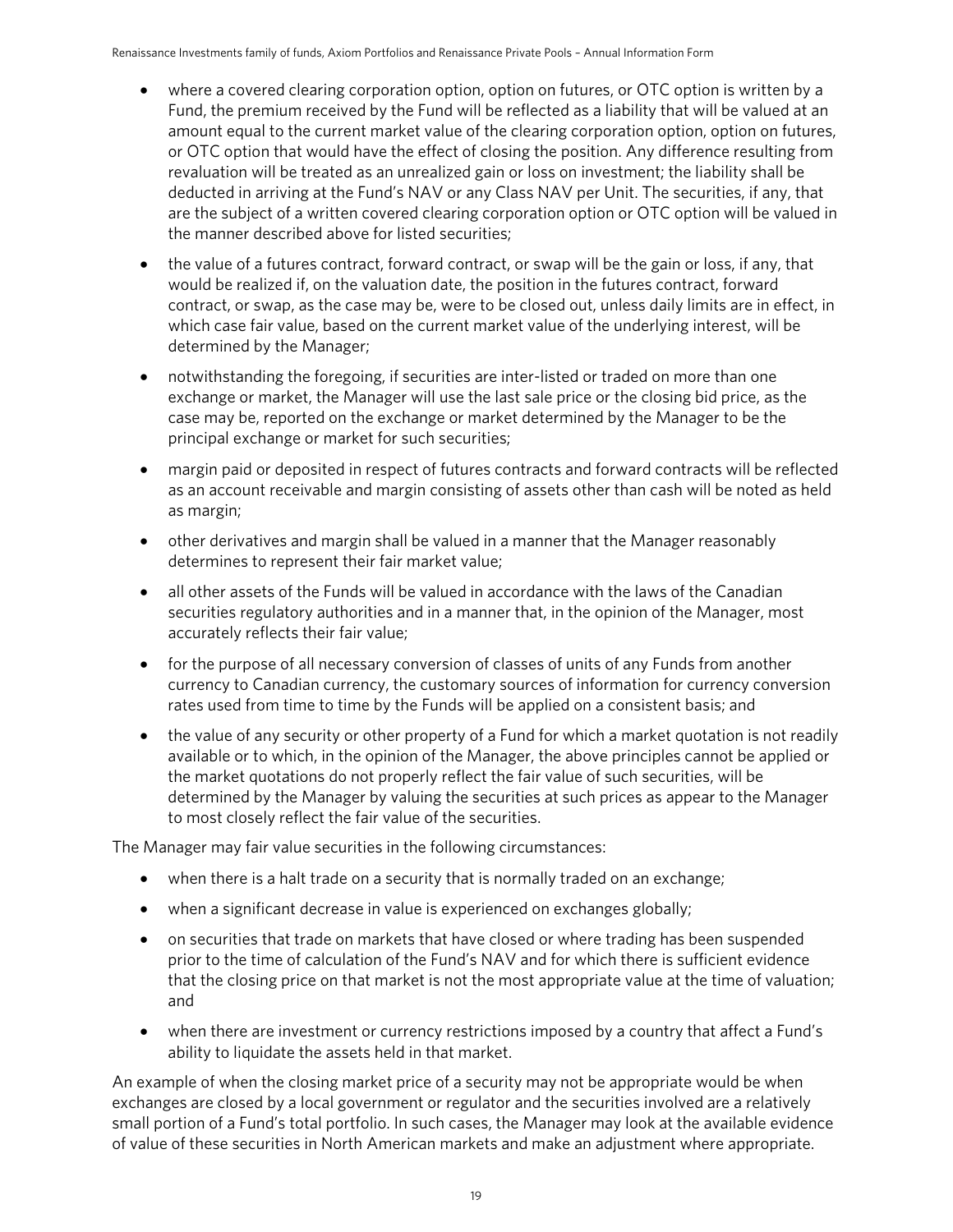Fair valuation of securities was utilized by the Manager on February 27, 2020 due to the early closing of the Canadian equity markets, which was caused by technical issues on the securities exchange. The Canadian equity securities markets did not re-open until February 28, 2020. At that time, in comparison, the U.S. equity markets were trading at substantially lower values, indicating a need to review the valuation of Canadian equity securities and adjust their early close value to a representative fair value. Fair value pricing is designed to avoid stale prices and provide a more accurate NAV, and may assist in the deterrence of harmful short-term or excessive trading in the Funds. When securities listed or traded on markets or exchanges that close prior to North American markets or exchanges are valued by a Fund at their fair market value, instead of using quoted or published prices, the prices of such securities used to calculate the Fund's NAV may differ from quoted or published prices of such securities.

Fair value pricing may be used to value assets of any of the Funds, as determined to be appropriate from time to time, where practical, to value certain foreign securities after the close of their primary markets or exchanges. An independent third party valuation agent provides fair value prices of foreign securities held by the Funds, where applicable.

The Fund's liabilities can include:

- all bills and accounts payable;
- all administrative and management expenses payable and/or accrued;
- all contractual obligations for the payment of money or property, including the amount of any declared but unpaid distribution, and all other amounts recorded or credited to unitholders on or before the day as of which the Fund's NAV, or a Class NAV per Unit, are being determined;
- all allowances authorized or approved by the Manager for taxes or contingencies; and
- all other liabilities of a Fund, of whatever kind or nature, except liabilities represented by outstanding units of a Fund,
- provided that any expenses of a Fund payable by a unitholder, as determined by the Manager, shall not be included as expenses of the Fund.

For more information, including significant accounting policies for financial reporting purposes, refer to the Funds' financial statements.

Each transaction of purchase or sale of portfolio securities effected by a Fund shall be reflected in a computation of NAV that is made no later than the first computation of NAV made after the date on which the transaction becomes binding upon the Fund.

The issuance or redemption of units of a Fund shall be reflected in the next computation of the class' NAV that is made after the time when the class NAV per Unit is determined for the purpose of the issuance or redemption of units of such Fund.

## <span id="page-19-0"></span>Purchases

In this document:

- Class A units refers to Class A units of Renaissance Investments family of funds and the Axiom Portfolios; and
- *Class A (Pools) units* refers to Class A units of the Renaissance Private Pools.

Units of a Fund may be purchased through dealers. Class A (Pools), Class C, and Class I units may be purchased through CIBC Wood Gundy. At our discretion, we may make these classes of units available through other dealers. Your dealer is retained by you and is not our agent or an agent of the Funds. We are not liable for the recommendations made by such dealers. A description of each of the classes of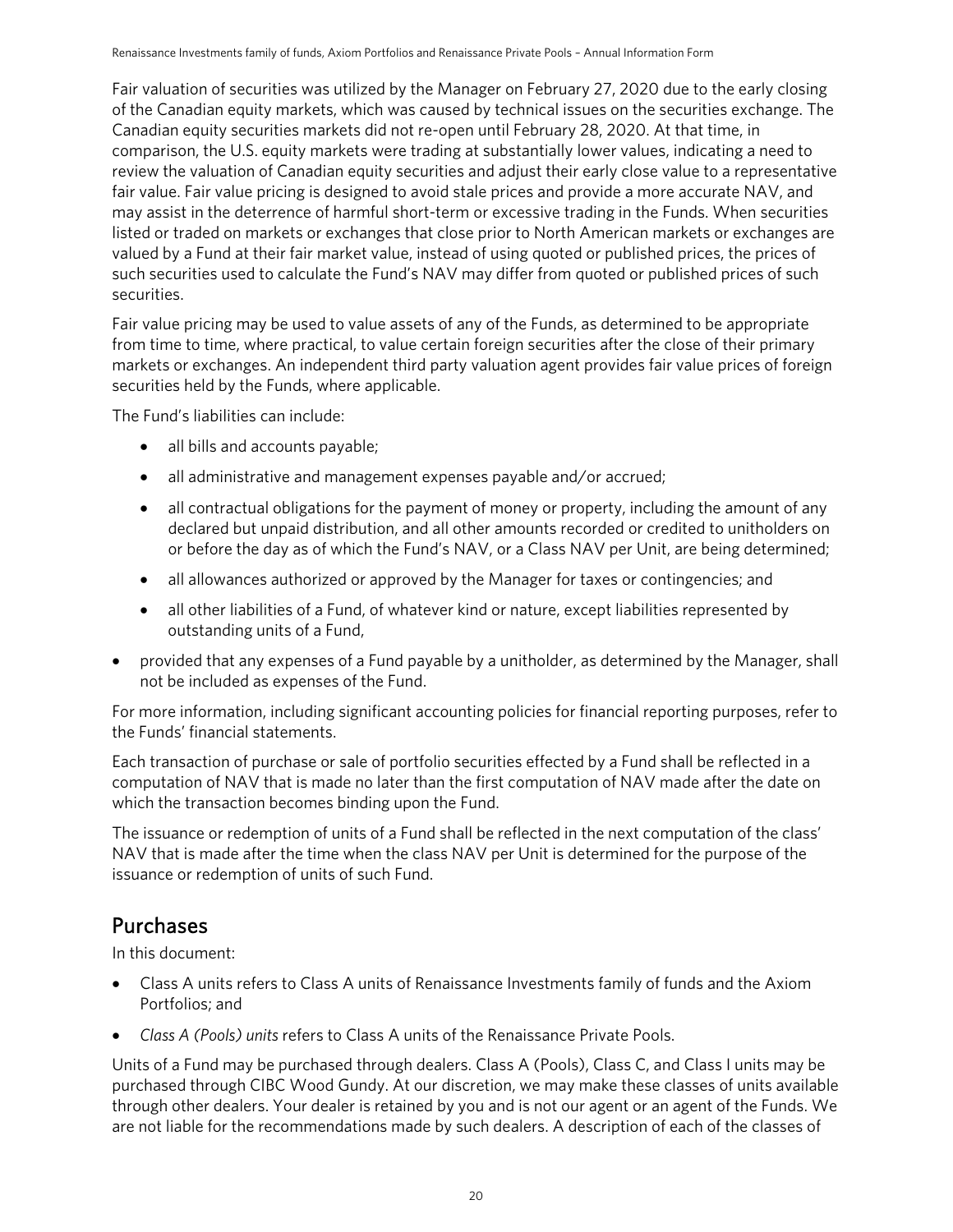units of the Funds is provided in the table below. Refer also to *Minimum Investments* under *Purchases* in the Funds' Simplified Prospectus for more information.

| <b>Class of Units</b>                | Description                                                                                                                                                                                                                                                                                                                                                                                                                                                                                                                                                                                                                                                                                                                                                                                                                                                                                                                                                                                                       |  |
|--------------------------------------|-------------------------------------------------------------------------------------------------------------------------------------------------------------------------------------------------------------------------------------------------------------------------------------------------------------------------------------------------------------------------------------------------------------------------------------------------------------------------------------------------------------------------------------------------------------------------------------------------------------------------------------------------------------------------------------------------------------------------------------------------------------------------------------------------------------------------------------------------------------------------------------------------------------------------------------------------------------------------------------------------------------------|--|
| Class A units                        | Class A units of the Renaissance Funds and Axiom Portfolios are available to all<br>investors, subject to certain minimum investment requirements.                                                                                                                                                                                                                                                                                                                                                                                                                                                                                                                                                                                                                                                                                                                                                                                                                                                                |  |
| Class A (Pools) units                | Class A units of the Renaissance Private Pools are available only to investors<br>participating in the Frontiers Program through CIBC Wood Gundy (referred to as CIBC<br>Wood Gundy), a division of CIBC World Markets Inc., a wholly-owned subsidiary of<br>CIBC and an affiliate of CAMI, and are subject to minimum investment requirements.<br>Refer to Frontiers Program under Additional Information in the Funds' Simplified<br>Prospectus for more information.                                                                                                                                                                                                                                                                                                                                                                                                                                                                                                                                           |  |
| Premium Class units                  | Premium Class, Premium-T4 Class, Premium-T6 Class, Class H-Premium, Class H-<br>Premium T4, and Class H-Premium T6 units are available to all investors, subject to<br>certain minimum investment requirements.                                                                                                                                                                                                                                                                                                                                                                                                                                                                                                                                                                                                                                                                                                                                                                                                   |  |
|                                      | Refer to Hedge Class units and T-Class units in this table for more information.                                                                                                                                                                                                                                                                                                                                                                                                                                                                                                                                                                                                                                                                                                                                                                                                                                                                                                                                  |  |
| Class C units                        | Class C units are available to all investors through CIBC Wood Gundy, subject to<br>certain minimum investment requirements.                                                                                                                                                                                                                                                                                                                                                                                                                                                                                                                                                                                                                                                                                                                                                                                                                                                                                      |  |
| Class F and Class<br>F-Premium units | Class F, Class FT4, Class FT6, Class FH, Class FHT4, Class FHT6, Class F-Premium,<br>Class F-Premium T4, Class F-Premium T6, Class FH-Premium, Class FH-Premium T4,<br>and Class FH-Premium T6 units (collectively referred to as Class F and Class F-Premium<br>units) are available, subject to certain minimum investment requirements, to investors<br>participating in programs such as clients of "fee-for-service" investment advisors,<br>dealer-sponsored "wrap accounts", and others who pay an annual fee to their dealer,<br>and to investors who have accounts with a discount broker (provided the discount<br>broker offers Class F and Class F-Premium units on its platform). Instead of paying a<br>sales charge, investors purchasing Class F and Class F-Premium units may pay fees to<br>their dealer or discount broker for their services. We do not pay a trailing commission<br>in respect of Class F and Class F-Premium units, allowing us to charge a lower annual<br>management fee. |  |
|                                      | Refer to Hedge Class units and T-Class units in this table for more information.                                                                                                                                                                                                                                                                                                                                                                                                                                                                                                                                                                                                                                                                                                                                                                                                                                                                                                                                  |  |
| Class N-Premium units                | Class N-Premium, Class N-Premium T4, Class N-Premium T6, Class NH-Premium,<br>Class NH-Premium T4, and Class NH-Premium T6 units (collectively referred to as<br>Class N-Premium units) are available, subject to certain minimum investment<br>requirements, to investors who have entered into a negotiated dealer service fee<br>agreement with us and the dealer. Class N-Premium units are designed to give<br>investors access to unbundled fees where the dealer does not receive service fees or<br>trailing commissions from us. Instead, Class N-Premium units charge a dealer service<br>fee (referred to as a Dealer Service Fee) negotiated between you and your dealer (plus<br>any applicable taxes) for investment advice and other services.                                                                                                                                                                                                                                                     |  |
|                                      | Refer to Hedge Class units and T-Class units in this table, and to Dealer Service Fee under<br>Fees and Expenses Payable Directly by You in the Funds' Simplified Prospectus, for more<br>information.                                                                                                                                                                                                                                                                                                                                                                                                                                                                                                                                                                                                                                                                                                                                                                                                            |  |
| Class I units                        | Class I units are available, subject to certain minimum investment requirements, to<br>investors participating in dealer-sponsored services through CIBC Wood Gundy that<br>do not require the payment of sales charges by investors and do not require the<br>payment of service or trailing commissions to dealers. For these investors, we<br>"unbundle" the typical distribution costs and charge a lower management fee.<br>Potential investors include clients of "fee-for-service" investment advisors,<br>dealer-sponsored "wrap accounts", and others who pay an annual fee to their dealer<br>instead of transactional sales charges and where the dealer does not receive service<br>fees or trailing commissions from us.                                                                                                                                                                                                                                                                             |  |
| Class O and Class OH units           | Class O and Class OH units are available to certain investors, at our discretion,<br>including institutional investors or segregated funds that use a fund-of-fund structure,<br>other qualified investors who have entered into a Class O or Class OH unit account<br>agreement with us, investors whose dealer or discretionary manager offers separately                                                                                                                                                                                                                                                                                                                                                                                                                                                                                                                                                                                                                                                       |  |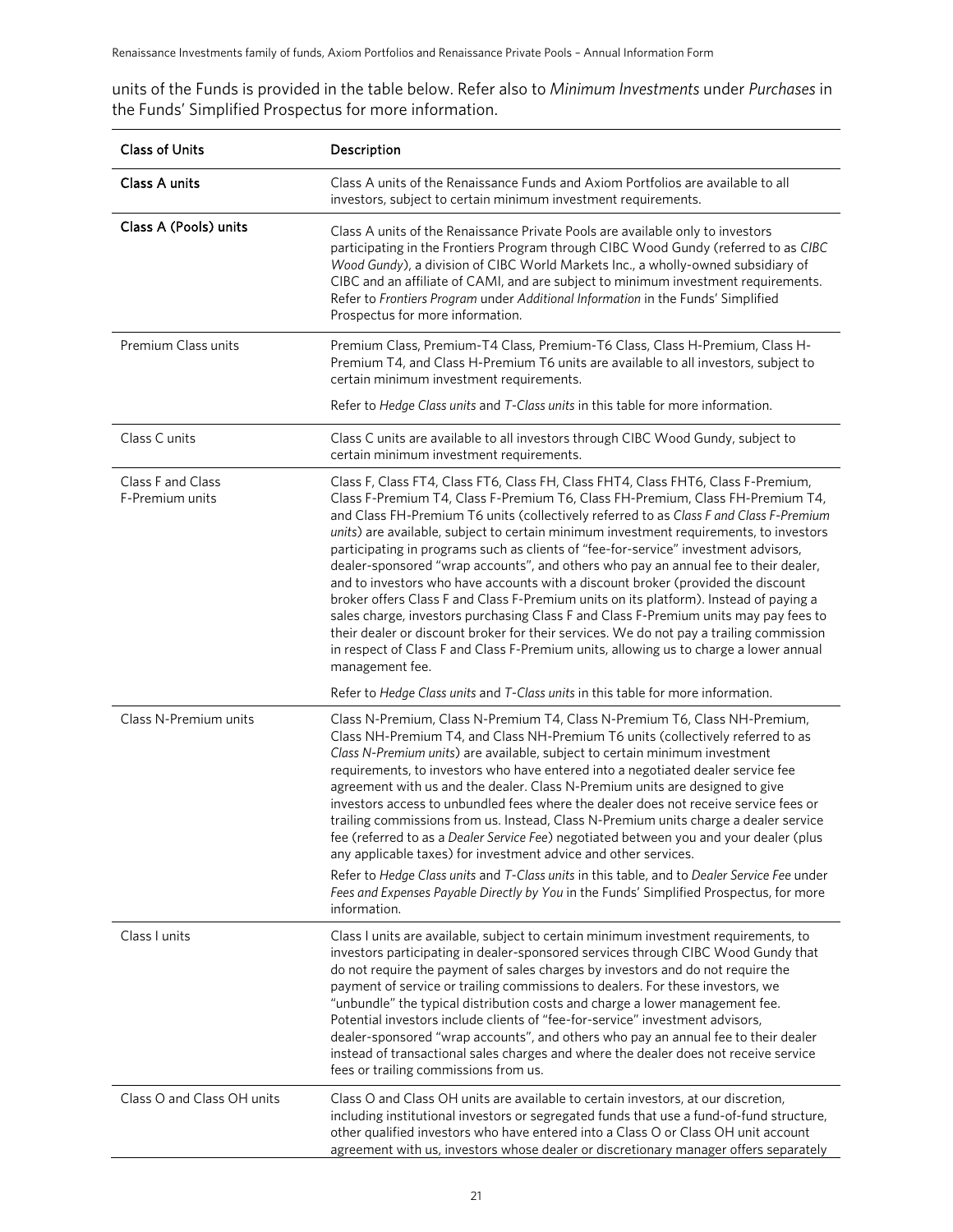| <b>Class of Units</b> | Description                                                                                                                                                                                                                                                                                                                                                                                                                                                                                                                                                                                                                                                                                                                                                                                                                                                                                                                                                                                                                                                                      |  |  |
|-----------------------|----------------------------------------------------------------------------------------------------------------------------------------------------------------------------------------------------------------------------------------------------------------------------------------------------------------------------------------------------------------------------------------------------------------------------------------------------------------------------------------------------------------------------------------------------------------------------------------------------------------------------------------------------------------------------------------------------------------------------------------------------------------------------------------------------------------------------------------------------------------------------------------------------------------------------------------------------------------------------------------------------------------------------------------------------------------------------------|--|--|
|                       | managed accounts or similar programs and whose dealer or discretionary manager<br>has entered into a Class O or Class OH unit account agreement with us, and mutual<br>funds managed by us or an affiliate that use a fund-of-fund structure.                                                                                                                                                                                                                                                                                                                                                                                                                                                                                                                                                                                                                                                                                                                                                                                                                                    |  |  |
|                       | We reserve the right to fix a minimum initial and subsequent investment amount for<br>purchases of Class O or Class OH units at any time and, from time to time, as part of<br>the criteria for approval. In addition, if the amount of the investment by the investor is<br>too small relative to the administrative costs of the investor's participation in Class O<br>or Class OH units, we may require that the Class O or Class OH units be redeemed or<br>converted into another class of units of the Fund.                                                                                                                                                                                                                                                                                                                                                                                                                                                                                                                                                              |  |  |
|                       | No management fees are charged in respect of Class O and Class OH units; instead, a<br>negotiated management fee is charged by us directly to, or as directed by, Class O and<br>Class OH unitholders. For dealers or discretionary managers who offer separately<br>managed accounts or similar programs, the dealer or discretionary manager may<br>negotiate a separate fee applicable to all dealers or discretionary manager accounts<br>under such program. Any such aggregated fee, or fee determined on another basis,<br>would be paid directly to us by the dealer or discretionary manager. If the agreement<br>between CAMI and the dealer or discretionary manager is terminated, or if an investor<br>chooses to withdraw from the dealer's program, the Class O and Class OH units held<br>by the investor may be either redeemed or converted into another class of units of the<br>Fund.                                                                                                                                                                        |  |  |
|                       | For fees and expenses payable directly by investors, the rate of goods and services tax<br>(referred to as GST) or harmonized sales tax (referred to as HST), as applicable, will be<br>determined based on the investor's place of residence. Management fees paid directly<br>by a unitholder are generally not deductible for tax purposes. You should consult your<br>tax advisor regarding the deductibility of any fees paid directly by you in your<br>particular circumstances.                                                                                                                                                                                                                                                                                                                                                                                                                                                                                                                                                                                          |  |  |
|                       | Refer to Hedge Class units in this table for more information.                                                                                                                                                                                                                                                                                                                                                                                                                                                                                                                                                                                                                                                                                                                                                                                                                                                                                                                                                                                                                   |  |  |
| Class S units         | Class S units are only available for purchase by mutual funds, asset allocation services<br>or discretionary managed accounts offered by the Manager or an affiliate.                                                                                                                                                                                                                                                                                                                                                                                                                                                                                                                                                                                                                                                                                                                                                                                                                                                                                                            |  |  |
| Hedge Class units     | Class H, Class HT4, Class HT6, Class FH, Class FHT4, Class FHT6, Class H-Premium,<br>Class H-Premium T4, Class H-Premium T6, Class FH-Premium, Class FH-Premium<br>T4, Class FH-Premium T6, Class NH-Premium, Class NH-Premium T4, Class NH-<br>Premium T6, and Class OH units (individually, a Hedge Class and collectively, the<br>Hedge Classes) are available to all investors, subject to certain minimum investment<br>requirements, and are intended for investors who wish to gain exposure to foreign<br>currency denominated securities, but wish to reduce exposure to fluctuations between<br>the base currency of the relevant class and those foreign currencies. Hedge Classes<br>units are substantially hedged using derivative instruments such as forward foreign<br>currency contracts, although there may be circumstances from time to time in which<br>the Fund may not be able to fully hedge its foreign currency exposure back to the base<br>currency of the relevant class of units. Hedge Class units can be purchased in<br>Canadian dollars only. |  |  |
|                       | Refer to Premium Class units, Class F and Class F-Premium units, Class N-Premium units,<br>Class O and Class OH units, and T-Class units in this table for more information.                                                                                                                                                                                                                                                                                                                                                                                                                                                                                                                                                                                                                                                                                                                                                                                                                                                                                                     |  |  |
| T-Class units         | Class T4, Class T6, Class HT4, Class HT6, Class FT4, Class FT6, Class FHT4, Class<br>FHT6, Premium-T4 Class, Premium-T6 Class, Class H-Premium T4, Class H-Premium<br>T6, Class F-Premium T4, Class F-Premium T6, Class FH-Premium T4, Class FH-<br>Premium T6, Class N-Premium T4, Class N-Premium T6, Class NH-Premium T4, and<br>Class NH-Premium T6 units (referred to collectively as T4 and T6 Classes) are<br>subject to certain minimum investment requirements and designed for investors who<br>wish to receive monthly cash flows.                                                                                                                                                                                                                                                                                                                                                                                                                                                                                                                                    |  |  |
|                       | The cash flows are targeted at approximately 4% per annum for T4 Classes and at<br>approximately 6% per annum for T6 Classes, subject to the conditions set out in the<br>Fund's Distribution Policy, and are calculated by reference to the NAV per unit of the<br>Fund on the last day of the previous calendar year (or, if no units were outstanding at                                                                                                                                                                                                                                                                                                                                                                                                                                                                                                                                                                                                                                                                                                                      |  |  |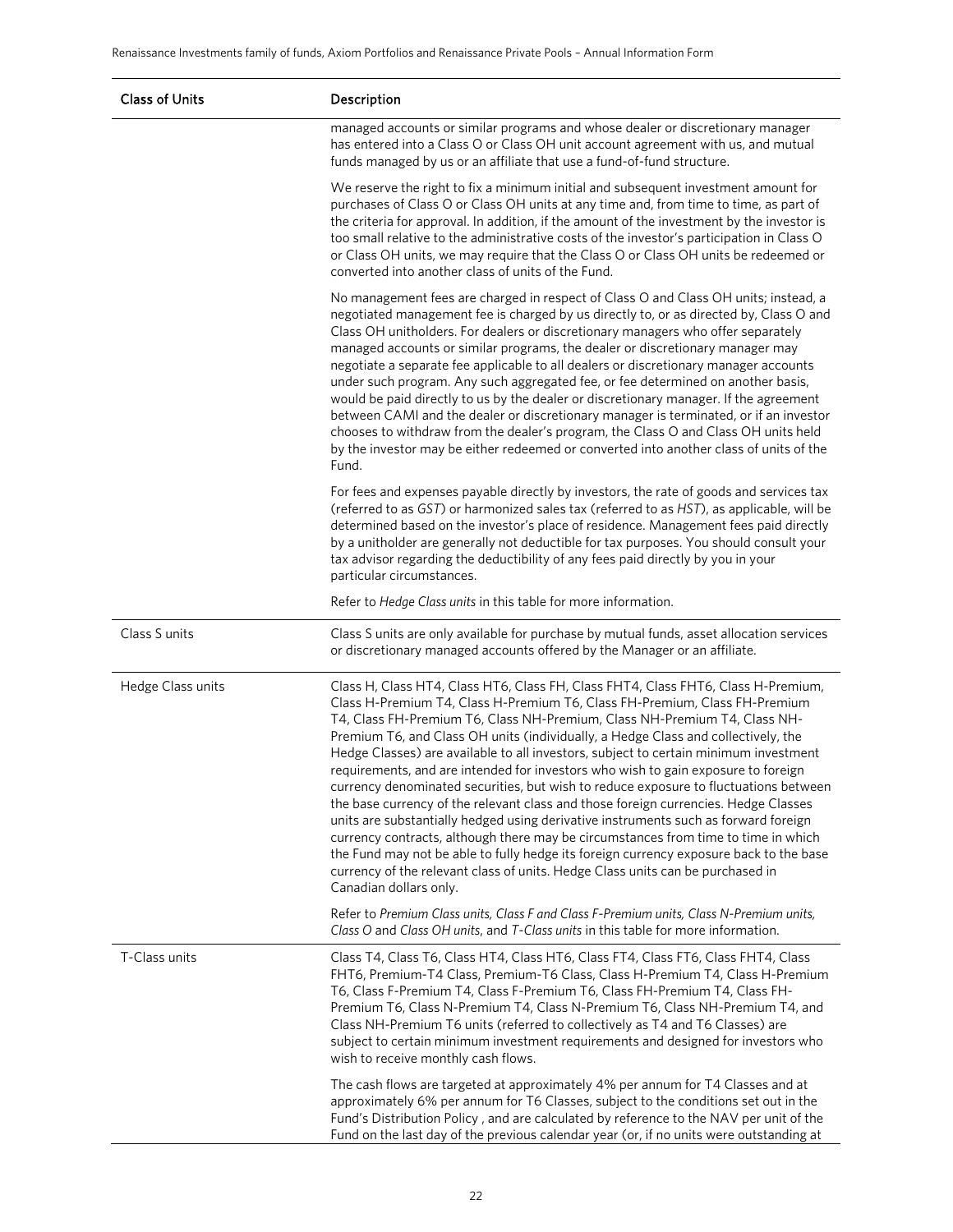| <b>Class of Units</b> | <b>Description</b>                                                                                                                                                                                                                                                 |
|-----------------------|--------------------------------------------------------------------------------------------------------------------------------------------------------------------------------------------------------------------------------------------------------------------|
|                       | the end of the previous calendar year, the date on which the units were first available<br>for purchase in the current calendar year).                                                                                                                             |
|                       | The monthly distributions will generally consist of net income, net realized capital<br>gains, and/or return of capital.                                                                                                                                           |
|                       | Refer to Hedge Class units in this table, and to Distribution Policy under Specific<br>Information About Each of the Mutual Funds Described in this Document and Minimum<br>Investments under Purchases in the Funds' Simplified Prospectus, for more information. |

## Purchase Options

| <b>Class of Units</b>                | Description                                                                                                                                                                                                                                                                                                                                                                                                                                                                                                                                                               |  |
|--------------------------------------|---------------------------------------------------------------------------------------------------------------------------------------------------------------------------------------------------------------------------------------------------------------------------------------------------------------------------------------------------------------------------------------------------------------------------------------------------------------------------------------------------------------------------------------------------------------------------|--|
| Class A, Class H, Class T4, Class    | You have three options when purchasing these units:                                                                                                                                                                                                                                                                                                                                                                                                                                                                                                                       |  |
| T6, Class HT4 and Class HT6<br>units | Front-end Load:                                                                                                                                                                                                                                                                                                                                                                                                                                                                                                                                                           |  |
|                                      | You pay an upfront sales charge of between 0% to 5% that you negotiate with your<br>dealer when you purchase units. The charge is calculated as a percentage of the<br>amount invested, and is deducted from the amount you invest and remitted by us to<br>the dealer on your behalf. You do not pay a deferred sales charge (referred to as a<br>DSC) when you redeem your units, but you may have to pay a short-term trading fee,<br>if applicable.                                                                                                                   |  |
|                                      | Back-end Load:                                                                                                                                                                                                                                                                                                                                                                                                                                                                                                                                                            |  |
|                                      | You do not pay an upfront sales charge when you purchase units, but you may have<br>to pay a DSC if you redeem your units within six years of purchasing them, or switch<br>them into other classes within six years of purchasing them. The charge is calculated<br>as a percentage of the NAV of units purchased, and is remitted by us to the dealer on<br>your behalf. Refer to Deferred Sales Charges under Fees and Expenses in the Simplified<br>Prospectus for a summary of the charges. You may also have to pay a short-term<br>trading fee, if applicable.     |  |
|                                      | <u>Low Load:</u>                                                                                                                                                                                                                                                                                                                                                                                                                                                                                                                                                          |  |
|                                      | You do not pay an upfront sales charge when you purchase units, but you may have<br>to pay a DSC if you redeem your units within three years of purchasing them, or<br>switch them into other classes within three years of purchasing them. The charge is<br>calculated as a percentage of the NAV of units purchased, and is remitted by us to<br>the dealer on your behalf. Refer to Deferred Sales Charges under Fees and Expenses<br>in the Simplified Prospectus for a summary of the charges. You may also have to pay<br>a short-term trading fee, if applicable. |  |
|                                      | We sometimes refer to the front-end load option as the "sales charge option", and to<br>the back-end load and low load options as the "deferred sales charge" options.<br>If you do not select a purchase option at the time of purchase, you will be deemed to<br>have selected the back-end load option.                                                                                                                                                                                                                                                                |  |
|                                      | You and your investment advisor should determine which purchase option and class<br>of units are most appropriate to your circumstances. Compensation to your dealer<br>varies under each option.                                                                                                                                                                                                                                                                                                                                                                         |  |
|                                      | When considering the low load option versus the back-end load option, in both<br>cases you do not pay an up-front sales charge, but the DSC schedule differs for<br>each option.                                                                                                                                                                                                                                                                                                                                                                                          |  |
|                                      | Refer also to Changing Purchase Options below this table.                                                                                                                                                                                                                                                                                                                                                                                                                                                                                                                 |  |
| Class A (Pools) and C units          | You do not pay any sales charges when you purchase Class A (Pools) and Class C<br>units of the Pools. You do not have to pay a DSC if you redeem your units, but you<br>may have to pay a short-term trading fee, if applicable.                                                                                                                                                                                                                                                                                                                                          |  |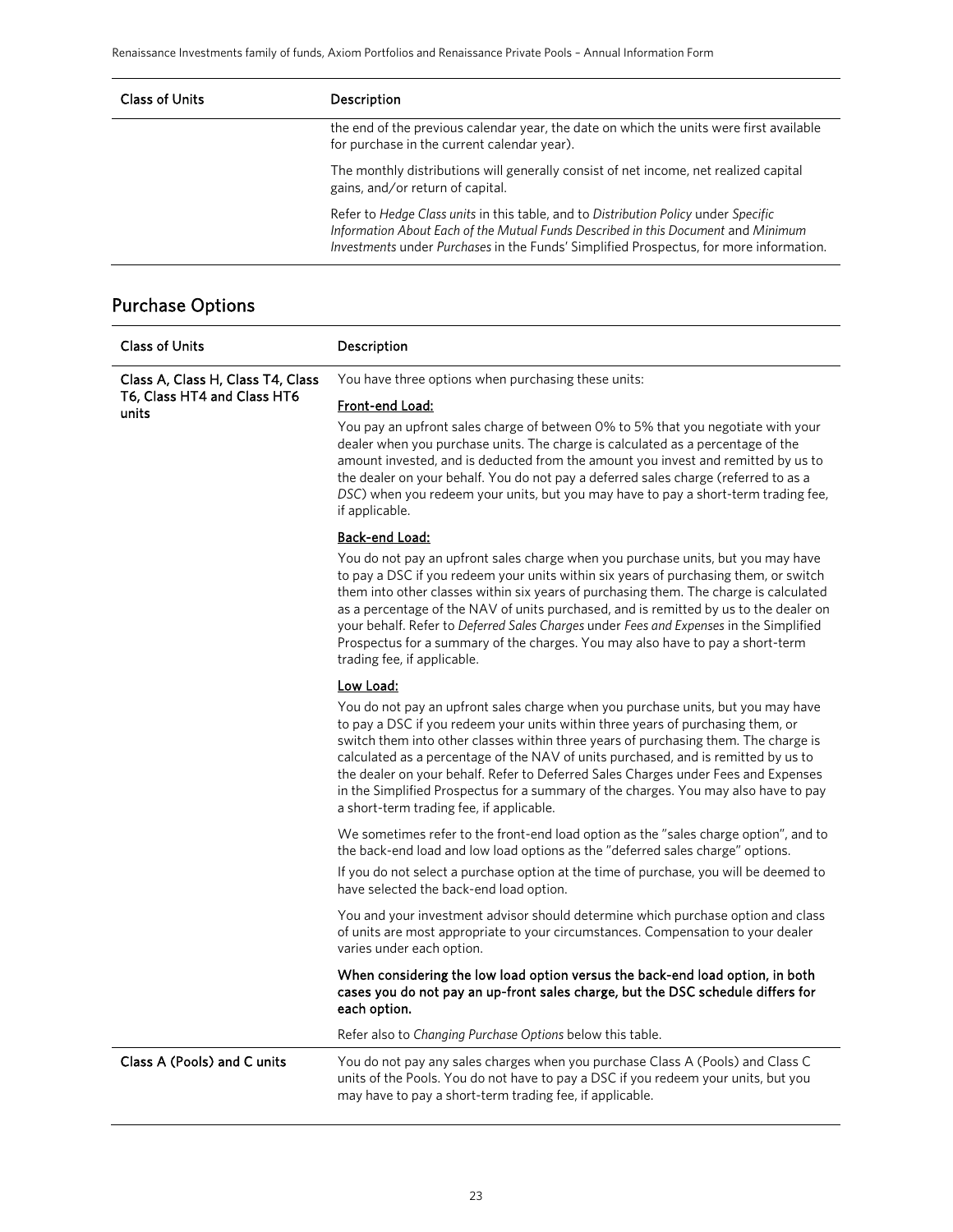| <b>Class of Units</b>                       | Description                                                                                                                                                                                                                                                                                                                                                                                                                                                                                                                                                             |
|---------------------------------------------|-------------------------------------------------------------------------------------------------------------------------------------------------------------------------------------------------------------------------------------------------------------------------------------------------------------------------------------------------------------------------------------------------------------------------------------------------------------------------------------------------------------------------------------------------------------------------|
| <b>Premium Class units</b>                  | You can purchase Premium Class, Premium-T4 Class, Premium-T6 Class, Class H-<br>Premium, Class H-Premium T4, and Class H-Premium T6 units under the front-end<br>load option only. You pay an upfront sales charge of between 0% to 5% that you<br>negotiate with your dealer when you purchase units. You do not pay a DSC if you<br>redeem your units, but you may have to pay a short-term trading fee, if applicable.<br>Refer to Sales Charges under Fees and Expenses in the Funds' Simplified Prospectus for<br>more information.                                |
| <b>Class F and Class F-Premium</b><br>units | You do not pay any sales charges when you purchase Class F, Class FT4, Class FT6,<br>Class FH, Class FHT4, Class FHT6, Class F-Premium, Class F-Premium T4, Class F-<br>Premium T6, Class FH-Premium, Class FH-Premium T4, and Class FH-Premium T6<br>units. Instead, you may pay fees directly to your dealer or discount broker for their<br>services. You do not pay a DSC on the redemption of units, but you may have to pay<br>a short-term trading fee, if applicable.                                                                                           |
| <b>Class N-Premium units</b>                | You do not pay any sales charges when you purchase Class N-Premium, Class N-<br>Premium T4, Class N-Premium T6, Class NH-Premium, Class NH-Premium T4, and<br>Class NH-Premium T6 units. Instead, Class N-Premium units charge a Dealer Service<br>Fee, negotiated between you and your dealer, for investment advice and other<br>services. We pay the Dealer Service Fee (plus any applicable taxes) on your behalf by<br>redeeming your units from your account, as applicable, and forwarding the<br>redemption proceeds for the Dealer Service Fee to your dealer. |
|                                             | By purchasing Class N-Premium units, and per the instructions provided in the<br>Negotiated Dealer Service Fee Form, you expressly authorize us to automatically<br>redeem such units from your account for the purpose of remitting payment of the<br>Dealer Service Fee to your dealer.                                                                                                                                                                                                                                                                               |
|                                             | You do not pay a DSC if you redeem your units, but you may have to pay a short-<br>term trading fee, if applicable.                                                                                                                                                                                                                                                                                                                                                                                                                                                     |
|                                             | Refer to Dealer Service Fee under Fees and Expenses in the Funds' Simplified Prospectus<br>for more information.                                                                                                                                                                                                                                                                                                                                                                                                                                                        |
| Class I units                               | You do not pay a sales charge when you purchase Class I units of the Pools. Instead,<br>you pay a fee directly to your dealer. You do not pay a DSC if you redeem your units,<br>but you may have to pay a short-term trading fee, if applicable.                                                                                                                                                                                                                                                                                                                       |
| Class O and Class OH units                  | You do not pay a sales charge when you purchase Class O or Class OH units.<br>Instead, a negotiated management fee is charged by us directly to, or as directed by,<br>Class O and Class OH unitholders, or dealers or discretionary managers on behalf of<br>unitholders. You do not pay a DSC on the redemption of units, but you may have to<br>pay a short-term trading fee, if applicable.                                                                                                                                                                         |
| Class S units                               | No sales charges or DSC are payable on, respectively, the purchase or redemption of<br>Class S units.                                                                                                                                                                                                                                                                                                                                                                                                                                                                   |

### Changing Purchase Options

You can change the purchase option applicable to units you purchased under the back-end load option or the low-load option (referred to as *DSC units*), to the front-end load option. Instead of exercising the free redemption entitlement described under *Free Redemption Entitlement on Deferred Sales Charge Units* under *Redemptions* in the Funds' Simplified Prospectus, you can also change the purchase option on up to 10% of your DSC units in each year that the DSC is still payable on these units, at no charge. In both cases, you must provide us, through your dealer, with your instructions to do so. Your dealer is generally required to provide you with certain disclosure, and is generally prohibited from changing the purchase option of your units without your consent.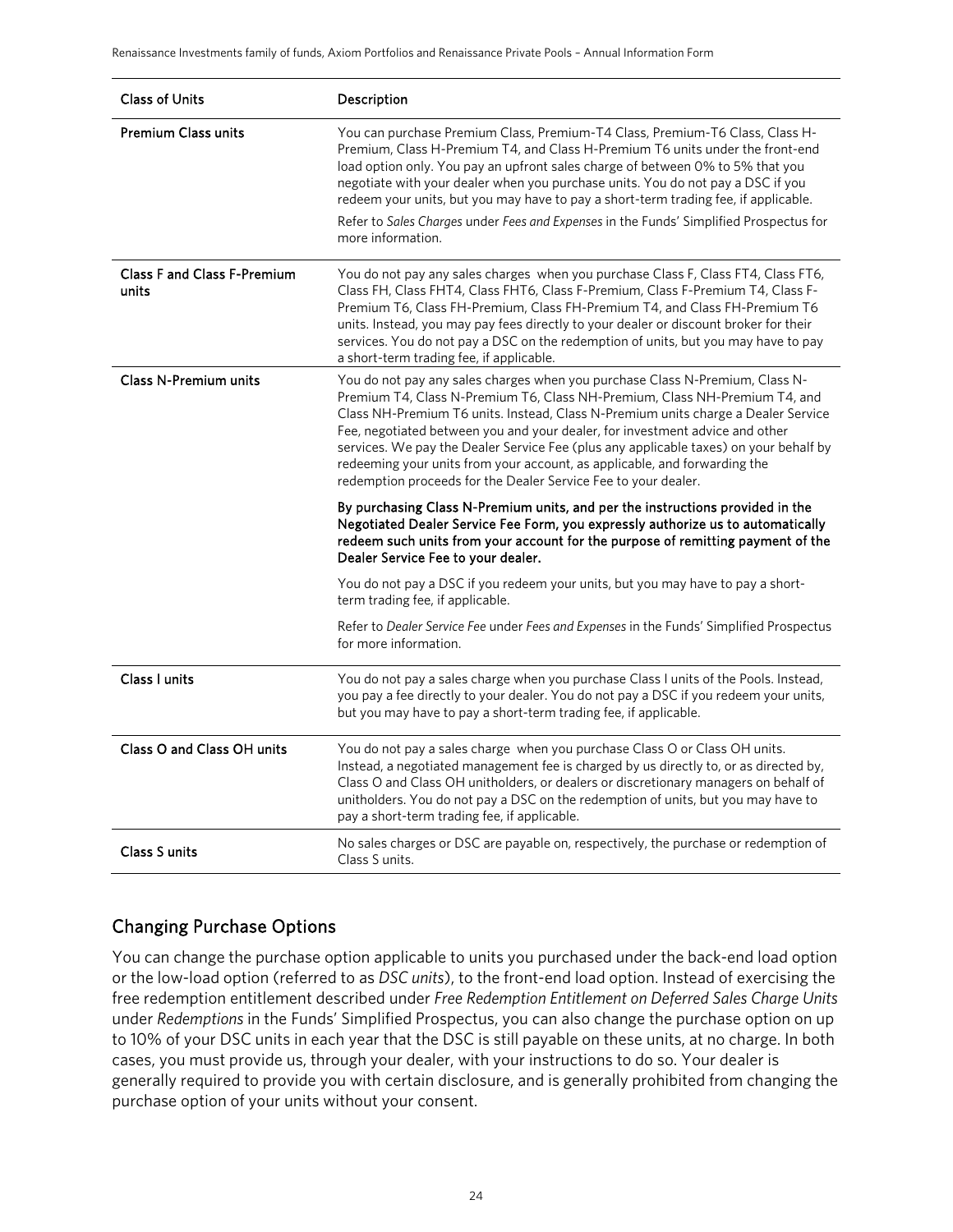If you are considering changing the purchase option on your units, you should ask your dealer whether you will be required to pay them a fee. If you decide to change the purchase option, you do not pay any fee to us, provided the DSC is no longer applicable on those units, as described above.

We recommend that you do not change the purchase option on your units if that would result in you paying a DSC. It may also not be advisable to change the purchase option on your units if you are required to pay any fee to your dealer.

Although we do not currently do so, we may automatically change the purchase option on your units to the front-end load option once the DSC no longer applies to those units.

If you decide to change the purchase option of your units, or if we automatically change your purchase option (as described above), the trailing commission payable to your dealer will generally increase. Refer to *Trailing Commissions* under *Dealer Compensation* in the Funds' Simplified Prospectus for a description of the trailing commissions payable to your dealer under each option. You will not have to pay any additional fees to us provided that the DSC is no longer applicable on those units, nor pay any additional fees to the Funds as a result of the change, although you may be required to pay a fee to your dealer, as described above. Changing the purchase option of your units to the front-end load option is an advantage to your dealer, because of the increased trailing commission payable to them under the current compensation arrangements. The change may, at best, be neutral to you, provided you are not required to pay any fees to us or your dealer. You should discuss this with your dealer if you are considering a change to the purchase option of your units.

### U.S. Dollar Purchases

Certain classes of units of certain Renaissance Funds and Renaissance Private Pools can be purchased in both Canadian and U.S. dollars. If you purchase a Fund using the U.S. dollar purchase option:

- we will process your trade based on the U.S. dollar NAV by taking the Canadian dollar NAV and converting it to a U.S. dollar amount using the prevailing exchange rate on the day your order is received.
- any cash distributions that are paid to you will be paid in U.S. dollars. We will calculate the amount of each of these payments by taking the Canadian dollar amount that you would have received (had you not chosen the U.S. dollar purchase option) and converting it to a U.S. dollar amount using the prevailing exchange rate on the day the distribution is paid.
- if you choose to redeem units, you will receive your redemption proceeds in U.S. dollars. We will calculate these proceeds based on the U.S. dollar NAV by taking the Canadian dollar NAV and converting it to a U.S. dollar amount using the prevailing exchange rate on the redemption trade date.

The U.S. dollar purchase option is offered as a convenience only to allow investors to purchase certain classes of units of the Funds in U.S. dollars. The overall Fund's performance will be the same regardless of whether you purchase units in Canadian or U.S. dollars; however, the performance of your investment in the class purchased in U.S. dollars may differ from that of the same class of units purchased in Canadian dollars due to fluctuations in the Canadian dollar and U.S. dollar exchange rate. Purchasing a class of units of a Fund in U.S. dollars does not hedge or protect against losses caused by fluctuations in the exchange rate between the Canadian dollar and U.S. dollar.

Refer to *U.S. Dollar Purchase Option* under *Optional Services* in the Funds' Simplified Prospectus for more information and a list of the classes of units of the Funds that may be purchased in Canadian or U.S. dollars.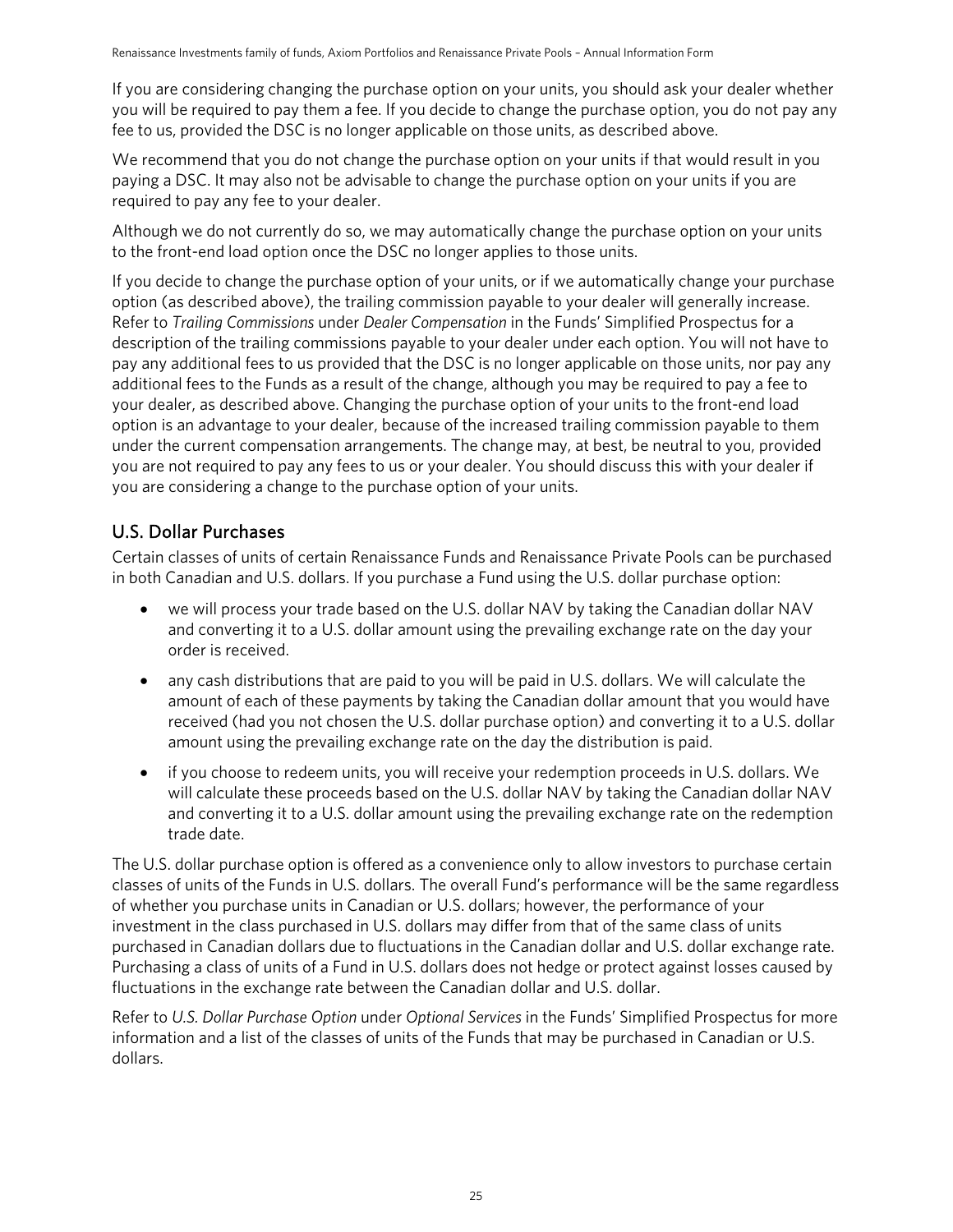### Placing and Processing Orders

Once you place your order to purchase, redeem, convert or switch units, your dealer must send your order to us at our Montréal office on the same day your dealer receives your order. It is the responsibility of your dealer to transmit orders to us in a timely manner.

Subject to our right to reject any purchase or switch order, an order for units of a Fund that is received by us from your dealer by 4:00 p.m. ET on any valuation date will be priced at that day's NAV per unit of the relevant class. If we receive the order after 4:00 p.m. ET on a valuation date, it will be priced or implemented at the NAV per unit of the relevant class on the next valuation date. If we decide to calculate the NAV per unit at a time other than the usual valuation time, the NAV per unit will be determined relative to that time. Your dealer may establish an earlier cut-off time for receiving orders from their respective representatives so they can transmit orders to us before 4:00 p.m. ET.

Within two (2) business days after a purchase order is received, or one (1) business day in the case of money market funds, the Fund will issue the units, subject to our right of rejection (see below), at the NAV per unit of the class on the date that the purchase order was received. Units purchased may be issued in exchange for cash or as otherwise determined by us and permitted under applicable securities legislation.

We have the right to reject, in whole or in part, any order to purchase units of a Fund. within one (1) business day of the order. If we do so, the money received with the order will be returned to your dealer, without interest - refer below for more information.

If you purchase units of a Fund through a Pre-Authorized Chequing Plan (referred to as a *PAC Plan*), you will receive the current Fund Facts of the applicable class of units of the Fund from your dealer when you establish a PAC Plan; however, you will not receive the Fund Facts when you subsequently purchase additional units of the Fund under a PAC Plan, unless you requested the Fund Facts at the time you initially invested in a PAC Plan, or if you subsequently requested the Fund Facts by calling your dealer or us toll-free at [1-888-888-3863.](tel:1-888-888-3863) The Fund Facts are also available on SEDAR at www[.sedar.com](http://sedar.com/) and also on our website at ww[w.renaissanceinvestments.ca.](http://www.renaissanceinvestments.ca/en)

If you do not request to subsequently receive the Fund Facts under a PAC Plan, you will:

- not have a right of withdrawal under securities legislation for subsequent purchases under a PAC Plan other than in respect of your initial purchase; and
- continue to have a right of action if there is a misrepresentation in the Simplified Prospectus or any documents incorporated by reference to the Simplified Prospectus.

You have the right to terminate a PAC Plan at any time before a scheduled investment date by contacting your dealer and providing ten (10) days' written notice to us.

### Cancellation and Right of Rejection

We have an obligation to cancel a purchase by an investor who, after placing a purchase order, fails to pay the purchase price on or before the settlement date. With the exception of money market Funds which settle one business day after the day the purchase price for the units is determined, all other Funds settle on the second business day after the day the purchase price for the units is determined.

Cancellation of a purchase will be effected by causing the units issued pursuant to the purchase to be redeemed at their class NAV next calculated after the settlement date. If the redemption proceeds are greater than the purchase price, the Fund will retain the difference. If the redemption proceeds are less than the purchase price, the dealer placing the purchase order will be obligated to pay such difference to the Fund. A dealer may make provision in its arrangements with an investor that will require the investor to compensate the dealer for any losses suffered in connection with a failed settlement of a purchase of units caused by the investor.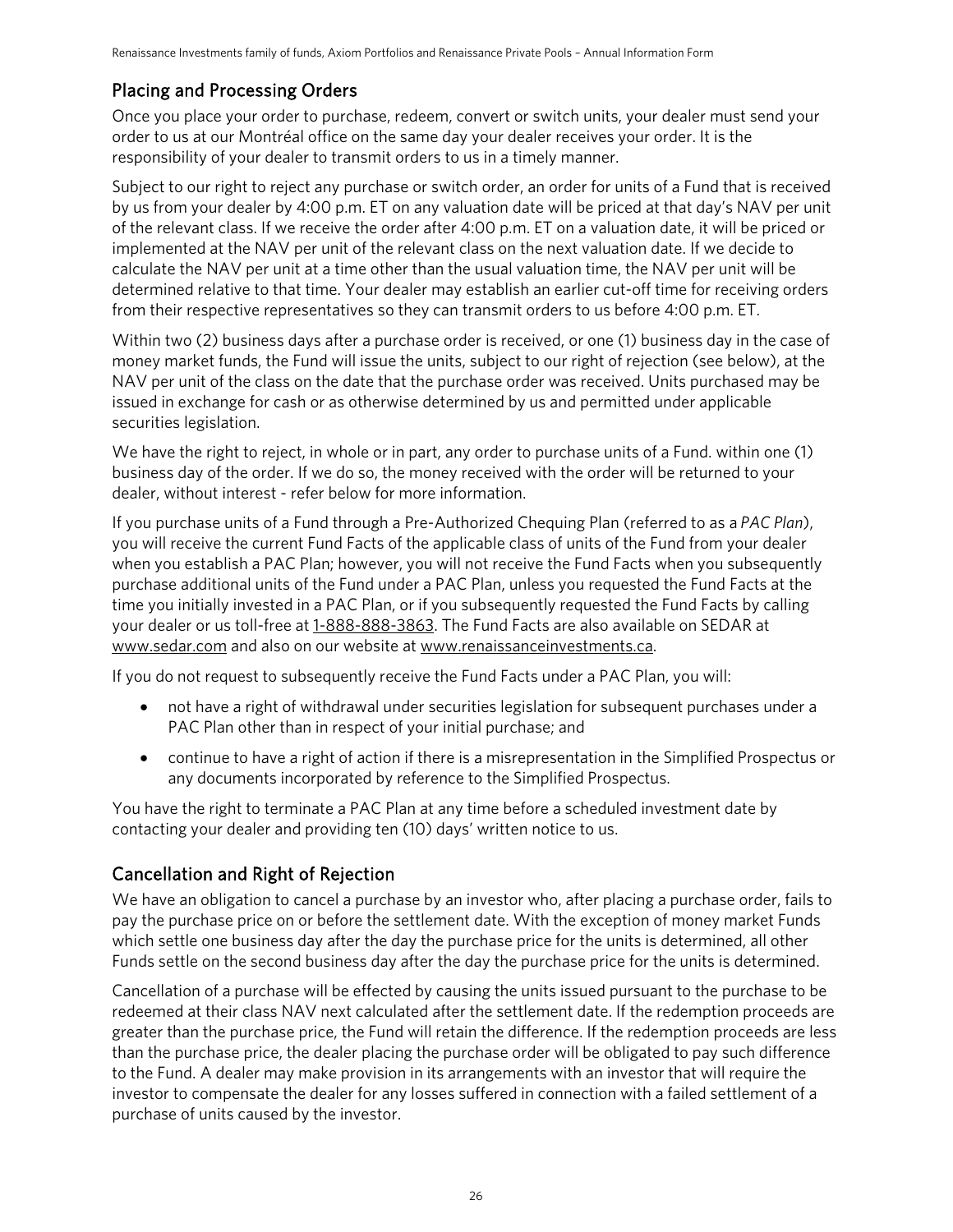On occasion, we will exercise our right to refuse instructions to purchase or switch units of any of the Funds. This is done on the day your order is received, or on the following business day, and we will return any money submitted with the purchase order, without interest, to you or your dealer. While we are not obligated to explain why your purchase or switch order was refused, the most common reasons are moving into and out of the same Fund within thirty (30) days. Such short-term or excessive trading can increase administrative costs to all investors. Mutual funds are typically intended to be long-term investments. The Funds have policies and procedures to monitor, detect, and deter short-term or excessive trading. The policies and procedures allow for exemptions from shortterm trading fees for mutual fund structures, investment products, and services that are not designed to facilitate harmful short-term or excessive trading. Refer to *Policies and Procedures Related to Short-Term or Excessive Trading* under *Governance* for more information.

## <span id="page-26-0"></span>Switches

### Before proceeding with any switch, it is important that you discuss the proposed switch with your dealer as well as your tax advisor so that you are fully aware of all the implications of making the switch.

Except as outlined below, you may redeem units of a Fund to purchase certain classes or series of units of another CAMI Fund. This is called, and is referred to as a *switch*. We may allow switches from a Fund to other mutual funds managed by us or our affiliates.

Switches are subject to the minimum initial investment requirement governing each class of units refer to Minimum Investments under Purchases, Switches and Redemptions in the Funds' Simplified Prospectus for more information.

You cannot switch directly from units of a Fund purchased in one currency to units of another CAMI Fund purchased in a different currency.

Units of a Fund cannot be switched during any period when redemptions have been suspended - refer to *When You May Not Be Allowed to Redeem Your Units* (below) for more information.

You may place an order to switch through your dealer. When we receive your order to switch, we will redeem your units in the original Fund and use the proceeds to purchase units of the other CAMI Fund to which you are switching. You may have to pay your dealer a switch fee of up to 2% of the value of your units. Except in connection with our rebalancing of your Frontiers Portfolio, if you switch units of a Fund (other than Renaissance Money Market Fund, Renaissance Canadian T-Bill Fund, or Renaissance U.S. Money Market Fund) within 30 days of purchasing them, a short-term trading fee may also be payable. Refer to *Switch Fee* and *Short-Term Trading Fee* under *Fees and Expenses* in the Funds' Simplified Prospectus for more information.

If you purchase units of the original Fund under one of the DSC options, you will not pay a DSC when you switch to a CAMI Fund under the same DSC option. When you redeem units of the subsequent CAMI Fund, you will pay a DSC based on the original purchase date of units of the original Fund.

If, as a result of a switch, you fail to maintain the required minimum balance amount per class of units of a Fund, we may require you to increase your investment in the class to the minimum balance amount, or to redeem your remaining investment in the class after giving you thirty (30) days prior written notice to that effect. Refer to *Redemptions* (below) for more information.

For Class A (Pools) units, in the event your Frontiers Portfolio is rebalanced, we will redeem your units of one Pool to purchase the same class of units of another Pool. If you wish to change from one Frontiers Portfolio to another, you may be required to sell all the existing units of the Pools in your Frontiers Portfolio and buy units according to your new Frontiers Portfolio. Refer to *Frontiers Program* under *Additional Information* in the Funds' Simplified Prospectus for more information.

A switch into Class O or Class OH units of a Fund from Class O, Class OH or Series O units of another CAMI Fund is only allowed if you already have a Class O, Class OH or Series O unit account agreement in place with us, as previously described.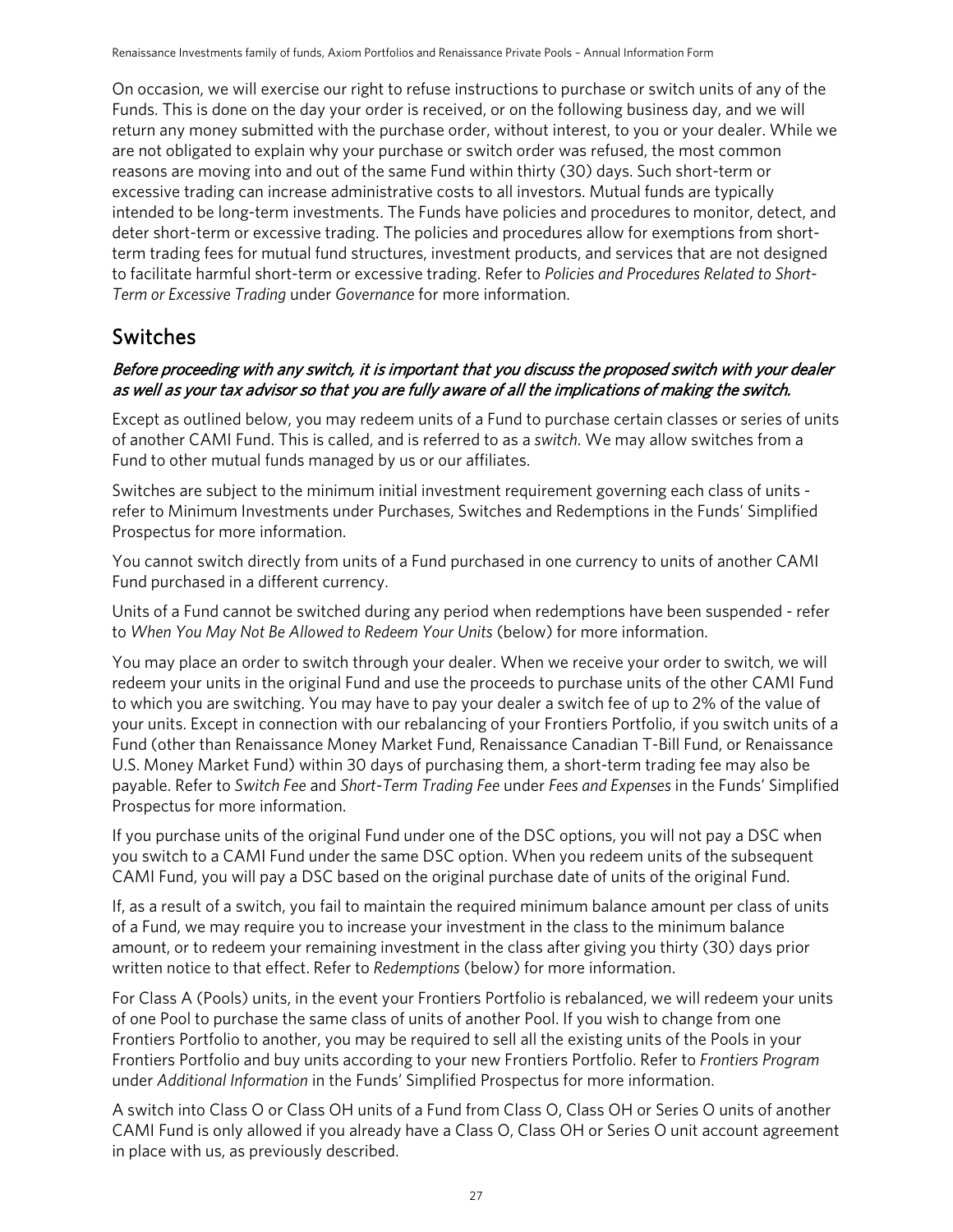A switch is a disposition for tax purposes and may result in a capital gain or capital loss, which will be taxable if the units are held outside of a registered plan. Refer to *Income Tax Consideration for Investors* for more information.

## <span id="page-27-0"></span>Conversions

### Before proceeding with any conversion, it is important that you discuss the proposed conversion with your dealer as well as your tax advisor so that you are fully aware of all the implications of making the conversion.

Except as outlined below, you may convert from one class of units of a Fund to another class of units of the same Fund if you are an eligible investor for such other class of units. This is called, and is referred to as a *conversion.* Refer to *About the Classes We Offer* under *Purchases, Switches and Redemptions* in the Funds' Simplified Prospectus for more information.

Conversions are subject to the minimum initial investment requirement governing each class of units. Refer to *Minimum Investments* under *Purchases* in the Funds' Simplified Prospectus for more information.

Units of a Fund cannot be converted during any period when redemptions have been suspended - refer to *When You May Not Be Allowed to Redeem Your Units* under *Redemptions* for more information.

You may have to pay your dealer a conversion fee of up to 2% of the value of your units - refer to *Conversion Fee* under *Fees and Expenses* in the Funds' Simplified Prospectus for more information. You cannot convert directly from a class of units purchased in one currency to another class of units purchased in a different currency.

Based, in part, on the administrative practice of the Canada Revenue Agency (referred to as the *CRA*), a conversion from one class of units to another class of units of the same Fund, except from, to, or between Hedge Class units (see the following paragraph), does not generally result in a disposition for tax purposes and consequently does not result in a capital gain or capital loss to a converting unitholder. However, any redemption of units to pay any applicable conversion fee will be a disposition for tax purposes and may result in a capital gain or loss, which will be taxable if the units are held outside of a registered plan.

A conversion from, to, or between **Hedge Classes** of a Fund is a disposition for tax purposes and may result in a capital gain or capital loss, which will be taxable if you hold the units outside of a registered plan. Refer to *Income Tax Considerations for Investors* for more information.

If you convert units purchased under either of the DSC options (back-end load or low load) to another class of units under:

the same DSC option, you will not pay a DSC until you redeem the subsequent class of units, at which time you will pay a DSC based on the original purchase date of units in the original class.

the front-end load option, or to a class of units for which the DSC options are not available, you will have to pay any applicable DSC.

### Converting Class A (Pools) units

You cannot convert Class A (Pools) units to any other class of units of the same Pool.

### Converting Class C and Class I units

You can only convert Class C and I units of a Pool to another class of units of the same Pool if you are an eligible investor for such class of units, as previously described.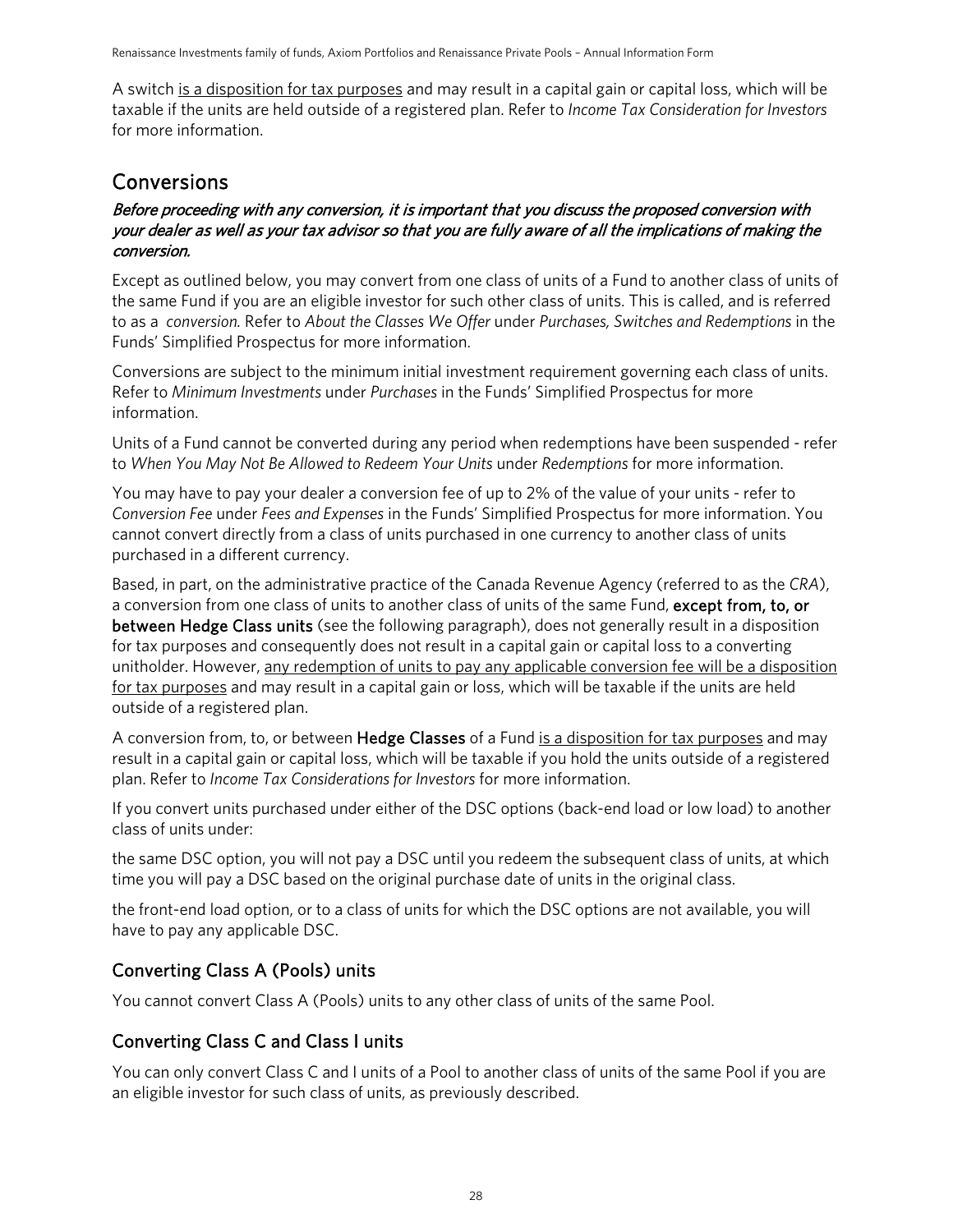### Converting Premium Class, Premium-T4 Class, Premium-T6 Class, Class H-Premium, Class H-Premium T4, Class H-Premium T6, Class F-Premium, Class F-Premium T4, Class F-Premium T6, Class FH-Premium, Class FH-Premium T4, Class FH-Premium T6, Class N-Premium, Class N-Premium T4, Class N-Premium T6, Class NH-Premium, Class NH-Premium T4, and Class NH-Premium T6 units

You can convert these classes of units to Premium Class, Premium-T4 Class, Premium-T6 Class, Class H-Premium, Class H-Premium T4, Class H-Premium T6, Class F-Premium, Class F-Premium T4, Class F-Premium T6, Class FH-Premium, Class FH-Premium T4, Class FH-Premium T6, Class N-Premium, Class N-Premium T4, Class N-Premium T6, Class NH-Premium, Class NH-Premium T4, Class NH-Premium T6, Class O and Class OH units, if you are an eligible investor for such other class of units, as previously described. If you convert to Class O or Class OH units, you must enter into a Class O or Class OH unit account agreement with us, as previously described.

You can convert these classes of units to Class C or Class I units through CIBC Wood Gundy only, and if you are an eligible investor for such other class of units, as previously described.

You cannot convert these classes of units to Class A (Pools) units.

If you convert these classes to N-Premium Class units, you must enter into a negotiated dealer service fee agreement, as previously described.

### Converting Class O and Class OH Units

With the exception of Class A (Pools) units, you can convert from Class O or Class OH units to any class of units of the same Fund if you are an eligible investor for such other class of units. If you convert to Class O or Class OH units, you must enter into a Class O or Class OH unit account agreement with us, as previously described.

If you no longer meet the requirements to hold Class O or Class OH units, or if the amount of the investment you hold in Class O or Class OH units is too small relative to the administrative costs of your participation in Class O or Class OH units, we may, at our sole discretion and after giving you 30 days' prior notice to that effect, require that you redeem or convert your Class O or Class OH units to another class of units of the same Fund. If you no longer meet the requirements to hold Class O or Class OH units, within the 30-day notice period described above, you may also request that your Class O or Class OH units be converted to another class of units of the same Fund, provided we consent to the conversion and you meet the minimum investment requirements for the other class of units. You may have to pay a conversion fee to your dealer.

## <span id="page-28-0"></span>Redemptions

### Before proceeding with any redemption, it is important that you discuss the proposed redemption with your dealer as well as your tax advisor so that you are fully aware of all the implications of making the redemption.

You may sell all or a portion of your units at any time, other than during a period of suspension (refer to *When You May Not Be Allowed to Redeem Your Units* – below), subject to any applicable minimum redemption amount and balance requirements (refer to *Redemptions* under *Purchases, Switches and Redemptions* in the Funds' Simplified Prospectus for more information). This is called, and is referred to as a *redemption*. If you purchased units in U.S. dollars using the U.S. dollar purchase option, any applicable minimum redemption amount and balance requirements are in U.S. dollars.

Units of the Funds may be redeemed on any valuation date at the class NAV per unit. A DSC may apply upon the redemption of units depending upon the purchase option selected and the timing of the redemption, as well as a short-term trading fee.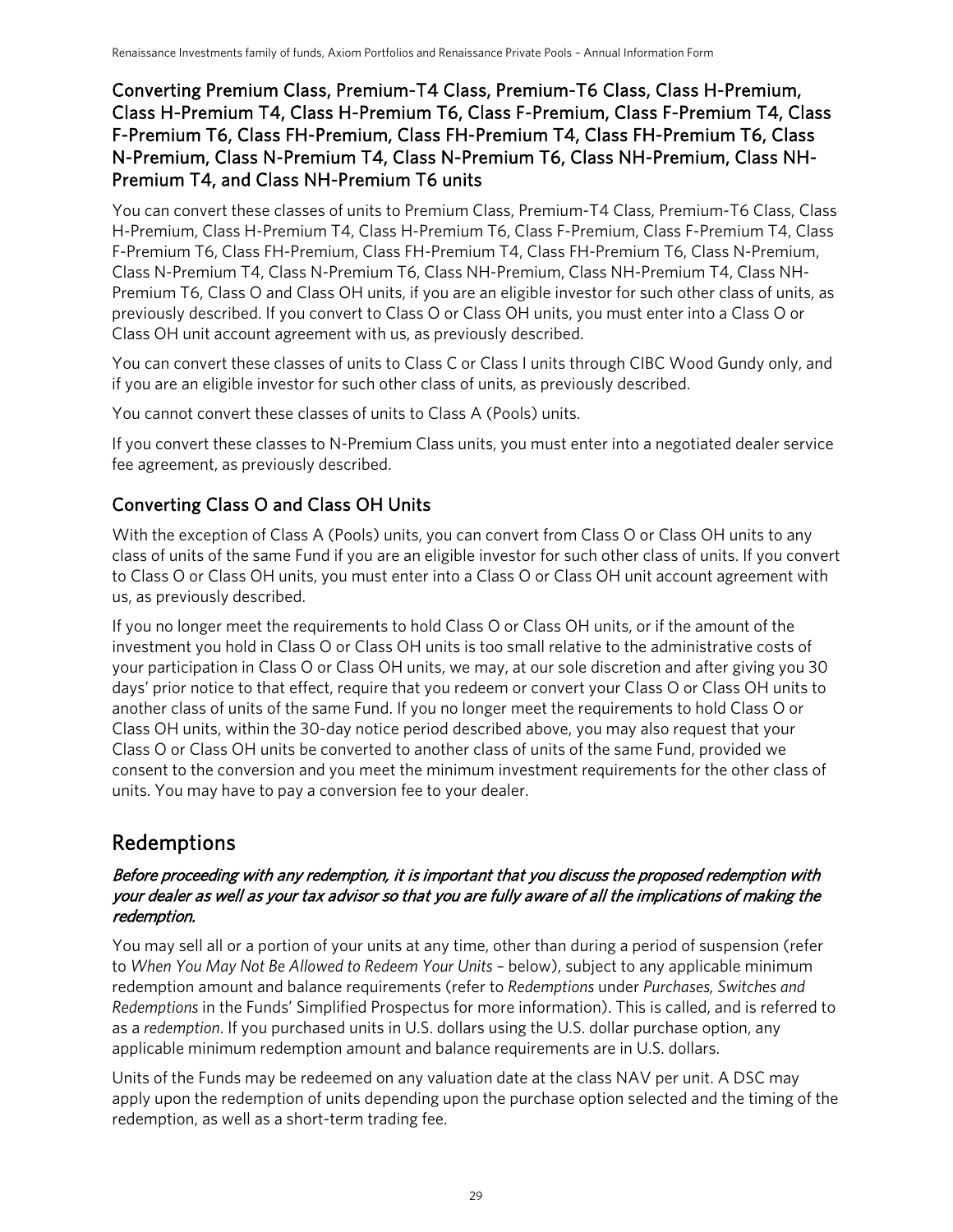Your dealer must send your redemption request to us on the same day as the completed redemption request is received. A dealer is required to transmit a unitholder's redemption request in a manner that expedites its receipt by us. Redemption requests will be processed in the order in which they are received. We will not process redemption requests specifying a forward date or specific price.

Redemption orders that we receive from your dealer by 4:00 p.m. ET on any valuation date will be priced on that day. Redemption orders that we receive from your dealer after 4:00 p.m. ET on a valuation date will be priced on the next valuation date, subject to our receipt of all necessary forms properly completed within ten (10) business days of receipt of your redemption order. Your dealer may establish an earlier cut-off time for receiving orders from its representatives so that it can transmit orders to us by 4:00 p.m. ET. If we decide to calculate the NAV per unit at a time other than the valuation time, the NAV per unit received will be determined relative to that time.

Within two (2) business days following each valuation date, we will pay you the value of the redeemed units determined on the valuation date, less any applicable fees. If you redeem all of your units in a Fund, any net income, net realized capital gains, and Management Fee Distributions relating to the units that have been made payable (but not paid) prior to the valuation date will also be paid to you. Such payments will be made in the same currency in which the units were held. If you redeem less than all of their units in a Fund, the proceeds will be paid as described above and net income, net realized capital gains, and Management Fee Distributions relating to the units that have been made payable prior to the valuation date will be paid to you in accordance with the Fund's *Distribution Policy*, as described in the Funds' Simplified Prospectus.

A dealer may be able to recover from you the shortfall for any losses they suffered arising from your failure to satisfy the Fund's requirements or those of securities legislation pertaining to a redemption of units.

A redemption of units is a disposition for tax purposes and may result in a capital gain or capital loss, which will be taxable if the units being redeemed are held outside of a registered plan. Refer to *Income Tax Considerations for Investors* for more information.

At any time, we may redeem all units that you own in a Fund if we determine, at our discretion, that:

- i) you engage in short-term or excessive trading (see below);
- ii) it has negative effects on the Fund to have units continue to be held by a unitholder, including for legal, regulatory, or tax reasons, upon providing five (5) business days' prior notice to you;
- iii) the criteria we establish for eligibility to hold units, either specified in the Fund's relevant disclosure documents or in respect of which notice has been given to you, are not met; or
- iv) it would be in the Fund's best interest to do so.

Unitholders will be responsible for all the tax consequences, costs, and losses, if any, associated with the redemption of their units in the Fund in the event that we exercise our right to redeem.

### Short-Term or Excessive Trading

Except in connection with our rebalancing of your Frontiers Portfolio, if you redeem units of a Fund (other than Renaissance Money Market Fund, Renaissance Canadian T-Bill Fund, and Renaissance U.S. Money Market Fund) in the thirty (30) days following their purchase, we may charge a short-term trading fee of up to 2% of the value of the units. This fee is paid to the Fund and not to us. The fee does not apply to units you may receive from reinvested distributions or Management Fee Distributions, nor at the time of conversion, to units you convert from one class of units to another class of units of the same Fund.

Short-term or excessive trading can increase administrative costs to all investors. Mutual funds are typically intended to be long-term investments. The Funds have policies and procedures to monitor, detect, and deter short-term or excessive trading, and to mitigate undue administrative costs for the Funds. The policies and procedures allow for exemptions from short-term trading fees for mutual fund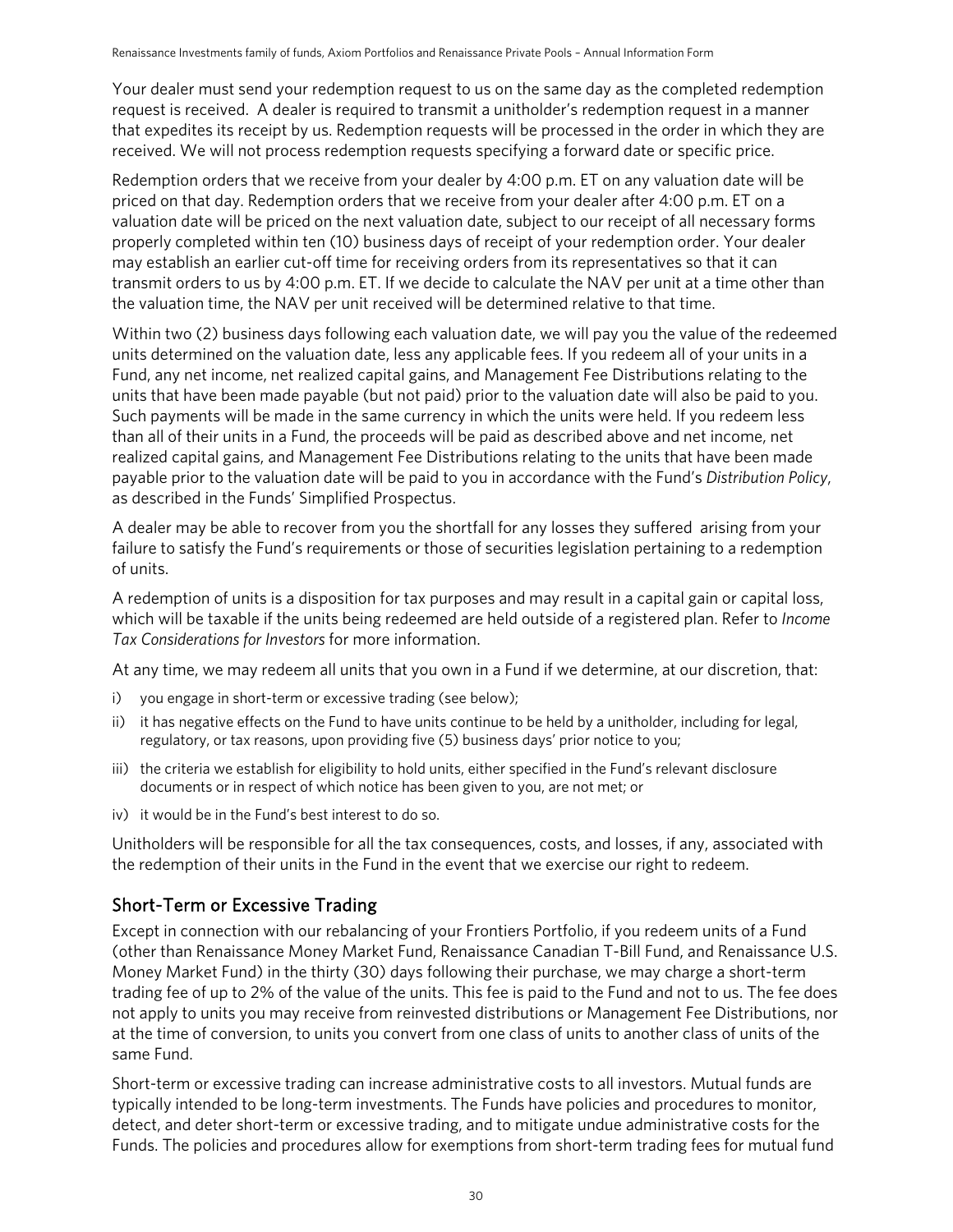structures, investment products, and services that are not designed to facilitate harmful short-term or excessive trading.

For more information, refer to *Policies and Procedures Related to Short-Term or Excessive Trading* under *Governance*, and to *Short-Term Trading Fee* under *Fees and Expenses* in the Funds' Simplified Prospectus.

### When You May Not Be Allowed to Redeem Your Units

As permitted by the Canadian securities regulatory authorities, we may suspend your right to redeem units in any of the following circumstances:

- if normal trading is suspended on a stock, options, or futures exchange within or outside Canada on which securities are listed or posted for trading, or on which specified derivatives are traded that represent more than 50% by value of, or by underlying market exposure to, the total assets of that Fund, not including any liabilities of the Fund, and if those securities or specified derivatives are not traded on any other exchange that represents a reasonably practical alternative for the Fund; or
- if, in the case of Renaissance U.S. Equity Growth Currency Neutral Fund, Renaissance International Equity Currency Neutral Fund, Renaissance Global Growth Currency Neutral Fund, Renaissance Global Focus Currency Neutral Fund, Renaissance Global Infrastructure Currency Neutral Fund, Renaissance Global Real Estate Currency Neutral Fund, and Renaissance U.S. Equity Currency Neutral Private Pool, the Underlying Fund whose performance it tracks has suspended redemptions; or
- with the consent of the Canadian securities regulatory authorities.

During any period of suspension, no calculation of the NAV per unit of a Fund will be made, and a Fund will not be permitted to issue further units or redeem, switch, or convert any previously issued units.

If your right to redeem units is suspended, and you do not withdraw your request for redemption of units, we will redeem your units at their class NAV per unit determined after the suspension ends.

## <span id="page-30-0"></span>Responsibility for Operations of the Funds

### Manager

We manage the Funds and also serve as their trustee and portfolio advisor. Our head office is at161 Bay Street, 22nd floor, Toronto, Ontario, M5J 2S1. We also have an office at 1500 Robert-Bourassa Boulevard, Suite 800, Montreal, Quebec, H3A 3S6. Our toll-free telephone number i[s 1-888-888-](tel:1-888-888-3863) [3863,](tel:1-888-888-3863) our e-mail address is info@renaissanceinvestments.ca, and our website address is www[.renaissanceinvestments.ca.](http://www.renaissanceinvestments.ca/)

We manage the Funds pursuant to an amended and restated master management agreement between the Manager, the Funds, and the Portfolios, dated as of October 5, 2018, as amended (referred to as the *Master Management Agreement*). We are responsible for the Funds' day-to-day administration and operations, including the appointment of portfolio sub-advisors that may manage the Funds' portfolio investments calculating, or arranging for the calculation of, net asset values; processing purchases, redemptions, conversions and switches; supervising brokerage arrangements for the purchase and sale of portfolio securities; calculating and paying distributions; and providing, or arranging for the provision of, all other services required by the Funds.

We are also responsible for registrar and transfer agency, unitholder servicing, and trust accounting functions, as well as oversight of, and establishing control procedures for, custodial and fund accounting functions.

Under the Master Management Agreement and in consideration of the services we provide to the Funds, each Fund pays an annual management fee to the Manager in respect of all classes of units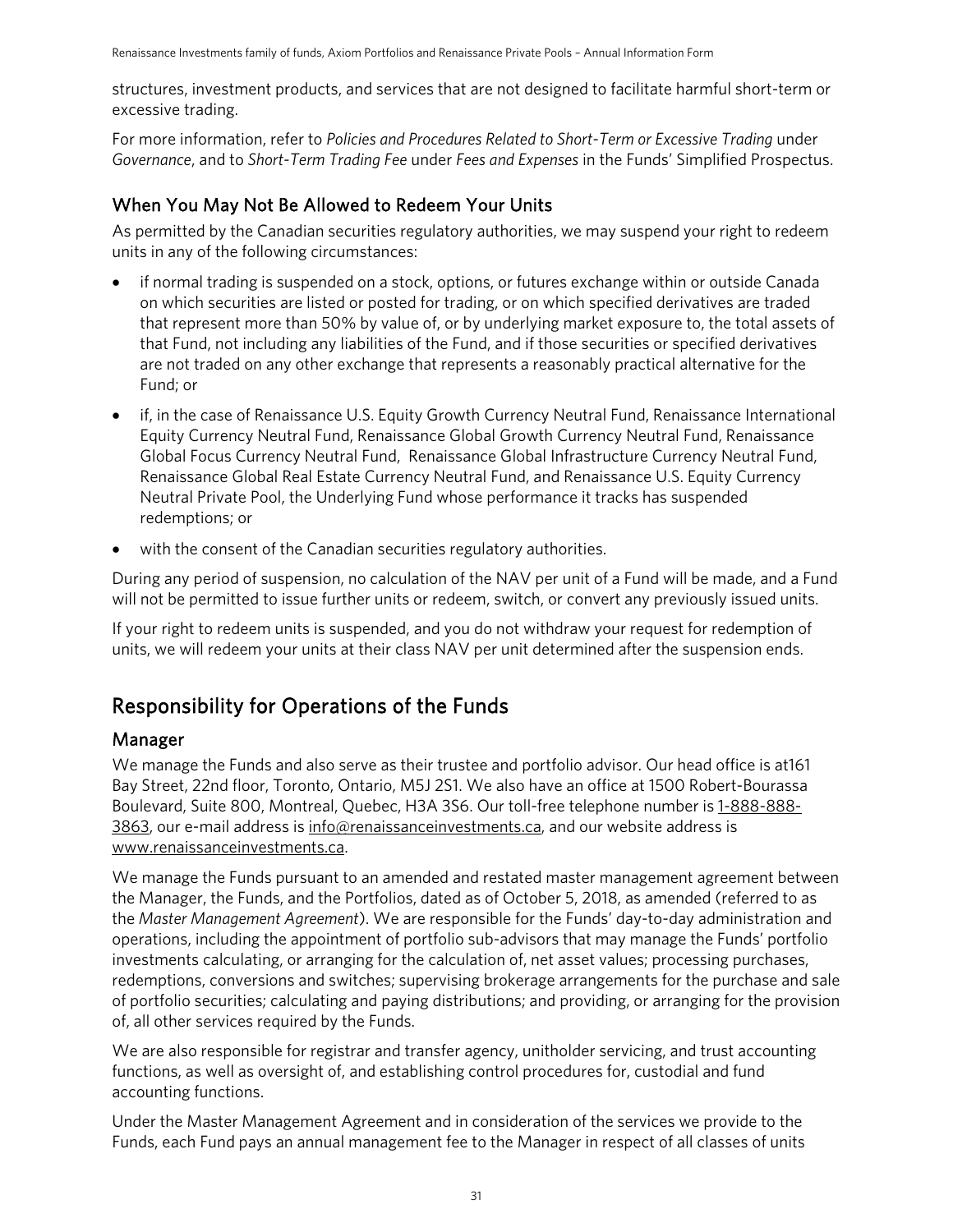except Class O and Class OH units. The management fee for Class O and Class OH units is negotiated with and paid by, or as directed by, Class O and Class OH unitholders or dealers or discretionary managers on behalf of Class O and Class OH unitholders.

With the exception of Class O and OH units, the Manager is also paid a fixed administration fee by each class of each Fund. In return, the Manager pays certain operating expenses of the Funds. The fixed administration fee paid to the Manager by the Funds in respect of any class may, in a particular period, exceed or be lower than the expenses the Manager incurs in providing such services to the Funds.

The annual rate of the management fee and fixed administration fee for each class of units, as applicable, is provided in the Fund Details table for each Fund in Part B of the Funds' Simplified Prospectus.

The management services provided by the Manager under the Master Management Agreement are not exclusive and nothing in the Master Management Agreement prevents the Manager from providing similar services to other investment funds and other clients (whether or not their investment objectives and policies are similar to those of the Funds) or from engaging in other activities. We also manage other mutual funds offered to the public.

The Master Management Agreement may be terminated by us with respect to any particular Fund on providing ninety (90) days' written notice to a Fund. A Fund may terminate the Master Management Agreement with our consent and the approval of a specified majority of unitholders voting at a meeting called to consider the termination.

The Declaration of Trust and the Master Management Agreement permit us to delegate all or any part of our duties to be performed under the terms of those documents, and further require us, and any person retained by us, to discharge any of our responsibilities as Trustee and Manager honestly, in good faith, and in the best interests of the Funds, and to exercise the degree of care, diligence, and skill that a reasonably prudent person would exercise in the circumstances. We will be liable to each Fund if we or any such person fails to so act, but we will not otherwise be liable to the Fund for any matter.

### Directors of CAMI

| Name and Municipality<br>of Residence       | Position(s) Held                                                                             | <b>Principal Occupation</b>                                                                                |
|---------------------------------------------|----------------------------------------------------------------------------------------------|------------------------------------------------------------------------------------------------------------|
| Robert Cancelli<br>Toronto, Ontario         | Director                                                                                     | Managing Director and Head, Prime Services Group, CIBC<br>World Markets Inc.                               |
| Edward Dodig<br>Etobicoke, Ontario          | Managing Director and Head,<br>Private Wealth Management<br>and Director                     | Executive Vice-President and Head, Private Wealth<br>Management Canada and CIBC Wood Gundy                 |
| <b>Stephen Gittens</b><br>Oakville, Ontario | Director                                                                                     | Senior Vice-President and Chief Financial Officer, Commercial<br>Banking and Wealth Management, CIBC       |
| Jon Hountalas<br>Toronto, Ontario           | Chairman of the Board, and<br>Director                                                       | Senior Executive Vice-President and Group Head, Commercial<br>Banking and Wealth Management - Canada, CIBC |
| Steven R. Meston<br>Oakville, Ontario       | Director                                                                                     | Senior Vice-President, Corporate Credit and Wealth Risk<br>Management - Canada, CIBC                       |
| David Scandiffio<br>Toronto, Ontario        | <b>President and Chief Executive</b><br>Officer, Director, and<br>Ultimate Designated Person | Executive Vice-President, CIBC Asset Management                                                            |
| Frank Vivacqua<br>Toronto, Ontario          | Director                                                                                     | Vice-President and Deputy General Counsel (Canada),<br>Administration, CIBC                                |

The names and municipalities of residence, position(s) held, and principal occupation of each of CAMI's directors are as follows: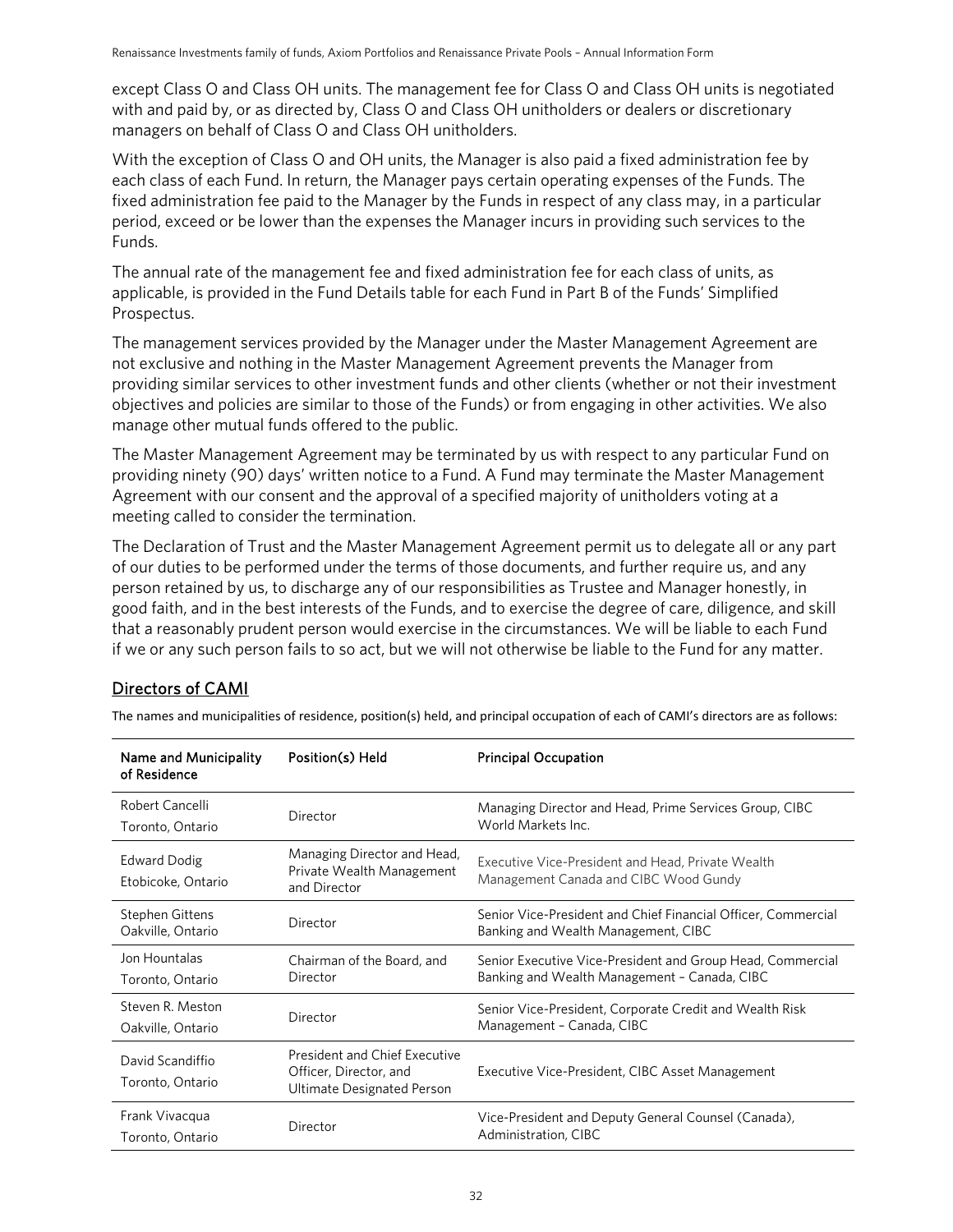Renaissance Investments family of funds, Axiom Portfolios and Renaissance Private Pools – Annual Information Form

Each of the directors listed above has held his or her current position, or another position with CIBC and its affiliates, and senior principal occupation during the five years preceding the date hereof.

### Executive Officers of CAMI

The names and municipalities of residence, position(s) held and principal occupation of each of CAMI's executive officers are as follows:

| Name and Municipality<br>of Residence     | Position(s) Held                                                                                  | <b>Principal Occupation</b>                                                                                                   |
|-------------------------------------------|---------------------------------------------------------------------------------------------------|-------------------------------------------------------------------------------------------------------------------------------|
| Tracy Chénier                             | Managing Director, Product                                                                        | Managing Director, Product Development and                                                                                    |
| Beaconsfield, Québec                      | Development and Management                                                                        | Management, CIBC Asset Management Inc.                                                                                        |
| Winnie Wakayama<br>Richmond Hill, Ontario | Chief Financial Officer                                                                           | Senior Director, Controller, Finance, CIBC                                                                                    |
| Catherine Dalcourt<br>Montreal, Québec    | <b>Chief Compliance Officer</b>                                                                   | Director, Asset Management Compliance, Wealth<br>Management Compliance, CIBC                                                  |
| Dominic B. Deane                          | Executive Director, Finance and                                                                   | Executive Director, Finance, CIBC Asset Management                                                                            |
| Toronto, Ontario                          | Chief Financial Officer, Funds                                                                    | Inc.                                                                                                                          |
| Nicholas Doulas                           | Executive Director, Business &                                                                    | Executive Director, Business & Investment Services,                                                                           |
| Laval, Québec                             | <b>Investment Services</b>                                                                        | CIBC Asset Management Inc.                                                                                                    |
| Douglas MacDonald                         | Managing Director and Global Head                                                                 | Senior Vice-President and Global Head of CAM                                                                                  |
| Toronto, Ontario                          | of Distribution                                                                                   | Distribution, CIBC Asset Management Inc.                                                                                      |
| Elena Tomasone                            | Vice-President, Business Support                                                                  | Vice-President, Business Support and Investment                                                                               |
| Woodbridge, Ontario                       | and Investment Services                                                                           | Services, CIBC Asset Management Inc.                                                                                          |
| David Wong<br>Oakville, Ontario           | Managing Director and Head,<br>Portfolio Solutions, Manager<br>Research, and Investment Oversight | Managing Director and Head, Portfolio Solutions,<br>Manager Research, and Investment Oversight, CIBC<br>Asset Management Inc. |

Each of the executive officers listed above has held his or her current position, or another position with CIBC and its affiliates, and senior principal occupation during the five years preceding the date of this document, except for Winnie Wakayama who was a Director of Finance at Manulife Financial Corporation from 2011 to 2018.

### Portfolio Advisor

We are the Funds' Portfolio Advisor. We are responsible for providing, or arranging for the provision of, investment advice and portfolio management services to the Funds, pursuant to a Portfolio Advisory Agreement dated as of November 26, 2013, as amended (referred to as the *Portfolio Advisory Agreement*). As compensation for its services, the Portfolio Advisor receives a fee from the Manager. These fees are not charged as an operating expense to the Funds. The Portfolio Advisory Agreement provides that the Manager may require the Portfolio Advisor to resign upon 60 days' prior written notice.

The services of the Portfolio Advisor under the Portfolio Advisory Agreement are not exclusive and nothing in such agreement prevents the Portfolio Advisor from providing portfolio management services to other investment funds and other clients (whether or not their investment objectives and policies are similar to those of the Funds) or from engaging in other activities.

The following table shows the names, titles, and length of service of persons employed by CAMI's Investment Management Research (referred to as *IMR*), Product Development and Management (referred to as *PDM*), and Investment Controls (referred to as *IC*) teams. IMR and PDM are also responsible for the Funds' general investment policy and direction. IMR and IC are responsible for monitoring the implementation of the Funds' investment objectives, strategies and policies.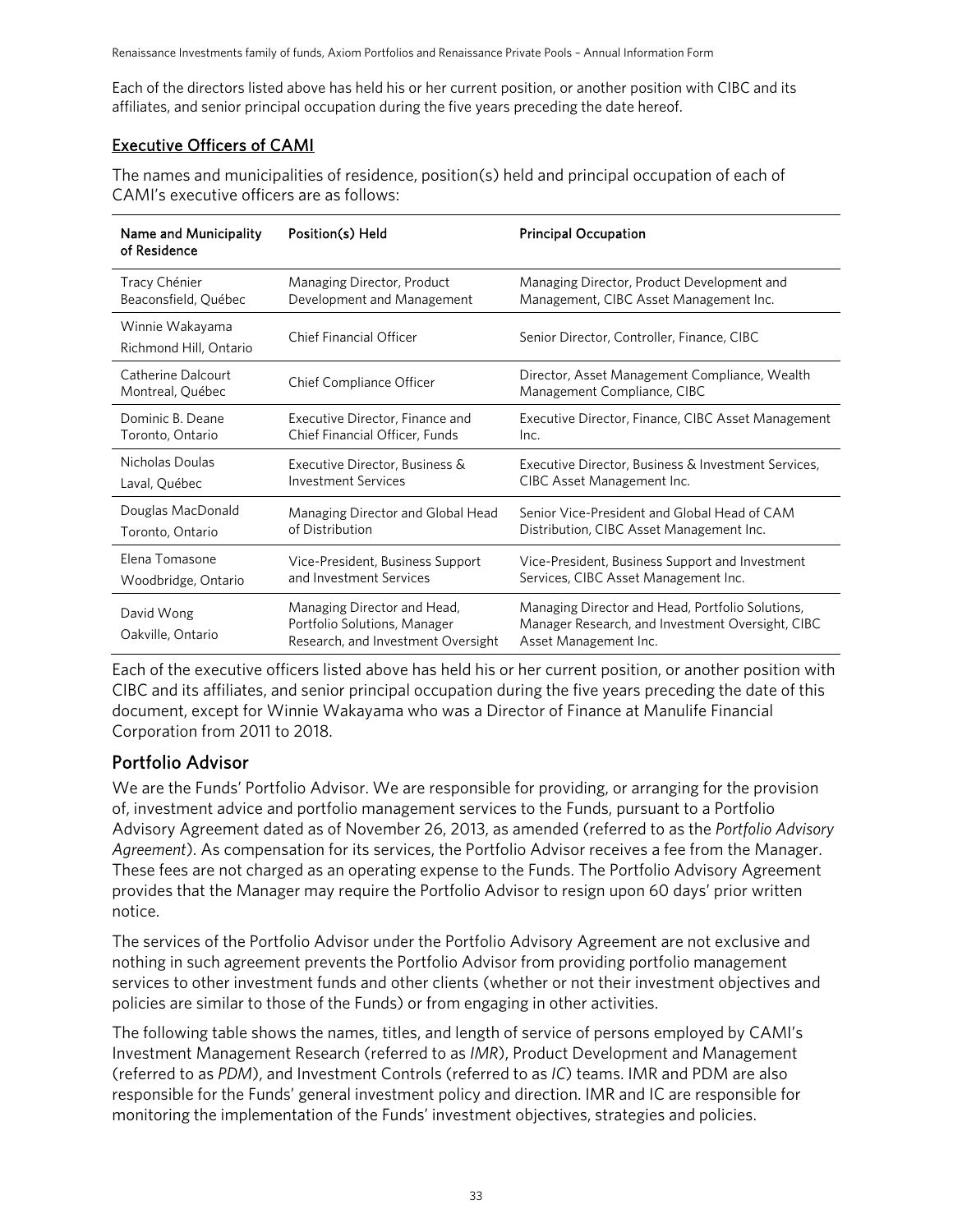| Name of Individual | <b>Position and Office</b>                                                           | <b>Details of Experience</b>                        |
|--------------------|--------------------------------------------------------------------------------------|-----------------------------------------------------|
| Winnie Verhoeckx   | Director, Investment Controls, CIBC Asset Management<br>Inc.                         | Associated with the Portfolio Advisor<br>since 2014 |
| Tracy Chénier      | Managing Director, Product Development and<br>Management, CIBC Asset Management Inc. | Associated with the Portfolio Advisor<br>since 1993 |
| David Wong         | Managing Director, Investment Management Research,<br>CIBC Asset Management Inc.     | Associated with the Portfolio Advisor<br>since 2011 |

The Funds for which CAMI directly provides investment management services are listed below:

#### Renaissance Funds

- Renaissance Money Market Fund
- Renaissance Canadian T-Bill Fund
- Renaissance U.S. Money Market Fund
- Renaissance Short-Term Income Fund
- Renaissance Canadian Bond Fund
- Renaissance Real Return Bond Fund
- Renaissance High-Yield Bond Fund
- Renaissance Corporate Bond Fund
- Renaissance Canadian Balanced Fund
- Renaissance U.S. Dollar Diversified Income Fund
- Renaissance Optimal Conservative Income Portfolio
- Renaissance Optimal Income Portfolio
- Renaissance Optimal Growth & Income Portfolio
- Renaissance Canadian Dividend Fund
- Renaissance Canadian Monthly Income Fund
- Renaissance Diversified Income Fund
- Renaissance Canadian Core Value Fund
- Renaissance Canadian Growth Fund
- Renaissance Canadian All-Cap Equity Fund

#### Axiom Portfolios

- Axiom Balanced Income Portfolio
- Axiom Diversified Monthly Income Portfolio
- Axiom Balanced Growth Portfolio
- Renaissance Canadian Small Cap Fund
- Renaissance U.S. Equity Growth Currency Neutral Fund
- Renaissance International Dividend Fund
- Renaissance International Equity Currency Neutral Fund
- Renaissance Global Markets Fund
- Renaissance Optimal Global Equity Portfolio
- Renaissance Optimal Global Equity Currency Neutral Portfolio
- Renaissance Global Growth Currency Neutral Fund
- Renaissance Global Focus Fund
- Renaissance Global Focus Currency Neutral Fund
- Renaissance Optimal Inflation Opportunities Portfolio
- Renaissance Global Infrastructure Currency Neutral Fund
- Renaissance Global Real Estate Currency Neutral Fund
- Renaissance Global Science & Technology Fund
- Axiom Long-Term Growth Portfolio
- Axiom Canadian Growth Portfolio
- Axiom Global Growth Portfolio
- Axiom Foreign Growth Portfolio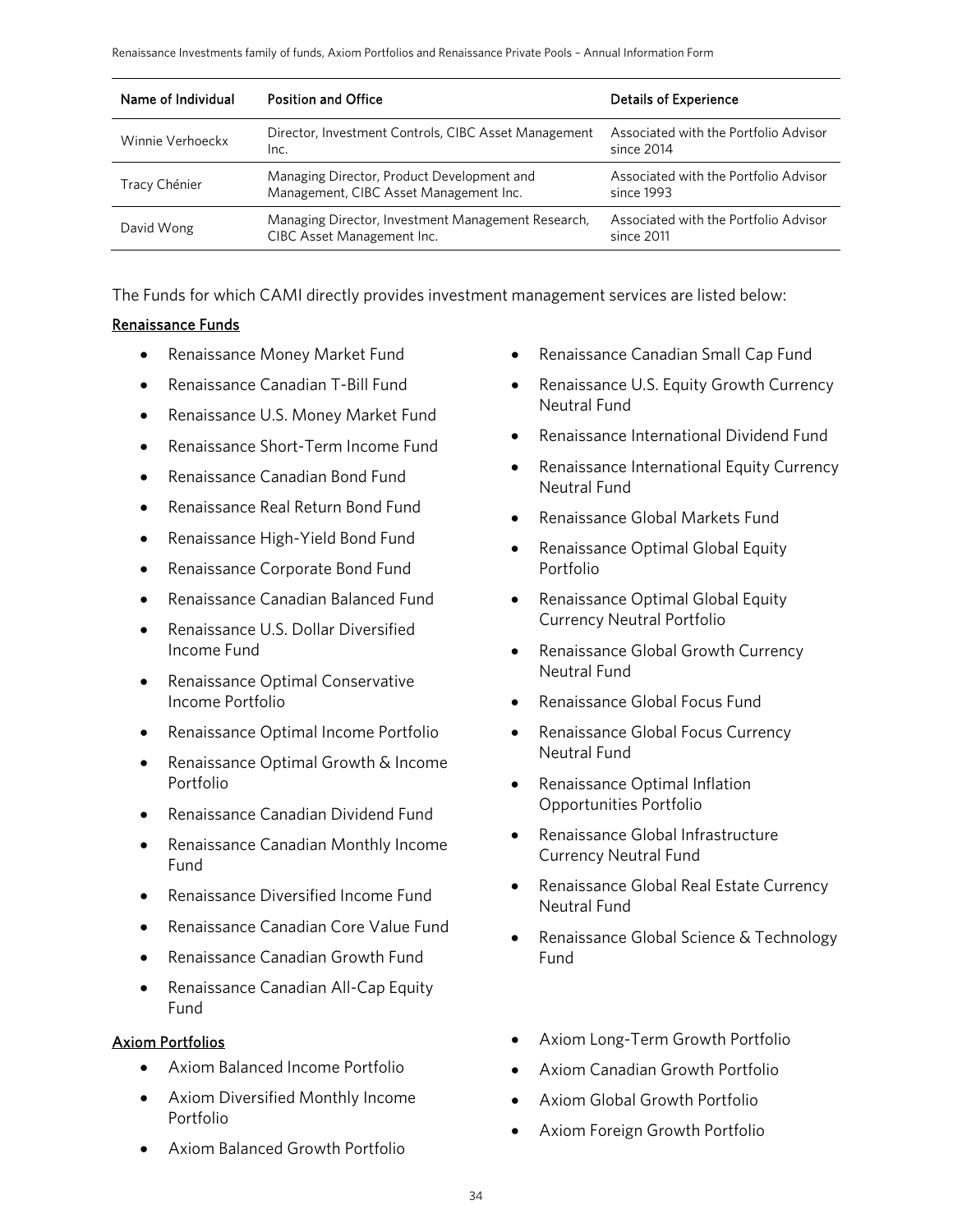• Axiom All Equity Portfolio

### Renaissance Private Pools

- Renaissance Ultra Short-Term Income Private Pool
- Renaissance Canadian Fixed Income Private Pool
- Renaissance Multi-Sector Fixed Income Private Pool
- Renaissance Global Bond Private Pool
- Renaissance Multi-Asset Global Balanced Income Private Pool
- Renaissance Multi-Asset Global Balanced Private Pool
- Renaissance Equity Income Private Pool
- Renaissance Canadian Equity Private Pool
- Renaissance U.S. Equity Private Pool
- Renaissance U.S. Equity Currency Neutral Private Pool
- Renaissance International Equity Private Pool

The table below lists the names, titles, and length of service of persons employed by CAMI who are principally responsible for the day-to-day management of the portfolio, or a component of the portfolio, of each of the Funds listed above, or for implementing their respective investment strategies:

| Name of Individual  | <b>Position and Office</b>                                                                                                       | <b>Details of Experience</b>                                                                                                                                                                     |
|---------------------|----------------------------------------------------------------------------------------------------------------------------------|--------------------------------------------------------------------------------------------------------------------------------------------------------------------------------------------------|
| Jonathan Cowan      | Senior Quantitative Analyst                                                                                                      | Associated with CAMI since 2019; prior<br>thereto was Senior Risk Manager at RBC<br>Global Asset Management Inc. from<br>2014 to 2018.                                                           |
| Dave Dayaratne      | Assistant Vice-President and Portfolio Manager,<br>Global Fixed Income                                                           | Associated with CAMI since 1994                                                                                                                                                                  |
| Gauray Dhiman       | Associate Portfolio Manager                                                                                                      | Associated with CAMI since June 2018;<br>prior thereto was Portfolio Manager at<br>Cumberland Private Wealth from 2016<br>to 2018, and Portfolio Manager at Aviva<br>Investors from 2015 to 2016 |
| Adam Ditkofsky      | Assistant Vice-President, Global Fixed Income                                                                                    | Associated with CAMI since 2008                                                                                                                                                                  |
| Steven Dubrovsky    | First Vice President, Global Fixed Income & Money<br>Market                                                                      | Associated with CAMI since 1992                                                                                                                                                                  |
| Luc de la Durantaye | First Vice President, Chief Investment Strategist,<br>Managing Director and CIO of Multi-Asset and<br><b>Currency Management</b> | Associated with CAMI since 2002                                                                                                                                                                  |
| <b>Bryce Eng</b>    | Assistant Portfolio Manager, Global Fixed Income                                                                                 | Associated with CAMI since 1997                                                                                                                                                                  |
| Jean-Laurent Gagnon | Assistant Vice-President, Global Asset Allocation                                                                                | Associated with CAMI since 2017; prior<br>thereto was Editor/Strategist at BCA<br>Research from 2011 to 2017.                                                                                    |
| Jean Gauthier       | Managing Director and Chief Investment Officer,<br>Fixed Income and Equities                                                     | Associated with CAMI since November<br>2017; prior thereto was Senior Portfolio<br>Manager (Fixed Income and<br>Currencies) at Ontario Teachers'<br>Pension Plan from 2014 to 2017               |
| Daniel Greenspan    | Vice-President, Senior Analyst, Equities                                                                                         | Associated with CAMI since 2016; prior<br>thereto was Equity Research Analyst at<br>Macquarie Capital Markets Canada<br>from 2008 to 2016                                                        |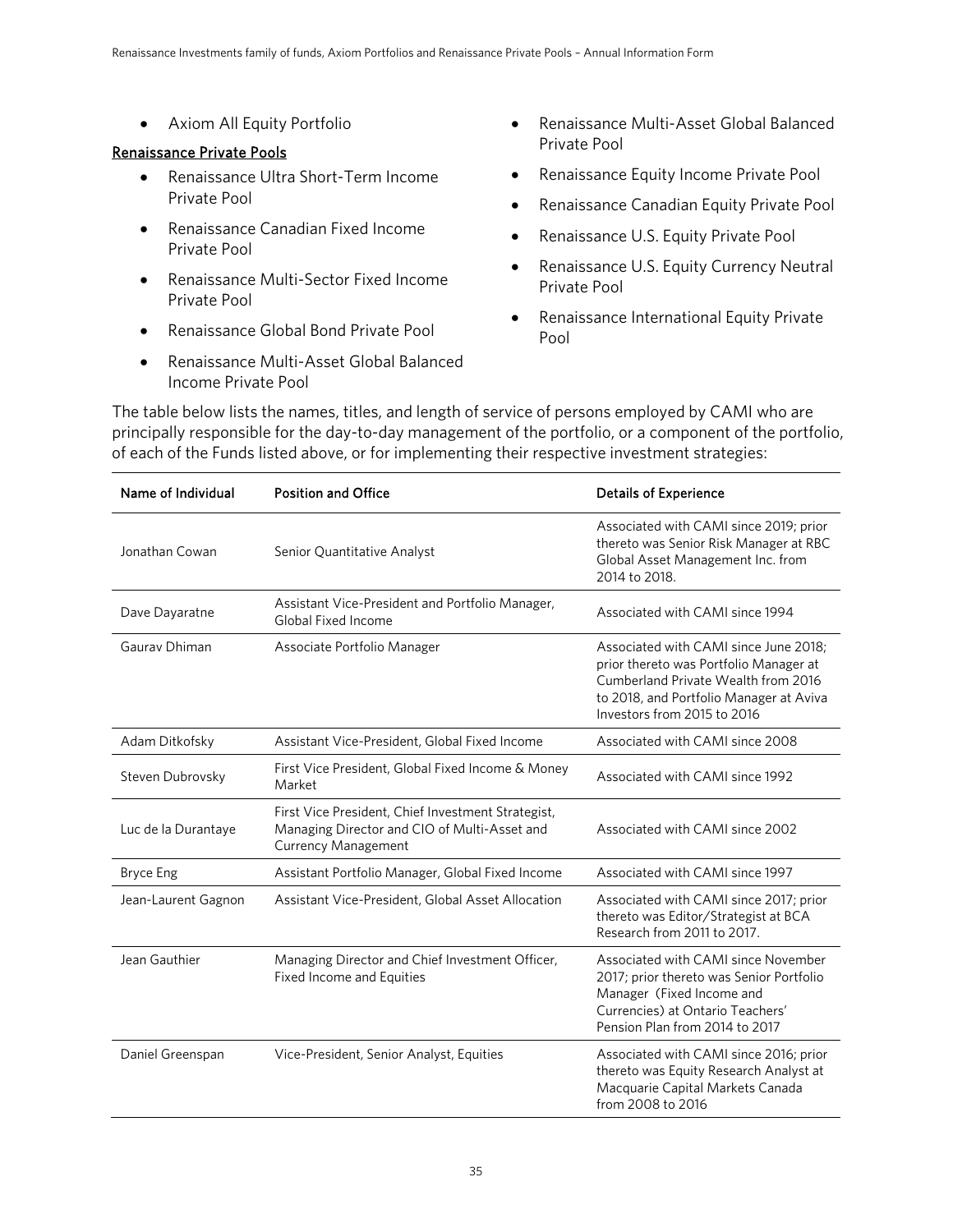| Name of Individual | <b>Position and Office</b>                                                         | <b>Details of Experience</b>                                                                                                                                                                                         |
|--------------------|------------------------------------------------------------------------------------|----------------------------------------------------------------------------------------------------------------------------------------------------------------------------------------------------------------------|
| <b>Bill Holy</b>   | Associate Portfolio Manager                                                        | Associated with CAMI since 2021; prior<br>thereto was Portfolio Manager at<br>Cumberland Partners from 2019 to<br>2021; prior thereto was Portfolio<br>Manager at NCM Investments from<br>2013 to 2019:              |
| Craig Jerusalim    | Senior Portfolio Manager, Canadian Equities                                        | Associated with CAMI since 2006                                                                                                                                                                                      |
| Jeremy Kinney      | Associate Portfolio Manager                                                        | Associated with CAMI since 2020; prior<br>thereto was Senior Credit Analyst at iA<br>Clarington from 2017 to 2020; prior<br>thereto was an Associate Portfolio<br>Manager at Sentry Investments from<br>2015 to 2017 |
| Stéphanie Lessard  | Vice President, Money Market                                                       | Associated with CAMI since 2001                                                                                                                                                                                      |
| Crystal Maloney    | Head of Equity Research                                                            | Associated with CAMI since 2014                                                                                                                                                                                      |
| Michal Marszal     | Senior Analyst, Equities                                                           | Associated with CAMI since 2017; prior<br>thereto was Senior Equity Research<br>Analyst at LaCaisse de Depot from 2016<br>to 2017; prior thereto was Equity<br>Research Analyst at Lombard from 2014<br>to 2016      |
| Colum McKinley     | Senior Portfolio Manager, Equities                                                 | Associated with CAMI since 2010                                                                                                                                                                                      |
| Jonathan Mzengeza  | Analyst, Equities                                                                  | Associated with CAMI since 2012                                                                                                                                                                                      |
| Patrick O'Toole    | Vice President, Global Fixed Income                                                | Associated with CAMI since 2004                                                                                                                                                                                      |
| Jacques Prévost    | First Vice President, Global Fixed Income                                          | Associated with CAMI since 1999                                                                                                                                                                                      |
| Amber Sinha        | Senior Portfolio Manager, Global Equities                                          | Associated with CAMI since 2019; prior<br>thereto was Portfolio Manager, Global<br>Equities at Empire Life from 2005 to<br>2019                                                                                      |
| Catharine Sterritt | Portfolio Manager, Equities                                                        | Associated with CAMI since 2017; prior<br>thereto was Managing Director, Global<br>Equity at Scotiabank                                                                                                              |
| Natalie Taylor     | Vice President, Portfolio Manager, Equities                                        | Associated with CAMI since 2013                                                                                                                                                                                      |
| Patrick Thillou    | Vice President, Structured Investments, Trading and<br><b>Business Initiatives</b> | Associated with CAMI since 1997                                                                                                                                                                                      |
| Francis Thivierge  | Senior Portfolio Manager, Multi-Asset and Currency<br>Management                   | Associated with CAMI since 1996                                                                                                                                                                                      |

### Portfolio Sub-Advisors

CAMI, in its capacity as Portfolio Advisor, may hire portfolio sub-advisors to provide investment advice and portfolio management services to the Funds. The portfolio sub-advisor manages a Fund's portfolio investments and supervises brokerage arrangements for the purchase and sale of portfolio securities.

As compensation for their services, the portfolio sub-advisors receive a fee from us. These fees are not charged as an operating expense to the Funds.

Certain portfolio sub-advisors are located outside of Canada and are not registered as advisors in Canada. For a portfolio sub-advisor that is not located in Canada and that is not registered as an advisor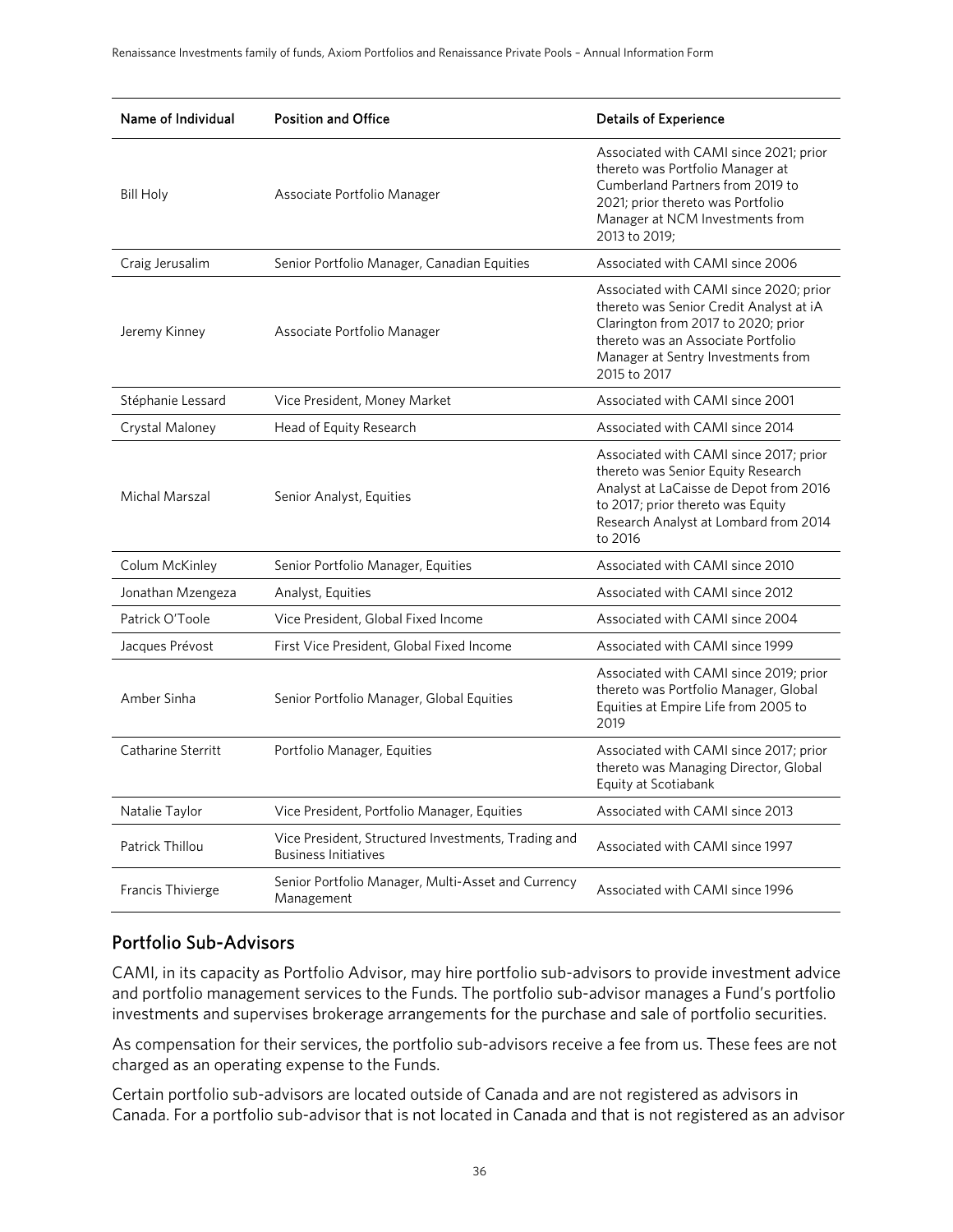in Canada, CAMI has agreed, unless otherwise noted, to be responsible for any loss if the portfolio subadvisor fails to meet its standard of care in performing its services for a Fund.

Unitholders should be aware that it may be difficult to enforce legal rights against portfolio sub-advisors that are resident outside Canada or that have all or a substantial portion of their assets situated outside Canada.

For each Fund with one or more portfolio sub-advisor(s), the following tables show the portfolio subadvisor's name, principal municipality, and country, and indicates which portfolio sub-advisors are nonresident and/or not registered as an advisor in Canada:

<span id="page-36-0"></span>

| Name of Fund                                                            | Portfolio Sub-Advisor(s)                                                           |
|-------------------------------------------------------------------------|------------------------------------------------------------------------------------|
| Renaissance U.S. Equity Income Fund                                     | American Century Investment Management, Inc. <sup>14</sup><br>Kansas City, U.S.A.  |
| Renaissance China Plus Fund                                             | Amundi Canada Inc.<br>Montreal, Canada                                             |
| Renaissance Floating Rate Income Fund                                   | Ares Capital Management II LLC <sup>14</sup><br>Los Angeles, U.S.A.                |
| Renaissance Global Bond Fund                                            | Brandywine Global Investment Management, LLC <sup>14</sup><br>Philadelphia, U.S.A. |
| Renaissance U.S. Equity Growth Fund<br>Renaissance U.S. Equity Fund     | CIBC Private Wealth Advisors, Inc. <sup>14</sup><br>Boston, U.S.A.                 |
| Renaissance Global Real Estate Fund                                     | Cohen & Steers Capital Management, Inc. <sup>14</sup><br>New York, U.S.A.          |
| Renaissance High Income Fund                                            | Connor, Clark & Lunn Investment Management Ltd. Vancouver,<br>Canada               |
| Renaissance Flexible Yield Fund                                         | DoubleLine Capital LP <sup>14</sup><br>Los Angeles, U.S.A.                         |
| Renaissance U.S. Dollar Corporate Bond Fund                             | MetLife Investment Management, LLC <sup>15</sup><br>Philadelphia, U.S.A.           |
| Renaissance Global Infrastructure Fund                                  | Maple-Brown Abbott Ltd. <sup>14</sup><br>Sydney, Australia                         |
| Renaissance Global Value Fund                                           | Pzena Investment Management, LLC <sup>14</sup><br>New York, U.S.A.                 |
| Renaissance U.S. Equity Value Fund                                      | Rothschild & Co Asset Management US Inc. <sup>14</sup><br>New York, U.S.A.         |
| Renaissance Emerging Markets Fund                                       | Victory Capital Management Inc. <sup>14</sup><br>Brooklyn, U.S.A.                  |
| Renaissance International Equity Fund<br>Renaissance Global Growth Fund | Walter Scott & Partners Limited <sup>14</sup><br>Edinburgh, Scotland               |

### Renaissance Funds

<span id="page-36-3"></span><span id="page-36-1"></span><sup>&</sup>lt;sup>14</sup> Non-resident portfolio sub-advisor, not registered as an advisor in Canada.

<span id="page-36-2"></span><sup>15</sup> Non-resident portfolio sub-advisor.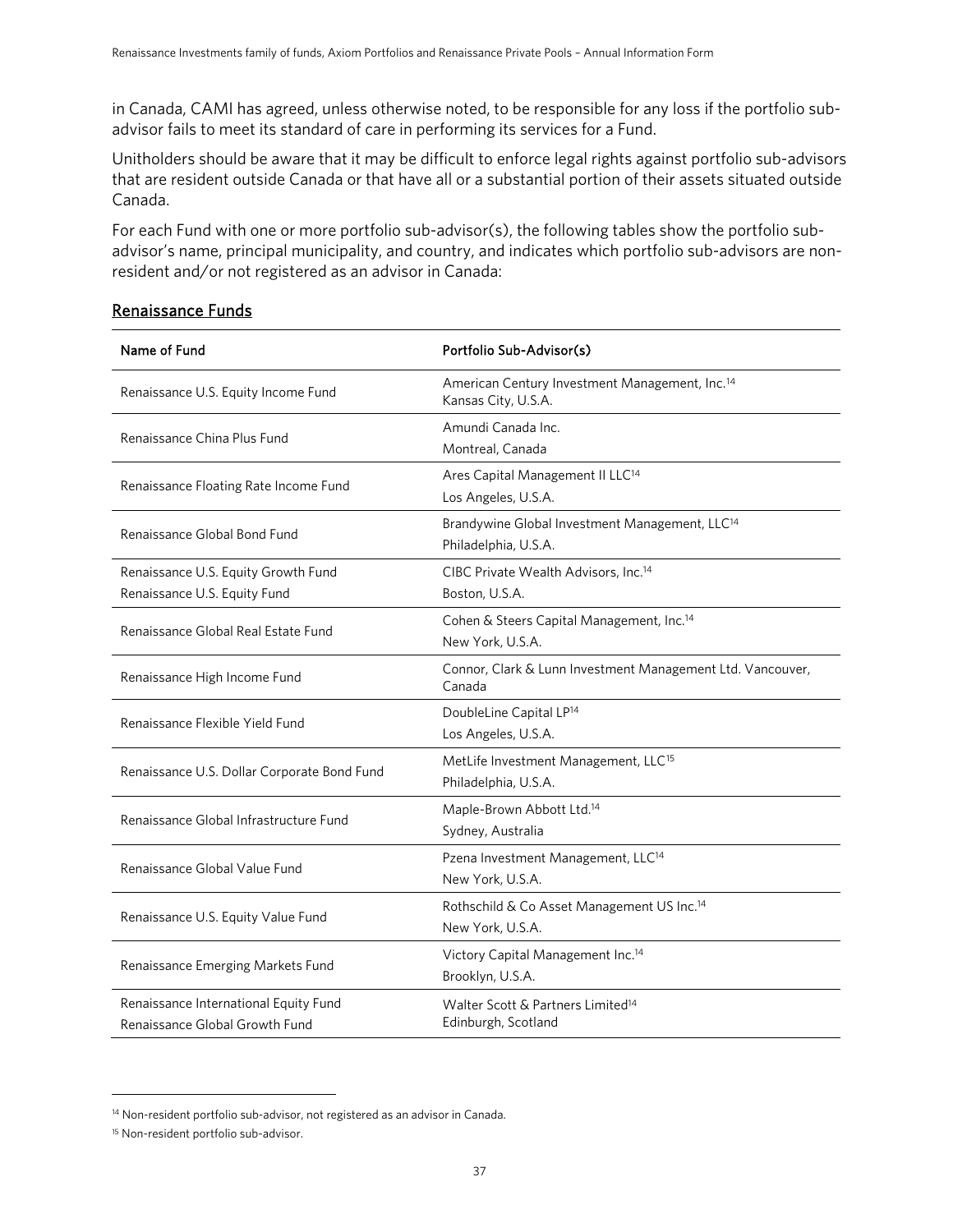| Name of Fund                        | Portfolio Sub-Advisor(s)                                                                                       |
|-------------------------------------|----------------------------------------------------------------------------------------------------------------|
| Renaissance Global Small-Cap Fund   | Wasatch Global Investors (formerly known as Wasatch Advisors,<br>$Inc$ <sup>14</sup><br>Salt Lake City, U.S.A. |
| Renaissance Global Health Care Fund | Wellington Management Canada ULC<br>Toronto, Canada                                                            |

# Renaissance Private Pools

| Name of Fund                                       | Portfolio Sub-Advisor(s)                                                                                                                                                                                                                                                                                                                                    |
|----------------------------------------------------|-------------------------------------------------------------------------------------------------------------------------------------------------------------------------------------------------------------------------------------------------------------------------------------------------------------------------------------------------------------|
| Renaissance Canadian Fixed Income Private Pool     | AllianceBernstein Canada, Inc.<br>Toronto, Canada<br>Canso Investment Counsel Ltd.<br>Richmond Hill, Canada                                                                                                                                                                                                                                                 |
| Renaissance Multi-Sector Fixed Income Private Pool | DoubleLine Capital LP <sup>14</sup><br>Los Angeles, U.S.A.<br>Western Asset Management Company <sup>14</sup><br>Pasadena, U.S.A.                                                                                                                                                                                                                            |
| Renaissance Global Bond Private Pool               | Brandywine Global Investment Management, LLC <sup>14</sup><br>Philadelphia, U.S.A.<br>Wellington Management Canada ULC<br>Toronto, Canada                                                                                                                                                                                                                   |
| Renaissance Equity Income Private Pool             | Barrantagh Investment Management Inc.<br>Toronto, Canada<br>Connor, Clark & Lunn Investment Management Ltd.<br>Vancouver, Canada<br>Guardian Capital LP<br>Toronto, Canada                                                                                                                                                                                  |
| Renaissance Canadian Equity Private Pool           | Connor, Clark & Lunn Investment Management Ltd.<br>Vancouver, Canada                                                                                                                                                                                                                                                                                        |
| Renaissance U.S. Equity Private Pool               | CIBC Private Wealth Advisors, Inc., Boston, U.S.A. <sup>14</sup><br>Morgan Stanley Investment Management Inc. <sup>14</sup><br>New York, U.S.A.<br>Rothschild & Co Asset Management US Inc. <sup>14</sup><br>New York, U.S.A.                                                                                                                               |
| Renaissance International Equity Private Pool      | Causeway Capital Management LLC <sup>14</sup> (until on or about<br>September 30, 2021)<br>Los Angeles, U.S.A.<br>CIBC Private Wealth Advisors, Inc. <sup>14</sup><br>Boston, U.S.A.<br>Pzena Investment Management, LLC14 (until on or about<br>September 30, 2021)<br>New York, U.S.A.<br>WCM Investment Management <sup>14</sup><br>Laguna Beach, U.S.A. |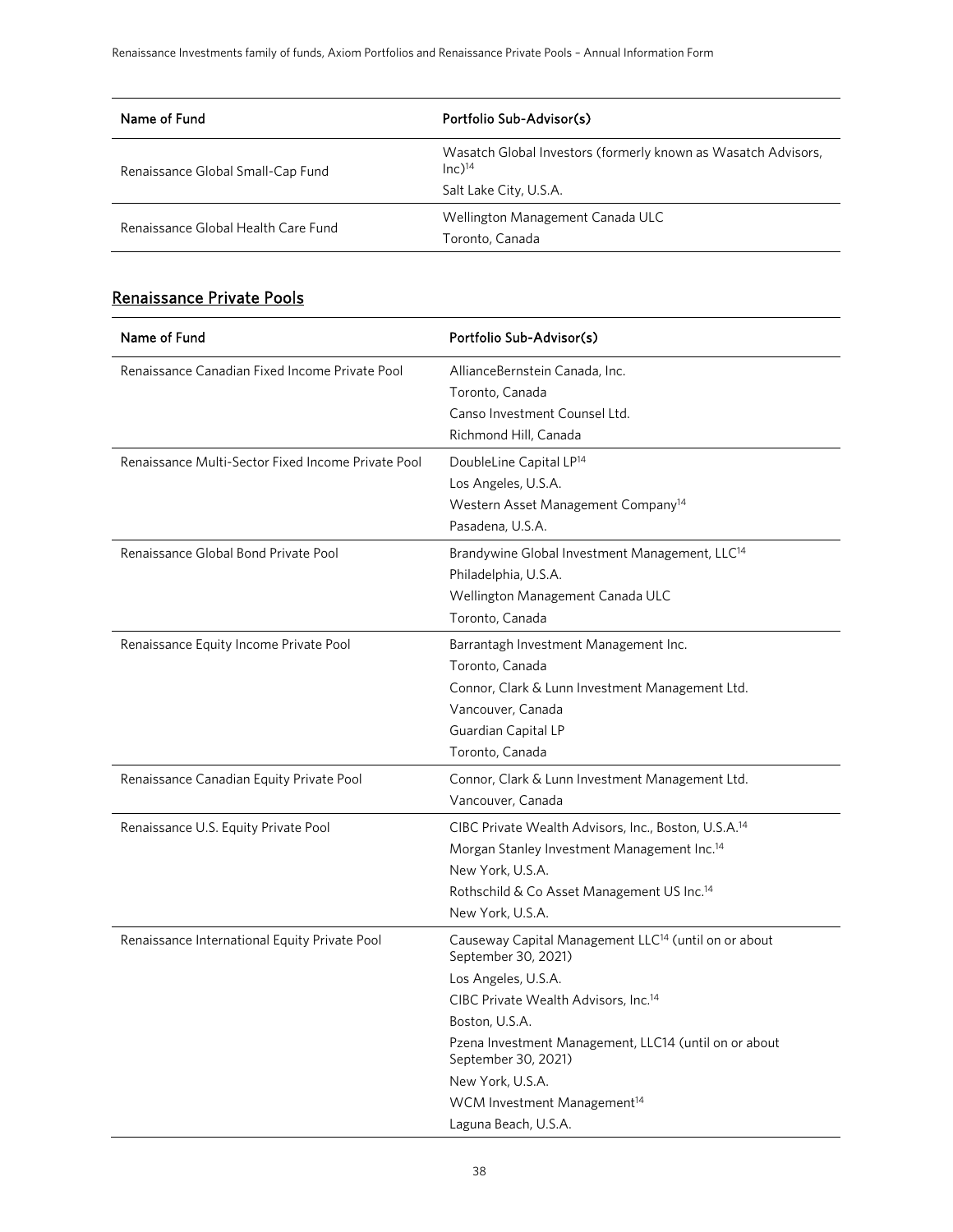| Name of Fund                                     | Portfolio Sub-Advisor(s)                                                                            |
|--------------------------------------------------|-----------------------------------------------------------------------------------------------------|
| Renaissance Global Equity Private Pool           | American Century Investment Management Inc. <sup>14</sup> (until on or<br>about September 30, 2021) |
|                                                  | Kansas City, U.S.A.                                                                                 |
|                                                  | Principal Global Investors, LLC <sup>14</sup>                                                       |
|                                                  | Des Moines, U.S.A.                                                                                  |
|                                                  | Pzena Investment Management, LLC <sup>14</sup> (until on or about<br>September 30, 2021)            |
|                                                  | New York, U.S.A.                                                                                    |
| Renaissance Emerging Markets Equity Private Pool | Harding Loevner LP <sup>14</sup>                                                                    |
|                                                  | Bridgewater, U.S.A.                                                                                 |
|                                                  | Pzena Investment Management, LLC <sup>14</sup>                                                      |
|                                                  | New York, U.S.A.                                                                                    |
|                                                  | Victory Capital Management Inc. <sup>14</sup>                                                       |
|                                                  | Brooklyn, U.S.A.                                                                                    |
| Renaissance Real Assets Private Pool             | Brookfield Public Securities Group LLC <sup>15</sup>                                                |
|                                                  | New York, U.S.A.                                                                                    |

The tables below show the names, titles, and length of service of the persons employed by each of the portfolio sub-advisors who are principally responsible for the day-to-day management of a Fund, or a segment of a Fund, or for implementing the Fund's investment strategies:

#### AllianceBernstein Canada, Inc.

| Name of Individual   | <b>Position and Office</b>                                                                  | <b>Details of Experience</b>                |
|----------------------|---------------------------------------------------------------------------------------------|---------------------------------------------|
| Scott DiMaggio       | Senior Vice President, Co-Head - Fixed Income<br>and Director of Canada/Global Fixed Income | Associated with this sub-advisor since 1999 |
| Raymond Humphrey     | Vice President and Portfolio Manager - Canada<br>Multi-Sector Fixed Income                  | Associated with this sub-advisor since 2014 |
| <b>Yves Paquette</b> | Vice President and Portfolio Manager - Local<br>Canadian Market Specialist                  | Associated with this sub-advisor since 2005 |

The portfolio sub-advisory agreement between CAMI and AllianceBernstein Canada Inc. may be terminated by either party on 30 days' prior written notice to the other party. The portfolio subadvisory agreement further authorizes AllianceBernstein Canada, Inc., subject to the consent of CAMI, to retain any of its affiliates to provide investment advice or advisory related services. AllianceBernstein Canada, Inc. will remain responsible for any investment advice or advisory related services provided by any of its affiliates.

| Name of Individual  | <b>Position and Office</b>                                                                            | <b>Details of Experience</b>                |
|---------------------|-------------------------------------------------------------------------------------------------------|---------------------------------------------|
| Phillip N. Davidson | Senior Vice President and Executive Portfolio<br>Manager                                              | Associated with this sub-advisor since 1993 |
| Michael Liss        | Vice President and Senior Portfolio Manager                                                           | Associated with this sub-advisor since 1998 |
| Kevin Toney         | Senior Vice President, Senior Portfolio Manager,<br>and Chief Investment Officer, Global Value Equity | Associated with this sub-advisor since 1999 |
| Brian Woglom        | Vice President and Senior Portfolio Manager                                                           | Associated with this sub-advisor since 2005 |

#### American Century Investment Management, Inc.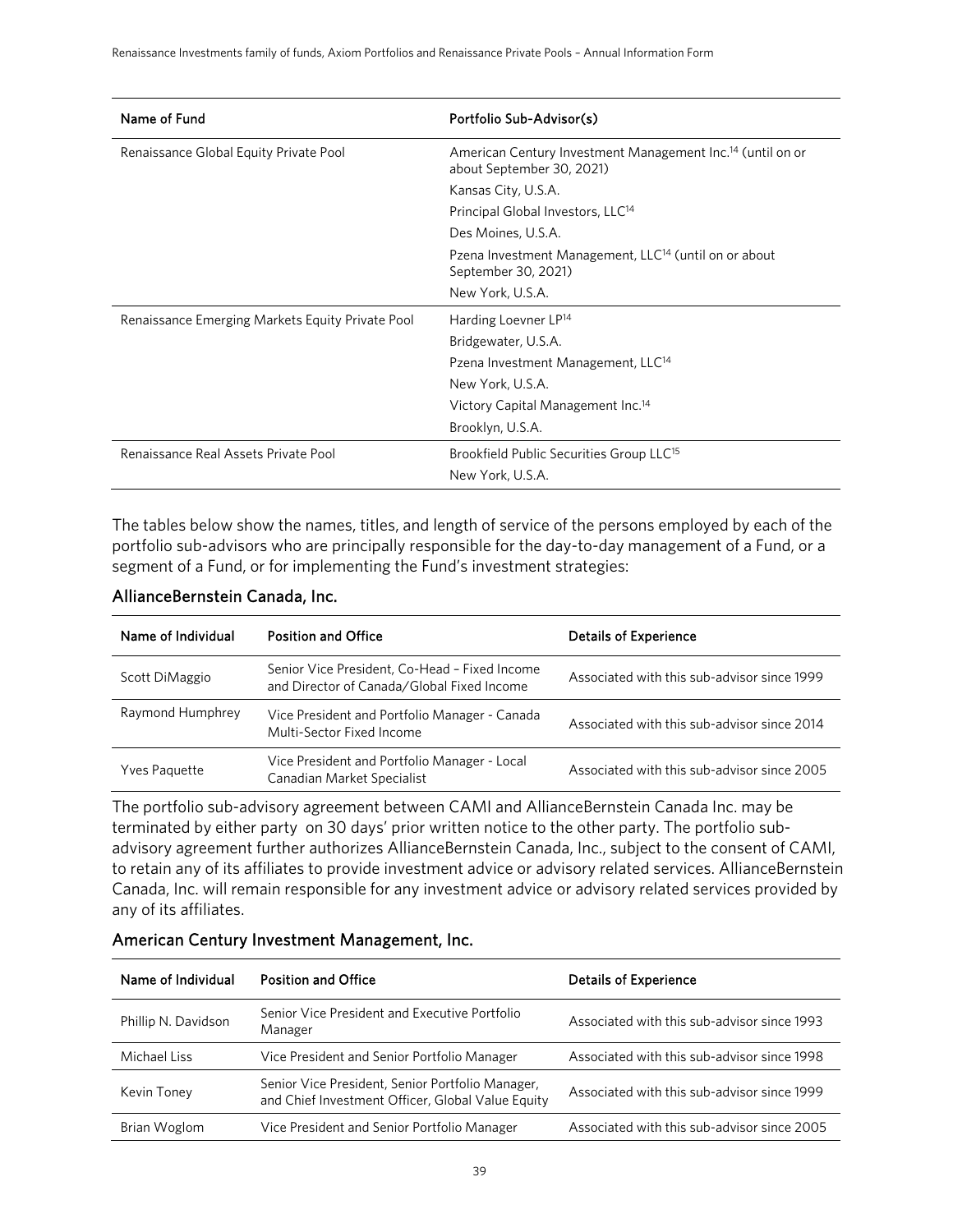The portfolio sub-advisory agreement between CAMI and American Century Investment Management, Inc. may be terminated by either party on 30 days' prior written notice to the other party.

#### Amundi Canada Inc.

| Name of Individual | <b>Position and Office</b> | <b>Details of Experience</b>                |
|--------------------|----------------------------|---------------------------------------------|
| Nicholas McConway  | Senior Portfolio Manager   | Associated with this sub-advisor since 1998 |
| Gwendolen Tsui     | Portfolio Manager          | Associated with this sub-advisor since 2011 |

The portfolio sub-advisory agreement between CAMI and Amundi Canada Inc. may be terminated by either party on 30 days' prior written notice to the other party, and authorizes Amundi Canada Inc. to retain any of its affiliates to provide investment or advisory related services. Amundi Canada Inc. will remain responsible for the investment advice provided by its affiliates that are not registered as an advisor in Canada.

#### Ares Capital Management II LLC

| Name of Individual | <b>Position and Office</b>                                   | <b>Details of Experience</b>                                                                                        |
|--------------------|--------------------------------------------------------------|---------------------------------------------------------------------------------------------------------------------|
| Jason Duko         | Portfolio Manager                                            | Associated with this sub-advisor since 2018;<br>prior thereto was Portfolio Manager with<br>PIMCO from 2011 to 2018 |
| Samantha Milner    | Portfolio Manager and Head of U.S. Liquid<br>Credit Research | Associated with this sub-advisor since 2004                                                                         |

The portfolio sub-advisory agreement between CAMI and Ares Capital Management II LLC may be terminated by either party on 30 days' prior written notice to the other party.

#### Barrantagh Investment Management Inc.

| Name of Individual | <b>Position and Office</b> | <b>Details of Experience</b>                |
|--------------------|----------------------------|---------------------------------------------|
| Wally Kusters      | President and CEO          | Associated with this sub-advisor since 2002 |

The portfolio sub-advisory agreement between CAMI and Barrantagh Investment Management Inc. may be terminated by either party on 30 days' prior written notice to the other party.

#### Brandywine Global Investment Management, LLC

| Name of Individual | <b>Position and Office</b>           | <b>Details of Experience</b>                |
|--------------------|--------------------------------------|---------------------------------------------|
| David F. Hoffman   | Portfolio Manager, Managing Director | Associated with this sub-advisor since 1995 |
| Jack P. McIntyre   | Portfolio Manager                    | Associated with this sub-advisor since 1998 |
| Anujeet Sareen     | Portfolio Manager                    | Associated with this sub-advisor since 2016 |
| <b>Tracy Chen</b>  | Portfolio Manager                    | Associated with this sub-advisor since 2008 |
| <b>Brian Kloss</b> | Portfolio Manager                    | Associated with this sub-advisor since 2009 |

The portfolio sub-advisory agreement between CAMI and Brandywine Global Investment Management, LLC may be terminated by either party on 60 days' prior written notice to the other party.

#### Brookfield Public Securities Group LLC

| Name of Individual | <b>Position and Office</b>              | <b>Details of Experience</b>                |
|--------------------|-----------------------------------------|---------------------------------------------|
| Larry Antonatos    | Managing Director and Portfolio Manager | Associated with this sub-advisor since 2011 |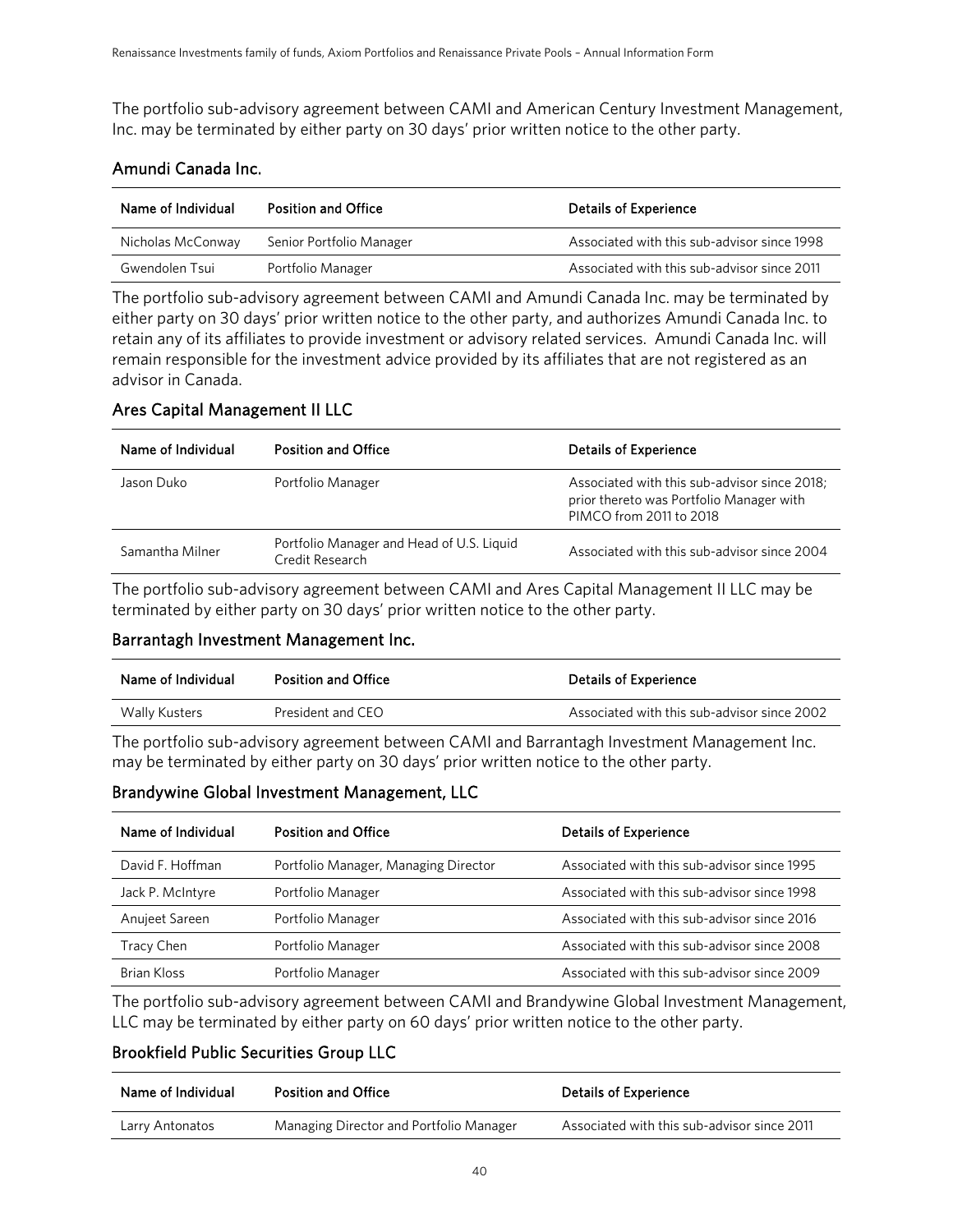| Name of Individual | <b>Position and Office</b>                              | <b>Details of Experience</b>                |
|--------------------|---------------------------------------------------------|---------------------------------------------|
| Tom Miller         | Director and Portfolio Manager                          | Associated with this sub-advisor since 2013 |
| Craig Noble        | Chief Executive Officer and Chief Investment<br>Officer | Associated with this sub-advisor since 2008 |

The portfolio sub-advisory agreement between CAMI and Brookfield Public Securities Group LLC may be terminated by either party on 30 days' prior written notice to the other party.

#### Canso Investment Counsel Ltd.

| Name of Individual | <b>Position and Office</b>             | <b>Details of Experience</b>                                             |
|--------------------|----------------------------------------|--------------------------------------------------------------------------|
| John Carswell      | President and Chief Investment Officer | Founder, associated with this sub-advisor<br>since its inception in 1997 |
| Gail Mudie         | Vice President, Portfolio Manager      | Associated with this sub-advisor since 1998                              |

The portfolio sub-advisory agreement between CAMI and Canso Investment Counsel Ltd. may be terminated by either party on 60 days' prior written notice to the other party.

### Causeway Capital Management LLC (until on or about September 30, 2021)

| Name of Individual   | <b>Position and Office</b>                    | <b>Details of Experience</b>                |
|----------------------|-----------------------------------------------|---------------------------------------------|
| Jonathan P. Eng      | Portfolio Manager                             | Associated with this sub-advisor since 2001 |
| Harry W. Hartford    | President and Portfolio Manager               | Associated with this sub-advisor since 2001 |
| Sarah H. Ketterer    | Chief Executive Officer and Portfolio Manager | Associated with this sub-advisor since 2001 |
| Fllen Lee            | Portfolio Manager                             | Associated with this sub-advisor since 2007 |
| Connor Muldoon       | Portfolio Manager                             | Associated with this sub-advisor since 2003 |
| Alessandro Valentini | Portfolio Manager                             | Associated with this sub-advisor since 2006 |

The portfolio sub-advisory agreement between CAMI and Causeway Capital Management LLC may be terminated by either party on 30 days' prior written notice to the other party.

#### CIBC Private Wealth Advisors, Inc.

| Name of Individual   | <b>Position and Office</b>                                               | <b>Details of Experience</b>                                                                                                                                     |
|----------------------|--------------------------------------------------------------------------|------------------------------------------------------------------------------------------------------------------------------------------------------------------|
| Patricia A. Bannan   | Managing Director, Head of Equities, Senior<br><b>Investment Manager</b> | Associated with this sub-advisor since 2007                                                                                                                      |
| Daniel P. Delany     | Managing Director and Portfolio Manager,<br>Equities                     | Associated with this sub-advisor since 2017;<br>prior thereto was Managing Director and<br>Portfolio Manager, Equities with Geneva<br>Advisors from 2012 to 2017 |
| <b>Brant Houston</b> | Managing Director, Senior Investment Manager                             | Associated with this sub-advisor since 2007                                                                                                                      |
| Matthew Scherer      | Portfolio Manager and Analyst                                            | Associated with this sub-advisor since 2017:<br>prior thereto was Portfolio Manager, Equity<br>Analyst with Geneva Advisors from 2010 to<br>2017                 |

The portfolio sub-advisory agreement between CAMI and CIBC Private Wealth Advisors, Inc., may be terminated by either party on 30 days' prior written notice to the other party.

#### Cohen & Steers Capital Management, Inc.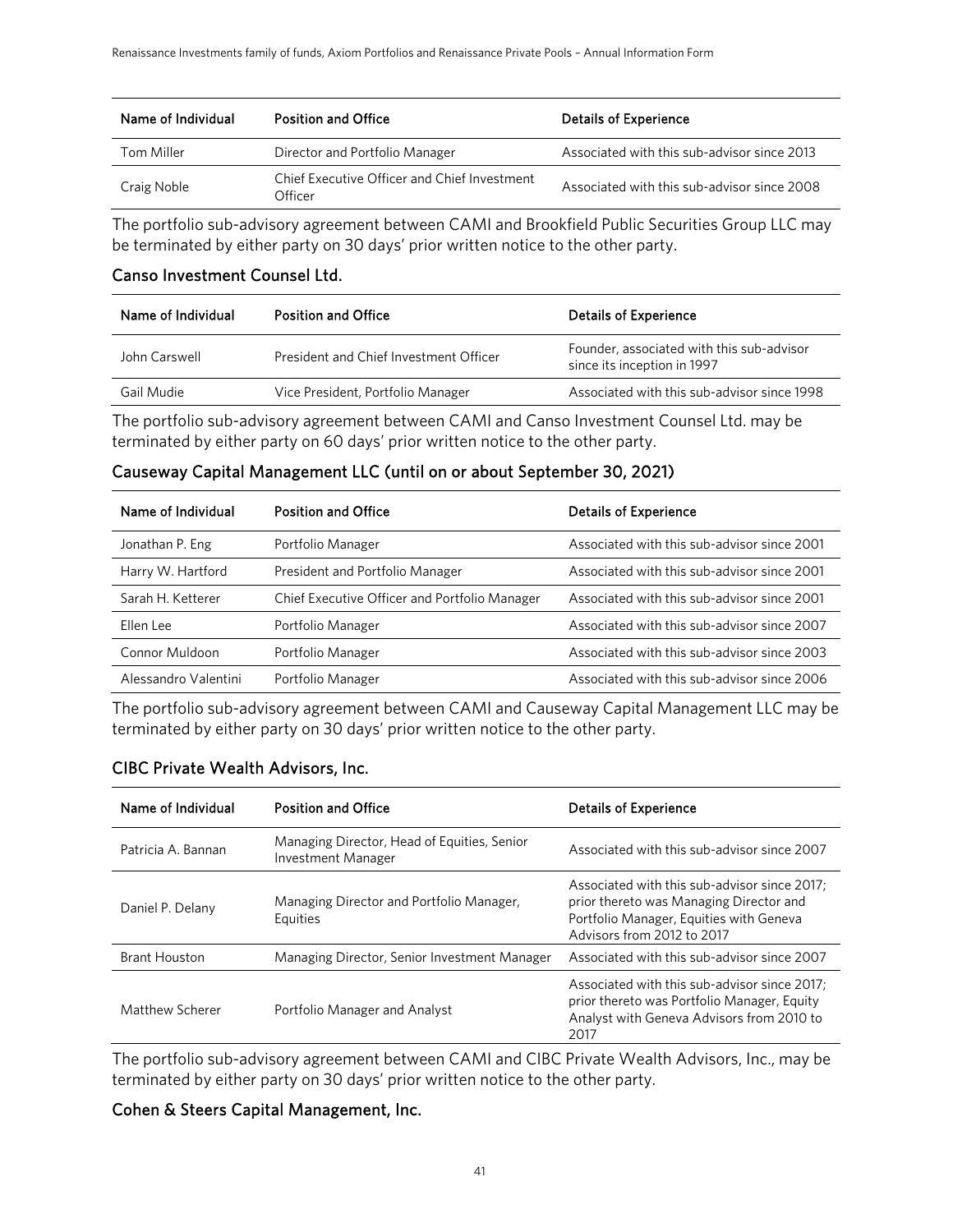| Name of Individual | <b>Position and Office</b>         | <b>Details of Experience</b>                |
|--------------------|------------------------------------|---------------------------------------------|
| Jon Cheigh         | CIO and Head of Global Real Estate | Associated with this sub-advisor since 2005 |
| William Leung      | Head of Asia Pacific Real Estate   | Associated with this sub-advisor since 2012 |
| Rogier Quirijins   | Head of Europe Real Estate         | Associated with this sub-advisor since 2008 |

The portfolio sub-advisory agreement between CAMI and Cohen & Steers Capital Management, Inc., may be terminated by either party on 60 days' prior written notice to the other party.

| Name of Individual | <b>Position and Office</b>                                              | <b>Details of Experience</b>                |
|--------------------|-------------------------------------------------------------------------|---------------------------------------------|
| Chris Archbold     | Vice-President and Portfolio Manager,<br><b>Quantitative Equities</b>   | Associated with this sub-advisor since 1993 |
| David George       | Vice-President, Portfolio Manager, Co-Head of<br>Fixed Income           | Associated with this sub-advisor since 2009 |
| Martin Gerber      | President and Chief investment Officer                                  | Associated with this sub-advisor since 1991 |
| Tate Haggins       | Vice-President and Portfolio Manager,<br><b>Quantitative Equities</b>   | Associated with this sub-advisor since 2003 |
| Steven Huang       | Director and Portfolio Manager, Head of<br><b>Quantitative Equities</b> | Associated with this sub-advisor since 1995 |
| Dion Roseman       | Vice-President and Portfolio Manager,<br><b>Quantitative Equities</b>   | Associated with this sub-advisor since 2004 |
| Steven Vertes      | Vice-President and Portfolio Manager,<br><b>Fundamental Equities</b>    | Associated with this sub-advisor since 2002 |

Connor, Clark & Lunn Investment Management Ltd.

The portfolio sub-advisory agreement between CAMI and Connor, Clark & Lunn Investment Management Ltd. may be terminated by either party on 60 days' prior written notice to the other party.

#### DoubleLine Capital LP

| Name of Individual | <b>Position and Office</b>                                                 | <b>Details of Experience</b>                |
|--------------------|----------------------------------------------------------------------------|---------------------------------------------|
| Jeffrey Gundlach   | Chief Executive Officer, Chief Investment Officer<br>and Portfolio Manager | Associated with this sub-advisor since 2009 |
| Jeffrey Sherman    | Deputy Chief Investment Officer and Portfolio<br>Manager                   | Associated with this sub-advisor since 2009 |

The portfolio sub-advisory agreement between CAMI and DoubleLine Capital LP may be terminated by either party on 30 days' prior written notice to the other party.

#### Guardian Capital LP

| Name of Individual | <b>Position and Office</b>                                 | <b>Details of Experience</b>                |
|--------------------|------------------------------------------------------------|---------------------------------------------|
| Adam Cilio         | Senior Portfolio Engineer, Systematic Strategies           | Associated with this sub-advisor since 2008 |
| Sri Iver           | Managing Director, Head of Systematic<br><b>Strategies</b> | Associated with this sub-advisor since 2001 |
| Fiona Wilson       | Senior Portfolio Manager, Systematic Strategies            | Associated with this sub-advisor since 2011 |

The portfolio sub-advisory agreement between CAMI and Guardian Capital LP may be terminated by either party on 30 days' prior written notice to the other party.

#### Harding Loevner LP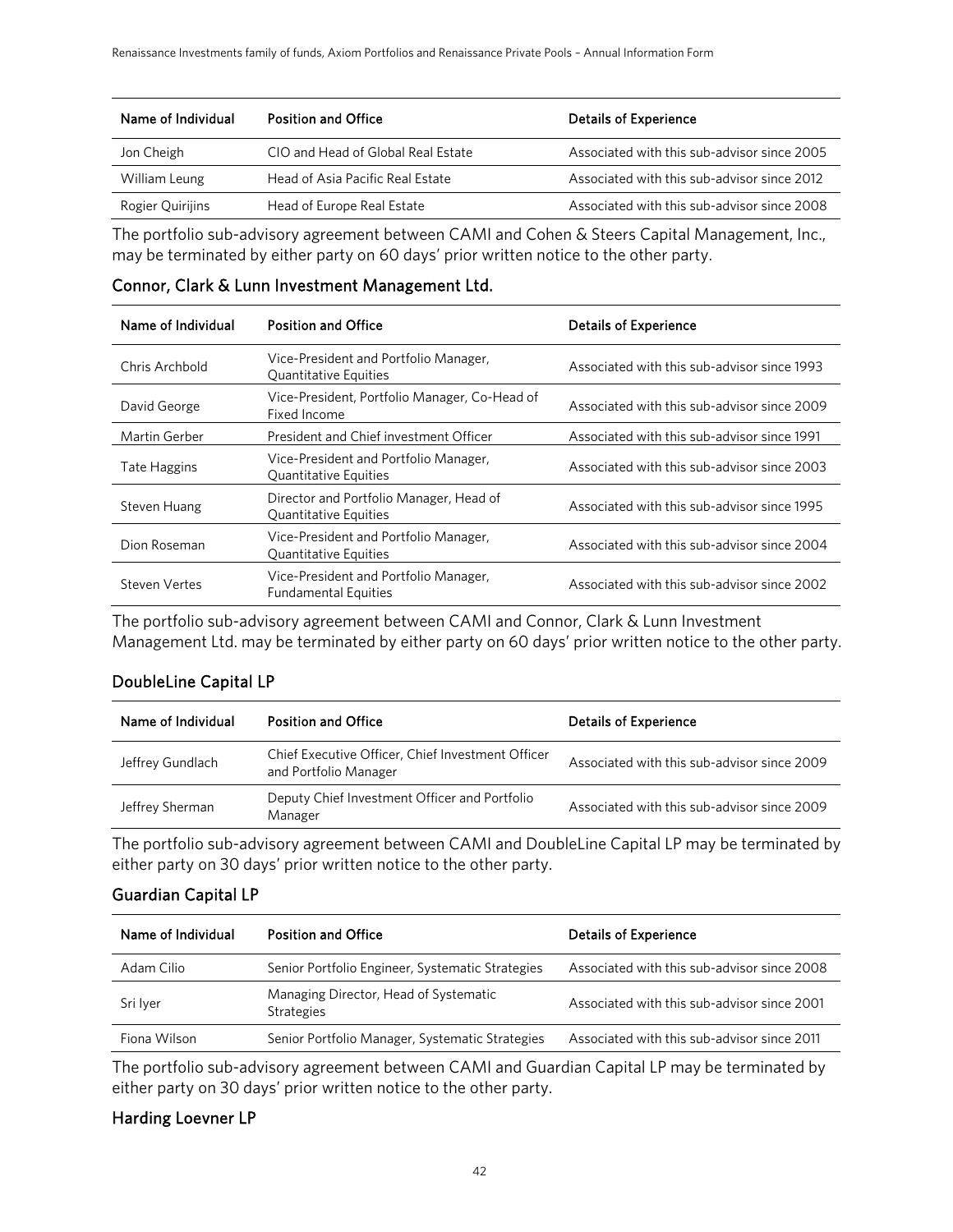| Name of Individual     | <b>Position and Office</b>            | <b>Details of Experience</b>                |
|------------------------|---------------------------------------|---------------------------------------------|
| Pradipta Chakrabortty  | Portfolio Manager and Analyst         | Associated with this sub-advisor since 2008 |
| <b>Scott Crawshaw</b>  | Co-Lead Portfolio Manager and Analyst | Associated with this sub-advisor since 2014 |
| <b>Richard Schmidt</b> | Portfolio Manager and Analyst         | Associated with this sub-advisor since 2011 |
| Craig Shaw             | Co-Lead Portfolio Manager and Analyst | Associated with this sub-advisor since 2001 |

The portfolio sub-advisory agreement between CAMI and Harding Loevner LP may be terminated by either party on 30 days' prior written notice to the other party.

#### Maple-Brown Abbott Ltd.

| Name of Individual | <b>Position and Office</b>                                    | <b>Details of Experience</b>                                         |
|--------------------|---------------------------------------------------------------|----------------------------------------------------------------------|
| Andrew Maple-Brown | Head of Global Listed Infrastructure and<br>Portfolio Manager | Associated with this sub-advisor since 2012                          |
| Steven Kempler     | Portfolio Manager                                             | Associated with this sub-advisor since 2013<br>Investment Management |
| Justin Lannen      | Portfolio Manager                                             | Associated with this sub-advisor since 2013                          |

The portfolio sub-advisory agreement between CAMI and Maple-Brown Abbott Ltd. may be terminated by either party on 30 days' prior written notice to the other party, and authorizes Maple-Brown Abbott Ltd. to retain any of its affiliates to provide investment or advisory related services. Maple-Brown Abbott Ltd. will remain responsible for the investment advice provided by its affiliates that are not registered as an advisor in Canada.

#### MetLife Investment Management, LLC

| Name of Individual  | <b>Position and Office</b>                               | <b>Details of Experience</b>                |
|---------------------|----------------------------------------------------------|---------------------------------------------|
| Andrew Kronschnabel | Portfolio Manager and Head of Investment<br>Grade Credit | Associated with this sub-advisor since 2008 |
| Timothy Rabe        | Portfolio Manager and Head of High Yield                 | Associated with this sub-advisor since 2008 |
| Joshua Lofgren      | Portfolio Manager                                        | Associated with this sub-advisor since 2012 |
|                     |                                                          |                                             |

The portfolio sub-advisory agreement between CAMI and MetLife Investment Management, LLC may be terminated by either party on 30 days' prior written notice to the other party.

#### Morgan Stanley Investment Management Inc.

| Name of Individual        | <b>Position and Office</b>                                    | <b>Details of Experience</b>                |
|---------------------------|---------------------------------------------------------------|---------------------------------------------|
| Dennis Lynch              | Managing Director, Head of Growth Investing,<br>Lead Investor | Associated with this sub-advisor since 1998 |
| David Cohen               | Managing Director, Investor                                   | Associated with this sub-advisor since 1993 |
| Sandeep (Sam)<br>Chainani | Managing Director, Investor                                   | Associated with this sub-advisor since 1996 |

The portfolio sub-advisory agreement between CAMI and Morgan Stanley Investment Management Inc. may be terminated by either party on 30 days' prior written notice to the other party.

### Principal Global Investors, LLC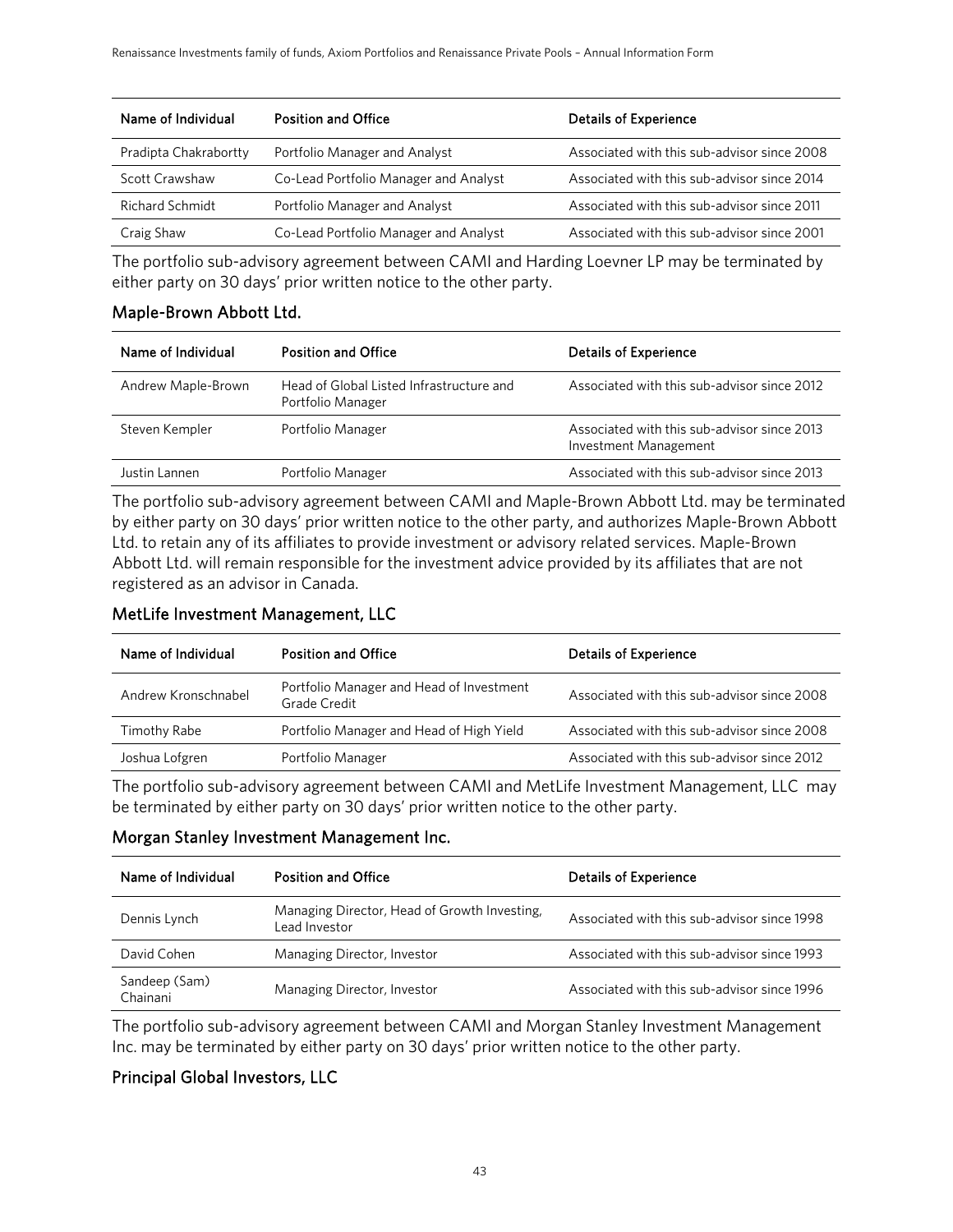| Name of Individual | <b>Position and Office</b> | <b>Details of Experience</b>                                                                                                                                                                                          |
|--------------------|----------------------------|-----------------------------------------------------------------------------------------------------------------------------------------------------------------------------------------------------------------------|
| Steven Larson      | Portfolio Manager          | Associated with this sub-advisor since 2019;<br>prior thereto was Portfolio Manager at Arbor<br>Capital Management LLC from 2010 to 2016,<br>and Portfolio Manager at Winslow Capital<br>Management from 2016 to 2019 |
| Mustafa Sagun      | Chief Investment Officer   | Associated with this sub-advisor since 2000                                                                                                                                                                           |
| Christopher Ibach  | Portfolio Manager          | Associated with this sub-advisor since 2000                                                                                                                                                                           |

The portfolio sub-advisory agreement between CAMI and Principal Global Investors, LLC may be terminated by either party on 30 days' prior written notice to the other party.

#### Pzena Investment Management, LLC

| Name of Individual | <b>Position and Office</b>                           | <b>Details of Experience</b>                |  |  |
|--------------------|------------------------------------------------------|---------------------------------------------|--|--|
| Rakesh Bordia      | Principal and Portfolio Manager                      | Associated with this sub-advisor since 2007 |  |  |
| Caroline Cai       | Principal and Portfolio Manager                      | Associated with this sub-advisor since 2004 |  |  |
| Allison Fisch      | Principal and Portfolio Manager                      | Associated with this sub-advisor since 2001 |  |  |
| John Goetz         | Co-Chief Investment Officer and Portfolio<br>Manager | Associated with this sub-advisor since 1996 |  |  |

The portfolio sub-advisory agreement between CAMI and Pzena Investment Management, LLC may be terminated by either party on 30 days' prior written notice to the other party.

### Rothschild & Co Asset Management US Inc.

| Name of Individual | <b>Position and Office</b>              | <b>Details of Experience</b>                |  |  |
|--------------------|-----------------------------------------|---------------------------------------------|--|--|
| Jeff Agne          | Portfolio Manager                       | Associated with this sub-advisor since 2015 |  |  |
| Paul Roukis        | Managing Director and Portfolio Manager | Associated with this sub-advisor since 2005 |  |  |

The portfolio sub-advisory agreement between CAMI and Rothschild Asset Management Inc. may be terminated by either party on 30 days' prior written notice to the other party.

#### Victory Capital Management Inc.

| Name of Individual                        | <b>Position and Office</b>                                                                                    | <b>Details of Experience</b>                |  |  |
|-------------------------------------------|---------------------------------------------------------------------------------------------------------------|---------------------------------------------|--|--|
| Michael Reynal                            | Portfolio Manager and Chief Investment<br>Officer, Sophus Capital (a Victory Capital<br>Investment Franchise) | Associated with this sub-advisor since 2012 |  |  |
| Maria Freund<br>Co-Lead Portfolio Manager |                                                                                                               | Associated with this sub-advisor since 2012 |  |  |
|                                           |                                                                                                               |                                             |  |  |

The portfolio sub-advisory agreement between CAMI and Victory Capital Management Inc. may be terminated by either party on 30 days' prior written notice to the other party.

#### Walter Scott & Partners Limited

| Name of Individual | <b>Position and Office</b>                          | <b>Details of Experience</b>                |  |  |
|--------------------|-----------------------------------------------------|---------------------------------------------|--|--|
| Rov Leckie         | Executive Director and Global Investment<br>Manager | Associated with this sub-advisor since 1995 |  |  |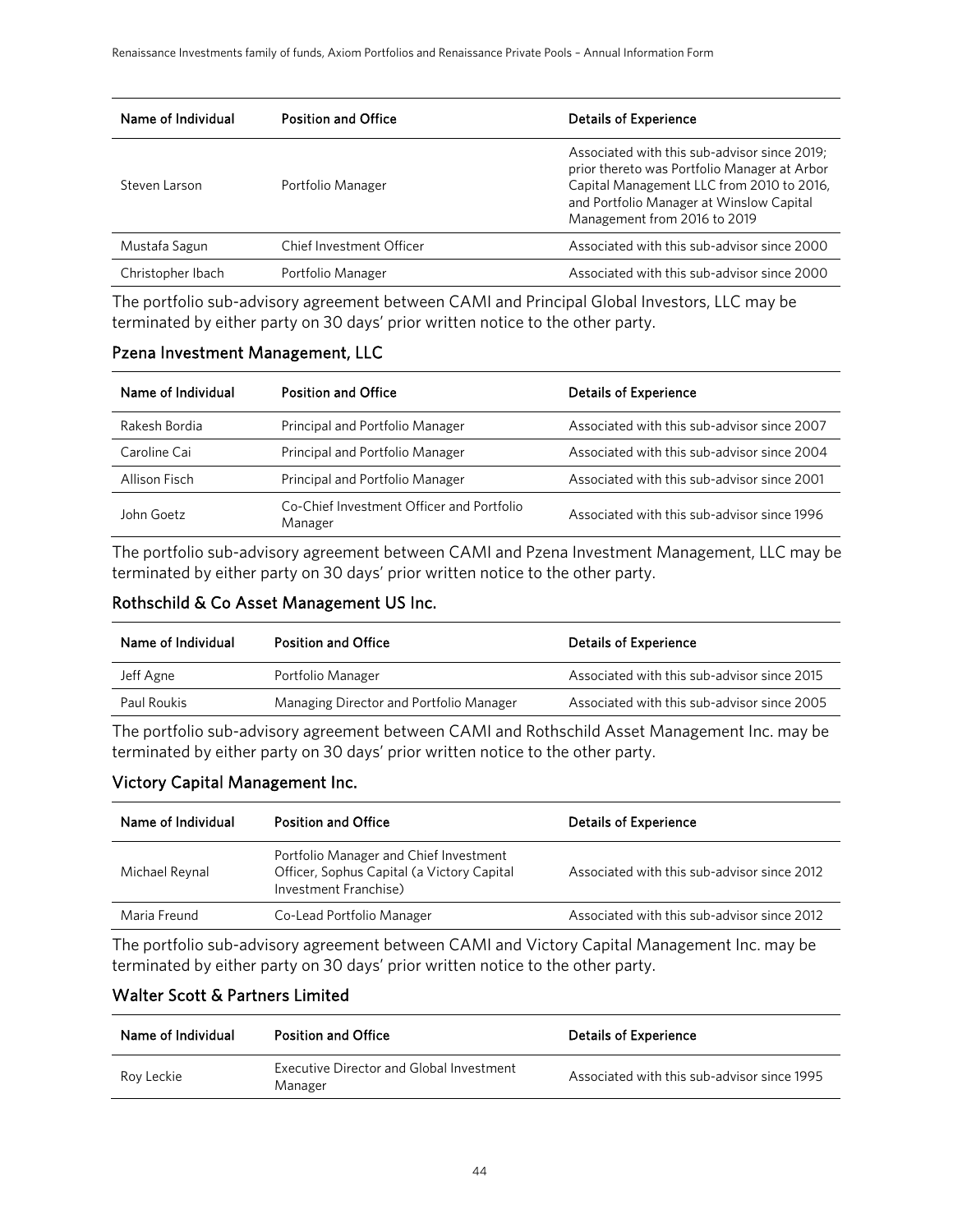| Name of Individual | <b>Position and Office</b>                                 | <b>Details of Experience</b>                |  |
|--------------------|------------------------------------------------------------|---------------------------------------------|--|
| Charles Macquaker  | <b>Executive Director and Global Investment</b><br>Manager | Associated with this sub-advisor since 1991 |  |

The portfolio sub-advisory agreement between CAMI and Walter Scott & Partners Limited may be terminated by either party on 60 days' prior written notice to the other party.

### Wasatch Global Investors

| Name of Individual | <b>Position and Office</b>                                       | <b>Details of Experience</b>                |  |  |
|--------------------|------------------------------------------------------------------|---------------------------------------------|--|--|
| Ken Applegate      | Portfolio Manager                                                | Associated with this sub-advisor since 2014 |  |  |
| Ajay Krishnan      | Co-Lead Portfolio Manager                                        | Associated with this sub-advisor since 1994 |  |  |
| Paul Lambert       | Associated with this sub-advisor since 2000<br>Portfolio Manager |                                             |  |  |
| JB Taylor          | Chief Executive Officer and Co-Lead Portfolio<br>Manager         | Associated with this sub-advisor since 1996 |  |  |

The portfolio sub-advisory agreement between CAMI and Wasatch Global Investors may be terminated by either party on 30 days' prior written notice to the other party.

### WCM Investment Management

| Name of Individual | <b>Position and Office</b><br><b>Details of Experience</b> |                                             |  |  |
|--------------------|------------------------------------------------------------|---------------------------------------------|--|--|
| Sanjay Ayer        | Portfolio Manager and Business Analyst                     | Associated with this sub-advisor since 2007 |  |  |
| Paul Black         | Co-CEO, Portfolio Manager                                  | Associated with this sub-advisor since 1989 |  |  |
| Peter Hunkel       | Portfolio Manager & Business Analyst                       | Associated with this sub-advisor since 2007 |  |  |
| Michael Trigg      | Portfolio Manager & Business Analyst                       | Associated with this sub-advisor since 2006 |  |  |
| Kurt Winrich       | Co-CEO, Portfolio Manager                                  | Associated with this sub-advisor since 1984 |  |  |

The portfolio sub-advisory agreement between CAMI and WCM Investment Management may be terminated by either party on 30 days' prior written notice to the other party.

### Wellington Management Canada ULC

| Name of Individual    | <b>Position and Office</b>                                                 | <b>Details of Experience</b>                |  |  |
|-----------------------|----------------------------------------------------------------------------|---------------------------------------------|--|--|
| Edward D. Hall        | Managing Director and Fixed Income Portfolio<br>Manager                    | Associated with this sub-advisor since 2000 |  |  |
| Rebecca Sykes         | Senior Managing Director, Global Industry<br>Analyst                       | Associated with this sub-advisor since 2007 |  |  |
| Ann C. Gallo          | Senior Managing Director and Portfolio<br>Manager, Global Industry Analyst | Associated with this sub-advisor since 1998 |  |  |
| Robert L. Deresiewicz | Senior Managing Director and Portfolio<br>Manager, Global Industry Analyst | Associated with this sub-advisor since 2000 |  |  |
| Edward L. Meyi        | Managing Director and Fixed Income Portfolio<br>Manager                    | Associated with this sub-advisor since 2002 |  |  |

The portfolio sub-advisory agreement between CAMI and Wellington Management Canada ULC may be terminated by either party on 30 days' prior written notice to the other party, and authorizes Wellington Management Canada ULC to retain any of its affiliates to provide investment or advisory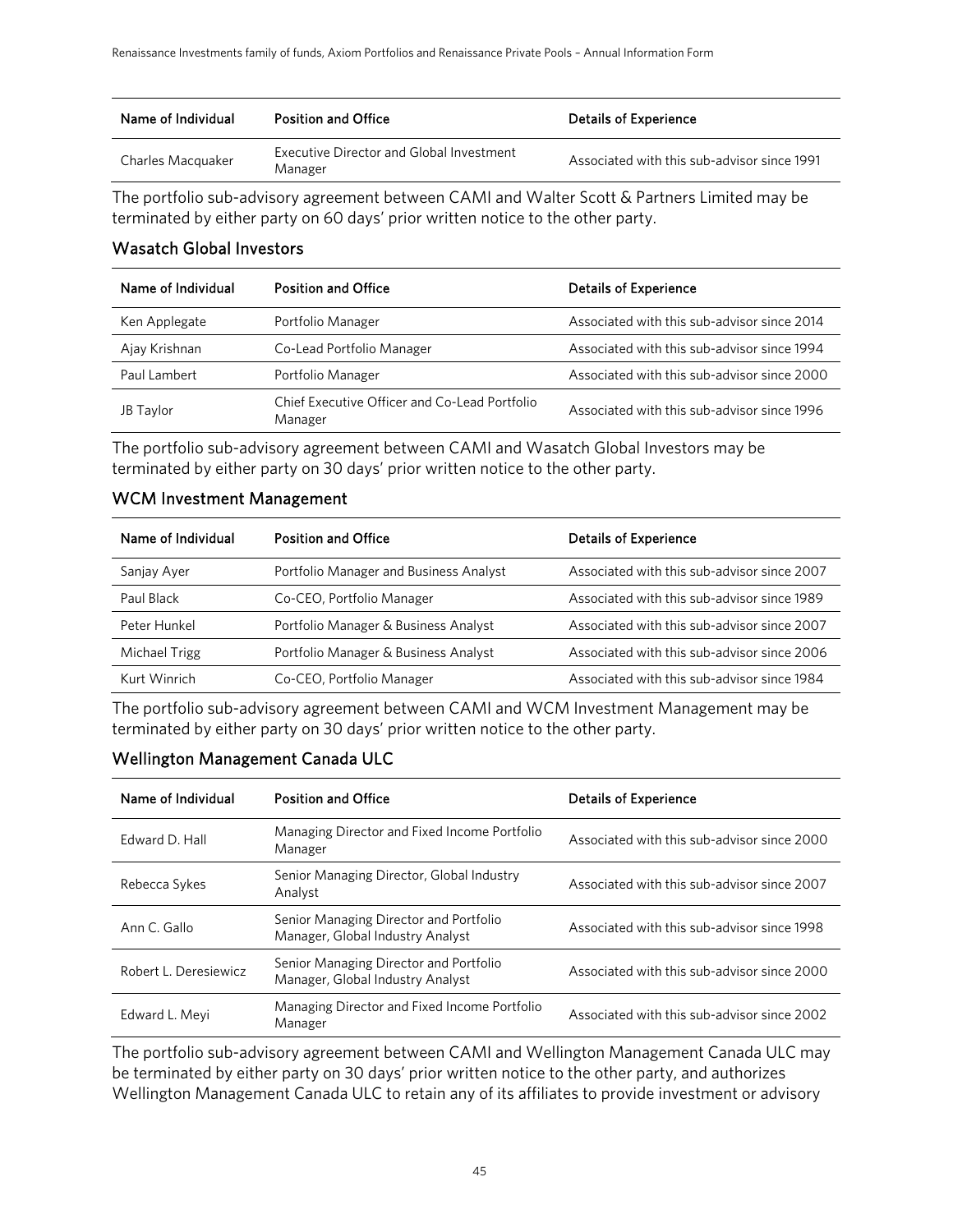related services. Wellington Management Canada ULC will remain responsible for the investment advice provided by its affiliates that are not registered as an advisor in Canada.

| Name of Individual | <b>Position and Office</b>   | <b>Details of Experience</b>                |  |  |
|--------------------|------------------------------|---------------------------------------------|--|--|
| Gordon Brown       | Co-Head of Global Portfolios | Associated with this sub-advisor since 2011 |  |  |
| lan Edmonds        | Portfolio Manager            | Associated with this sub-advisor since 1994 |  |  |

### Western Asset Management Company

The portfolio sub-advisory agreement between CAMI and Western Asset Management Company may be terminated by either party on 30 days' prior written notice to the other party.

# Brokerage and Soft Dollar Arrangements

The Portfolio Advisor or the portfolio sub-advisor makes decisions as to the purchase and sale of portfolio securities and the execution of portfolio transactions for a Fund, including the selection of markets and dealers and the negotiation of commissions. Decisions are made based on elements such as price, speed of execution, certainty of execution, total transaction costs, and other relevant considerations.

Brokerage business may be allocated by the Portfolio Advisor or portfolio sub-advisors to CIBC World Markets Inc. and CIBC World Markets Corp., each a subsidiary of CIBC. Such purchases and sales will be executed at normal institutional brokerage rates.

In allocating mutual fund brokerage business to a dealer, consideration may be given by the Portfolio Advisor or a portfolio sub-advisor to certain goods and services provided by the dealer or third party, other than order execution. These types of goods and services for which the Portfolio Advisor or a portfolio sub-advisor may direct brokerage commissions are research goods and services (referred to as *research goods and services*) and order execution goods and services (referred to as *order execution goods and services*), and are referred to in the industry as "soft-dollar" arrangements. These arrangements include both transactions with dealers who will provide research goods and services and/or order execution goods and services, and transactions with dealers where a portion of the brokerage commissions will be used to pay for third party research goods and services and/or order execution goods and services.

The research goods and services that may be provided to the Portfolio Advisor or a portfolio subadvisor under such arrangements may include: (i) advice relating to the value of a security or the advisability of effecting transactions in securities; (ii) analyses and reports concerning securities, issuers, industries, portfolio strategy, or economic or political factors and trends that may have an impact on the value of securities; (iii) company meeting facilitation; (iv) proxy voting advisory services; and (v) risk database or software including, but not limited to, quantitative analytical software.

The Portfolio Advisor or a portfolio sub-advisor may also receive order execution goods and services including, but not limited to, data analysis, software applications, data feeds, and order management systems.

Since the date of the last annual information form, the Portfolio Advisor and portfolio sub-advisors have received, and CIBC World Markets Inc. and CIBC World Markets Corp. have provided, or made payments to a third party to provide, such types of goods and services.

The goods and services received through soft dollar arrangements assist the Portfolio Advisor and portfolio sub-advisors with their investment decision-making services to the Funds, or relate directly to executing portfolio transactions on behalf of the Funds. In certain cases, such goods and services may contain elements that qualify as research goods and services and/or order execution goods and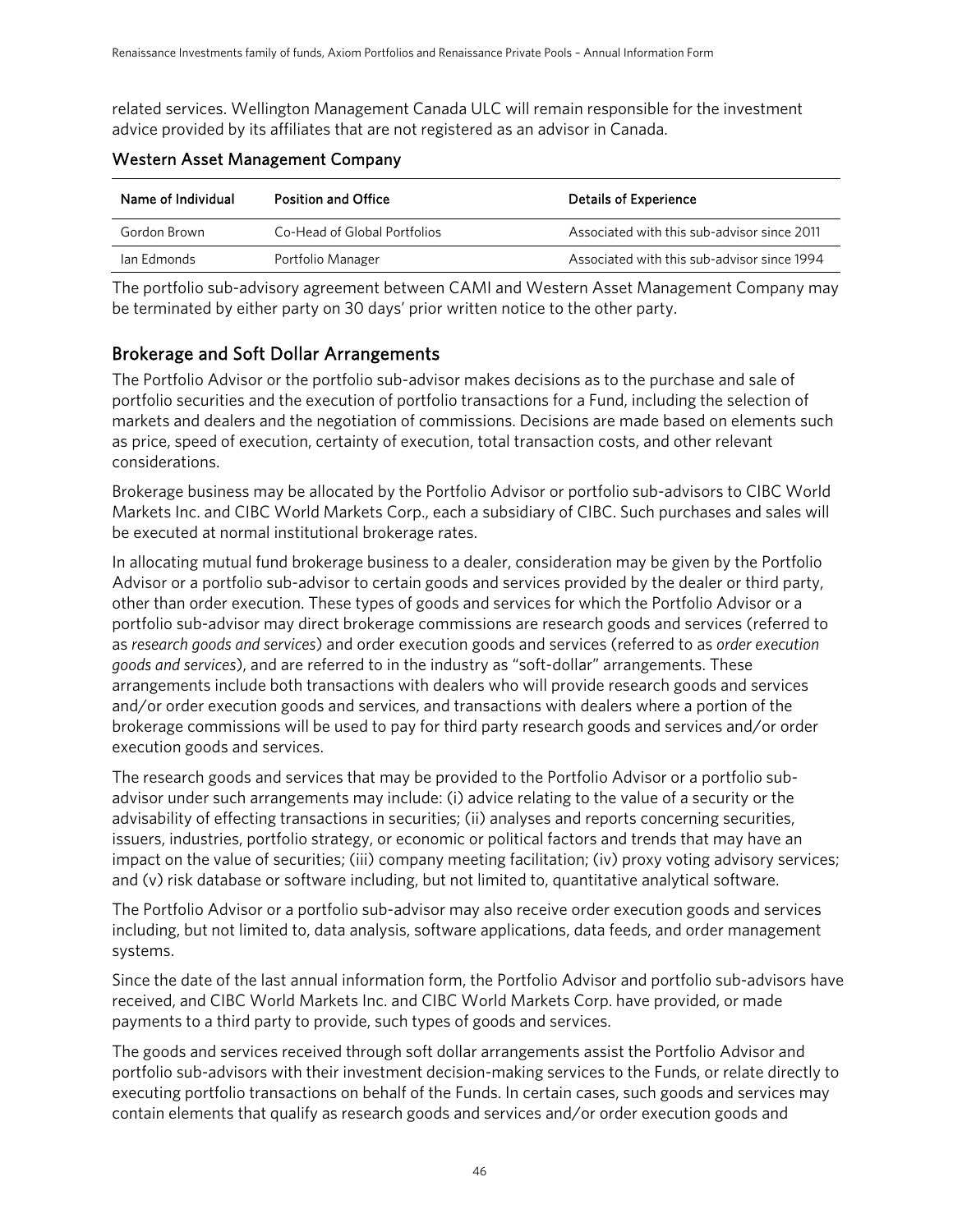services, and other elements that do not qualify as either of such permitted goods and services. These types of goods and services are considered to be "mixed use" in nature, as certain functions do not assist the investment decision-making or trading process. In such cases, reasonable allocation is made by the Portfolio Advisor or portfolio sub-advisors based on a good faith estimate of how the good or service is used.

As per the terms of the Portfolio Advisory Agreement and portfolio sub-advisory agreements, such soft-dollar arrangements are in compliance with applicable laws. The Portfolio Advisor and portfolio sub-advisors are required to make a good faith determination that the relevant Fund(s) receive reasonable benefit considering the use of the goods and services received and the amount of commissions paid. In making such determination, the Portfolio Advisor or portfolio sub-advisor may consider the benefit received by a Fund from a specific good or service paid for by commissions generated on behalf of the Fund, and/or the benefits a Fund receives over a reasonable period of time from all goods or services obtained through soft dollar arrangements. It is, however, possible that Funds or clients of the Portfolio Advisor or a portfolio sub-advisor, other than those whose trades generated the soft dollar commissions, may benefit from the goods and services obtained through soft dollars.

The Portfolio Advisor purchases and sells units of the Underlying Funds on behalf of certain Funds without incurring any sales charges with respect to the Underlying Funds.

The Manager may enter into commission recapture arrangements with certain dealers with respect to the Funds. Any commission recaptured will be paid to the relevant Fund.

The names of any other dealer or any third party that provided or paid for the provision of research goods and services or order execution goods or services, or furnished commission rebates to the Manager, the Portfolio Advisor, the portfolio sub-advisors, or the Funds in return for the allocation of portfolio transactions since the date of the last Annual Information Form is available on request, at no cost, by calling us toll-free at [1-888-888-3863,](tel:1-888-888-3863) or by writing to 1500 Robert-Bourassa Boulevard, Suite 800, Montreal, QC, H3A 3S6. The Portfolio Advisor receives regular reports regarding the portfolio sub-advisors' compliance with their respective soft-dollar policies.

# Trustee

We are the trustee of each of the Funds and have entered into the Declaration of Trust with respect to each of the Funds. The date of establishment of each Fund is set out under *Name, Formation and History of the Renaissance Investments family of funds, Axiom Portfolios and Renaissance Private Pools*. The Declaration of Trust may be amended in the manner described under *Description of Units of the Funds*. We do not receive trustee fees.

# Promoter

We took the initiative in founding, organizing, or reorganizing the Funds and, accordingly, are the Funds' promoter.

# Custodian

The Funds' portfolio assets are held under the custodianship of CIBC Mellon Trust Company (referred to as *CMT*) of Toronto, Ontario pursuant to an amended and restated custodial agreement (referred to as the *Custodian Agreement*) dated April 17, 2016, as amended. Under the Custodian Agreement, through CIBC Mellon Global Securities Services Company (referred to as *CIBC GSS*), CMT is responsible for the safekeeping of the Funds' property. The Custodian Agreement may be terminated by either us or CMT upon at least 90 days' written notice to the other, or immediately if:

• the other party becomes insolvent;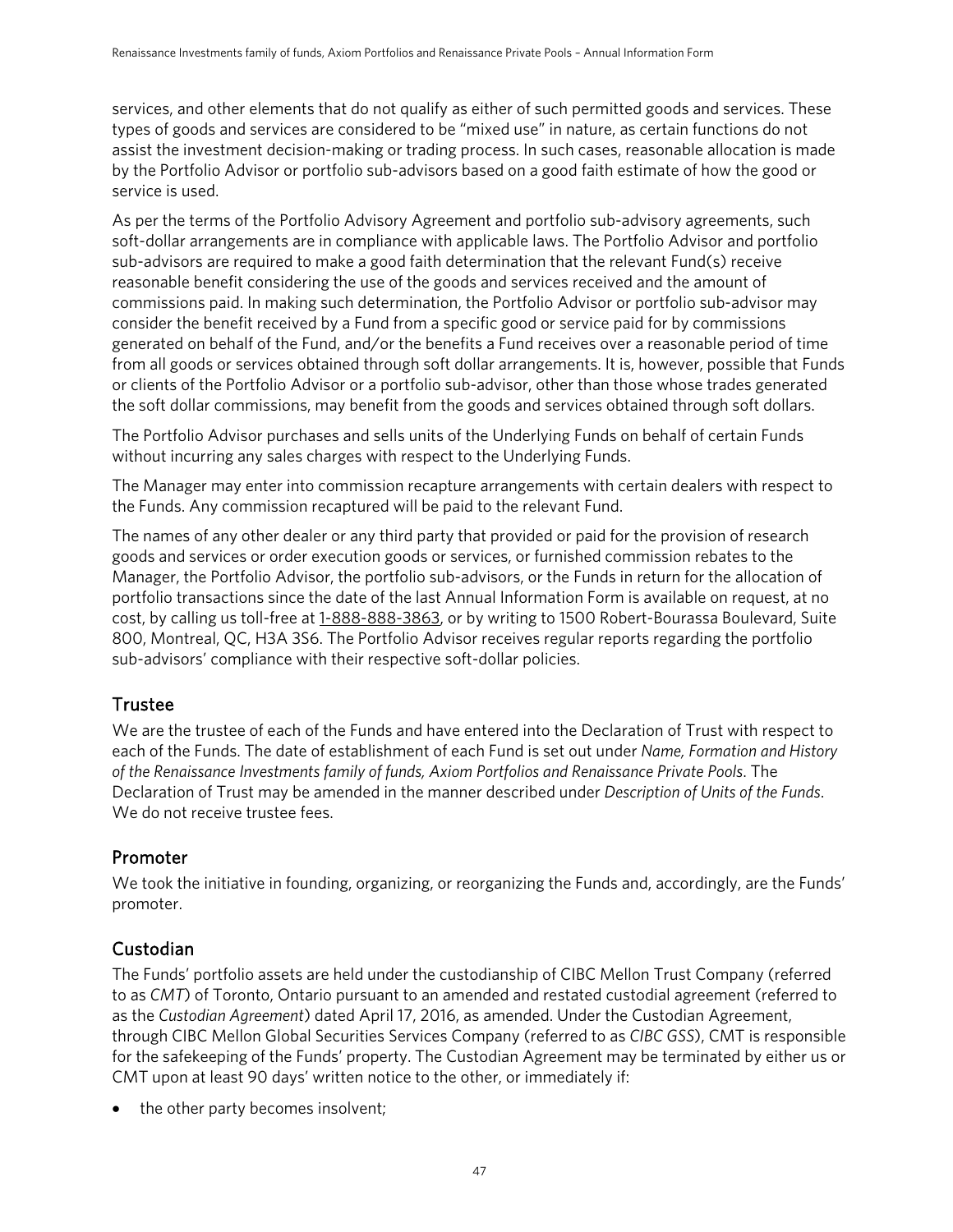- the other party makes an assignment for the benefit of creditors;
- a petition in bankruptcy is filed by or against that party and is not discharged within 30 days; or
- proceedings for the appointment of a receiver for that party are commenced and not discontinued within 30 days.

The Funds' cash, securities, and other assets will be held by CMT at its principal office or at one or more of its branch offices, or at offices of sub-custodians appointed by CMT in other countries. All fees and expenses payable to CMT will be payable by that Fund.

Where a Fund makes use of clearing corporation options, options on futures, or futures contracts, the Fund may deposit portfolio securities or cash as margin in respect of such transactions with a dealer, or in the case of forward contracts, with the other party thereto, in any such case in accordance with the rules of the Canadian securities regulatory authorities and any exemptions therefrom.

# Auditor

The Funds' Auditor is Ernst & Young LLP, of Toronto, Ontario, who audits the Funds' annual financial statements and provides an opinion on whether they are fairly presented in accordance with IFRS. Ernst & Young LLP is independent with respect to the Funds in the context of the CPA Code of Professional Conduct of the Chartered Professional Accountants of Ontario.

# Registrar and Transfer Agent

Under the Master Management Agreement, we are the Funds' registrar and transfer agent, the register of units for which is kept at our office in Montreal, Quebec.

# Securities Lending Agent

Pursuant to an amended and restated lending authorization, dated October 1, 2007, as amended (referred to as the *Lending Authorization*), the Funds appointed The Bank of New York Mellon as lending agent (referred to as the *Lending Agent*). The Lending Agent's head office is in New York City, New York. The Lending Authorization also provides for the appointment of CIBC GSS as the Funds' agent to facilitate the lending of securities by the Lending Agent. CIBC indirectly owns a 50% interest in CIBC GSS. The Lending Agent is independent of CAMI.

The Lending Authorization requires the provision of collateral that is equal to at least 102% of the market value of the loaned securities. The Lending Authorization includes reciprocal indemnities by (i) each of the Funds and their related parties, and (ii) the Lending Agent, CIBC GSS, and parties related to the Lending Agent, for failure to perform the obligations under the Lending Authorization, inaccuracy of representations in the Lending Authorization or fraud, bad faith, willful misconduct or disregard of duties. The Lending Authorization may be terminated by any party upon at least 30 days' written notice and will terminate automatically upon termination of the Custodian Agreement.

# Other Service Providers

As trustee, we have entered into an amended and restated fund administration services agreement dated May 6, 2005, as amended (referred to as the *Fund Administration Services Agreement*), with CIBC GSS, pursuant to which CIBC GSS has agreed to provide certain services to the Funds, including mutual fund accounting and reporting, and portfolio valuation. The Fund Administration Services Agreement may be terminated without any penalty by us or CIBC GSS upon at least 90 days' written notice to the other party. The registered address of CIBC GSS is 320 Bay Street, P.O. Box 1, Ground Floor, Toronto, Ontario M5H 4A6.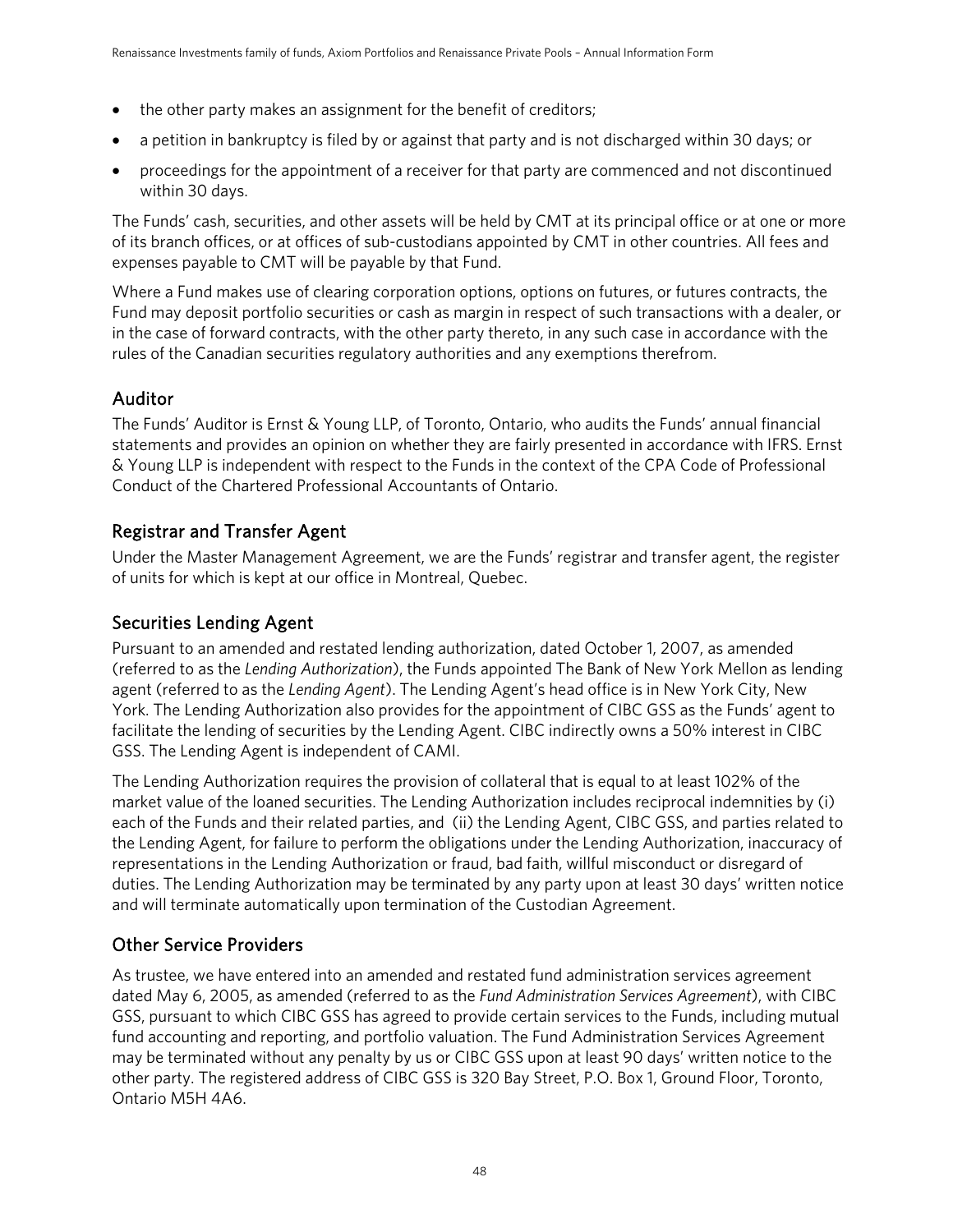# Independent Review Committee (IRC)

The IRC reviews, and provides input on, the Manager's conflict of interest matters referred to it by the Manager. Refer to *Independent Review Committee* under *Governance* for more information.

# Conflicts of Interest

# Principal Holders of Securities

To CAMI's knowledge, as at July 31, 2021, holders of more than 10% of the outstanding units of a class of any Fund, owned, beneficially and of record, directly or indirectly, were as follows. To protect the privacy of individual and corporate investors we have omitted their names. This information is available on request by contacting us at [1-888-888-3863.](tel:1-888-888-3863)

### Renaissance Funds

| Fund                                               | Class              | Unitholder                                       | Holdings<br>(Units) | Holdings<br>(% ) | Type of<br>Ownership |
|----------------------------------------------------|--------------------|--------------------------------------------------|---------------------|------------------|----------------------|
| Renaissance Canadian All-Cap<br><b>Equity Fund</b> | Class F            | Investor FA                                      | 4,412               | 17.85            | Client               |
| Renaissance Canadian All-Cap<br><b>Equity Fund</b> | Class F            | Investor CW                                      | 3,239               | 13.10            | Client               |
| Renaissance Canadian All-Cap<br>Equity Fund        | Class O            | <b>CIBC Private Investment</b><br>Counsel        | 13,392,741          | 99.35            | Client               |
| Renaissance Canadian Bond<br>Fund                  | Class <sub>O</sub> | Renaissance Optimal<br>Income Portfolio          | 52,144,645          | 72.31            | Trust                |
| Renaissance Canadian Bond<br>Fund                  | Class O            | Renaissance Optimal<br>Growth & Income Portfolio | 7,219,710           | 10.01            | Trust                |
| Renaissance Canadian Bond<br>Fund                  | Premium<br>Class   | Investor V                                       | 39,807              | 14.31            | Client               |
| Renaissance Canadian Bond<br>Fund                  | Premium<br>Class   | Investor J                                       | 28,654              | 10.30            | Client               |
| Renaissance Canadian Dividend<br>Fund              | Class O            | Renaissance Optimal<br>Income Portfolio          | 17,141,244          | 82.54            | Trust                |
| Renaissance Canadian Dividend<br>Fund              | Class O            | Renaissance Optimal<br>Growth & Income Portfolio | 2,964,875           | 14.28            | Trust                |
| Renaissance Canadian Growth<br>Fund                | Class F            | Investor GS                                      | 30,034              | 30.08            | Client               |
| Renaissance Canadian Growth<br>Fund                | Class O            | <b>CIBC Managed Balanced</b><br>Portfolio        | 11,738,450          | 24.99            | Trust                |
| Renaissance Canadian Growth<br>Fund                | Class O            | <b>CIBC Managed Balanced</b><br>Growth Portfolio | 8,307,758           | 17.69            | Trust                |
| Renaissance Canadian Growth<br>Fund                | Class O            | <b>CIBC Smart Balanced</b><br>Solution           | 7,173,611           | 15.27            | Trust                |
| Renaissance Canadian Monthly<br>Income Fund        | Class F            | Investor DN                                      | 50,123              | 13.75            | Client               |
| Renaissance Canadian Small-<br>Cap Fund            | Class F            | Investor Q                                       | 44,305              | 15.11            | Client               |
| Renaissance Canadian Small-<br>Cap Fund            | Class O            | <b>CIBC Private Investment</b><br>Counsel        | 703,227             | 88.49            | Client               |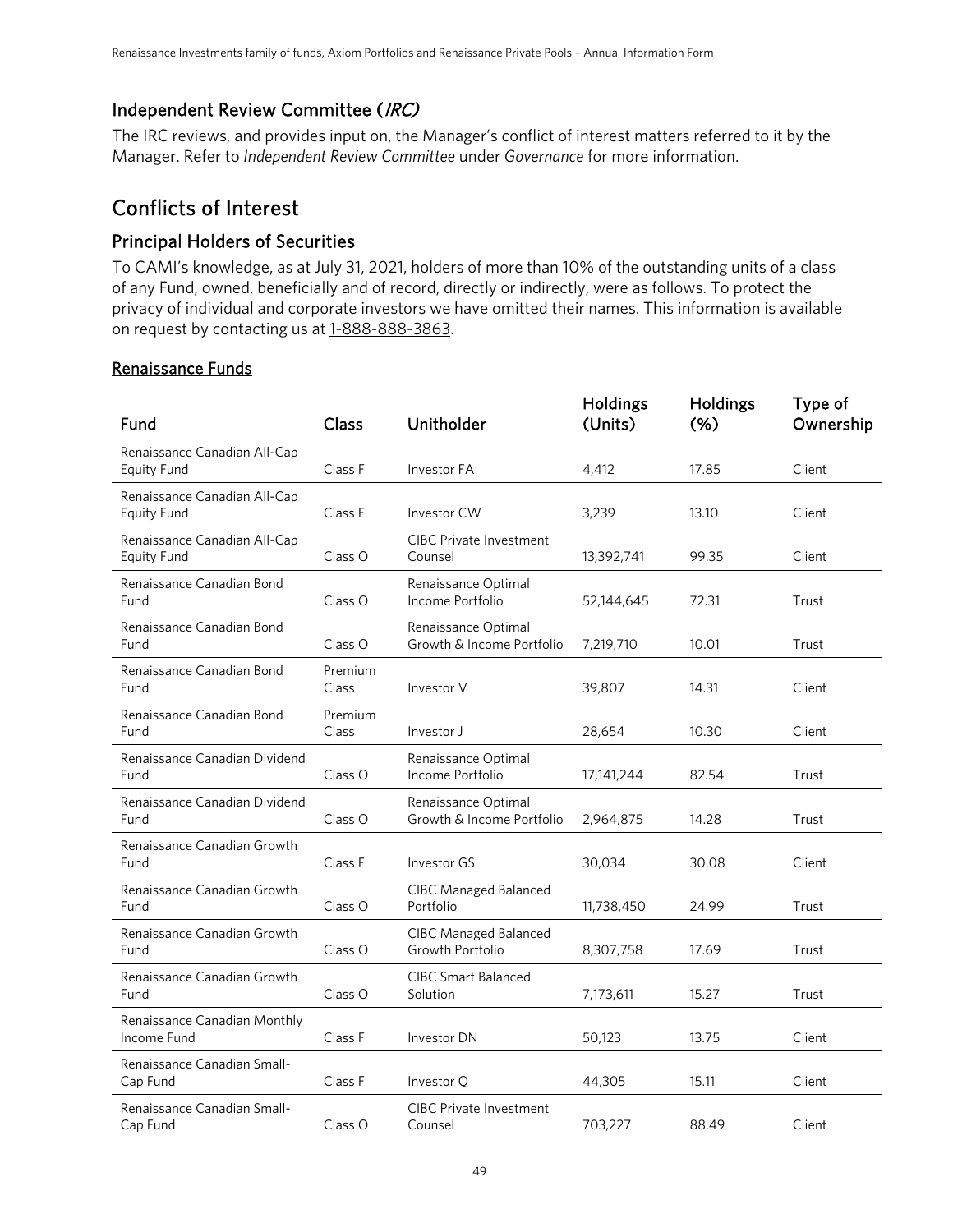| Fund                                                      | Class               | Unitholder                                                  | Holdings<br>(Units) | Holdings<br>(% ) | Type of<br>Ownership |
|-----------------------------------------------------------|---------------------|-------------------------------------------------------------|---------------------|------------------|----------------------|
| Renaissance China Plus Fund                               | Class F             | Investor P                                                  | 19,042              | 11.79            | Client               |
| Renaissance China Plus Fund                               | Class <sub>O</sub>  | Investor AV                                                 | 22,565              | 57.16            | Client               |
| Renaissance China Plus Fund                               | Class O             | Renaissance Optimal<br>Inflation Opportunities<br>Portfolio | 16,914              | 42.84            | Trust                |
| Renaissance Corporate Bond<br>Fund                        | Class <sub>O</sub>  | <b>CIBC Private Investment</b><br>Counsel                   | 329,223,793         | 64.33            | Client               |
| Renaissance Emerging Markets<br>Fund                      | Class O             | Renaissance Optimal<br>Global Equity Fund                   | 98,800              | 96.59            | Trust                |
| Renaissance Flexible Yield Fund                           | Class H             | Investor JH                                                 | 2,188,390           | 20.21            | Client               |
| Renaissance Flexible Yield Fund                           | Class O             | <b>CIBC Private Investment</b><br>Counsel                   | 7,747,438           | 11.30            | Client               |
| Renaissance Flexible Yield Fund                           | Class OH            | <b>CIBC Private Investment</b><br>Counsel                   | 16,341,373          | 23.75            | Client               |
| Renaissance Flexible Yield Fund                           | Premium<br>Class    | Investor S                                                  | 117,170             | 15.55            | Client               |
| Renaissance Floating Rate<br>Income Fund                  | Class FH            | Investor GB                                                 | 119,591             | 10.69            | Client               |
| Renaissance Floating Rate<br>Income Fund                  | Class H-<br>Premium | Investor EJ                                                 | 28,248              | 17.66            | Client               |
| Renaissance Floating Rate<br>Income Fund                  | Class H-<br>Premium | Investor FL                                                 | 17,943              | 11.22            | Client               |
| Renaissance Floating Rate<br>Income Fund                  | Class O             | <b>CIBC Private Investment</b><br>Counsel                   | 5,237,470           | 10.67            | Client               |
| Renaissance Floating Rate<br>Income Fund                  | Class OH            | Imperial International Bond<br>Pool                         | 22,650,858          | 37.25            | Trust                |
| Renaissance Floating Rate<br>Income Fund                  | Class OH            | Renaissance Optimal<br>Income Portfolio                     | 10,610,927          | 17.45            | Trust                |
| Renaissance Floating Rate<br>Income Fund                  | Class OH            | <b>CIBC Private Investment</b><br>Counsel                   | 7,682,217           | 12.63            | Client               |
| Renaissance Global Bond Fund                              | Premium<br>Class    | Investor H                                                  | 56,423              | 17.62            | Client               |
| Renaissance Global Bond Fund                              | Premium<br>Class    | Investor G                                                  | 48,537              | 15.16            | Client               |
| Renaissance Global Focus<br><b>Currency Neutral Fund</b>  | Class F             | Investor AL                                                 | 8,186               | 51.83            | Client               |
| Renaissance Global Focus<br>Currency Neutral Fund         | Class F             | Investor GL                                                 | 6,632               | 41.99            | Client               |
| Renaissance Global Focus Fund                             | Class F             | Investor IY                                                 | 145,722             | 35.53            | Client               |
| Renaissance Global Focus Fund                             | Class F             | Investor A                                                  | 51,437              | 12.54            | Client               |
| Renaissance Global Focus Fund                             | Class O             | Renaissance Global Focus<br><b>Currency Neutral Fund</b>    | 26,436              | 100.00           | Trust                |
| Renaissance Global Growth<br><b>Currency Neutral Fund</b> | Class O             | <b>CIBC Private Investment</b><br>Counsel                   | 3,712,696           | 92.09            | Client               |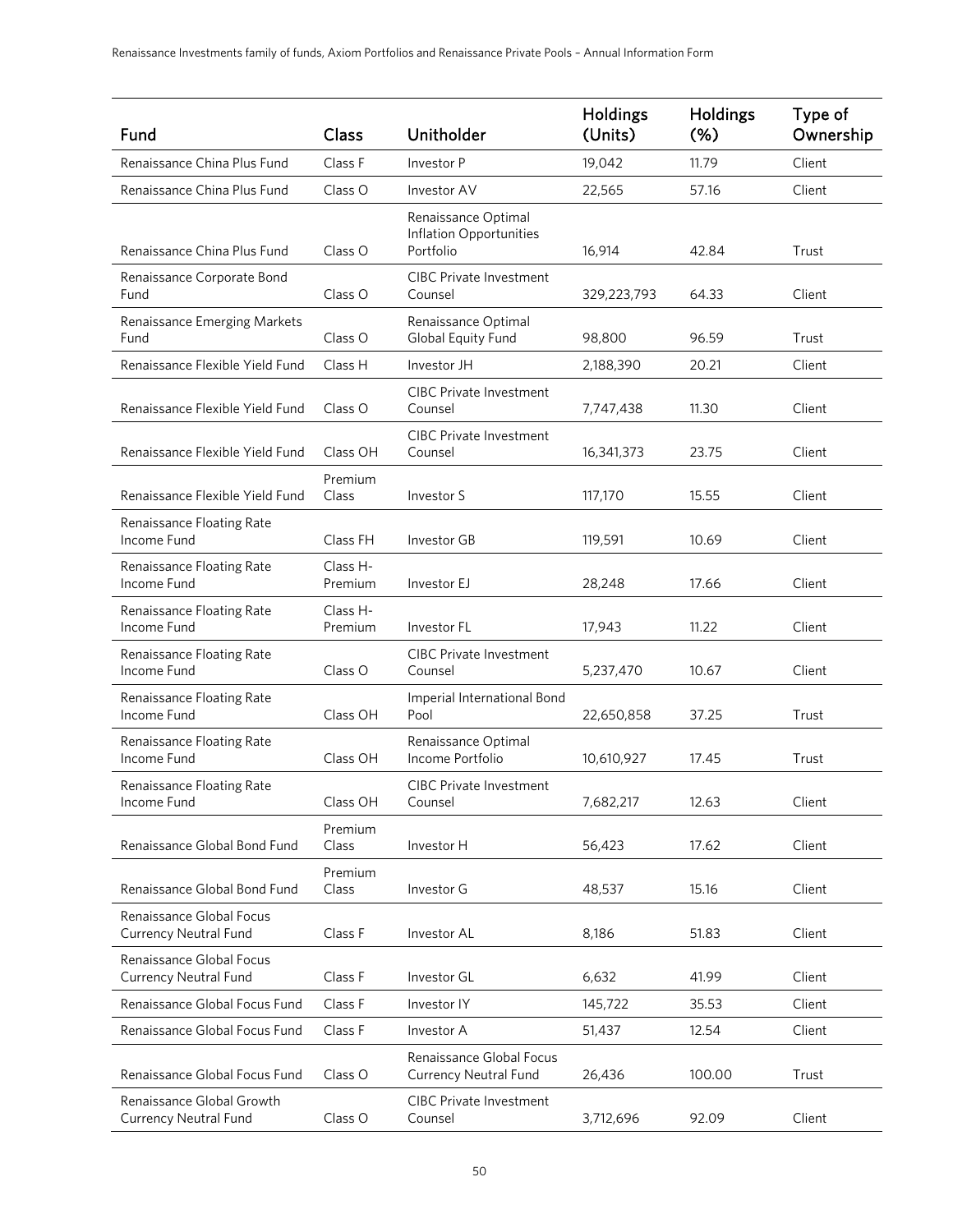| Fund                                                           | Class   | Unitholder                                                    | <b>Holdings</b><br>(Units) | Holdings<br>$(\% )$ | Type of<br>Ownership |
|----------------------------------------------------------------|---------|---------------------------------------------------------------|----------------------------|---------------------|----------------------|
| Renaissance Global Growth<br>Fund                              | Class O | <b>CIBC Private Investment</b><br>Counsel                     | 31,240,112                 | 59.22               | Client               |
| Renaissance Global Growth<br>Fund                              | Class O | Investor M                                                    | 6,372,991                  | 12.08               | Client               |
| Renaissance Global Health Care<br>Fund                         | Class O | Investor L                                                    | 3,870,654                  | 92.82               | Client               |
| Renaissance Global<br>Infrastructure Currency Neutral<br>Fund  | Class O | <b>CIBC Private Investment</b><br>Counsel                     | 2,933,933                  | 34.76               | Client               |
| Renaissance Global<br>Infrastructure Fund                      | Class O | <b>CIBC Private Investment</b><br>Counsel                     | 20,187,276                 | 25.92               | Client               |
| Renaissance Global<br>Infrastructure Fund                      | Class O | Renaissance Optimal<br>Income Portfolio                       | 13,201,650                 | 16.95               | Trust                |
| Renaissance Global<br>Infrastructure Fund                      | Class O | Renaissance Global<br>Infrastructure Currency<br>Neutral Fund | 10,256,757                 | 13.17               | Trust                |
| Renaissance Global Markets<br>Fund                             | Class O | <b>CIBC Private Investment</b><br>Counsel                     | 127,603                    | 91.14               | Client               |
| Renaissance Global Real Estate<br><b>Currency Neutral Fund</b> | Class A | Investor Z                                                    | 5,196                      | 12.42               | Client               |
| Renaissance Global Real Estate<br><b>Currency Neutral Fund</b> | Class A | Investor AA                                                   | 4,248                      | 10.15               | Client               |
| Renaissance Global Real Estate<br><b>Currency Neutral Fund</b> | Class F | Investor DB                                                   | 3,202                      | 22.06               | Client               |
| Renaissance Global Real Estate<br><b>Currency Neutral Fund</b> | Class F | Investor DB                                                   | 3,202                      | 22.06               | Client               |
| Renaissance Global Real Estate<br><b>Currency Neutral Fund</b> | Class F | Investor IX                                                   | 2,480                      | 17.08               | Client               |
| Renaissance Global Real Estate<br><b>Currency Neutral Fund</b> | Class F | Investor FC                                                   | 2,218                      | 15.28               | Client               |
| Renaissance Global Real Estate<br><b>Currency Neutral Fund</b> | Class O | Investor C                                                    | 189,678                    | 25.31               | Client               |
| Renaissance Global Real Estate<br><b>Currency Neutral Fund</b> | Class O | Investor BC                                                   | 80,840                     | 10.79               | Client               |
| Renaissance Global Real Estate<br>Fund                         | Class F | Investor GX                                                   | 48,432                     | 20.03               | Client               |
| Renaissance Global Real Estate<br>Fund                         | Class O | <b>CIBC Managed Balanced</b><br>Growth Portfolio              | 7,832,731                  | 26.71               | Trust                |
| Renaissance Global Real Estate<br>Fund                         | Class O | <b>CIBC Managed Balanced</b><br>Portfolio                     | 6,815,885                  | 23.24               | Trust                |
| Renaissance Global Real Estate<br>Fund                         | Class O | CIBC Global Monthly<br>Income                                 | 4,700,390                  | 16.03               | Trust                |
| Renaissance Global Real Estate<br>Fund                         | Class O | <b>CIBC Managed Growth</b><br>Portfolio                       | 3,835,121                  | 13.08               | Trust                |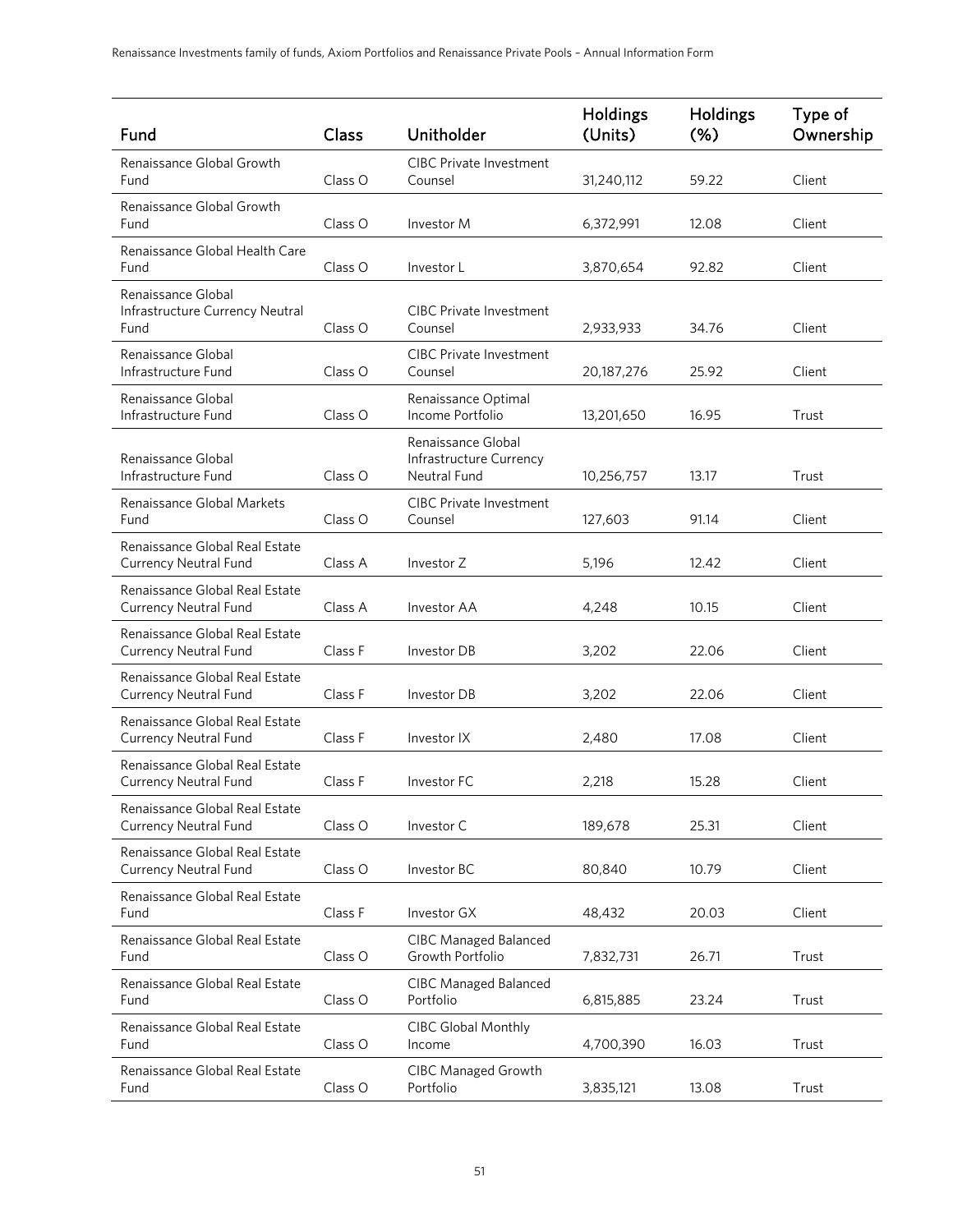| Fund                                                             | Class   | Unitholder                                       | <b>Holdings</b><br>(Units) | Holdings<br>$(\%)$ | Type of<br>Ownership |
|------------------------------------------------------------------|---------|--------------------------------------------------|----------------------------|--------------------|----------------------|
| Renaissance Global Science &<br>Technology Fund                  | Class O | <b>CIBC Private Investment</b><br>Counsel        | 103,505                    | 84.17              | Client               |
| Renaissance Global Small-Cap<br>Fund                             | Class O | <b>CIBC Smart Balanced</b><br>Solution           | 1,948,546                  | 28.44              | Trust                |
| Renaissance Global Small-Cap<br>Fund                             | Class O | <b>CIBC Smart Balanced</b><br>Growth Solution    | 1,209,770                  | 17.66              | Trust                |
| Renaissance Global Small-Cap<br>Fund                             | Class O | <b>CIBC Smart Balanced</b><br>Income Solution    | 1,183,374                  | 17.27              | Trust                |
| Renaissance Global Small-Cap<br>Fund                             | Class O | <b>CIBC Private Investment</b><br>Counsel        | 1,091,214                  | 15.93              | Client               |
| Renaissance Global Value Fund                                    | Class F | Investor IV                                      | 18,570                     | 39.41              | Client               |
| Renaissance Global Value Fund                                    | Class F | Investor FQ                                      | 6,239                      | 13.24              | Client               |
| Renaissance Global Value Fund                                    | Class O | Renaissance Canadian<br>Core Value Fund          | 1,714,127                  | 98.01              | Client               |
| Renaissance High Income Fund                                     | Class O | Investor AV                                      | 147,411                    | 25.59              | Client               |
| Renaissance High-Yield Bond<br>Fund                              | Class O | <b>CIBC Private Investment</b><br>Counsel        | 41,531,252                 | 38.91              | Client               |
| Renaissance High-Yield Bond<br>Fund                              | Class O | Renaissance Optimal<br>Income Portfolio          | 20,638,579                 | 19.34              | Trust                |
| Renaissance High-Yield Bond<br>Fund                              | Class O | <b>CIBC Smart Balanced</b><br>Solution           | 11,159,385                 | 10.45              | Trust                |
| Renaissance International<br>Dividend Fund                       | Class F | Investor BZ                                      | 8,059                      | 74.11              | Client               |
| Renaissance International<br>Dividend Fund                       | Class O | Renaissance Optimal<br>Income Portfolio          | 5,390,473                  | 60.61              | Trust                |
| Renaissance International<br>Dividend Fund                       | Class O | Renaissance Optimal<br>Growth & Income Portfolio | 1,673,026                  | 18.81              | Trust                |
| Renaissance International<br>Dividend Fund                       | Class O | <b>CIBC Private Investment</b><br>Counsel        | 1,264,433                  | 14.22              | Client               |
| Renaissance International<br><b>Equity Currency Neutral Fund</b> | Class O | Investor GQ                                      | 59,283                     | 17.66              | Client               |
| Renaissance International<br><b>Equity Currency Neutral Fund</b> | Class O | Investor IW                                      | 59,283                     | 17.66              | Client               |
| Renaissance International<br><b>Equity Currency Neutral Fund</b> | Class O | Investor DY                                      | 44,826                     | 13.35              | Client               |
| Renaissance International<br><b>Equity Currency Neutral Fund</b> | Class O | Investor HE                                      | 44,826                     | 13.35              | Client               |
| Renaissance International<br>Equity Currency Neutral Fund        | Class O | <b>CIBC Private Investment</b><br>Counsel        | 41,323                     | 12.31              | Client               |
| Renaissance International<br><b>Equity Fund</b>                  | Class O | <b>CIBC Private Investment</b><br>Counsel        | 19,707,378                 | 46.10              | Client               |
| Renaissance International<br><b>Equity Fund</b>                  | Class O | Renaissance Optimal<br>Income Portfolio          | 4,506,007                  | 10.54              | Trust                |
|                                                                  |         |                                                  |                            |                    |                      |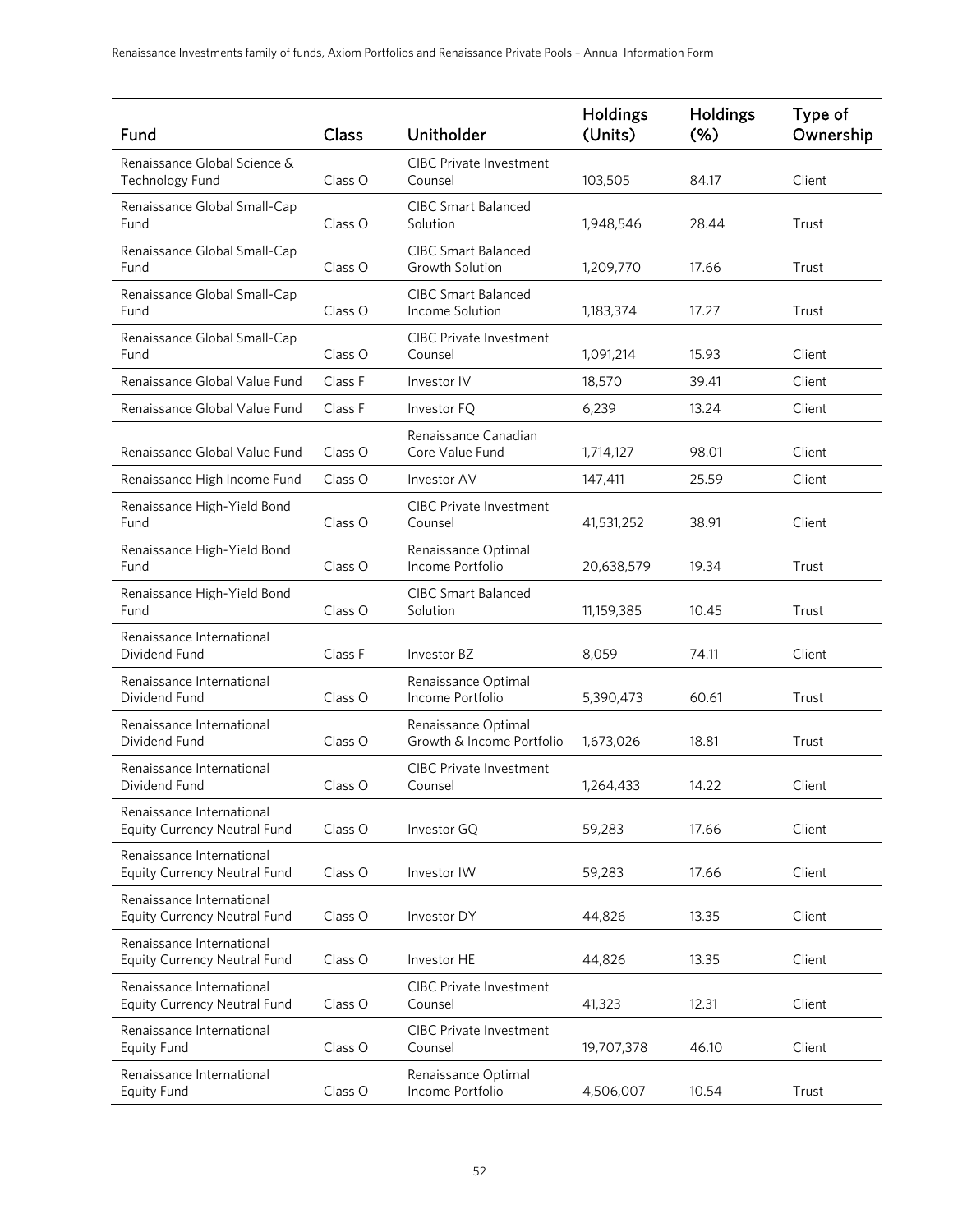| Fund                                                                      | Class           | Unitholder                                                  | <b>Holdings</b><br>(Units) | Holdings<br>(%) | Type of<br>Ownership |
|---------------------------------------------------------------------------|-----------------|-------------------------------------------------------------|----------------------------|-----------------|----------------------|
| Renaissance Money Market<br>Fund                                          | Class F         | Investor AO                                                 | 25,007                     | 20.54           | Client               |
| Renaissance Money Market<br>Fund                                          | Class F         | Investor HH                                                 | 20,277                     | 16.66           | Client               |
| Renaissance Money Market<br>Fund                                          | Class F         | Investor BG                                                 | 15,416                     | 12.66           | Client               |
| Renaissance Money Market<br>Fund                                          | Class O         | Renaissance Optimal<br>Inflation Opportunities<br>Portfolio | 516,981                    | 92.58           | Trust                |
| Renaissance Optimal<br>Conservative Income Portfolio                      | Class T4        | Investor AK                                                 | 57,927                     | 19.49           | Client               |
| Renaissance Optimal<br>Conservative Income Portfolio                      | Class T6        | Investor HO                                                 | 35,056                     | 36.99           | Client               |
| Renaissance Optimal<br>Conservative Income Portfolio                      | Class T6        | Investor GJ                                                 | 14,776                     | 15.59           | Client               |
| Renaissance Optimal<br>Conservative Income Portfolio                      | Class T6        | Investor FF                                                 | 9,832                      | 10.37           | Client               |
| Renaissance Optimal<br>Conservative Income Portfolio                      | Elite Class     | Investor HP                                                 | 92,759                     | 44.82           | Client               |
| Renaissance Optimal<br>Conservative Income Portfolio                      | Elite Class     | Investor AX                                                 | 57,828                     | 27.94           | Client               |
| Renaissance Optimal<br>Conservative Income Portfolio                      | Elite Class     | Investor FT                                                 | 56,017                     | 27.07           | Client               |
| Renaissance Optimal<br>Conservative Income Portfolio                      | Select<br>Class | Investor IB                                                 | 38,205                     | 16.29           | Client               |
| Renaissance Optimal<br>Conservative Income Portfolio                      | Select<br>Class | Investor JT                                                 | 34,622                     | 14.76           | Client               |
| Renaissance Optimal<br>Conservative Income Portfolio                      | Select<br>Class | Investor IG                                                 | 30,735                     | 13.10           | Client               |
| Renaissance Optimal<br>Conservative Income Portfolio                      | Select<br>Class | Investor HL                                                 | 27,837                     | 11.87           | Client               |
| Renaissance Optimal<br>Conservative Income Portfolio                      | Select<br>Class | Investor IE                                                 | 23,960                     | 10.22           | Client               |
| Renaissance Optimal<br>Conservative Income Portfolio                      | Select<br>Class | Investor EU                                                 | 23,569                     | 10.05           | Client               |
| Renaissance Optimal Global<br><b>Equity Currency Neutral</b><br>Portfolio | Class A         | Investor FZ                                                 | 10,100                     | 11.40           | Client               |
| Renaissance Optimal Global<br><b>Equity Currency Neutral</b><br>Portfolio | Class A         | Investor AD                                                 | 9,248                      | 10.44           | Client               |
| Renaissance Optimal Global<br><b>Equity Currency Neutral</b><br>Portfolio | Class F         | Investor GG                                                 | 6,003                      | 40.31           | Client               |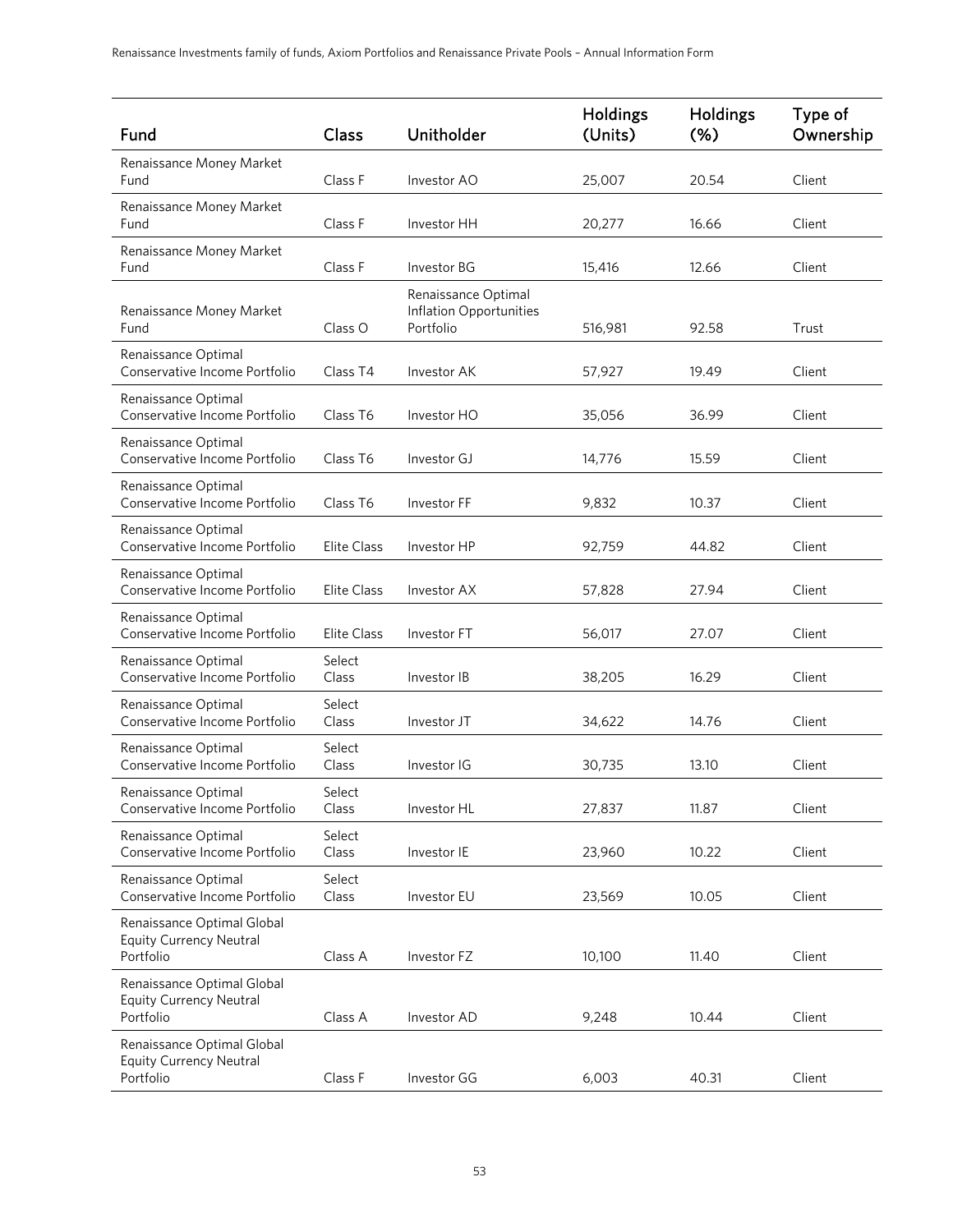| Fund                                                                      | Class             | Unitholder  | Holdings<br>(Units) | Holdings<br>(% ) | Type of<br>Ownership |
|---------------------------------------------------------------------------|-------------------|-------------|---------------------|------------------|----------------------|
| Renaissance Optimal Global<br><b>Equity Currency Neutral</b>              |                   |             |                     |                  |                      |
| Portfolio                                                                 | Class FT6         | Investor GN | 10,445              | 59.66            | Client               |
| Renaissance Optimal Global<br><b>Equity Currency Neutral</b><br>Portfolio | Class T4          | Investor AH | 4,166               | 99.95            | Client               |
| Renaissance Optimal Global<br><b>Equity Currency Neutral</b><br>Portfolio | Class T6          | Investor DP | 9,247               | 41.14            | Client               |
| Renaissance Optimal Global<br><b>Equity Currency Neutral</b><br>Portfolio | Class T6          | Investor FY | 4,852               | 21.59            | Client               |
| Renaissance Optimal Global<br><b>Equity Currency Neutral</b><br>Portfolio | Class T6          | Investor CG | 2,696               | 12.00            | Client               |
| Renaissance Optimal Global<br><b>Equity Currency Neutral</b><br>Portfolio | Class T6          | Investor FD | 2,565               | 11.41            | Client               |
| Renaissance Optimal Global<br>Equity Portfolio                            | Class F           | Investor GF | 24,144              | 22.96            | Client               |
| Renaissance Optimal Global<br>Equity Portfolio                            | Class O           | Investor AV | 15,963              | 44.52            | Client               |
| Renaissance Optimal Global<br>Equity Portfolio                            | Class O           | Investor F  | 8,728               | 24.34            | Client               |
| Renaissance Optimal Global<br>Equity Portfolio                            | Class O           | Investor CI | 4,307               | 12.01            | Client               |
| Renaissance Optimal Global<br>Equity Portfolio                            | Class T4          | Investor El | 233,096             | 78.80            | Client               |
| Renaissance Optimal Global<br>Equity Portfolio                            | Class T4          | Investor El | 37,776              | 12.77            | Client               |
| Renaissance Optimal Global<br>Equity Portfolio                            | Class T6          | Investor EY | 8,626               | 39.91            | Client               |
| Renaissance Optimal Global<br>Equity Portfolio                            | Class T6          | Investor HW | 6,485               | 30.01            | Client               |
| Renaissance Optimal Global<br>Equity Portfolio                            | Class T6          | Investor DS | 4,983               | 23.06            | Client               |
| Renaissance Optimal Global<br>Equity Portfolio                            | Elite-T4<br>Class | Investor HK | 6,202               | 53.17            | Client               |
| Renaissance Optimal Global<br>Equity Portfolio                            | Elite-T4<br>Class | Investor AZ | 5,462               | 46.83            | Client               |
| Renaissance Optimal Growth &<br>Income Portfolio                          | Class O           | Investor GD | 2,515               | 91.78            | Client               |
| Renaissance Optimal Growth &<br>Income Portfolio                          | Class T4          | Investor JR | 101,643             | 19.64            | Client               |
| Renaissance Optimal Growth &<br>Income Portfolio                          | Class T4          | Investor DF | 58,202              | 11.25            | Client               |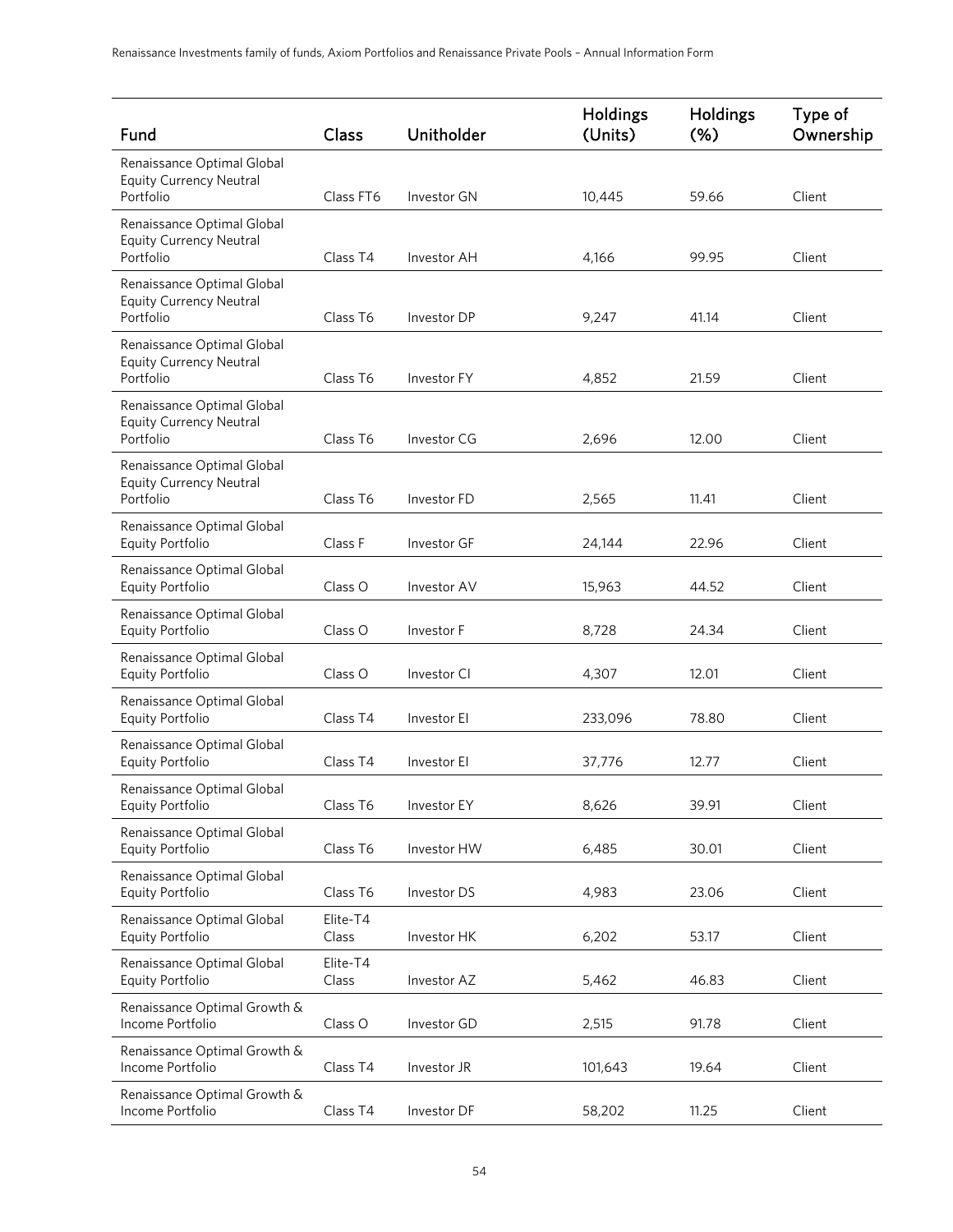| Fund                                             | Class              | Unitholder  | Holdings<br>(Units) | <b>Holdings</b><br>$(\%)$ | Type of<br>Ownership |
|--------------------------------------------------|--------------------|-------------|---------------------|---------------------------|----------------------|
| Renaissance Optimal Growth &<br>Income Portfolio | Class T8           | Investor II | 17,853              | 16.02                     | Client               |
| Renaissance Optimal Growth &<br>Income Portfolio | Class T8           | Investor IA | 15,371              | 13.79                     | Client               |
| Renaissance Optimal Growth &<br>Income Portfolio | <b>Elite Class</b> | Investor IK | 94,906              | 41.50                     | Client               |
| Renaissance Optimal Growth &<br>Income Portfolio | <b>Elite Class</b> | Investor AM | 57,261              | 25.04                     | Client               |
| Renaissance Optimal Growth &<br>Income Portfolio | Elite Class        | Investor BD | 43,989              | 19.23                     | Client               |
| Renaissance Optimal Growth &<br>Income Portfolio | <b>Elite Class</b> | Investor DE | 24,071              | 10.52                     | Client               |
| Renaissance Optimal Growth &<br>Income Portfolio | Elite-T6<br>Class  | Investor JD | 63,622              | 100.00                    | Client               |
| Renaissance Optimal Growth &<br>Income Portfolio | Elite-T8<br>Class  | Investor DG | 55,555              | 60.17                     | Client               |
| Renaissance Optimal Growth &<br>Income Portfolio | Elite-T8<br>Class  | Investor FK | 36,769              | 39.83                     | Client               |
| Renaissance Optimal Growth &<br>Income Portfolio | Select-T4<br>Class | Investor AR | 41,290              | 31.41                     | Client               |
| Renaissance Optimal Growth &<br>Income Portfolio | Select-T4<br>Class | Investor BK | 38,532              | 29.31                     | Client               |
| Renaissance Optimal Growth &<br>Income Portfolio | Select-T4<br>Class | Investor FU | 26,748              | 20.35                     | Client               |
| Renaissance Optimal Growth &<br>Income Portfolio | Select-T4<br>Class | Investor CU | 24,896              | 18.94                     | Client               |
| Renaissance Optimal Growth &<br>Income Portfolio | Select-T6<br>Class | Investor IC | 8,381               | 100.00                    | Client               |
| Renaissance Optimal Income<br>Portfolio          | Class O            | Investor N  | 40,640              | 13.08                     | Client               |
| Renaissance Optimal Income<br>Portfolio          | Class O            | Investor F  | 31,980              | 10.29                     | Client               |
| Renaissance Optimal Income<br>Portfolio          | Elite-T6<br>Class  | Investor BA | 143,706             | 52.84                     | Client               |
| Renaissance Optimal Income<br>Portfolio          | Elite-T6<br>Class  | Investor HB | 54,127              | 19.90                     | Client               |
| Renaissance Optimal Income<br>Portfolio          | Elite-T6<br>Class  | Investor CP | 37,150              | 13.66                     | Client               |
| Renaissance Optimal Income<br>Portfolio          | Elite-T6<br>Class  | Investor DM | 35,893              | 13.20                     | Client               |
| Renaissance Optimal Income<br>Portfolio          | Elite-T8<br>Class  | Investor HT | 121,971             | 30.93                     | Client               |
| Renaissance Optimal Income<br>Portfolio          | Elite-T8<br>Class  | Investor GK | 93,713              | 23.76                     | Client               |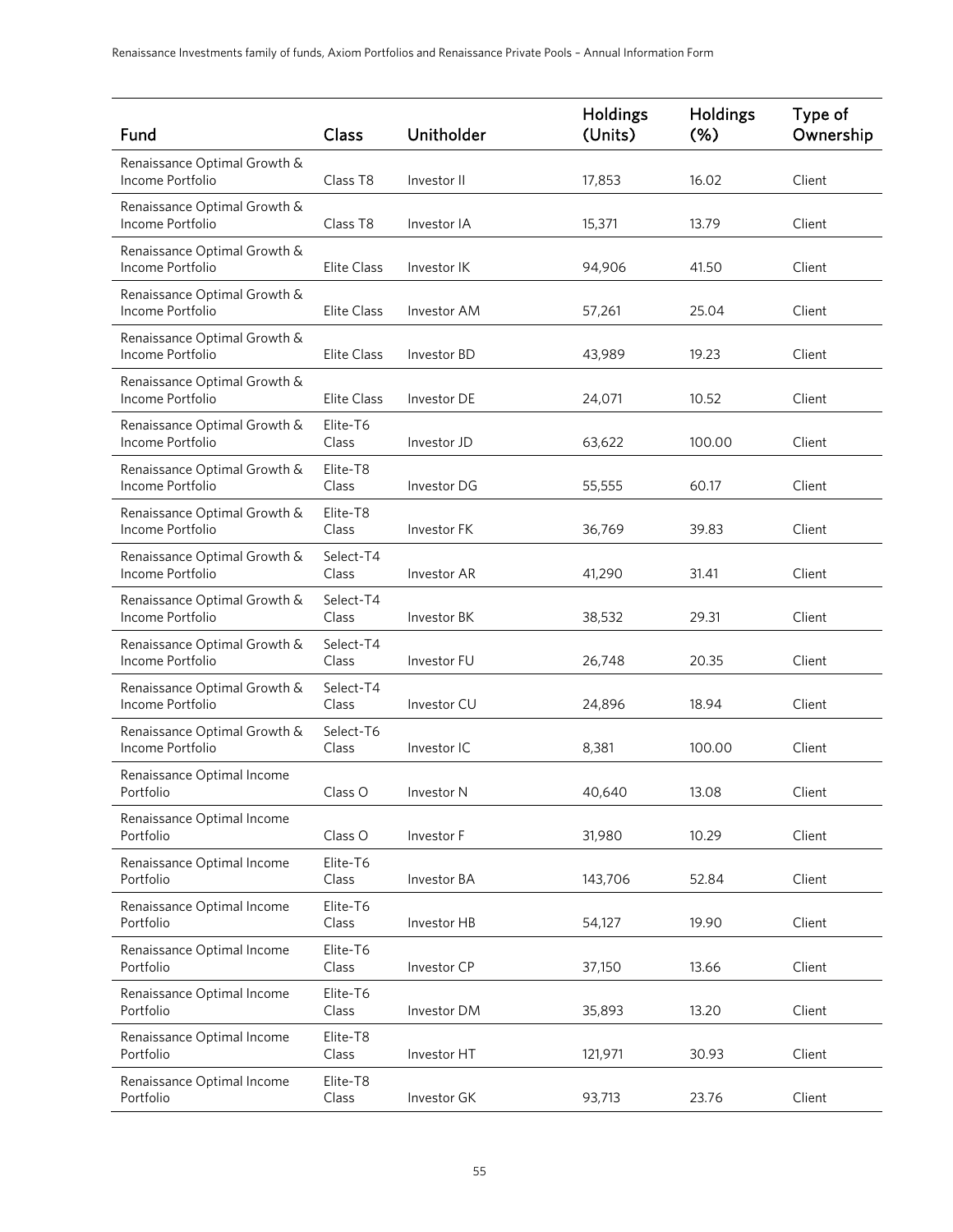| Fund                                                     | Class              | Unitholder                                         | <b>Holdings</b><br>(Units) | <b>Holdings</b><br>$(\%)$ | Type of<br>Ownership |
|----------------------------------------------------------|--------------------|----------------------------------------------------|----------------------------|---------------------------|----------------------|
| Renaissance Optimal Income<br>Portfolio                  | Elite-T8<br>Class  | Investor GE                                        | 75,171                     | 19.06                     | Client               |
| Renaissance Optimal Income<br>Portfolio                  | Elite-T8<br>Class  | Investor EH                                        | 68,411                     | 17.35                     | Client               |
| Renaissance Optimal Income<br>Portfolio                  | Select-T8<br>Class | <b>Investor GR</b>                                 | 52,848                     | 30.45                     | Client               |
| Renaissance Optimal Income<br>Portfolio                  | Select-T8<br>Class | <b>Investor AS</b>                                 | 39,918                     | 23.00                     | Client               |
| Renaissance Optimal Income<br>Portfolio                  | Select-T8<br>Class | Investor AB                                        | 26,232                     | 15.12                     | Client               |
| Renaissance Optimal Inflation<br>Opportunities Portfolio | Class O            | <b>CIBC Asset Management</b>                       | 7,645                      | 99.98                     | Client               |
| Renaissance Real Return Bond<br>Fund                     | Class O            | <b>CIBC Smart Balanced</b><br>Solution             | 9,038,575                  | 34.05                     | Trust                |
| Renaissance Real Return Bond<br>Fund                     | Class O            | <b>CIBC Smart Balanced</b><br>Income Solution      | 6,683,653                  | 25.18                     | Trust                |
| Renaissance Real Return Bond<br>Fund                     | Class O            | <b>CIBC Smart Income</b><br>Solution               | 5,497,018                  | 20.71                     | Trust                |
| Renaissance Real Return Bond<br>Fund                     | Premium<br>Class   | Investor O                                         | 26,951                     | 26.33                     | Client               |
| Renaissance Real Return Bond<br>Fund                     | Premium<br>Class   | Investor DK                                        | 16,060                     | 15.69                     | Client               |
| Renaissance Real Return Bond<br>Fund                     | Premium<br>Class   | Investor ES                                        | 15,468                     | 15.11                     | Client               |
| Renaissance Real Return Bond<br>Fund                     | Premium<br>Class   | Investor JC                                        | 13,842                     | 13.52                     | Client               |
| Renaissance Real Return Bond<br>Fund                     | Premium<br>Class   | <b>Investor EA</b>                                 | 13,817                     | 13.50                     | Client               |
| Renaissance Real Return Bond<br>Fund                     | Premium<br>Class   | Investor DI                                        | 13,428                     | 13.12                     | Client               |
| Renaissance Short-Term<br>Income Fund                    | Class A            | Investor AW                                        | 183,733                    | 16.09                     | Client               |
| Renaissance Short-Term<br>Income Fund                    | Class O            | Renaissance Optimal<br>Income Portfolio            | 16,676,463                 | 61.64                     | Trust                |
| Renaissance Short-Term<br>Income Fund                    | Class O            | Investor HG                                        | 5,533,581                  | 20.45                     | Client               |
| Renaissance Short-Term<br>Income Fund                    | Premium<br>Class   | Investor BV                                        | 62,644                     | 20.47                     | Client               |
| Renaissance Short-Term<br>Income Fund                    | Premium<br>Class   | Investor BP                                        | 46,216                     | 15.11                     | Client               |
| Renaissance U.S. Dollar<br>Corporate Bond Fund           | Class O            | <b>CIBC Private Investment</b><br>Counsel          | 17,894,515                 | 55.69                     | Client               |
| Renaissance U.S. Dollar<br>Corporate Bond Fund           | Class O            | Renaissance U.S. Dollar<br>Diversified Income Fund | 7,144,645                  | 22.23                     | Trust                |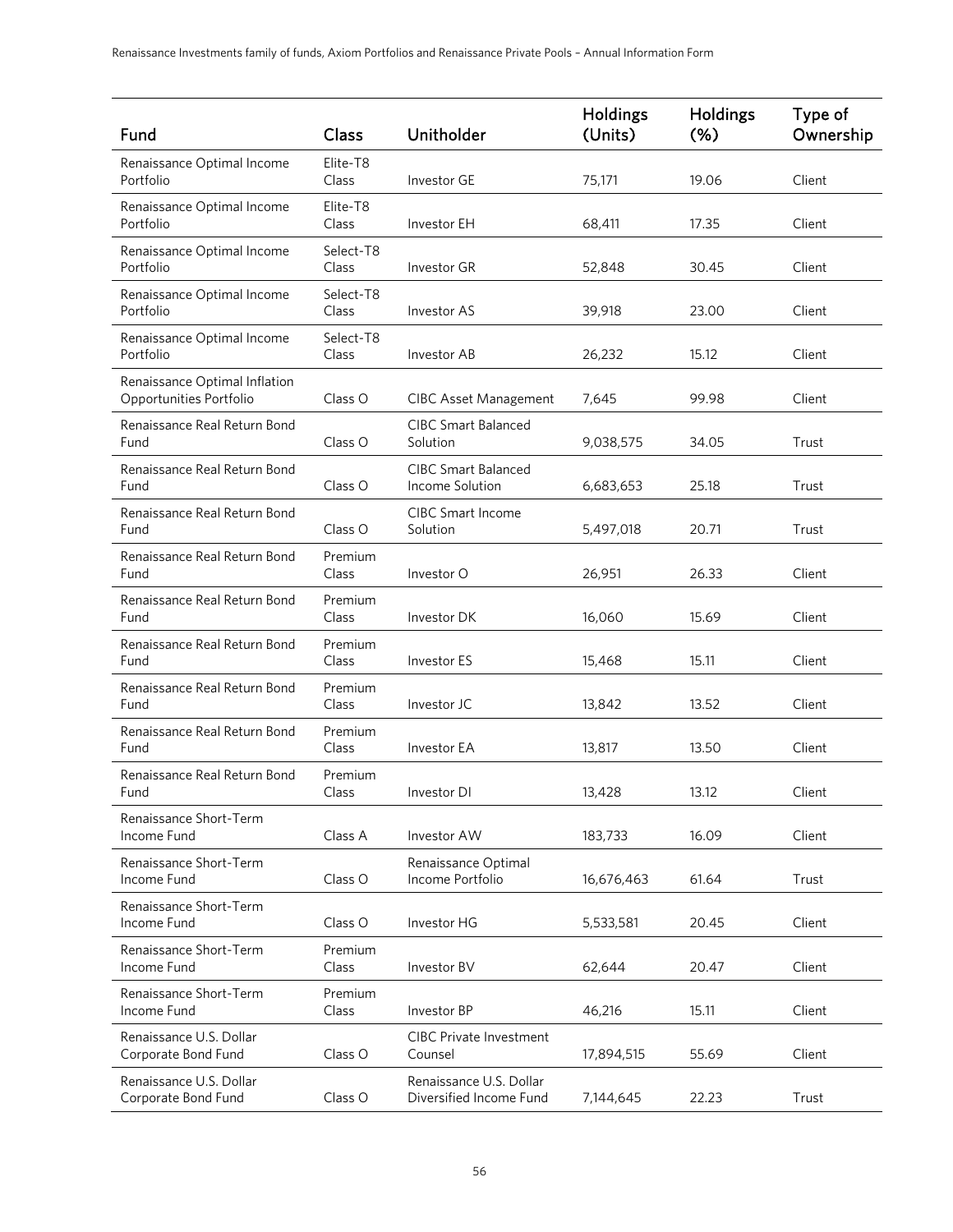| Fund                                                           | Class            | Unitholder                                       | <b>Holdings</b><br>(Units) | Holdings<br>(% ) | Type of<br>Ownership |
|----------------------------------------------------------------|------------------|--------------------------------------------------|----------------------------|------------------|----------------------|
| Renaissance U.S. Dollar<br>Corporate Bond Fund                 | Premium<br>Class | Investor JL                                      | 23,687                     | 12.04            | Client               |
| Renaissance U.S. Dollar<br>Corporate Bond Fund                 | Premium<br>Class | Investor BI                                      | 21,675                     | 11.02            | Client               |
| Renaissance U.S. Dollar<br>Corporate Bond Fund                 | Premium<br>Class | Investor ER                                      | 20,127                     | 10.23            | Client               |
| Renaissance U.S. Dollar<br>Diversified Income Fund             | Class F          | Investor GW                                      | 75,385                     | 12.87            | Client               |
| Renaissance U.S. Dollar<br>Diversified Income Fund             | Class F          | Investor U                                       | 68,177                     | 11.64            | Client               |
| Renaissance U.S. Equity Growth<br><b>Currency Neutral Fund</b> | Class F          | Investor AP                                      | 9,950                      | 20.86            | Client               |
| Renaissance U.S. Equity Growth<br><b>Currency Neutral Fund</b> | Class O          | <b>CIBC Private Investment</b><br>Counsel        | 242,767                    | 96.08            | Client               |
| Renaissance U.S. Equity Growth<br>Fund                         | Class O          | <b>CIBC Private Investment</b><br>Counsel        | 3,457,246                  | 37.41            | Client               |
| Renaissance U.S. Equity Growth<br>Fund                         | Class O          | Renaissance Optimal<br>Income Portfolio          | 3,004,497                  | 32.51            | Trust                |
| Renaissance U.S. Equity Growth<br>Fund                         | Class O          | Renaissance Optimal<br>Growth & Income Portfolio | 1,248,329                  | 13.51            | Trust                |
| Renaissance U.S. Equity Income<br>Fund                         | Class FHT6       | Investor JS                                      | 8,563                      | 13.07            | Client               |
| Renaissance U.S. Equity Income<br>Fund                         | Class HT4        | Investor HD                                      | 5,518                      | 40.37            | Client               |
| Renaissance U.S. Equity Income<br>Fund                         | Class HT4        | Investor AT                                      | 3,283                      | 24.02            | Client               |
| Renaissance U.S. Equity Income<br>Fund                         | Class HT4        | Investor AF                                      | 1,964                      | 14.37            | Client               |
| Renaissance U.S. Equity Income<br>Fund                         | Class HT4        | Investor FO                                      | 1,430                      | 10.46            | Client               |
| Renaissance U.S. Equity Income<br>Fund                         | Class HT6        | Investor CE                                      | 1,852                      | 53.11            | Client               |
| Renaissance U.S. Equity Income<br>Fund                         | Class HT6        | Investor IZ                                      | 817                        | 23.43            | Client               |
| Renaissance U.S. Equity Income<br>Fund                         | Class HT6        | Investor ED                                      | 817                        | 23.43            | Client               |
| Renaissance U.S. Equity Income<br>Fund                         | Class O          | <b>CIBC Private Investment</b><br>Counsel        | 18,802,660                 | 20.19            | Client               |
| Renaissance U.S. Equity Income<br>Fund                         | Class O          | <b>CIBC Managed Balanced</b><br>Portfolio        | 11,407,235                 | 12.25            | Trust                |
| Renaissance U.S. Equity Income<br>Fund                         | Class O          | <b>CIBC Managed Balanced</b><br>Growth Portfolio | 10,585,274                 | 11.36            | Trust                |
| Renaissance U.S. Equity Income<br>Fund                         | Class T4         | Investor EC                                      | 18,895                     | 31.97            | Client               |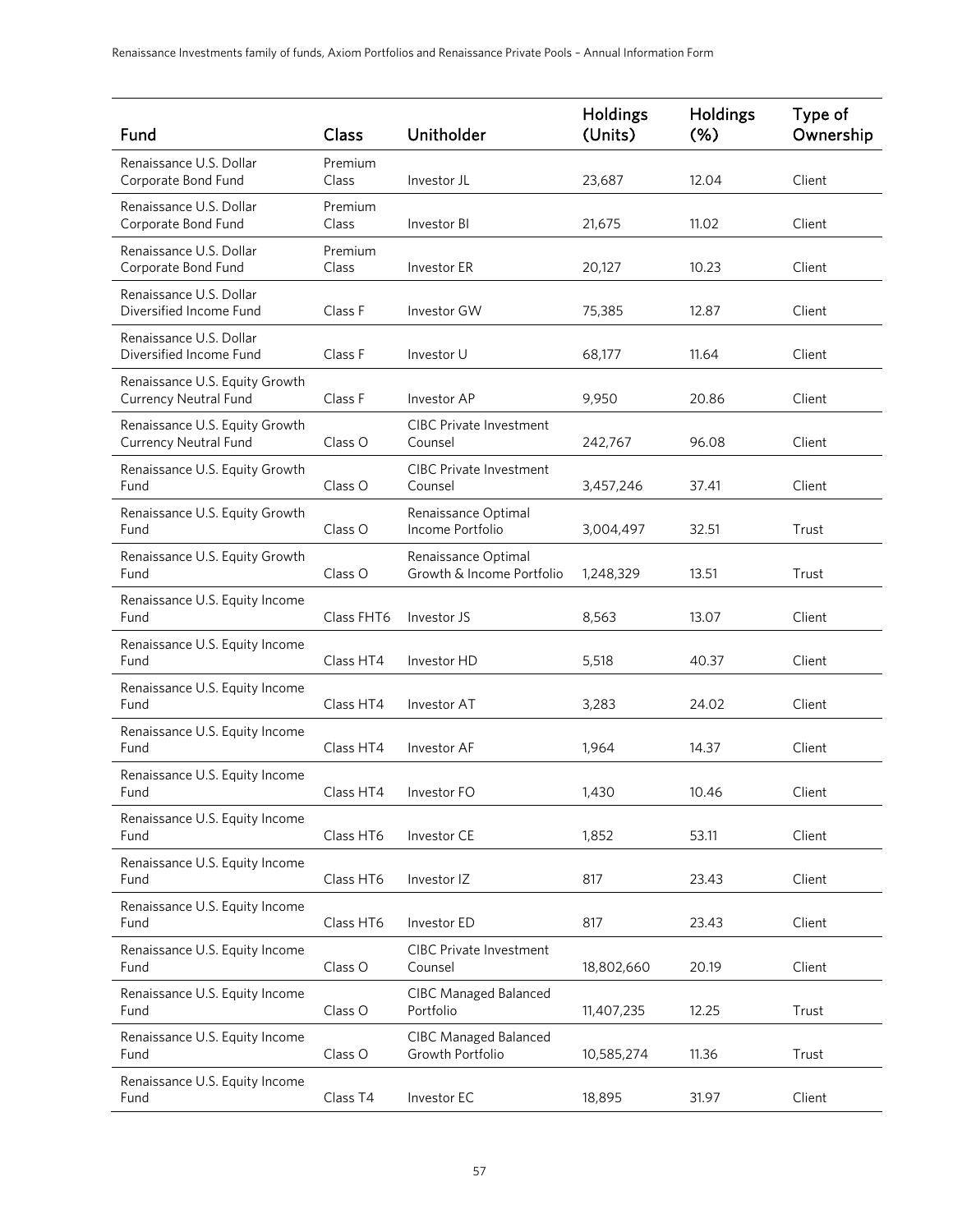| Fund                                   | Class    | Unitholder                                | Holdings<br>(Units) | Holdings<br>$(\%)$ | Type of<br>Ownership |
|----------------------------------------|----------|-------------------------------------------|---------------------|--------------------|----------------------|
| Renaissance U.S. Equity Income<br>Fund | Class T4 | Investor IM                               | 14,970              | 31.60              | Client               |
| Renaissance U.S. Equity Income<br>Fund | Class T4 | Investor HY                               | 8,651               | 18.26              | Client               |
| Renaissance U.S. Equity Value<br>Fund  | Class F  | Investor EG                               | 26,062              | 24.00              | Client               |
| Renaissance U.S. Equity Value<br>Fund  | Class F  | Investor BF                               | 14,523              | 13.37              | Client               |
| Renaissance U.S. Equity Value<br>Fund  | Class O  | CIBC Private Investment<br>Counsel        | 459,334             | 87.78              | Client               |
| Renaissance U.S. Money<br>Market Fund  | Class F  | Investor EK                               | 41,504              | 60.03              | Client               |
| Renaissance U.S. Money<br>Market Fund  | Class O  | <b>CIBC Private Investment</b><br>Counsel | 4,014,952           | 100.00             | Client               |

# Axiom Portfolios

| Fund                               | Class               | Unitholder         | Holdings<br>(Units) | <b>Holdings</b><br>$(\%)$ | Type of<br>Ownership |
|------------------------------------|---------------------|--------------------|---------------------|---------------------------|----------------------|
| Axiom All Equity Portfolio         | Class F             | Investor AQ        | 4,428               | 29.89                     | Client               |
| Axiom All Equity Portfolio         | Class F             | Investor HC        | 3,089               | 20.85                     | Client               |
| Axiom All Equity Portfolio         | Class F             | <b>Investor BW</b> | 2,550               | 17.21                     | Client               |
| Axiom All Equity Portfolio         | Class F             | Investor CY        | 2,269               | 15.32                     | Client               |
| Axiom All Equity Portfolio         | Class F             | Investor IO        | 1,750               | 11.81                     | Client               |
| Axiom All Equity Portfolio         | Class <sub>T4</sub> | Investor DH        | 9,058               | 60.49                     | Client               |
| Axiom All Equity Portfolio         | Class T4            | Investor DA        | 4,633               | 30.94                     | Client               |
| Axiom All Equity Portfolio         | Class T6            | Investor DW        | 21,755              | 89.22                     | Client               |
| Axiom All Equity Portfolio         | <b>Select Class</b> | Investor JU        | 19,248              | 79.94                     | Client               |
| Axiom All Equity Portfolio         | <b>Select Class</b> | Investor BO        | 3,555               | 14.76                     | Client               |
| Axiom Balanced Growth<br>Portfolio | Class <sub>T4</sub> | Investor FI        | 13,703              | 14.67                     | Client               |
| Axiom Balanced Growth<br>Portfolio | Class T4            | Investor GA        | 10,480              | 11.22                     | Client               |
| Axiom Balanced Growth<br>Portfolio | Class T6            | Investor GT        | 43,635              | 15.34                     | Client               |
| Axiom Balanced Growth<br>Portfolio | Class T6            | Investor CT        | 42,861              | 15.06                     | Client               |
| Axiom Balanced Growth<br>Portfolio | Class T6            | Investor BR        | 30,053              | 10.56                     | Client               |
| Axiom Balanced Growth<br>Portfolio | Class T8            | Investor BQ        | 10,468              | 15.89                     | Client               |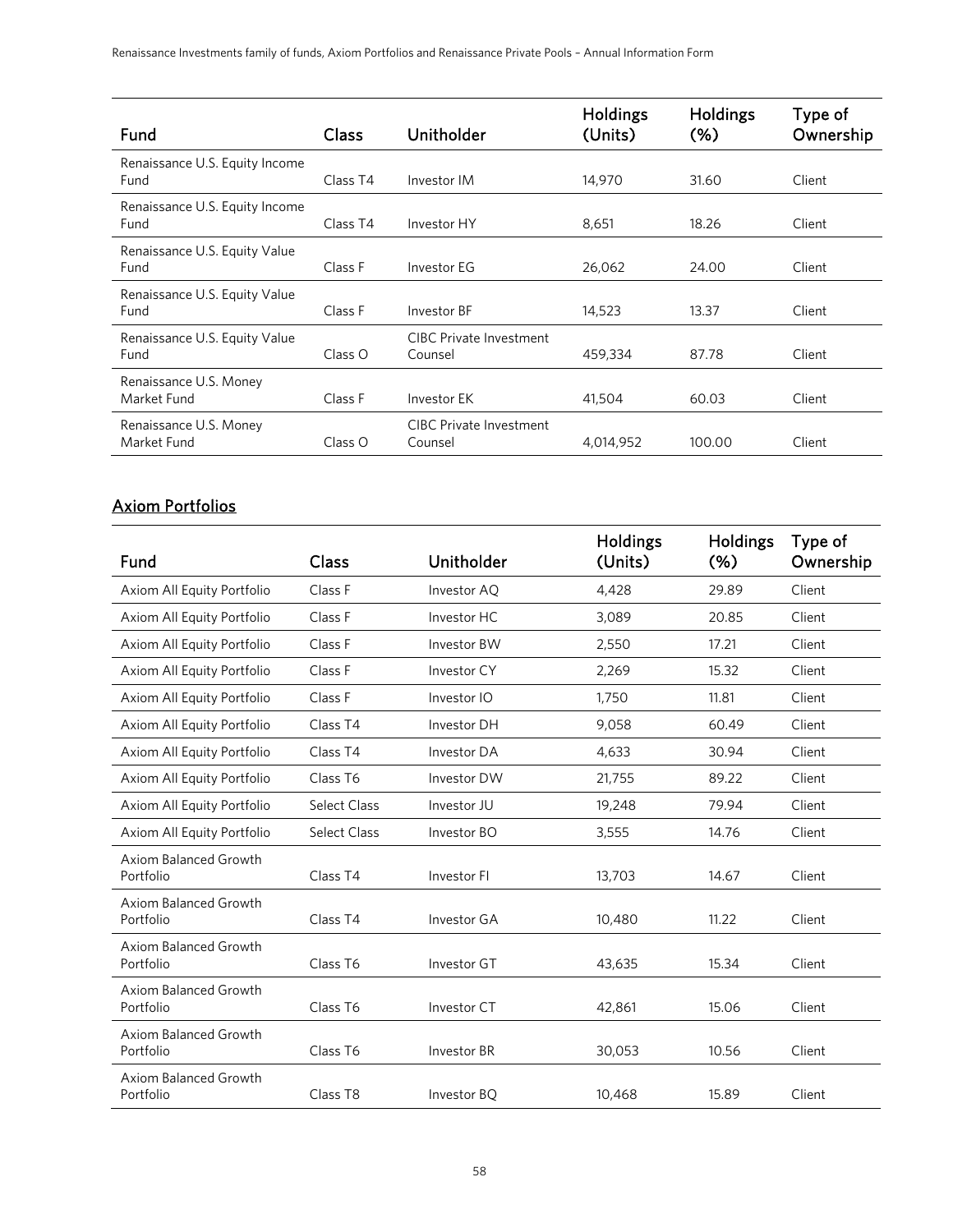| Fund                                      | Class              | Unitholder         | Holdings<br>(Units) | <b>Holdings</b><br>$(\%)$ | Type of<br>Ownership |
|-------------------------------------------|--------------------|--------------------|---------------------|---------------------------|----------------------|
| Axiom Balanced Growth<br>Portfolio        | Class T8           | <b>Investor AE</b> | 9.973               | 15.14                     | Client               |
| Axiom Balanced Growth<br>Portfolio        | Class T8           | Investor CK        | 7,857               | 11.93                     | Client               |
| Axiom Balanced Growth<br>Portfolio        | Class T8           | Investor AN        | 7,188               | 10.91                     | Client               |
| <b>Axiom Balanced Growth</b><br>Portfolio | <b>Elite Class</b> | Investor CJ        | 92,601              | 15.94                     | Client               |
| Axiom Balanced Growth<br>Portfolio        | <b>Elite Class</b> | Investor HZ        | 62,962              | 10.84                     | Client               |
| Axiom Balanced Growth<br>Portfolio        | Elite-T6 Class     | Investor X         | 39,572              | 57.65                     | Client               |
| Axiom Balanced Growth<br>Portfolio        | Elite-T6 Class     | Investor IH        | 19,081              | 27.80                     | Client               |
| Axiom Balanced Growth<br>Portfolio        | Elite-T6 Class     | Investor HZ        | 9,993               | 14.56                     | Client               |
| Axiom Balanced Income<br>Portfolio        | Class T8           | Investor CV        | 22,280              | 46.37                     | Client               |
| Axiom Balanced Income<br>Portfolio        | Class T8           | Investor CH        | 6,057               | 12.61                     | Client               |
| Axiom Balanced Income<br>Portfolio        | <b>Elite Class</b> | Investor HN        | 63,159              | 13.55                     | Client               |
| Axiom Balanced Income<br>Portfolio        | Elite Class        | Investor CS        | 60,130              | 12.90                     | Client               |
| Axiom Balanced Income<br>Portfolio        | <b>Elite Class</b> | Investor HX        | 47,654              | 10.22                     | Client               |
| Axiom Balanced Income<br>Portfolio        | Elite-T4 Class     | Investor X         | 34,008              | 100.00                    | Client               |
| Axiom Balanced Income<br>Portfolio        | Select Class       | Investor FS        | 44,976              | 12.00                     | Client               |
| Axiom Balanced Income<br>Portfolio        | Select-T4 Class    | Investor BL        | 38,180              | 95.77                     | Client               |
| Axiom Balanced Income<br>Portfolio        | Select-T6 Class    | Investor FN        | 64,870              | 60.55                     | Client               |
| Axiom Balanced Income<br>Portfolio        | Select-T6 Class    | Investor DZ        | 23,206              | 21.66                     | Client               |
| Axiom Canadian Growth<br>Portfolio        | Class F            | Investor JE        | 5,110               | 27.29                     | Client               |
| Axiom Canadian Growth<br>Portfolio        | Class F            | Investor FP        | 3,274               | 17.49                     | Client               |
| Axiom Canadian Growth<br>Portfolio        | Class F            | Investor CN        | 3,143               | 16.78                     | Client               |
| Axiom Canadian Growth<br>Portfolio        | Class F            | Investor BB        | 2,737               | 14.61                     | Client               |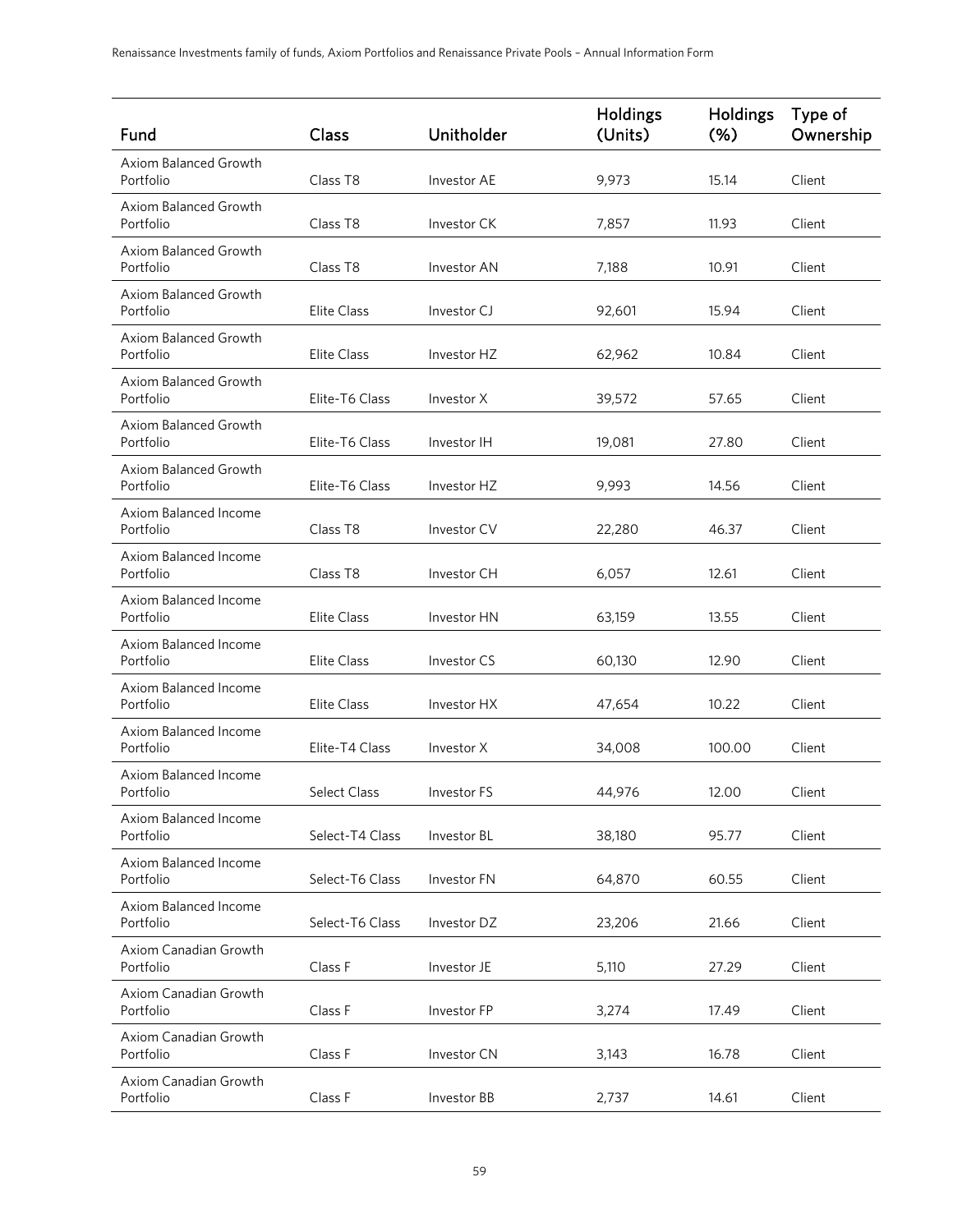| Fund                                          | Class                | Unitholder  | Holdings<br>(Units) | <b>Holdings</b><br>$(\% )$ | Type of<br>Ownership |
|-----------------------------------------------|----------------------|-------------|---------------------|----------------------------|----------------------|
| Axiom Canadian Growth<br>Portfolio            | Class F              | Investor ID | 2,131               | 11.38                      | Client               |
| Axiom Canadian Growth<br>Portfolio            | Class T4             | Investor EP | 7,811               | 92.79                      | Client               |
| Axiom Canadian Growth<br>Portfolio            | Class T6             | Investor FJ | 8,291               | 13.59                      | Client               |
| Axiom Canadian Growth<br>Portfolio            | Class T6             | Investor T  | 6,595               | 10.81                      | Client               |
| Axiom Diversified Monthly<br>Income Portfolio | Class T <sub>8</sub> | Investor AI | 35,711              | 11.27                      | Client               |
| Axiom Diversified Monthly<br>Income Portfolio | Class T8             | Investor GU | 33,169              | 10.47                      | Client               |
| Axiom Diversified Monthly<br>Income Portfolio | <b>Elite Class</b>   | Investor BX | 181,139             | 30.05                      | Client               |
| Axiom Diversified Monthly<br>Income Portfolio | <b>Elite Class</b>   | Investor AJ | 146,587             | 24.32                      | Client               |
| Axiom Diversified Monthly<br>Income Portfolio | Select-T6 Class      | Investor DT | 12,409              | 61.29                      | Client               |
| Axiom Diversified Monthly<br>Income Portfolio | Select-T6 Class      | Investor JP | 5,376               | 26.55                      | Client               |
| Axiom Diversified Monthly<br>Income Portfolio | Select-T6 Class      | Investor DT | 2,461               | 12.16                      | Client               |
| Axiom Foreign Growth<br>Portfolio             | Class <sub>T4</sub>  | Investor HU | 4,893               | 21.54                      | Client               |
| Axiom Foreign Growth<br>Portfolio             | Class T4             | Investor IF | 3,322               | 14.62                      | Client               |
| Axiom Foreign Growth<br>Portfolio             | Class <sub>T4</sub>  | Investor GP | 2,908               | 12.80                      | Client               |
| Axiom Foreign Growth<br>Portfolio             | Class T6             | Investor EZ | 5,780               | 24.21                      | Client               |
| Axiom Foreign Growth<br>Portfolio             | Class T6             | Investor CO | 4,936               | 20.68                      | Client               |
| Axiom Foreign Growth<br>Portfolio             | Class T6             | Investor HM | 2,996               | 12.55                      | Client               |
| Axiom Global Growth<br>Portfolio              | Class <sub>T4</sub>  | Investor JJ | 15,614              | 46.65                      | Client               |
| Axiom Global Growth<br>Portfolio              | Class <sub>T4</sub>  | Investor CB | 4,169               | 12.46                      | Client               |
| Axiom Global Growth<br>Portfolio              | Class T4             | Investor HJ | 4,058               | 12.12                      | Client               |
| Axiom Global Growth<br>Portfolio              | <b>Elite Class</b>   | Investor EL | 32,713              | 19.93                      | Client               |
| Axiom Global Growth<br>Portfolio              | Elite Class          | Investor EM | 20,563              | 12.53                      | Client               |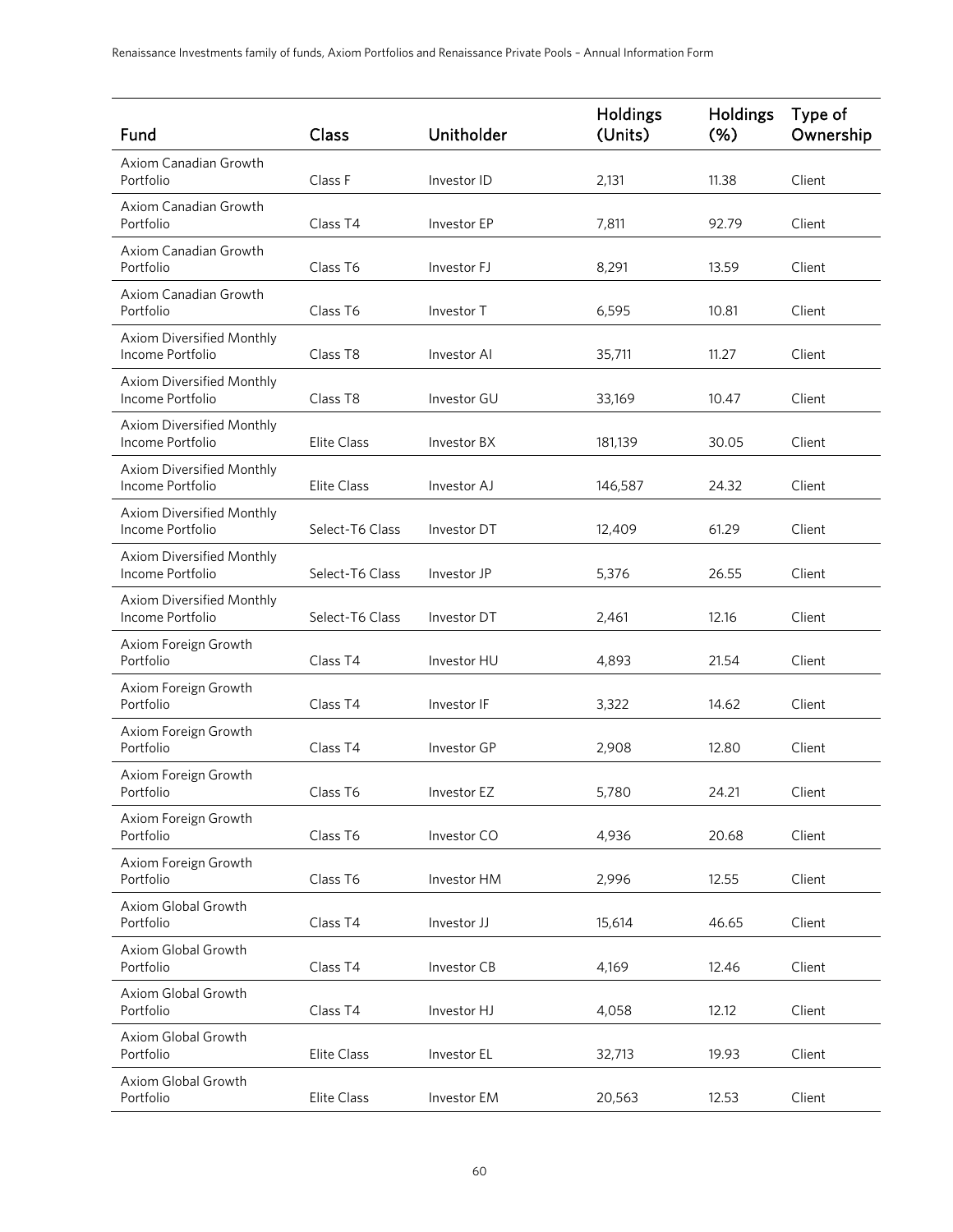| Fund                                | Class               | Unitholder  | <b>Holdings</b><br>(Units) | <b>Holdings</b><br>$(\%)$ | Type of<br>Ownership |
|-------------------------------------|---------------------|-------------|----------------------------|---------------------------|----------------------|
| Axiom Global Growth<br>Portfolio    | <b>Elite Class</b>  | Investor IS | 17,541                     | 10.68                     | Client               |
| Axiom Global Growth<br>Portfolio    | <b>Elite Class</b>  | Investor IS | 16,810                     | 10.24                     | Client               |
| Axiom Global Growth<br>Portfolio    | <b>Elite Class</b>  | Investor GC | 16,567                     | 10.09                     | Client               |
| Axiom Global Growth<br>Portfolio    | <b>Select Class</b> | Investor IN | 21,416                     | 26.26                     | Client               |
| Axiom Global Growth<br>Portfolio    | <b>Select Class</b> | Investor BH | 17,698                     | 21.70                     | Client               |
| Axiom Global Growth<br>Portfolio    | <b>Select Class</b> | Investor JF | 11,758                     | 14.42                     | Client               |
| Axiom Global Growth<br>Portfolio    | <b>Select Class</b> | Investor CA | 8,722                      | 10.69                     | Client               |
| Axiom Global Growth<br>Portfolio    | <b>Select Class</b> | Investor HA | 8,257                      | 10.12                     | Client               |
| Axiom Long-Term Growth<br>Portfolio | Class F             | Investor FX | 26,703                     | 13.34                     | Client               |
| Axiom Long-Term Growth<br>Portfolio | Class F             | Investor JB | 26,443                     | 13.21                     | Client               |
| Axiom Long-Term Growth<br>Portfolio | Class F             | Investor DO | 23,680                     | 11.83                     | Client               |
| Axiom Long-Term Growth<br>Portfolio | Class T4            | Investor CQ | 2,549                      | 51.57                     | Client               |
| Axiom Long-Term Growth<br>Portfolio | Class T4            | Investor BY | 2,393                      | 48.41                     | Client               |
| Axiom Long-Term Growth<br>Portfolio | Class T6            | Investor FV | 7,420                      | 45.95                     | Client               |
| Axiom Long-Term Growth<br>Portfolio | Class T6            | Investor IQ | 5,949                      | 36.84                     | Client               |
| Axiom Long-Term Growth<br>Portfolio | Class T6            | Investor DX | 2,776                      | 17.19                     | Client               |
| Axiom Long-Term Growth<br>Portfolio | Elite Class         | Investor BM | 93,037                     | 26.20                     | Client               |
| Axiom Long-Term Growth<br>Portfolio | Elite Class         | Investor JQ | 47,385                     | 13.34                     | Client               |
| Axiom Long-Term Growth<br>Portfolio | <b>Select Class</b> | Investor DJ | 34,872                     | 28.73                     | Client               |
| Axiom Long-Term Growth<br>Portfolio | Select Class        | Investor HQ | 19,900                     | 16.39                     | Client               |
| Axiom Long-Term Growth<br>Portfolio | Select Class        | Investor EQ | 12,608                     | 10.39                     | Client               |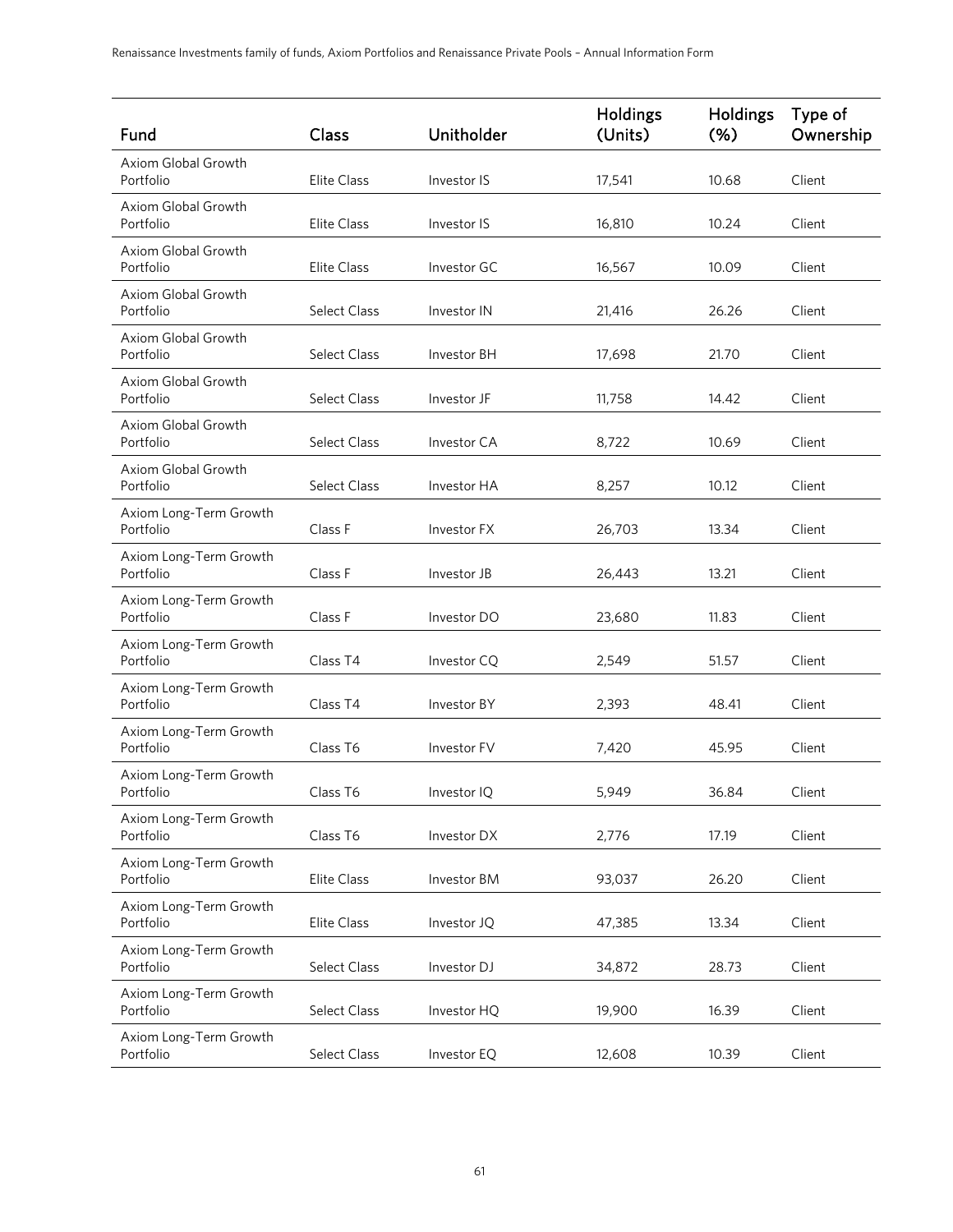# Renaissance Private Pools

| Fund                                                | Class                | Unitholder                                 | <b>Holdings</b><br>(Units) | <b>Holdings</b><br>$(\%)$ | Type of<br>Ownership |
|-----------------------------------------------------|----------------------|--------------------------------------------|----------------------------|---------------------------|----------------------|
| Renaissance Canadian Equity<br>Private Pool         | Class O              | Axiom Balanced Growth<br>Portfolio         | 4,140,411                  | 20.73%                    | Client               |
| Renaissance Canadian Equity<br>Private Pool         | <b>Premium Class</b> | Investor DC                                | 11,816                     | 24.79%                    | Client               |
| Renaissance Canadian Equity<br>Private Pool         | <b>Premium Class</b> | Investor EE                                | 11,118                     | 23.33%                    | Client               |
| Renaissance Canadian Equity<br>Private Pool         | Premium Class        | Investor JN                                | 4,935                      | 10.35%                    | Client               |
| Renaissance Canadian Fixed<br>Income Private Pool   | Class F-Premium      | Investor EN                                | 14,114                     | 69.02%                    | Client               |
| Renaissance Canadian Fixed<br>Income Private Pool   | Class F-Premium      | Investor W                                 | 3,597                      | 17.59%                    | Client               |
| Renaissance Canadian Fixed<br>Income Private Pool   | Class F-Premium      | Investor JM                                | 2,734                      | 13.37%                    | Client               |
| Renaissance Canadian Fixed<br>Income Private Pool   | Class O              | <b>CIBC Core Plus Fixed Income</b><br>Pool | 8,645,379                  | 19.40%                    | Client               |
| Renaissance Canadian Fixed<br>Income Private Pool   | Class O              | Axiom Balanced Growth<br>Portfolio         | 6,335,897                  | 14.22%                    | Client               |
| Renaissance Canadian Fixed<br>Income Private Pool   | Class O              | Axiom Balanced Income<br>Portfolio         | 6,328,181                  | 14.20%                    | Client               |
| Renaissance Canadian Fixed<br>Income Private Pool   | Class O              | <b>CIBC Core Fixed Income Pool</b>         | 5,495,198                  | 12.33%                    | Client               |
| Renaissance Canadian Fixed<br>Income Private Pool   | Premium Class        | Investor CX                                | 41,059                     | 18.56%                    | Client               |
| Renaissance Canadian Fixed<br>Income Private Pool   | <b>Premium Class</b> | Investor Y                                 | 24,913                     | 11.26%                    | Client               |
| Renaissance Canadian Fixed<br>Income Private Pool   | Premium-T4 Class     | Investor EB                                | 24,936                     | 99.99%                    | Client               |
| Renaissance Emerging<br>Markets Equity Private Pool | Class FH-Premium     | Investor IP                                | 34                         | 74.04%                    | Client               |
| Renaissance Emerging<br>Markets Equity Private Pool | Class H-Premium      | Investor BS                                | 131                        | 49.80%                    | Client               |
| Renaissance Emerging<br>Markets Equity Private Pool | Class H-Premium      | Investor ET                                | 131                        | 49.80%                    | Client               |
| Renaissance Emerging<br>Markets Equity Private Pool | Premium Class        | Investor FE                                | 9,340                      | 18.40%                    | Client               |
| Renaissance Emerging<br>Markets Equity Private Pool | Premium Class        | Investor AU                                | 5,677                      | 13.96%                    | Client               |
| Renaissance Emerging<br>Markets Equity Private Pool | Premium Class        | Investor AU                                | 4,372                      | 10.75%                    | Client               |
| Renaissance Equity Income<br>Private Pool           | Class A              | Investor CF                                | 24,176                     | 15.56%                    | Client               |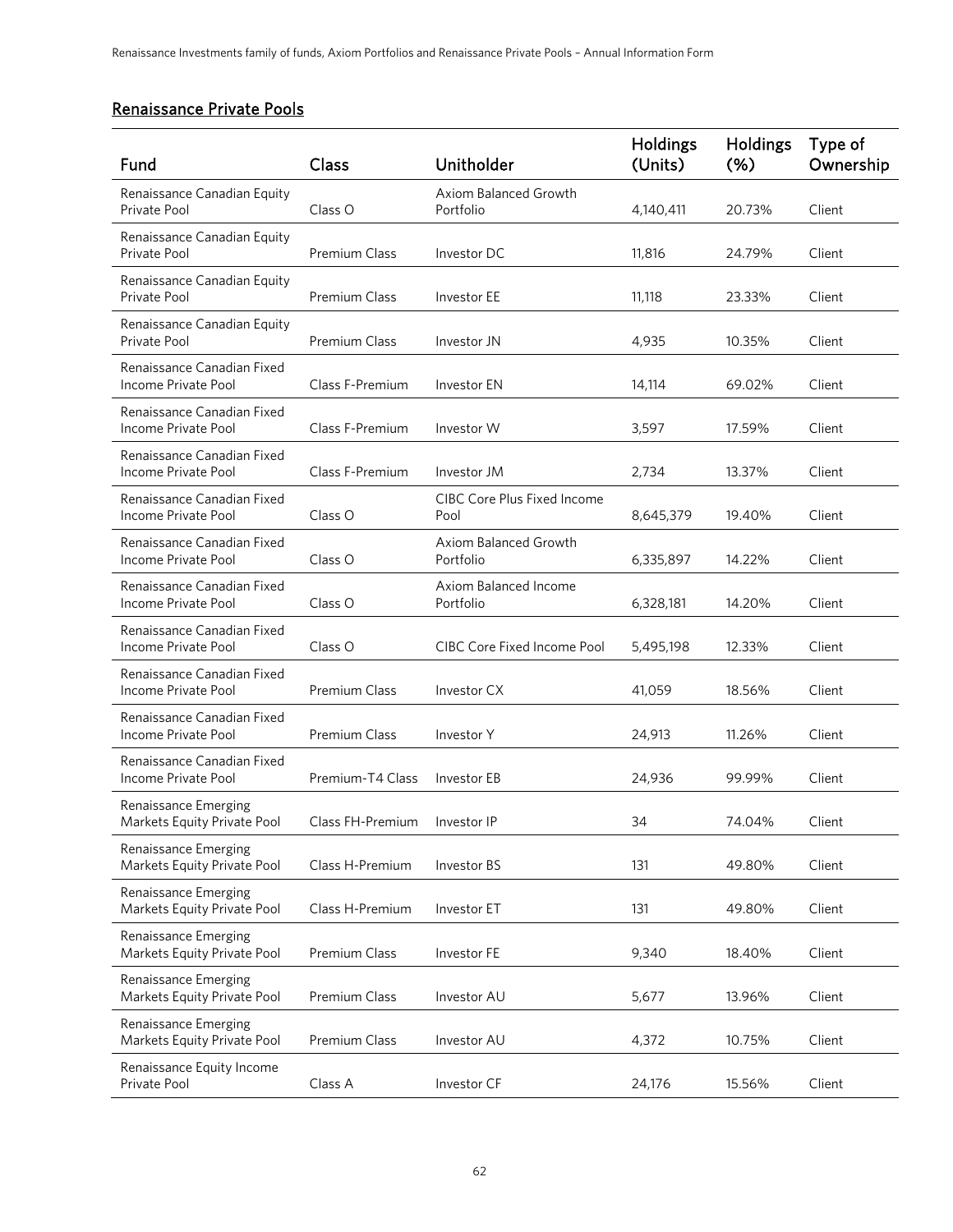| Renaissance Equity Income<br>Private Pool | Class C              | Investor BN                                   | 37,625    | 13.18% | Client |
|-------------------------------------------|----------------------|-----------------------------------------------|-----------|--------|--------|
| Renaissance Equity Income<br>Private Pool | Class F-Premium      | Investor IJ                                   | 2,509     | 99.87% | Client |
| Renaissance Equity Income<br>Private Pool | Class I              | Investor EO                                   | 10,697    | 37.43% | Client |
| Renaissance Equity Income<br>Private Pool | Class I              | Investor FB                                   | 3,906     | 13.67% | Client |
| Renaissance Equity Income<br>Private Pool | Class O              | Axiom Diversified Monthly<br>Income Portfolio | 3,685,467 | 37.03% | Client |
| Renaissance Equity Income<br>Private Pool | Class O              | Axiom Balanced Growth<br>Portfolio            | 1,726,810 | 17.35% | Client |
| Renaissance Equity Income<br>Private Pool | Class O              | Axiom Balanced Income<br>Portfolio            | 1,296,913 | 13.03% | Client |
| Renaissance Equity Income<br>Private Pool | Class O              | Axiom Long-Term Growth<br>Portfolio           | 1,153,213 | 11.59% | Client |
| Renaissance Equity Income<br>Private Pool | <b>Premium Class</b> | Investor K                                    | 25,929    | 24.44% | Client |
| Renaissance Equity Income<br>Private Pool | <b>Premium Class</b> | Investor CM                                   | 22,329    | 21.05% | Client |
| Renaissance Equity Income<br>Private Pool | <b>Premium Class</b> | Investor BT                                   | 18,850    | 17.77% | Client |
| Renaissance Global Bond<br>Private Pool   | Class C              | Investor JO                                   | 55,596    | 44.29% | Client |
| Renaissance Global Bond<br>Private Pool   | Class F-Premium      | Investor IR                                   | 2,925     | 29.95% | Client |
| Renaissance Global Bond<br>Private Pool   | Class F-Premium      | Investor EW                                   | 3,177     | 26.07% | Client |
| Renaissance Global Bond<br>Private Pool   | Class F-Premium      | Investor JK                                   | 1,614     | 13.24% | Client |
| Renaissance Global Bond<br>Private Pool   | Class F-Premium      | Investor EV                                   | 1,357     | 11.14% | Client |
| Renaissance Global Bond<br>Private Pool   | Class O              | Renaissance Optimal Income<br>Portfolio       | 9,744,291 | 24.01% | Trust  |
| Renaissance Global Bond<br>Private Pool   | Premium Class        | Investor JG                                   | 30,970    | 21.58% | Client |
| Renaissance Global Bond<br>Private Pool   | <b>Premium Class</b> | Investor V                                    | 24,334    | 16.95% | Client |
| Renaissance Global Bond<br>Private Pool   | Premium Class        | Investor JI                                   | 22,692    | 15.81% | Client |
| Renaissance Global Bond<br>Private Pool   | Premium Class        | Investor DQ                                   | 22,005    | 15.33% | Client |
| Renaissance Global Equity<br>Private Pool | Class F-Premium      | Investor DL                                   | 3,989     | 51.22% | Client |
| Renaissance Global Equity<br>Private Pool | Class F-Premium      | Investor AY                                   | 3,523     | 45.23% | Client |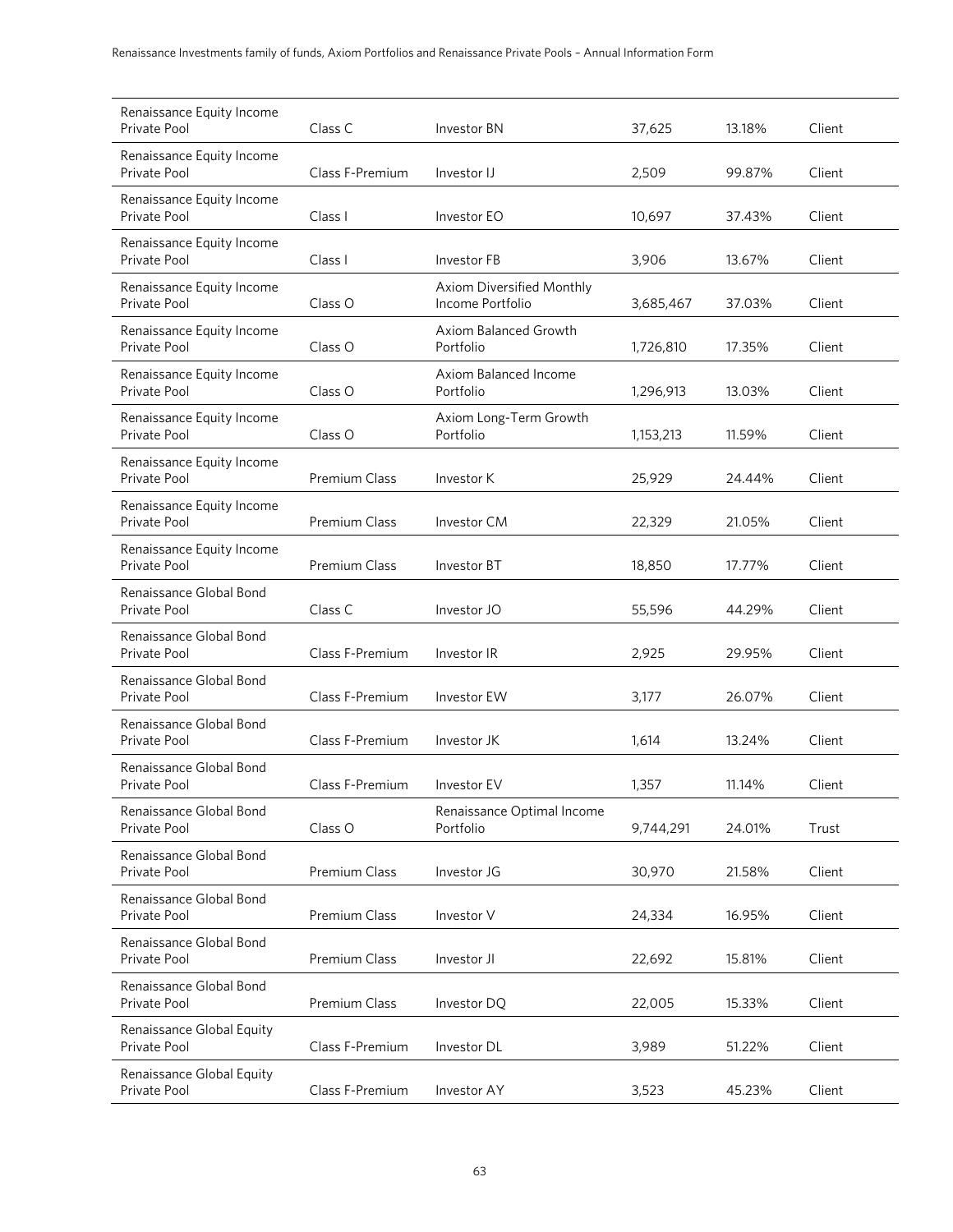| Renaissance Global Equity<br>Private Pool                         | Class H-Premium      | <b>Investor EE</b>                         | 7,255   | 59.42% | Client |
|-------------------------------------------------------------------|----------------------|--------------------------------------------|---------|--------|--------|
| Renaissance Global Equity<br>Private Pool                         | Class H-Premium      | Investor FM                                | 4,826   | 39.53% | Client |
| Renaissance Global Equity<br>Private Pool                         | Class OH             | Investor R                                 | 123,846 | 14.86% | Client |
| Renaissance Global Equity<br>Private Pool                         | <b>Premium Class</b> | Investor I                                 | 97,146  | 45.74% | Client |
| Renaissance International<br>Equity Private Pool                  | Class F-Premium      | Investor AC                                | 18,215  | 30.21% | Client |
| Renaissance International<br><b>Equity Private Pool</b>           | Class F-Premium      | Investor GH                                | 8,464   | 14.04% | Client |
| Renaissance International<br><b>Equity Private Pool</b>           | Class F-Premium      | Investor DR                                | 5,594   | 11.57% | Client |
| Renaissance International<br>Equity Private Pool                  | Class H-Premium      | Investor CC                                | 3,150   | 48.41% | Client |
| Renaissance International<br><b>Equity Private Pool</b>           | Class H-Premium      | Investor GO                                | 3,149   | 48.40% | Client |
| Renaissance International<br><b>Equity Private Pool</b>           | Premium Class        | Investor FG                                | 15,579  | 24.53% | Client |
| Renaissance International<br><b>Equity Private Pool</b>           | Premium Class        | Investor DC                                | 10,711  | 16.86% | Client |
| Renaissance International<br><b>Equity Private Pool</b>           | <b>Premium Class</b> | Investor B                                 | 9,004   | 14.18% | Client |
| Renaissance Multi-Asset<br>Global Balanced Income<br>Private Pool | Class F-Premium      | Investor HR                                | 43,312  | 29.41% | Client |
| Renaissance Multi-Asset<br>Global Balanced Income<br>Private Pool | Class F-Premium      | Investor FH                                | 41,558  | 28.22% | Client |
| Renaissance Multi-Asset<br>Global Balanced Income<br>Private Pool | Class F-Premium      | Investor GI                                | 15,515  | 10.54% | Client |
| Renaissance Multi-Asset<br>Global Balanced Income<br>Private Pool | Class N-Premium      | Investor FW                                | 32,855  | 99.94% | Client |
| Renaissance Multi-Asset<br>Global Balanced Income<br>Private Pool | Class O              | <b>CIBC Private Investment</b><br>Counsel  | 204,804 | 58.89% | Client |
| Renaissance Multi-Asset<br>Global Balanced Income<br>Private Pool | Class O              | <b>CIBC Private Investment</b><br>Counsel, | 142,956 | 32.95% | Client |
| Renaissance Multi-Asset<br>Global Balanced Income<br>Private Pool | <b>Premium Class</b> | Investor BE                                | 263,835 | 50.09% | Client |
| Renaissance Multi-Asset<br>Global Balanced Income<br>Private Pool | Premium-T4 Class     | Investor DU                                | 31,123  | 81.04% | Client |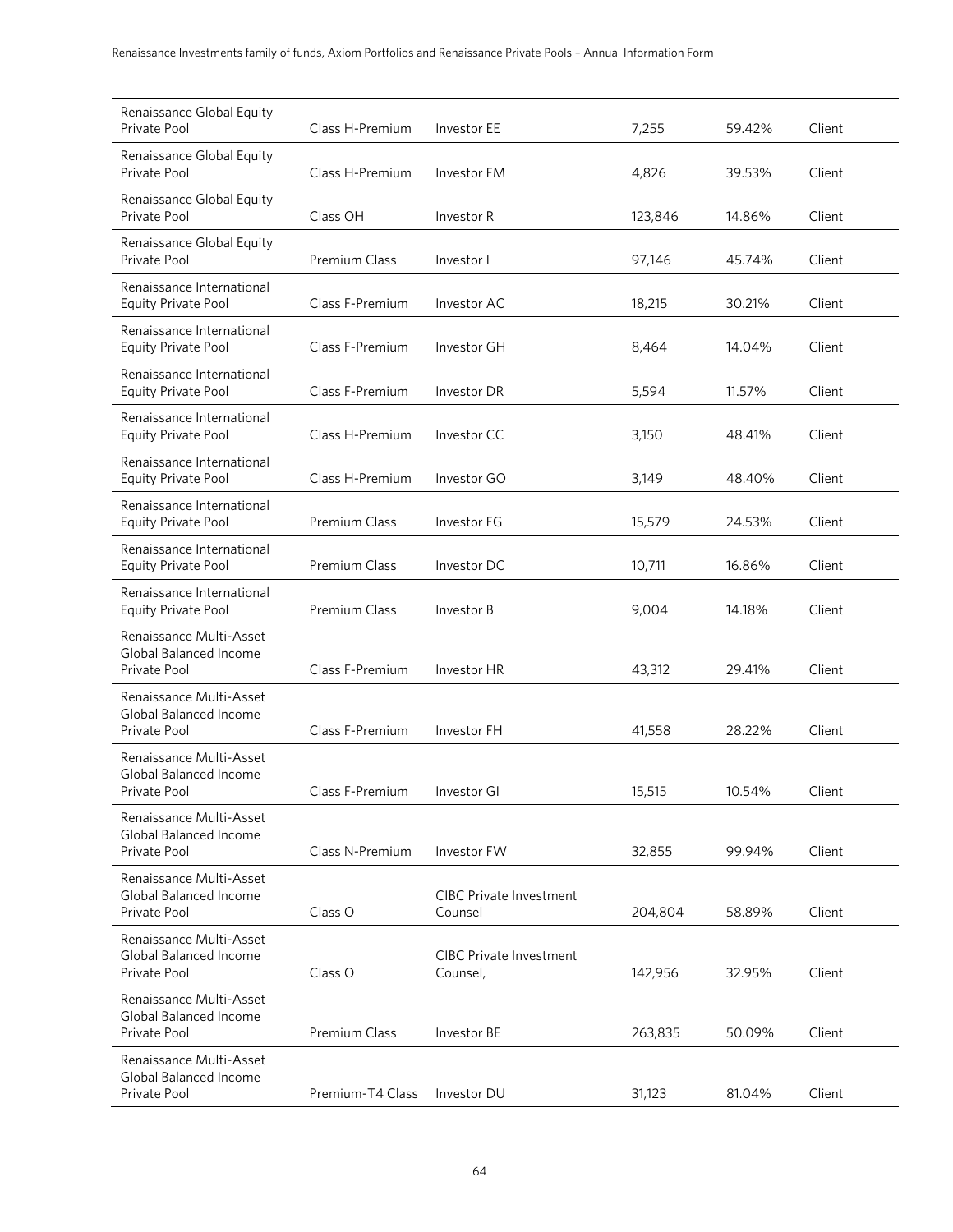| Renaissance Multi-Asset<br>Global Balanced Income<br><b>Private Pool</b> | Premium-T4 Class      | Investor DU                               | 7,280      | 18.96% | Client |
|--------------------------------------------------------------------------|-----------------------|-------------------------------------------|------------|--------|--------|
| Renaissance Multi-Asset<br>Global Balanced Income<br><b>Private Pool</b> | Premium-T6 Class      | Investor IA                               | 31,396     | 99.99% | Client |
| Renaissance Multi-Asset<br>Global Balanced Private Pool                  | Class F-Premium       | Investor HS                               | 67,847     | 38.75% | Client |
| Renaissance Multi-Asset<br>Global Balanced Private Pool                  | Class O               | CIBC Private Investment<br>Counsel        | 133,354    | 89.91% | Client |
| Renaissance Multi-Asset<br>Global Balanced Private Pool                  | Premium-T6 Class      | Investor IL                               | 10,175     | 56.21% | Client |
| Renaissance Multi-Asset<br>Global Balanced Private Pool                  | Premium-T6 Class      | Investor JA                               | 7,924      | 43.77% | Client |
| Renaissance Multi-Sector<br>Fixed Income Private Pool                    | Class FH-Premium      | Investor FR                               | 8,027      | 26.98% | Client |
| Renaissance Multi-Sector<br><b>Fixed Income Private Pool</b>             | Class F-Premium       | Investor EX                               | 15,212     | 50.27% | Client |
| Renaissance Multi-Sector<br>Fixed Income Private Pool                    | Class H-Premium       | Investor EF                               | 57,599     | 11.37% | Client |
| Renaissance Multi-Sector<br>Fixed Income Private Pool                    | Class H-Premium<br>T6 | Investor CR                               | 31,521     | 99.99% | Client |
| Renaissance Multi-Sector<br>Fixed Income Private Pool                    | Class O               | <b>CIBC Private Investment</b><br>Counsel | 5,739,869  | 48.72% | Client |
| Renaissance Multi-Sector<br>Fixed Income Private Pool                    | Class OH              | <b>CIBC Private Investment</b><br>Counsel | 2,453,907  | 20.84% | Client |
| Renaissance Multi-Sector<br>Fixed Income Private Pool                    | Class S               | <b>Balanced Income Portfolio</b>          | 20,180,799 | 57.72% | Trust  |
| Renaissance Multi-Sector<br>Fixed Income Private Pool                    | Class S               | Enhanced Income Portfolio                 | 10,562,858 | 30.21% | Trust  |
| Renaissance Multi-Sector<br>Fixed Income Private Pool                    | Class S               | Conservative Income Portfolio             | 4,216,642  | 12.06% | Trust  |
| Renaissance Multi-Sector<br>Fixed Income Private Pool                    | Premium Class         | Investor CX                               | 41,443     | 18.45% | Client |
| Renaissance Multi-Sector<br><b>Fixed Income Private Pool</b>             | <b>Premium Class</b>  | Investor CL                               | 46,280     | 16.51% | Client |
| Renaissance Real Assets<br>Private Pool                                  | Class H-Premium       | Investor CZ                               | 38,510     | 36.24% | Client |
| Renaissance Real Assets<br>Private Pool                                  | Class H-Premium       | Investor E                                | 15,342     | 14.44% | Client |
| <b>Renaissance Real Assets</b><br>Private Pool                           | Class H-Premium       | Investor BU                               | 13,319     | 12.53% | Client |
| Renaissance Real Assets<br>Private Pool                                  | Class NH-<br>Premium  | Investor CD                               | 3,697      | 42.35% | Client |
| Renaissance Real Assets<br>Private Pool                                  | Class N-Premium       | Investor AG                               | 4,875      | 57.51% | Client |
| Renaissance Real Assets<br>Private Pool                                  | Class O               | <b>CIBC Private Investment</b><br>Counsel | 7,971,339  | 45.32% | Client |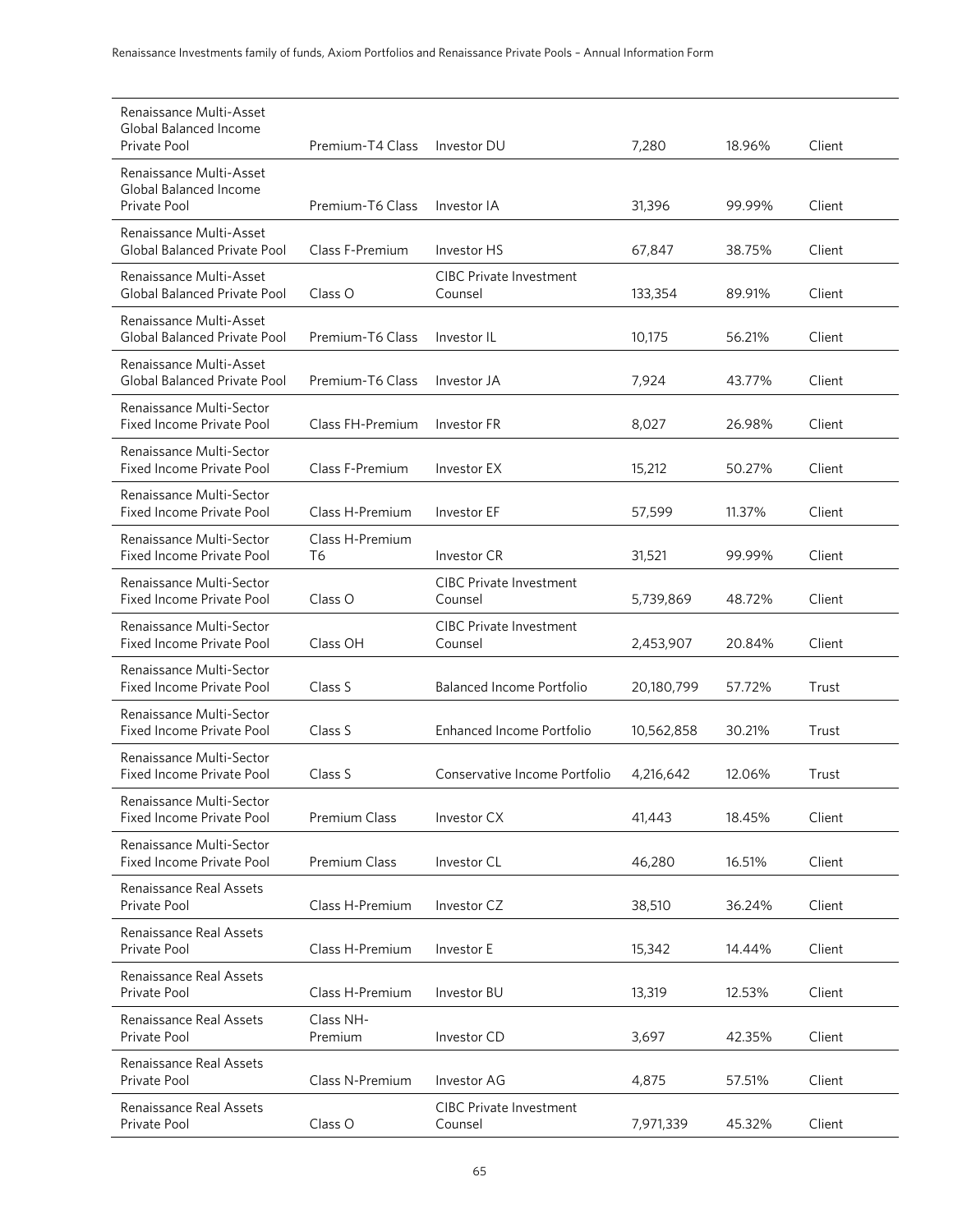| Renaissance Real Assets<br>Private Pool                 | Class S              | Enhanced Income Portfolio | 9,399,839 | 53.23% | Trust  |
|---------------------------------------------------------|----------------------|---------------------------|-----------|--------|--------|
| <b>Renaissance Real Assets</b><br>Private Pool          | Class S              | Balanced Income Portfolio | 6,791,169 | 38.46% | Trust  |
| Renaissance Real Assets<br>Private Pool                 | <b>Premium Class</b> | Investor IU               | 169,839   | 19.97% | Client |
| Renaissance U.S. Equity<br><b>Currency Neutral Pool</b> | Class O              | Investor HI               | 429,344   | 37.38% | Client |
| Renaissance U.S. Equity<br>Private Pool                 | Class C              | Investor DD               | 47,512    | 24.12% | Client |
| Renaissance U.S. Equity<br>Private Pool                 | Class FH-Premium     | Investor GM               | 8,455     | 11.76% | Client |
| Renaissance U.S. Equity<br>Private Pool                 | Class F-Premium      | Investor AC               | 14,139    | 15.77% | Client |
| Renaissance U.S. Equity<br>Private Pool                 | Class F-Premium      | Investor HF               | 10,348    | 14.40% | Client |
| Renaissance U.S. Equity<br>Private Pool                 | Class F-Premium      | Investor BJ               | 7,338     | 10.21% | Client |
| Renaissance U.S. Equity<br>Private Pool                 | Class H-Premium      | Investor GZ               | 126       | 43.00% | Client |
| Renaissance U.S. Equity<br>Private Pool                 | Class H-Premium      | Investor ET               | 109       | 37.13% | Client |
| Renaissance U.S. Equity<br>Private Pool                 | Class H-Premium      | Investor IT               | 57        | 19.52% | Client |
| Renaissance U.S. Equity<br>Private Pool                 | Class I              | Investor HV               | 6,769     | 22.81% | Client |
| Renaissance U.S. Equity<br>Private Pool                 | Class I              | Investor DV               | 3,624     | 12.21% | Client |
| Renaissance U.S. Equity<br>Private Pool                 | Premium Class        | Investor GV               | 29,348    | 17.64% | Client |
| Renaissance U.S. Equity<br>Private Pool                 | Premium Class        | Investor GY               | 23,807    | 14.31% | Client |
| Renaissance U.S. Equity<br>Private Pool                 | Premium Class        | Investor D                | 20,794    | 12.50% | Client |
| Renaissance U.S. Equity<br>Private Pool                 | Premium-T6 Class     | Investor DW               | 11,051    | 99.95% | Client |
| Renaissance Ultra Short-<br>Term Income Private Pool    | Premium Class        | Investor Y                | 11,267    | 97.08% | Client |

### Manager

CIBC directly owns 100% of the outstanding shares of CAMI.

# Independent Review Committee

As at July 31, 2021, the members of the IRC beneficially owned, directly or indirectly, in aggregate, less than 0.1% of the voting or equity securities of CIBC, any of the Funds, or any company that provides services to the Funds or the Manager.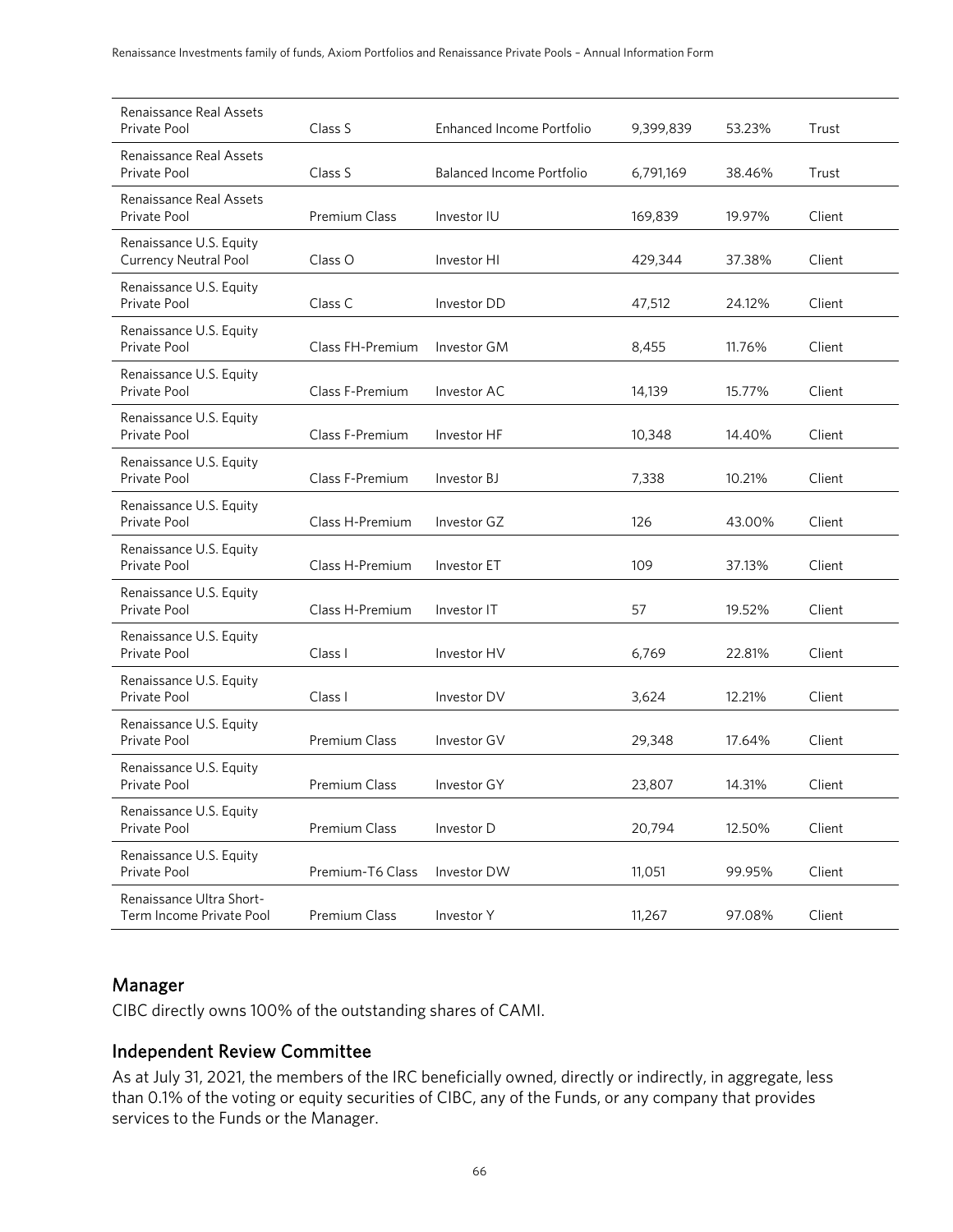# Affiliated Entities

The chart below shows the companies and respective services they provide to the Funds, or to us in relation to the Funds, and which are affiliated with us. CIBC's ownership percentage of each affiliate is also shown:

| <b>Affiliate Entity</b>                                 | Services provided to the Fund and/or Manager                                                         |
|---------------------------------------------------------|------------------------------------------------------------------------------------------------------|
| Canadian Imperial Bank of Commerce                      | Counterparty in transactions involving currencies, currency<br>forwards, and other commodity futures |
| CIBC Asset Management Inc.                              | Manager, Portfolio Advisor, Trustee, and Registrar and Transfer<br>Agent (100% owned by CIBC)        |
| CIBC World Markets Inc. and CIBC World Markets<br>Corp. | Brokerage Services (100% owned by CIBC)                                                              |
| CIBC Private Wealth Advisors, Inc.                      | Portfolio Sub-Advisor (100% owned by CIBC)                                                           |

The fees, if any, received from the Funds by each company listed above (other than the Portfolio Advisor and CIBC Private Wealth Advisors, Inc.) will be presented in the Funds' audited annual financial statements. The portfolio sub-advisors are entitled to receive fees from the Manager for investment advisory and portfolio management services; these fees are not contained in the Funds' audited annual financial statements.

While not an affiliate, CIBC currently owns a 50% interest in CMT and indirectly owns a 50% interest in CIBC GSS. CMT and certain of its affiliates are entitled to receive fees from the Manager or the Funds for providing custodial and other services, including currency conversions, to the Funds.

The following individuals are directors or executive officers of the Manager and also of an affiliated entity of the Manager that provides services to the Funds or the Manager:

| Name                | Position with Manager                                                             | Position with Affiliate                                                                                    |
|---------------------|-----------------------------------------------------------------------------------|------------------------------------------------------------------------------------------------------------|
| Robert Cancelli     | Director                                                                          | Managing Director and Head, Prime Services Group, CIBC<br>World Markets Inc.                               |
| <b>Edward Dodig</b> | Managing Director and Head, Private<br>Wealth Management, and Director            | Executive Vice-President and Head, Private Wealth<br>Management Canada and CIBC Wood Gundy                 |
| Stephen Gittens     | Director                                                                          | Senior Vice-President and Chief Financial Officer, Commercial<br>Banking and Wealth Management, CIBC       |
| Jon Hountalas       | Chairman of the Board, and Director                                               | Senior Executive Vice-President and Group Head, Commercial<br>Banking and Wealth Management - Canada, CIBC |
| Steven R. Meston    | Director                                                                          | Senior Vice-President, Corporate Credit and Wealth Risk<br>Management - Canada, CIBC                       |
| David Scandiffio    | President and Chief Executive Officer,<br>Director and Ultimate Designated Person | Executive Vice-President, CIBC                                                                             |
| Frank Vivacqua      | Director                                                                          | Vice-President and Deputy General Counsel (Canada),<br>Administration, CIBC                                |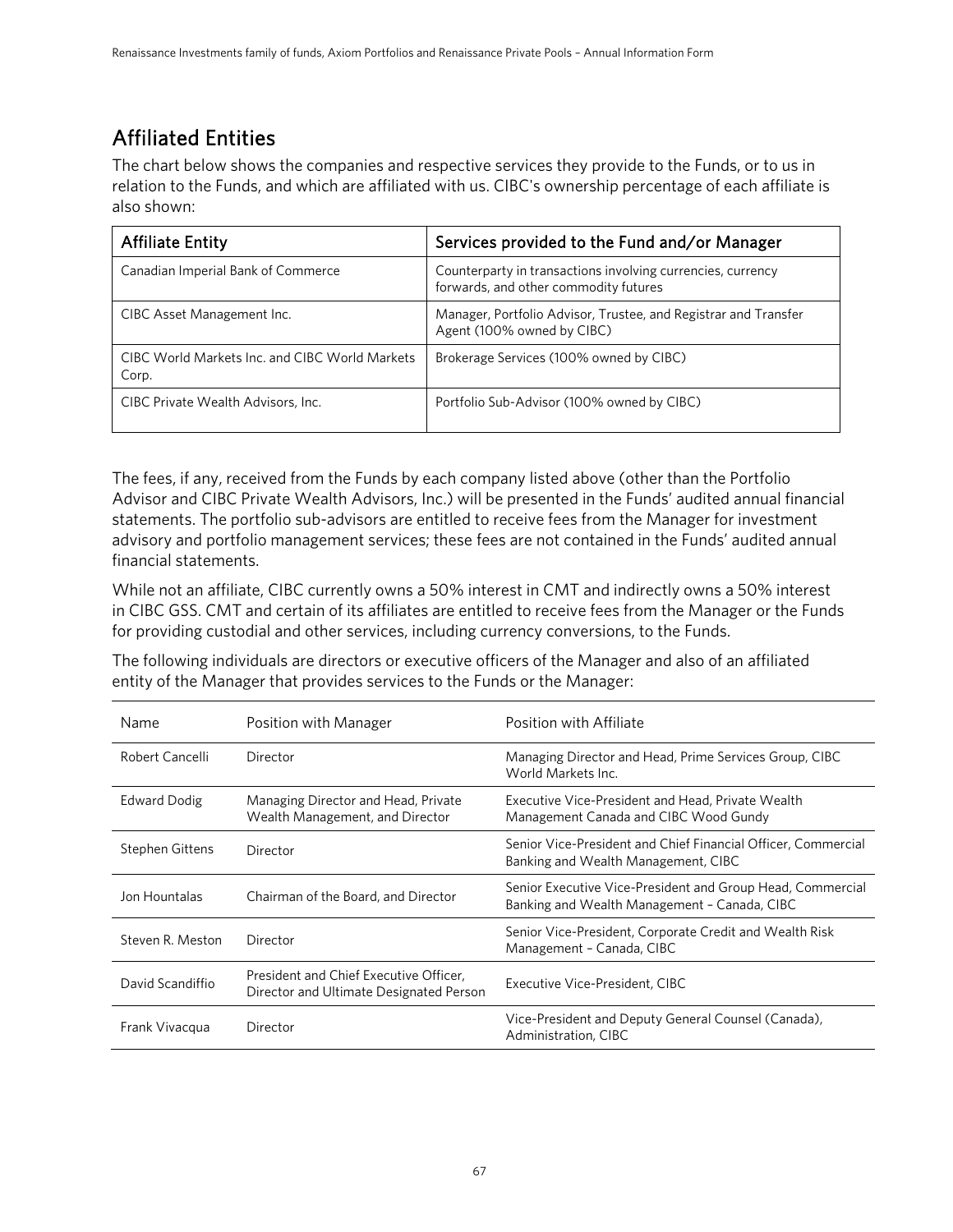# Governance

# CIBC Asset Management Inc.

We are responsible for the Funds' day-to-day management, administration, operation, and governance. We are assisted by members of CIBC's Legal, Compliance, Finance, Taxation, Internal Audit, and Risk Management departments. Information about the Manager's senior officers and directors is provided under *Responsibility for Operations of the Funds*.

The Portfolio Advisor provides or arranges to provide investment advisory and portfolio management services to the Funds.

CIBC's Legal and Compliance departments support regulatory compliance, sales practices, and marketing review, as well as other legal and regulatory matters concerning the Funds.

CAMI's employees are required to adhere to a Code of Ethics and Global Code of Conduct that address potential internal conflicts of interest.

# Independent Review Committee

The Manager established the IRC as required by NI 81-107. The IRC charter sets out its mandate, responsibilities, and functions (referred to as the *Charter*), and is posted on our website at www.renaissanceinvestments.ca under *Reporting and Governance*. Under the Charter, the IRC reviews conflict of interest matters referred by the Manager and provides a recommendation or, where required under NI 81-107 or elsewhere in securities legislation, an approval relating to these matters. Approvals and recommendations by the IRC may also be given in the form of standing instructions. The Charter provides that the IRC has no obligation to identify conflict of interest matters that the Manager brings before it.

The IRC and the Manager may agree that the IRC will perform additional functions.

The table below lists the name and municipality of residence of each IRC member as at the date of this document. The composition of the IRC may change from time to time.

| Name                       | <b>Municipality of Residence</b> |
|----------------------------|----------------------------------|
| Marcia Lewis Brown (Chair) | Toronto, Ontario                 |
| David Forster              | Toronto, Ontario                 |
| Bryan Houston              | Toronto, Ontario                 |
| Deborah Leckman            | Toronto, Ontario                 |
| Barry Pollock              | Toronto, Ontario                 |

None of the IRC members are an employee, director, or officer of the Manager, or an associate or affiliate of the Manager or, to our knowledge, an associate or affiliate of any portfolio sub-advisor.

As at the date of this Annual Information Form, each IRC member receives an annual retainer of \$60,000 (\$85,000 for the Chair) and \$1,500 for each IRC meeting that a member attends above six meetings per year, plus expenses for each meeting. The annual retainer is pro-rated based on an individual's length of tenure if he or she has not been in their position for the full period. IRC remuneration is allocated among the Funds and other investment funds managed by the Manager (or an affiliate), in a manner that is considered by us to be fair and reasonable to each of the Funds and other investment funds.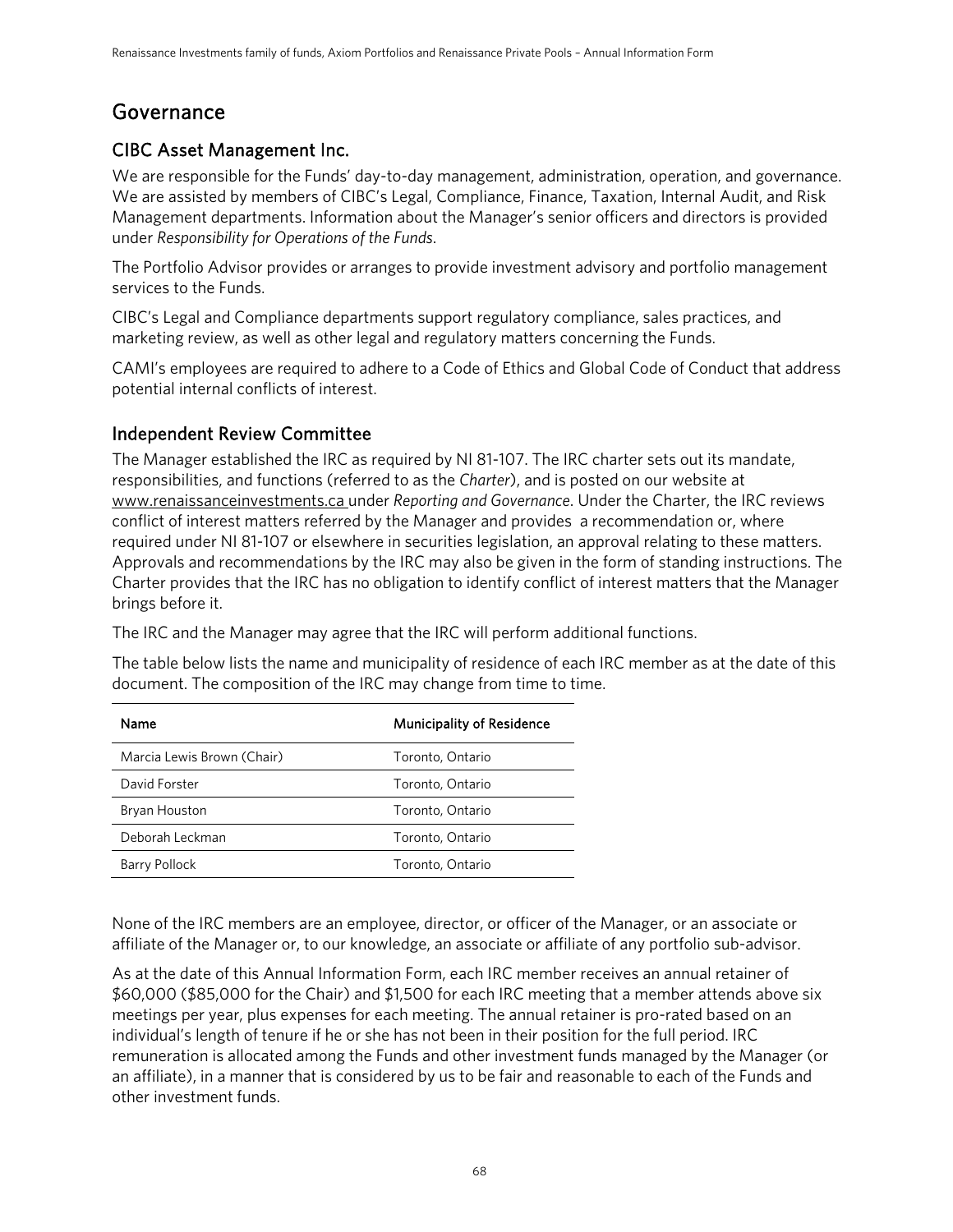For the Funds' most recently completed financial year ended August 31, 2020, the Funds paid aggregate compensation of \$56,000 to the IRC members. For this period, the members received total aggregate compensation of \$331,000, which includes compensation paid by mutual funds managed by CIBC and its subsidiaries; of this amount, the Chair and other members received the following amounts:

| <b>IRC</b> Member                     | Compensation | Expenses Reimbursed |
|---------------------------------------|--------------|---------------------|
| Marcia Lewis Brown                    | \$71,938     | \$0                 |
| David Forster <sup>1</sup>            | \$20,050     | \$0                 |
| Bryan Houston                         | \$61,500     | \$0                 |
| Donald W. Hunter (Chair) <sup>2</sup> | \$56,013     | \$0                 |
| Merle Kriss <sup>2</sup>              | \$41,450     | \$0                 |
| Deborah Leckman <sup>1</sup>          | \$20,050     | \$0                 |
| <b>Barry Pollock</b>                  | \$60,000     | \$0                 |

<sup>1</sup> David Forster and Deborah Leckman were appointed as members of the IRC effective April 27, 2020.

2 Donald W. Hunter and Merle Kriss retired as members effective April 26, 2020.

None of the Portfolios paid fees to the IRC members for the most recently completed financial year; however, some or all of the Underlying Funds in which the Portfolios invest paid a portion of the fees paid to the IRC members.

We have established policies and procedures to ensure compliance with all applicable regulatory requirements and proper management of the Funds, including those relating to conflicts of interest as required by NI 81-107.

The IRC prepares an annual report of its activities for unitholders. These reports are posted on the Manager's website at www.renaissanceinvestments.ca or they are available, at the request of a unitholder and at no cost, by contacting us toll-free at  $1-888-888-3863$ . You may also request the reports by sending an e-mail to info@renaissanceinvestments.ca.

# Personal Trading Policies

The Manager has implemented personal trading policies that address potential internal conflicts of interest and require certain employees to have certain trades pre-cleared against portfolio transactions.

# Public Disclosure Documents

The Manager has implemented procedures for the preparation, review, and approval of all disclosure documents, including simplified prospectuses, fund facts, annual information forms, financial statements, and management reports of fund performance.

# Sales Communications and Sales Practices

The Manager has implemented policies and procedures with respect to mutual fund marketing and sales practices.

# Risk Management

We hire portfolio sub-advisors to provide investment advisory and portfolio management services to certain Funds. In the case of a portfolio sub-advisory relationship, we rely on the portfolio sub-advisor's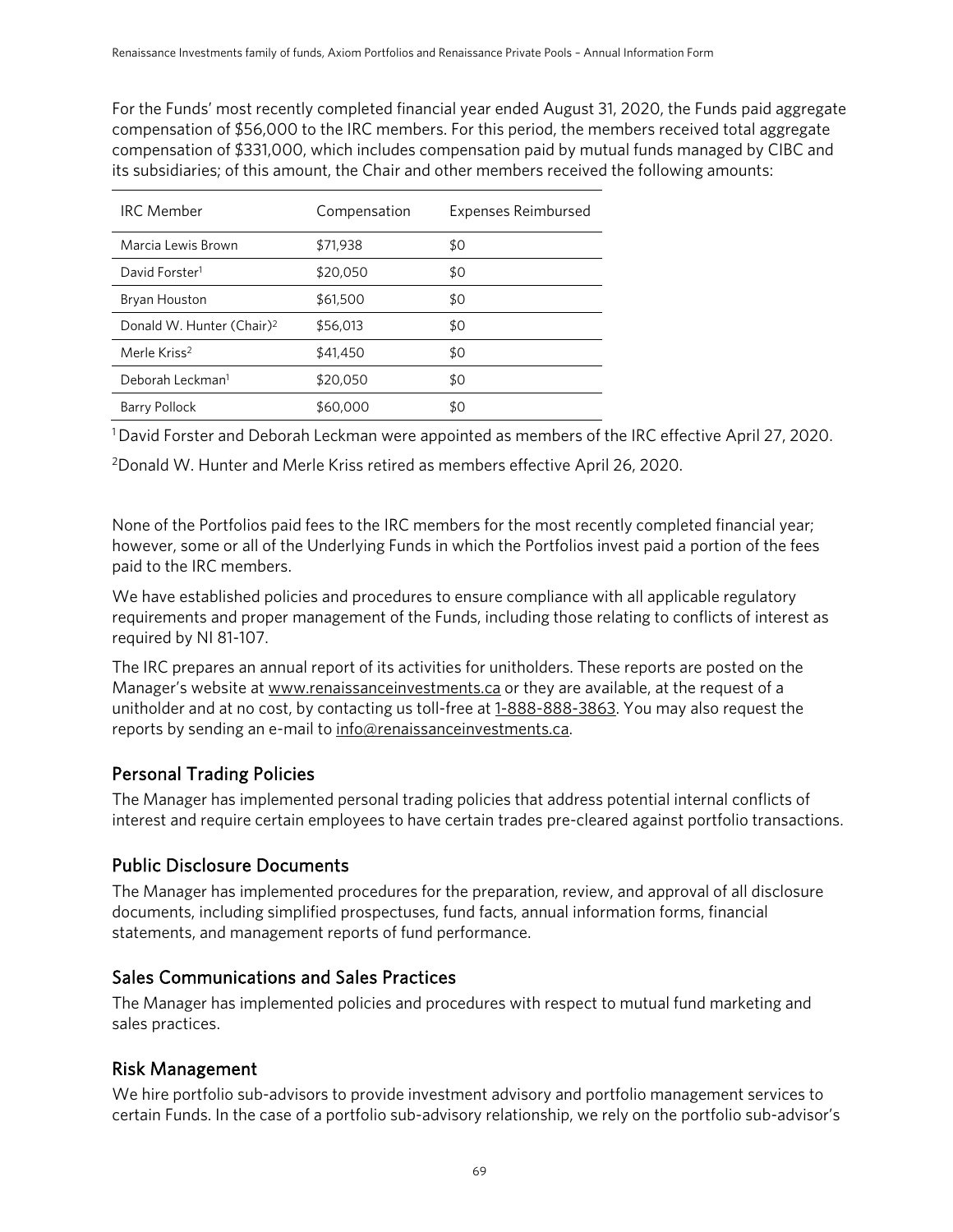covenants in the portfolio sub-advisory agreement, perform our own testing, and obtain reports from the portfolio sub-advisor certifying compliance with legislative requirements, the relevant Fund's investment guidelines, and fiduciary obligations. We may retain a third party to measure and monitor the execution quality of portfolio sub-advisors and their dealers, to assist in monitoring compliance with, and evaluating, the portfolio sub-advisor's policies and practices to ensure "best execution" of equity securities transactions, and to evaluate the overall execution efficiency of certain portfolio subadvisors, as determined appropriate. We provide regular compliance reports to CIBC Compliance as to the Funds' and portfolio sub-advisors' adherence to the foregoing.

We have established various policies and procedures, which include, notably, a compliance manual, a code of ethics for personal trading, and policies and procedures for investment, portfolio risk management, derivatives review, and policies and procedures for monitoring the trading activities of the Portfolio Advisor and portfolio sub-advisors. Our Fund and Distribution Governance group monitors each Fund's adherence to regulatory requirements, fiduciary obligations, and investment policy guidelines, and reports to our Investment Controls Committee. The Investment Controls Committee reports to our board of directors and is supported by CIBC's Legal and Compliance departments. Various measures to assess risk are used, including comparison with benchmarks, portfolio analysis, monitoring against various investment guidelines, and other risk measures. Monitoring of the Funds' portfolios is ongoing. The Funds are priced daily to ensure that performance accurately reflects market movements.

# Policies and Procedures Related to Short-Term or Excessive Trading

The Funds have policies and procedures to monitor, detect, and deter short-term or excessive trading. Short-term or excessive trading can increase administrative costs to all investors. Mutual funds are typically intended as long-term investments. Trading activities in the Funds are monitored by us (or an affiliate). Except in connection with our rebalancing of your Frontiers Portfolio, if you redeem units or switch between units of the CAMI Funds (other than Renaissance Money Market Fund, Renaissance Canadian T-Bill Fund, and Renaissance U.S. Money Market Fund) within thirty (30) days of purchasing them, you may be charged a short-term trading fee of up to 2% of the value of your units. This fee is paid to the Fund and not to us. Where a Fund invests in units of an Underlying Fund, this fee may be passed on by the Fund to its Underlying Fund unless the Fund also invests in other securities.

We also have the right to refuse purchase or switch orders for any reason, including as a result of shortterm or excessive trading. In addition, the Manager may redeem all units that you own at any time if the Manager determines, in its discretion, that you continue to engage in short-term or excessive trading.

Except in connection with our rebalancing of your Frontiers Portfolio, the trading activities are monitored and reviewed to determine the impact on the Fund. If, after being charged a short-term trading fee, you continue to short-term trade or to trade excessively in any CAMI Funds or any other mutual fund managed by us or our affiliates, you may have future purchase or switch orders refused.

The Manager reviews its policies and procedures related to short-term or excessive trading periodically and may establish criteria for the determination of short-term transactions at any time at its discretion. If appropriate, changes to the policy and procedures may be brought to CIBC Compliance, CIBC Legal, or the IRC prior to implementation.

In some cases, an investment vehicle may be used as a conduit for investors to get exposure to the investments of the Funds. These investment vehicles may themselves be mutual funds (e.g. fund-offunds), asset allocation services or discretionary managed accounts (e.g. portfolio rebalancing services), insurance products (e.g. segregated funds), or notes issued by financial institutions (including CIBC or CAMI) or governmental agencies (e.g. structured notes). Certain Funds are investment vehicles (i.e. fund-of-funds) that are conduits for investors to get exposure to one or more Underlying Funds.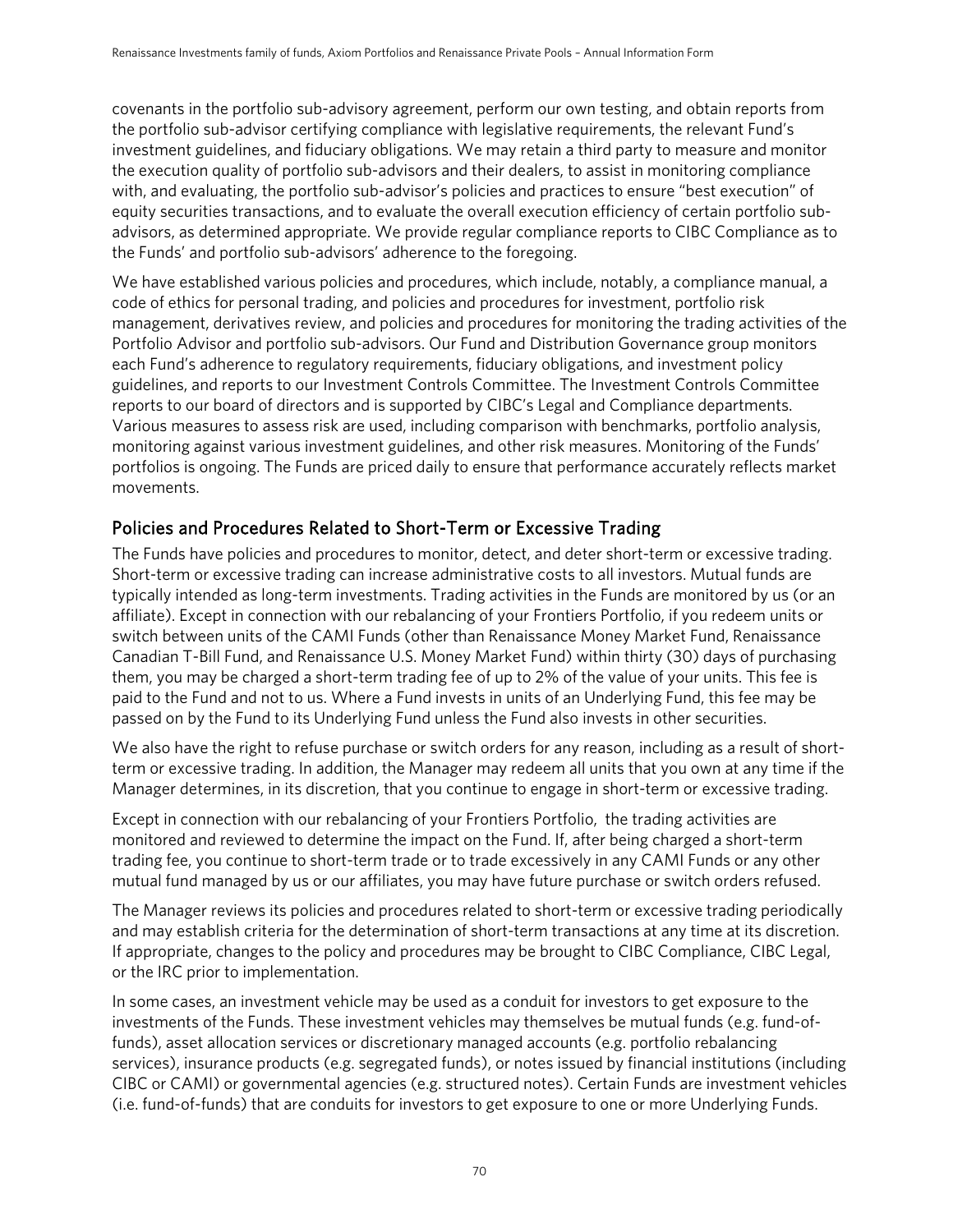Other investment vehicles may also be used as a conduit for investors to get exposure to one or more of the Funds. Such investment vehicles may include Class O and Class OH unit investors who have entered into a Class O or Class OH unit account agreement with us and pay us a negotiated management fee, such as segregated funds, fund-of-funds managed by CAMI or its affiliates, and CIBC or CAMI funds-linked deposit notes (referred to as *Notes*), and Class S unit investors. Although these investment vehicles may purchase and redeem units of a Fund on a short-term basis, they are typically acting on behalf of numerous investors, such that the investment vehicle itself is not generally considered to be engaged in harmful short-term or excessive trading for the purposes of the Underlying Funds, or the Fund's policies and procedures.

In addition, the trading strategy of the Notes and the requirement for Class O and Class OH unit investors to provide us with advance notice of large redemption of units provide further protection against short-term trading and large redemptions of units of the Funds. CIBC, CIBC World Markets Inc. and CAMI, each wholly-owned subsidiaries of CIBC, will receive fees and/or benefits in connection with the Notes and in connection with the hedging of any obligations under the Notes. Refer to the Funds' Simplified Prospectus for more information on funds-linked deposit notes.

If the investment vehicle is managed by CAMI or an affiliate, such as the Axiom Portfolios, which are fund-of-funds that invest in units of certain of the Renaissance Private Pools, short-term or excessive trading in securities of the investment vehicle will be monitored by CAMI or an affiliate, as the case may be, and may be subject to policies and procedures similar to those noted above, including the imposition of fees if determined appropriate. In such circumstances, the investment vehicle may pass the fees to the Funds. To the extent practicable, we will monitor trades in the Funds by investment vehicles managed by third parties to detect and prevent trading activities that are harmful to the Funds. As new investment vehicles are developed, we will monitor their impact on the Funds and apply the policies and procedures noted above, as determined appropriate.

Currently, to our knowledge, the following Funds are, or will be, invested in by one or more of the investment vehicles noted above:

#### Renaissance Funds

- Renaissance Money Market Fund
- Renaissance Short-Term Income Fund
- Renaissance Canadian Bond Fund
- Renaissance Real Return Bond Fund
- Renaissance Corporate Bond Fund
- Renaissance U.S. Dollar Corporate Bond Fund
- Renaissance High-Yield Bond Fund
- Renaissance Floating Rate Income Fund
- Renaissance Flexible Yield Fund
- Renaissance Canadian Dividend Fund
- Renaissance Canadian Growth Fund
- Renaissance U.S. Equity Income Fund
- Renaissance U.S. Equity Growth Fund

#### Renaissance Private Pools

- Renaissance International Dividend Fund
- Renaissance International Equity Fund
- Renaissance Global Markets Fund
- Renaissance Optimal Global Equity Portfolio
- Renaissance Global Value Fund
- Renaissance Global Growth Fund
- Renaissance Global Focus Fund
- Renaissance Global Small-Cap Fund
- Renaissance China Plus Fund
- Renaissance Emerging Markets Fund
- Renaissance Global Infrastructure Fund
- Renaissance Global Real Estate Fund
- Renaissance Global Health Care Fund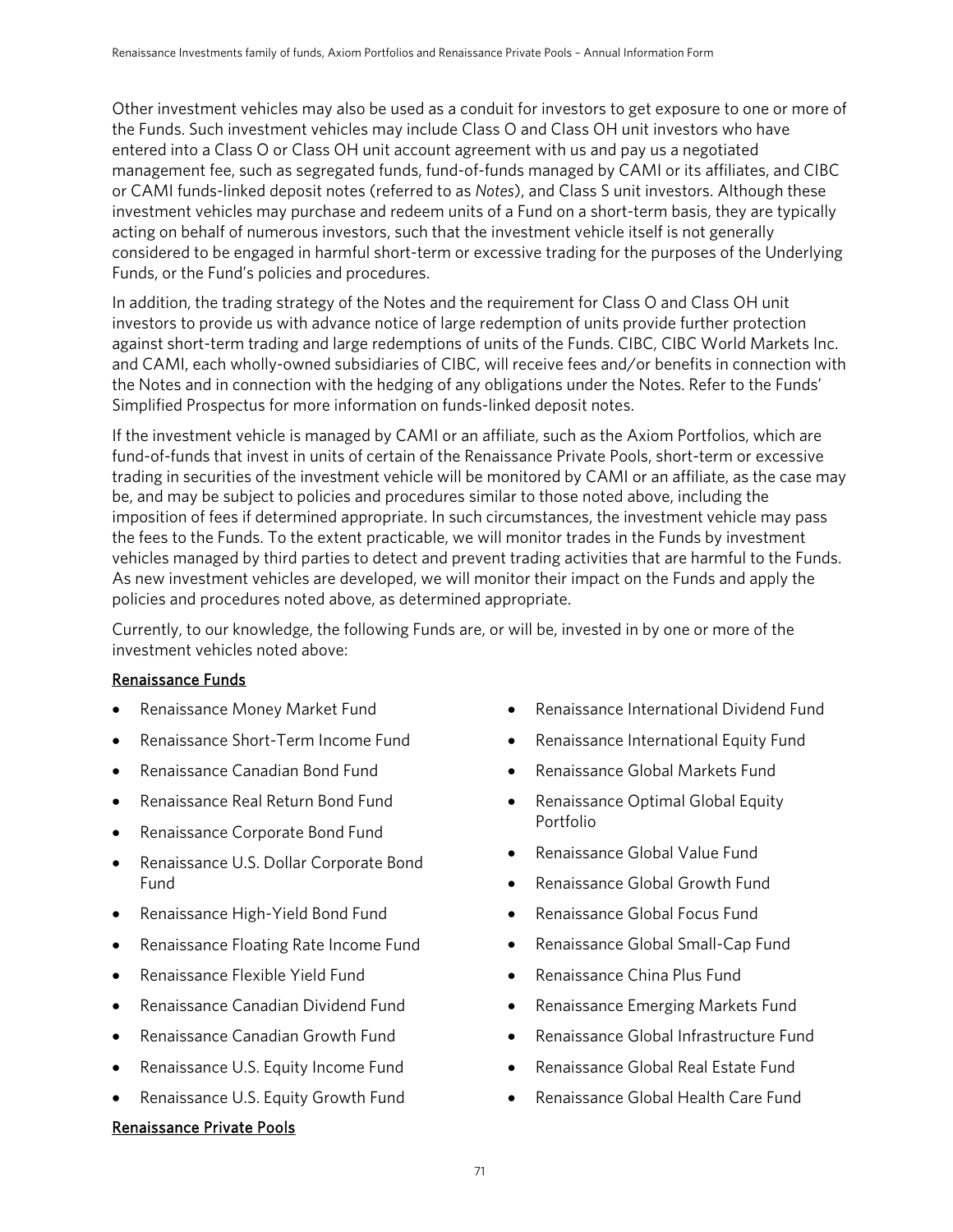- Renaissance Ultra Short-Term Income Private Pool
- Renaissance Canadian Fixed Income Private Pool
- Renaissance Multi-Sector Fixed Income Private Pool
- Renaissance Global Bond Private Pool
- Renaissance Equity Income Private Pool
- Renaissance Canadian Equity Private Pool
- Renaissance U.S. Equity Private Pool
- Renaissance International Equity Private Pool
- Renaissance Global Equity Private Pool
- Renaissance Emerging Markets Equity Private Pool
- Renaissance Real Assets Private Pool

# Policies and Procedures Related to Net Asset Value Errors

We have policies and procedures in place with respect to correcting any material errors in the calculation of each Fund's net asset value (referred to as *NAV*), or any errors in the processing of related transactions. Such policies and procedures were developed with consideration given to industry standards. Generally, material errors are considered errors of 0.50% or greater of a Fund's NAV. A unitholder will typically receive compensation only for material errors where the unitholder's loss is \$25 or more. If a single error is protracted over a number of successive days, these thresholds will be considered for each day and will not be accumulated.

### Policies and Procedures Related to Derivatives

The derivative contracts the Portfolio Advisor or portfolio sub-advisors enter into on behalf of the Funds must be undertaken in accordance with the standard investment restrictions and practices and each Fund's investment objectives and strategies.

The Portfolio Advisor is responsible for managing the risks associated with the use of derivatives. The Portfolio Advisor has adopted written derivatives review procedures that set out the objectives and goals for derivatives trading of the Funds, as well as the risk management procedures applicable to such derivatives trading. Both the Portfolio Advisor and the portfolio sub-advisors are required to adhere to such procedures. The Portfolio Advisor's Investment Controls Committee is responsible for reviewing adherence to these procedures. In particular, these risk management procedures involve the measuring, monitoring, and reporting of portfolio leverage, third party credit quality, and cash cover requirements, which are all measured, monitored, and reported on a monthly basis to ensure compliance with the standard restrictions and practices and a Fund's investment objectives and strategies. The policies and procedures are reviewed on an as-needed basis and, at a minimum, annually.

The Funds cannot use derivatives to create leverage. As a result, the value of the Funds' derivative positions will closely resemble and experience similar fluctuations in value as the portfolio securities held by the Funds. Therefore, no stress testing is conducted specifically with respect to the Funds' derivative positions; however, the Portfolio Advisor does perform a review of risk exposure on all of the Funds' managed portfolios.

### Policies Related to Proxy Voting

As Portfolio Advisor, CAMI is responsible for providing investment management services to the Funds, including the exercise of voting rights attached to the Fund's securities or other property . In the case of sub-advised Funds, CAMI has delegated the investment management responsibility and the related obligation to exercise a Fund's voting rights to the Fund's portfolio sub-advisors.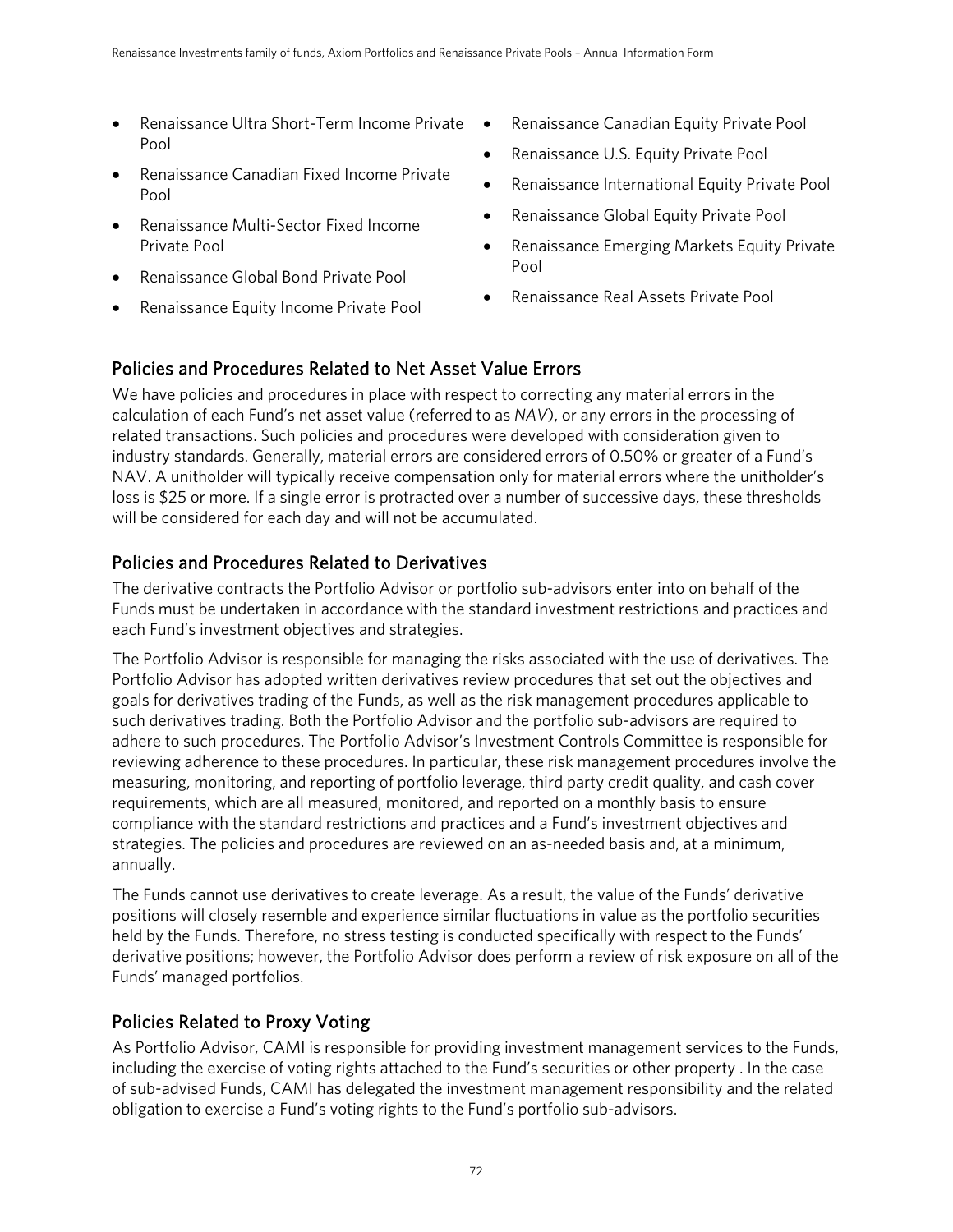We have adopted written policies and procedures aimed to ensure all votes in respect of the Fund's securities or other property are made to maximize returns and are in the best interests of the Fund's unitholders.

Pursuant to the proxy-voting policies and procedures, CAMI and the portfolio sub-advisors are responsible for directing how any votes in respect of the Fund's securities or other property are to be voted. Portfolio sub-advisors are required to establish proxy-voting guidelines that meet our requirements; for example, each portfolio sub-advisor must have:

- a standing policy for dealing with routine matters on which they may vote;
- a policy that indicates the circumstances under which the portfolio sub-advisor will deviate from the standing policy for routine matters;
- a policy and procedures by which, the portfolio sub-advisor will determine how to vote or refrain from voting on non-routine matters;
- procedures to ensure that a Fund's portfolio securities are voted in accordance with the instructions of the portfolio sub-advisor; and
- procedures for voting proxies in situations where there may be a conflict of interest between the portfolio sub-advisor and a Fund's unitholders.

Our procedures also involve monitoring the portfolio sub-advisors' compliance with the proxy-voting guidelines on an ongoing basis and require us to report any non-compliance to our Investment Controls Committee for review and recommendation.

Although we do not expect to be called on to vote proxies for the sub-advised Funds, if that were to occur, we would vote such proxies on a case-by-case basis, following the guiding principle and, where appropriate, taking into consideration the principles in the sub-advisor's proxy voting policies.

CAMI always aims to act in the best interests of unitholders when voting proxies. To address perceived potential conflicts of interest, CAMI relies exclusively on an outside independent proxy advisor when dealing with proxy voting for CIBC and CIBC related companies. However, CAMI will exercise its judgment to vote proxies in the best interests of unitholders with respect to a company where CIBC or CIBC related companies are providing advice, funding, or underwriting services. In this case, there will be "ethical walls" designed to prevent undue influence between CAMI and CIBC and its CIBC related companies. Moreover, CAMI will assess annually whether its outside independent proxy advisor remains independent and able to make recommendations for voting proxies in an impartial manner and in the best interest of CAMI's unitholders. Further, CAMI will not vote the units of an Underlying Fund in which the Funds are invested, as discussed under *Fund-of-Funds* under *Organization and Management of the Renaissance Investments family of funds, Axiom Portfolios and Renaissance Private Pools* in the Funds' Simplified Prospectus.

The Funds' policies and procedures related to voting rights are available on request, and at no cost, by calling us toll-free at [1-888-888-3863,](tel:1-888-888-3863) or by writing to us at 161 Bay Street, 22nd floor, Toronto, Ontario, M5J 2S1.

Each Fund's proxy voting record for the most recent annual period ended June 30 is available on request, and at no cost, after August 31 of each year by calling us toll-free at [1-888-888-3863,](tel:1-888-888-3863) or by visiting our website at www.renaissanceinvestmemts.ca.

#### Policies and Procedures Related to Short Selling

Certain Funds may engage in short selling transactions. Prior to a Fund engaging in such transactions, the Manager will have established related written policies and procedures (including objectives, goals, and risk management procedures). Agreements, policies, and procedures relating to short selling will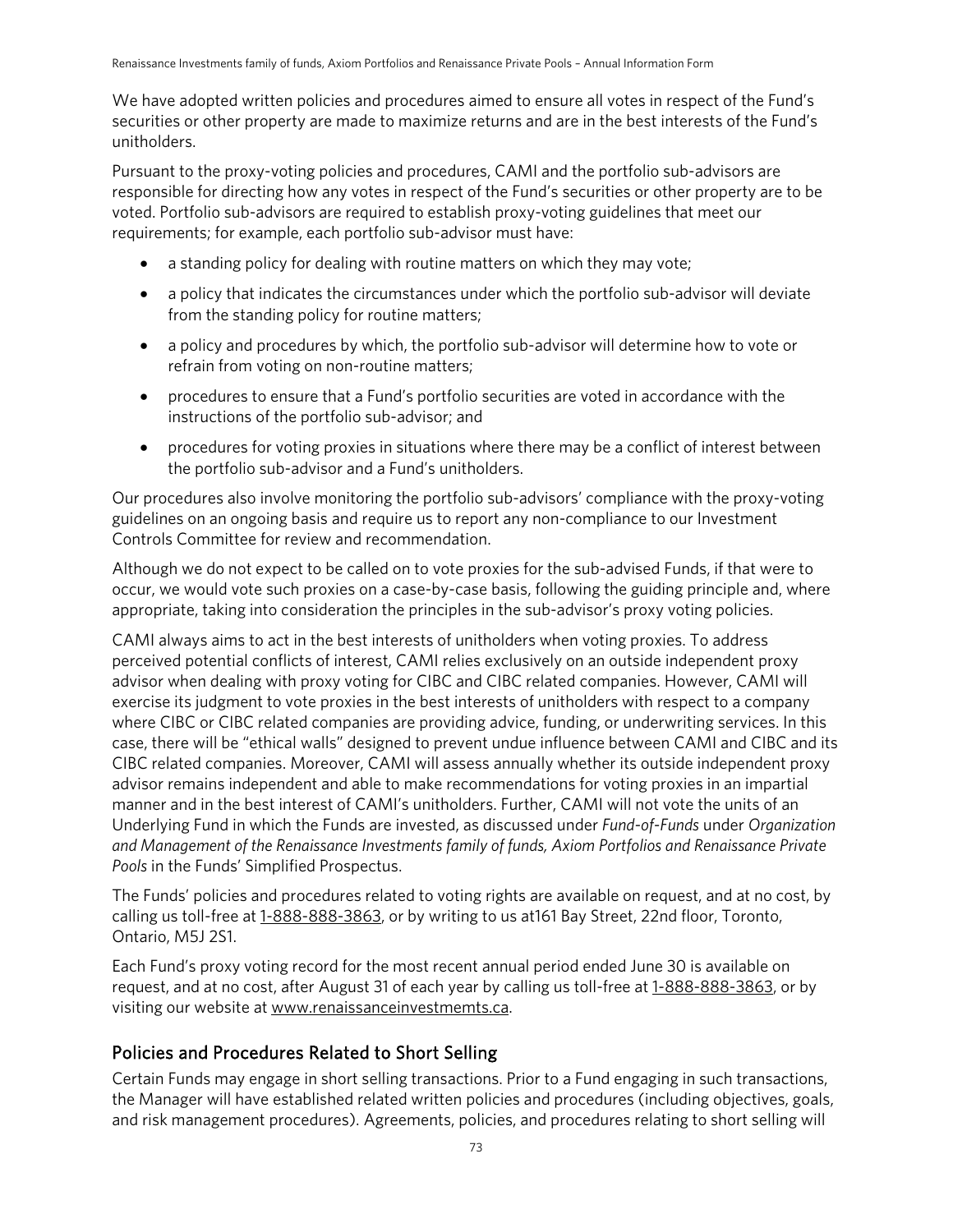be reviewed periodically by the Portfolio Advisor. The aggregate market value of all securities sold short by a Fund will not exceed 20% of its total NAV on a daily mark-to-market basis. The Manager and CAMI's board of directors will be kept apprised of any short selling policies. The decision to effect any particular short sale will be made by the Portfolio Advisor or portfolio sub-advisor and reviewed and monitored as part of the Manager's ongoing compliance procedures and risk control measures. Risk measurement procedures or simulations are generally not used to test the Funds' portfolios under stress conditions.

#### Policies and Procedures Related to Securities Lending, Repurchase, or Reverse Repurchase Transactions

In a securities lending transaction, a Fund will loan securities it holds in its portfolio to a borrower for a fee. In a repurchase transaction, a Fund sells securities it holds in its portfolio at one price, and agrees to buy them back later from the same party with the expectation of a profit. In a reverse repurchase transaction, a Fund buys securities for cash at one price and agrees to sell them back to the same party with the expectation of a profit.

Written procedures have been developed with respect to securities lending monitoring and reporting. Risk measurement procedures or simulations are generally not used to test the Fund's portfolio under stress conditions.

Pursuant to the Lending Authorization, CAMI appoints the custodian or sub-custodian as the Funds' Lending Agent to enter into securities lending, repurchase, and reverse repurchase transactions on the Funds' behalf. The Lending Authorization provides, and the Lending Agent has developed policies and procedures that provide, that securities lending transactions, repurchase agreements, and reverse repurchase agreements will be entered into in accordance with the standard practices and restrictions and the following requirements:

- must maintain non-cash collateral and cash collateral with a value equal to a minimum of 102% of the value of the securities;
- no more than 50% of a Fund's assets may be invested in securities lending or repurchase transactions at any one time;
- investments in any cash collateral must be in accordance with the investment restrictions specified in the Lending Authorization;
- the value of the securities and collateral will be monitored daily;
- transactions will be subject to collateral requirements, limits on transaction sizes, and a list of approved third parties based on factors such as creditworthiness; and
- securities lending may be terminated at any time and repurchase and reverse repurchase agreements must be completed within 30 days.

Pursuant to the Lending Authorization, the Funds have retained CIBC GSS as agent to provide certain administrative and reporting services in connection with the securities lending and repurchase program. The agent provides to our Fund and Distribution Governance group regular, comprehensive, and timely reports that summarize the transactions involving securities lending, repurchase, and reverse repurchase transactions, as applicable. At least annually, the agent will also confirm that the internal controls, procedures, records, creditworthiness, and collateral diversification standards for borrowers have been followed and will provide the Manager with such information in order to satisfy the Manager's obligations under applicable laws. The Manager will be primarily responsible for reviewing the agency agreement, internal controls, procedures, and records and ensuring compliance with applicable laws.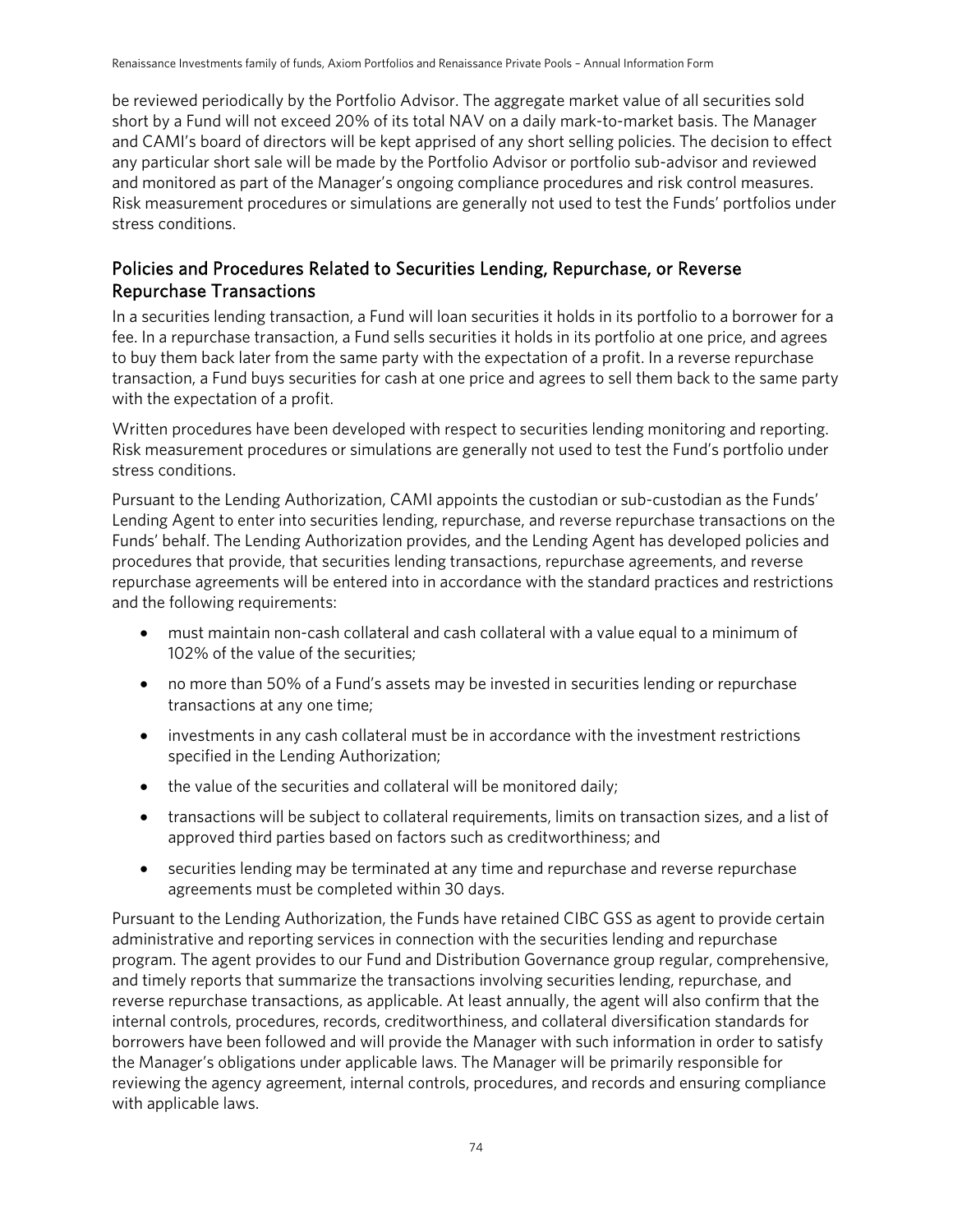Each securities lending transaction, repurchase agreement, and reverse repurchase agreement must qualify as a "securities lending arrangement" under section 260 of the Tax Act.

### Transactions with Related Companies

From time to time, the Portfolio Advisor or the portfolio sub-advisors may, on the Funds' behalf, enter into transactions with, or invest in securities of, companies related to the Manager or the portfolio subadvisors. Applicable securities legislation contains mutual fund conflict of interest and self-dealing restrictions and provides the circumstances in which the Funds, or the portfolio sub-advisors on the Funds' behalf, may enter into transactions with related companies. Companies related to the Manager include CIBC, CIBC Trust, CMT, CIBC World Markets Inc., CIBC World Markets Corp., CIBC Private Wealth Advisors, Inc., and any other associate of CIBC.

These transactions may involve the purchase and holding of securities of issuers related to the Manager or the portfolio sub-advisors, the purchase or sale of portfolio securities or foreign currencies through or from a related dealer to the Manager or through the Funds' Custodian, the purchase of securities underwritten by a related dealer or related dealers to the Manager, the entering into of derivatives with a related entity to the Manager acting as counterparty, and the purchase or sale of other investment funds managed by the Manager or an affiliate. However, these transactions will only be entered into in accordance with the requirements and conditions set out in applicable securities legislation and in accordance with any exemptive relief granted to the Funds by the Canadian securities regulatory authorities.

The Manager has developed policies and procedures to ensure these transactions are entered into in accordance with applicable legislation and, as the case may be, in accordance with the standing instructions issued by the IRC.

The Portfolio Advisor and the portfolio sub-advisors also have policies and procedures in place to mitigate potential conflicts of interest with any related parties.

A mutual fund is a dealer-managed mutual fund if a dealer, or a principal shareholder of a dealer, owns more than 10% of the voting rights of the Portfolio Advisor or a portfolio sub-advisor of the mutual fund. The Funds to which CAMI directly provides investment management services, or which are subadvised by CIBC Private Wealth Advisors, Inc., are dealer-managed mutual funds because CIBC, the principal shareholder of the dealers CIBC World Markets Inc. and CIBC World Markets Corp. (referred to collectively as *CIBC WM*), owns more than 10% of the voting rights of CAMI.

Pursuant to the provisions prescribed by NI 81-102, the Funds shall not knowingly make an investment in securities of an issuer where a partner, director, officer or employee of CAMI or their affiliates or associates is a partner, director or officer of the issuer of the securities. In addition, the Funds shall not knowingly make an investment in securities of an issuer during, or for 60 calendar days after, the period in which CAMI and their associates or affiliates acts as an underwriter in the distribution of securities of such issuer.

The Funds have obtained standing instructions from the IRC to allow purchases of securities during the distribution of an offering and the 60 days following the close of the distribution where a Related Dealer is acting or has acted as an underwriter.

The Manager has implemented policies and procedures relating to these transactions including the distribution of a list of offerings where a Related Dealer is acting as an underwriter, a requirement for CAMI to notify the Manager of any intention to purchase a security where a Related Dealer is acting as an underwriter and a certification from CAMI that each such purchase met the criteria set out in the regulations or by the IRC.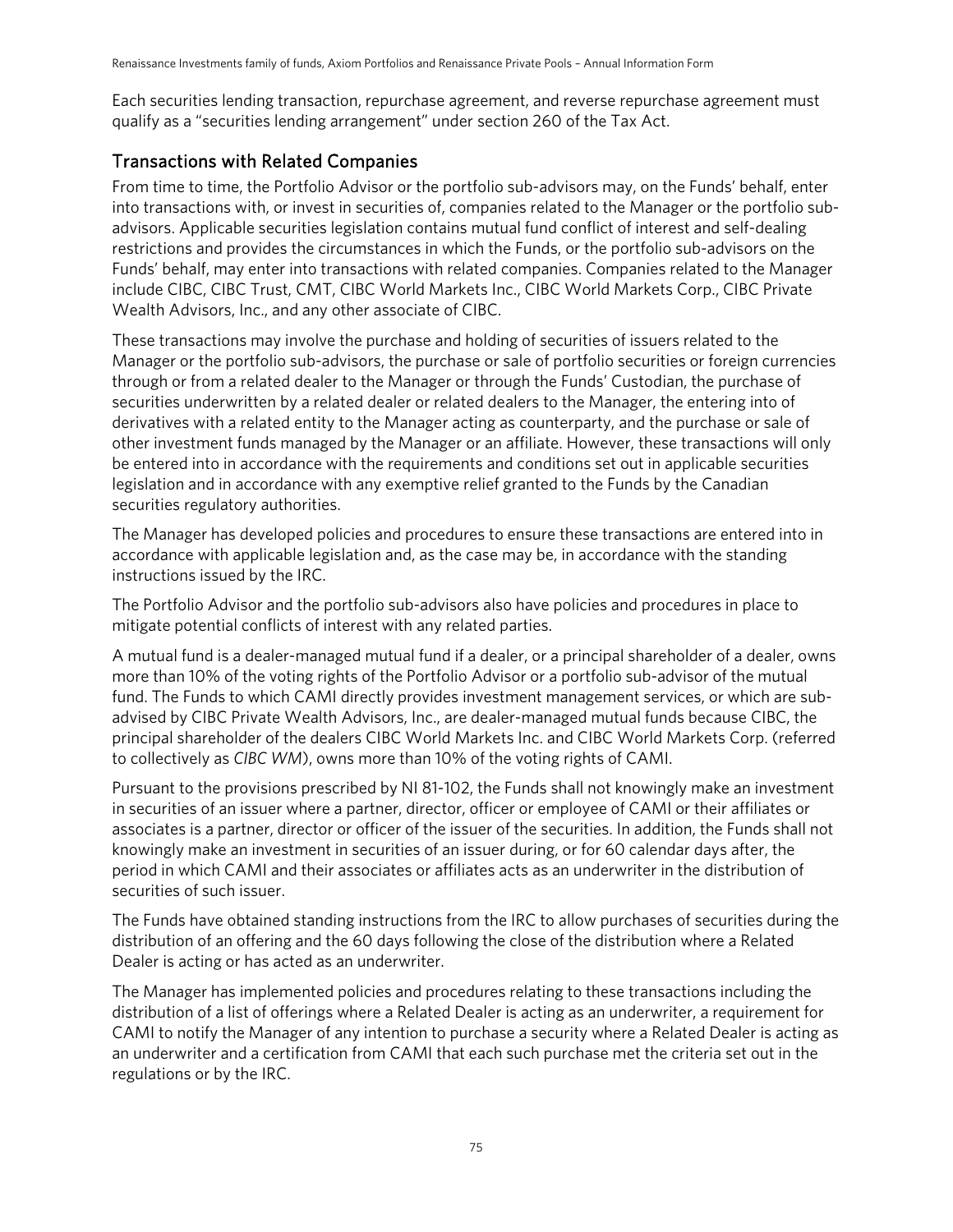The CAMI Business Controls group monitors transactions with related parties and provides details of any breaches to the Manager. The Manager will report on these transactions and any breaches of standing instructions to the IRC at least annually.

### Management Fee Distributions

In some cases, the Manager may charge a reduced management fee to a particular Fund in respect of certain investors. An amount equal to the difference between the management fee otherwise chargeable and the reduced fee payable will be distributed by the Fund to applicable investors. This is referred to as a *Management Fee Distribution*. All Management Fee Distributions are automatically reinvested in additional units of the applicable Fund.

Except for the eligible classes of Renaissance Private Pools which provide for Management Fee Distributions without negotiation (refer below), a Fund's payment of Management Fee Distributions is fully negotiable between the Manager, as agent for the Funds, and the unitholder's financial advisor and/or dealer, and is primarily based on the size of the investment in the Fund, the expected level of account activity, and the investor's total investments with us.

Management Fee Distributions are calculated and accrued daily, and payments are made at least monthly to eligible investors. We may at any time change the amount of Management Fee Distributions or any or all of the asset tiers described in the Funds' Simplified Prospectus, or eliminate their offering entirely.

#### Financial Groups: Renaissance Private Pools

If you or your Financial Group hold accounts with \$250,000 or more, in aggregate, of eligible classes of units in one or more Pools, you are entitled to receive the benefit of a Management Fee Distribution.

The table below shows (a) the classes of units eligible to receive Management Fee Distributions, and (b) the classes of units that may be included in the total calculation of a Financial Group holding.

| Class                                              | Eligible for<br>Management Fee<br><b>Distributions</b> | Included in the<br><b>Total Financial</b><br>Group Holding<br>Calculation |
|----------------------------------------------------|--------------------------------------------------------|---------------------------------------------------------------------------|
| Class A (Pools) units                              | N/A                                                    | N/A                                                                       |
| Premium Class units (includes T4 and T6 Classes)   | ✓                                                      | ✓                                                                         |
| Class C units                                      | N/A                                                    | ✓                                                                         |
| Class F-Premium units (includes T4 and T6 Classes) | ✓                                                      | ✓                                                                         |
| Hedge Class units (includes T4 and T6 Classes)     | ✓                                                      | ✓                                                                         |
| Class N-Premium units (includes T4 and T6 Classes) | ✓                                                      | ✓                                                                         |
| Class I units                                      | N/A                                                    | ✓                                                                         |
| Class O and Class OH units                         | N/A                                                    | N/A                                                                       |

Refer to *Financial Groups: Renaissance Private Pools* under *Purchases, Switches and* Redemptions in the Funds' Simplified Prospectus for more information about Financial Group eligibility.

Management Fee Distributions for eligible classes differ by Pool. With the exception of Class A (Pools), Class C, Class I, Class O and Class OH units (as indicated in the above table), assets held in each Pool within a Financial Group are eligible for Management Fee Distributions based on the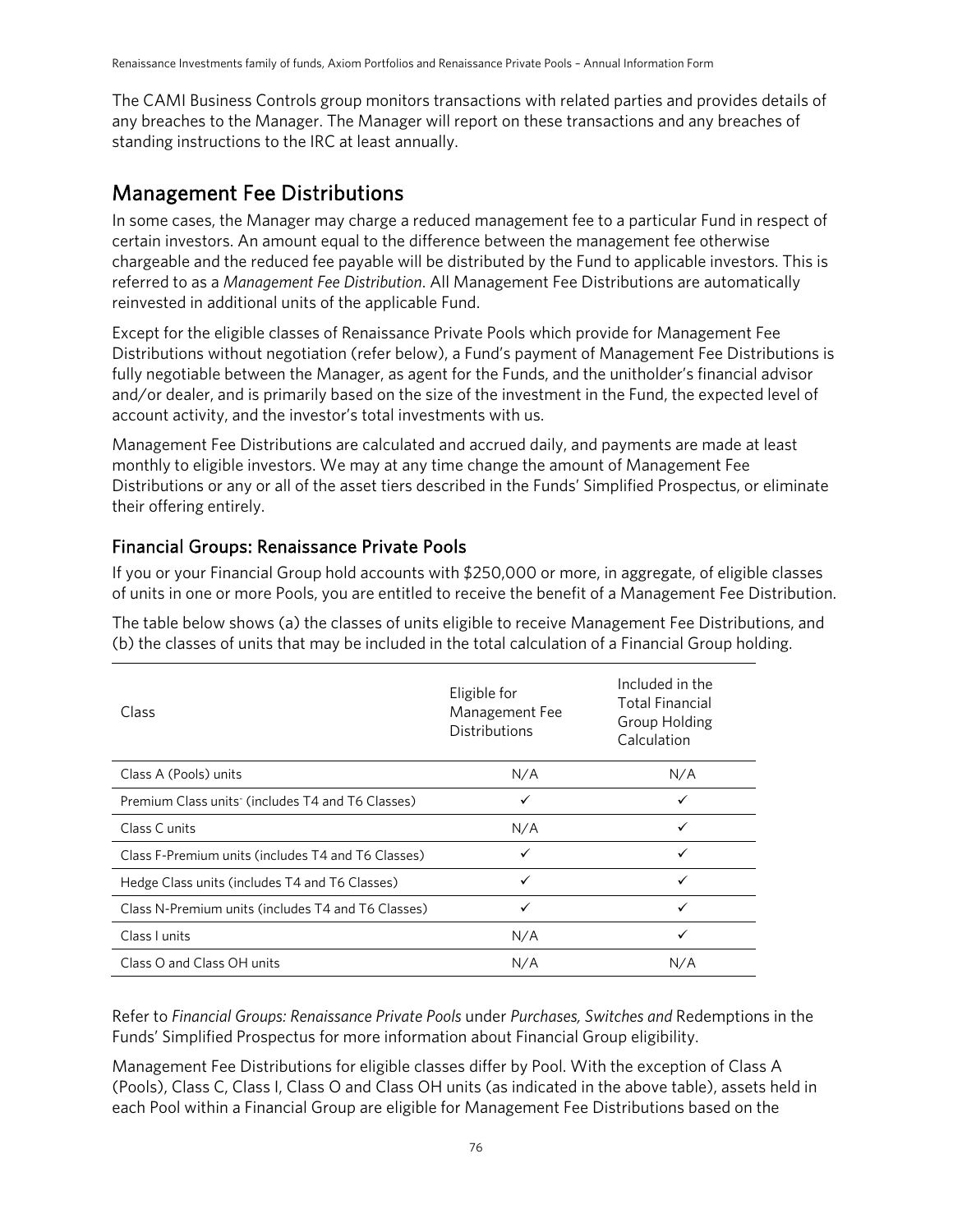reduction of management fees in the applicable tier. Therefore, the Management Fee Distribution rate corresponds to the applicable asset tier based on the current market value for all eligible assets held within the Pools' eligible classes. Each Pool will receive the applicable tier on all assets held within the Pool. Refer to *Management Fee Distributions* under *Fees and Expenses Payable by the Funds* under *Fees and Expenses* in the Funds' Simplified Prospectus for the management fee reduction rates by asset tier for each Pool.

All members of a Financial Group will receive the same Management Fee Distribution for the eligible units held in the same class of a Pool. Management Fee Distributions are calculated and accrued daily and payments are made at least monthly to eligible investors.

The income tax consequences of Management Fee Distributions made by a Fund will generally be borne by the qualifying investors receiving those distributions. Management Fee Distributions result in the distribution of additional income, capital gains and/or capital to an investor. Management Fee Distributions are paid by a Fund first out of net income, then out of net taxable capital gains and, thereafter, if necessary, out of capital. You should discuss Management Fee Distributions with your tax advisor so that you are fully aware of the tax implications for your particular situation.

For more information, refer to *Management Fee Distributions* under *Fees and Expenses* in the Funds' Simplified Prospectus, and to *Income Tax Considerations for Investors* (below).

# Income Tax Considerations for Investors

In the opinion of Borden Ladner Gervais LLP, tax counsel to the Manager, the following is a fair summary of the principal Canadian federal income tax considerations under the Tax Act, as at the date of this Annual Information Form, with respect to the acquisition, ownership and disposition of units of the Funds generally applicable to you if you are an individual (other than a trust) who, for the purposes of the Tax Act and at all relevant times, is resident in Canada, holds units of the Funds as capital property or in a registered plan, is not affiliated with the Funds and deals at arm's length with the Funds.

This summary is based on certain information provided to counsel by senior officers of the Manager, the facts set out in this Annual Information Form, the current provisions of the Tax Act and the regulations thereunder (referred to as the *Regulations*) and counsel's understanding of the current published administrative policies and assessing practices of the Canada Revenue Agency. This summary also takes into account all specific proposals to amend the Tax Act and the Regulations publicly announced by, or on behalf of, the Minister of Finance (Canada) prior to the date hereof (referred to as the *Proposed Amendments*). However, there can be no assurance that the Proposed Amendments will be enacted in their current form, or at all. Except for the Proposed Amendments, this summary does not take into account or anticipate any changes in law or administrative practice, whether by legislative, regulatory, administrative, or judicial action. Furthermore, this summary is not exhaustive of all possible income tax considerations and, in particular, does not take into account provincial, territorial, or foreign income tax legislation or considerations.

The income and other tax consequences of acquiring, holding, or disposing of units of a Fund, including the tax treatment of any fees or other expenses incurred by you, vary according to your status, the province(s) or territory(ies) in which you reside or carry on business, and, generally, your own particular circumstances. The following description of income tax matters is, therefore, of a general nature only and is not intended to constitute advice to you. You should seek independent advice regarding the tax consequences of investing in units of a Fund, based upon your own particular circumstances.

This summary is based on the assumption that each of the Funds, other than Renaissance Optimal Global Equity Currency Neutral Portfolio, Renaissance Global Real Estate Currency Neutral Fund,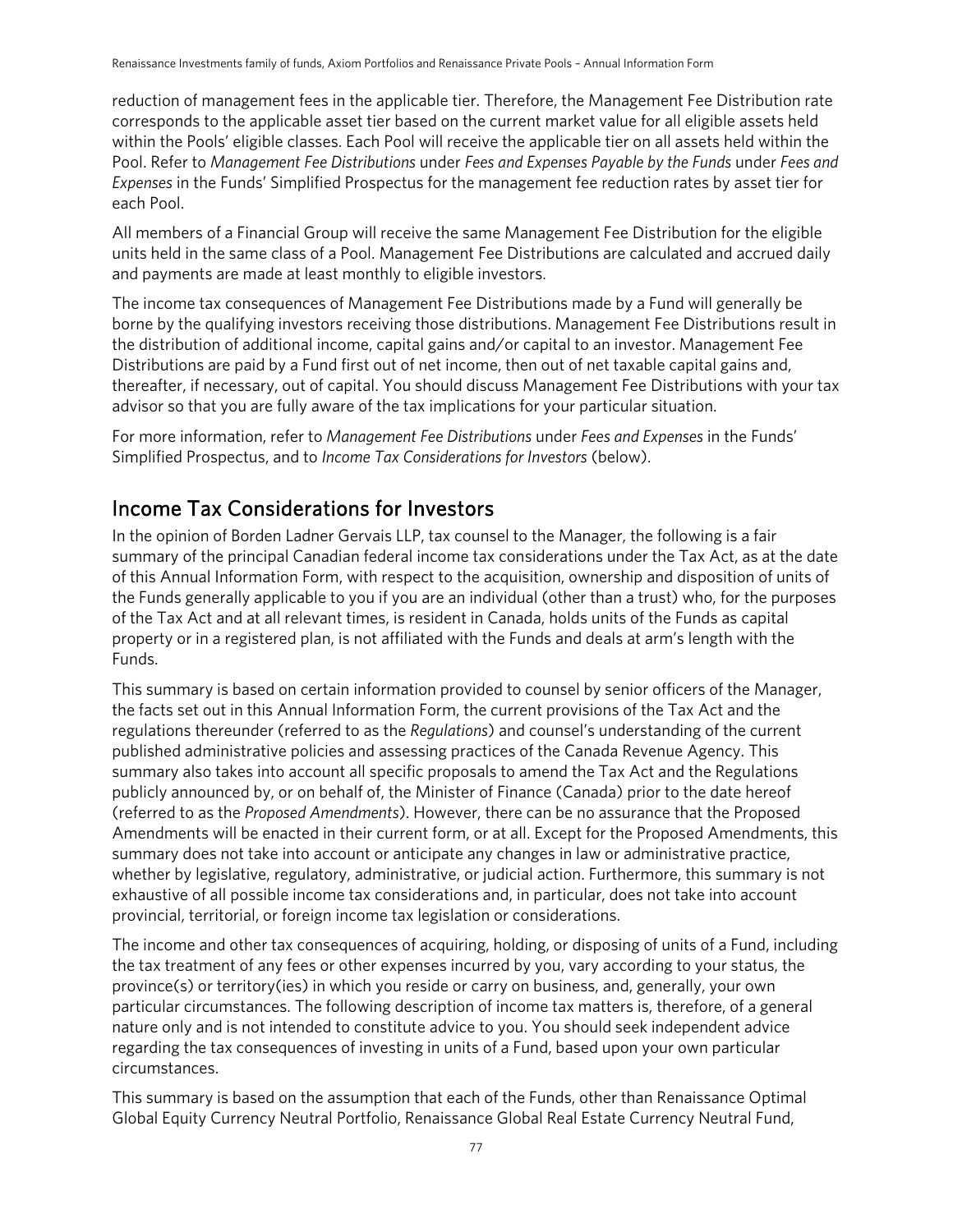Renaissance Global Focus Currency Neutral Fund, Renaissance Multi-Asset Global Balanced Income Private Pool, Renaissance Multi-Asset Global Balanced Private Pool, Renaissance Global Equity Private Pool, and Renaissance U.S. Equity Currency Neutral Private Pool, currently qualifies and will continue to qualify as a "mutual fund trust" under the Tax Act at all material times. Once met, it is the intention of the Manager that the conditions prescribed in the Tax Act for qualification as a "mutual fund trust" will be satisfied on a continuing basis by each of these Funds. Each of the funds that does not currently qualify as a "mutual fund trust" is a "registered investment". This summary also assumes that each of the Funds other than Renaissance U.S. Equity Private Pool, Renaissance International Equity Private Pool, and Renaissance Emerging Markets Equity Private Pool is and will continue to be a "registered investment" under the Tax Act at all material times for certain registered plans as described under *Registered Plans and Eligibility for Investment* (below).

#### Taxation of the Funds

Each Fund is subject to tax under Part I of the Tax Act in each taxation year on the amount of its income for the year, including net realized taxable capital gains, less the portion thereof that is, or is deemed to be, paid or payable to unitholders in the year.

Where a Fund has been a mutual fund trust under the Tax Act throughout a taxation year, the Fund will be allowed for such year to reduce its liability, if any, for tax on its net realized taxable capital gains by an amount determined under the Tax Act based on various factors, including the redemptions of its units during the year.

With the exception of Renaissance U.S. Money Market Fund, each Fund intends to distribute to unitholders in each taxation year, including by way of Management Fee Distributions, where applicable, a sufficient amount of its net income and net realized taxable capital gains so that it will not be liable for tax in any year under Part I of the Tax Act (after taking into account applicable losses and capital gains tax refunds, if any).

Net capital gains (if any) realized by Renaissance U.S. Money Market Fund that are not otherwise distributed by the Fund during the course of the year will be distributed to unitholders of that Fund annually in December of each year, unless we elect before the last valuation date of the fiscal year of the Fund to retain such net capital gains in the Fund to the extent permitted under the Tax Act.

Each Fund is required to compute its net income and net realized taxable capital gains in Canadian dollars for purposes of the Tax Act, and may, as a consequence, realize foreign exchange gains or losses that will be taken into account in computing its income or capital gains for tax purposes. Also, when a Fund accepts subscriptions or makes payments for redemptions or distributions in U.S. dollars or another foreign currency, it may experience a foreign exchange gain or loss as a result of changes in the value of the U.S. dollar or another foreign currency, as applicable, relative to the Canadian dollar between the date the order is accepted or the distribution is calculated and the date the Fund receives or makes payment.

All of a Fund's deductible expenses, including expenses common to all classes of units of the Fund, management fees, fixed administration fees, and other expenses specific to a particular class of units of the Fund, will be taken into account in determining the income or loss of the Fund as a whole and applicable taxes payable by the Fund as a whole.

Provided that appropriate designations are made by the issuer, "taxable dividends" and/or "eligible dividends" from "taxable Canadian corporations" (all within the meaning of the Tax Act) paid by the issuer to a Fund will effectively retain their character in the hands of the Fund for the purposes of computing its income.

Capital or income losses realized by a Fund cannot be allocated to you but, subject to certain limitations, may be deducted by the Fund from capital gains or net income realized in other years. In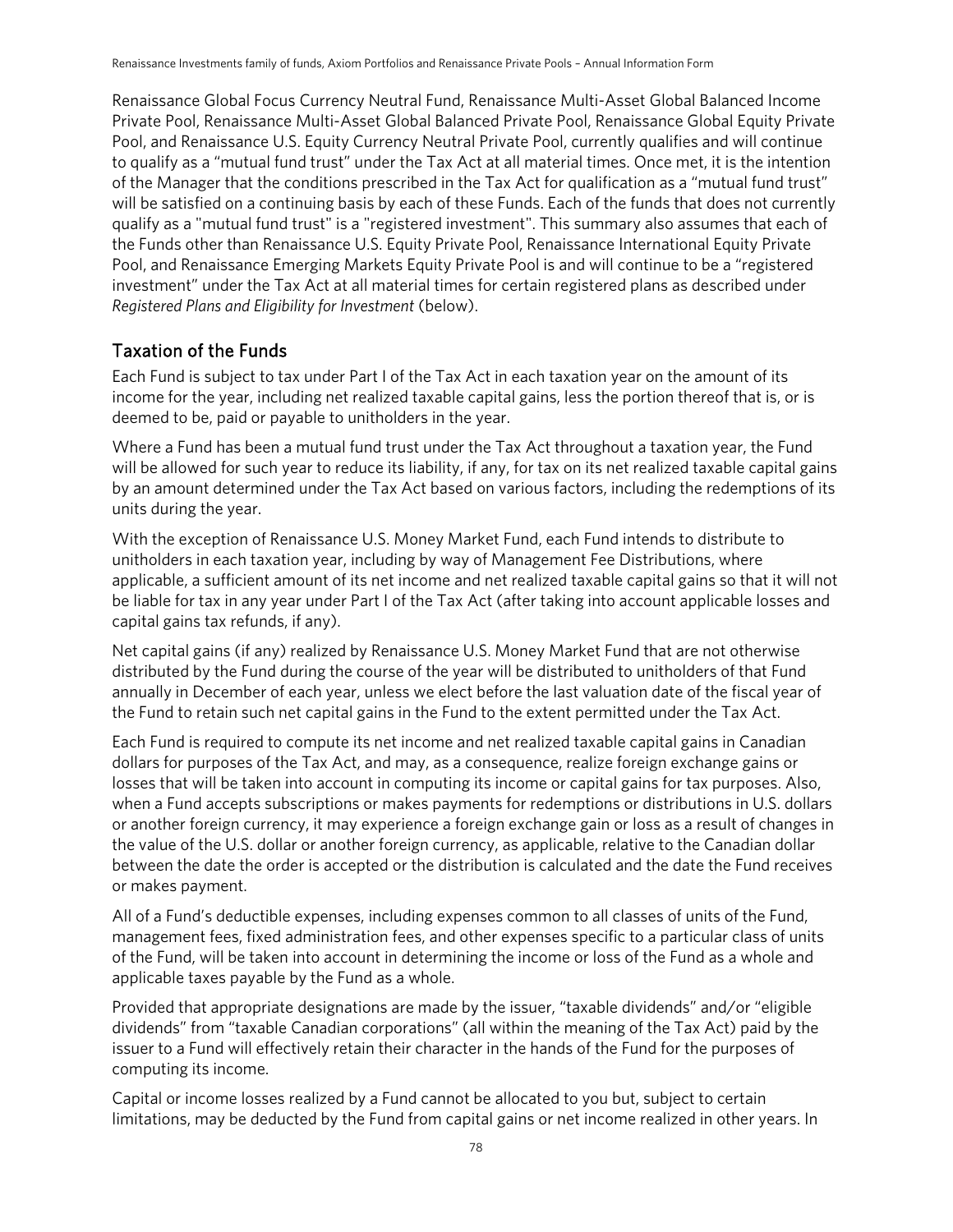certain circumstances, the "suspended loss" rules in the Tax Act may prevent the Fund from immediately recognizing a capital loss realized by it on a disposition of capital property, which may increase the amount of net realized capital gains of the Fund that will be distributed to unitholders.

As a Fund's income and capital gains may be derived from investments in countries other than Canada, the Fund may be liable to pay, or be regarded as having paid, income or profits tax to such countries. To the extent that such foreign tax paid by a Fund exceeds 15% of the foreign income (excluding capital gains), such excess may generally be deducted by the Fund in computing its income for purposes of the Tax Act. To the extent that such foreign tax paid does not exceed 15% and has not been deducted in computing the income of a Fund, the Fund may designate a portion of its foreign source income in respect of your units, so that such income and a portion of the foreign tax paid by the Fund may be regarded as foreign source income of, and foreign tax paid by, you for the purposes of the foreign tax credit provisions of the Tax Act.

Generally, a Fund will include gains and deduct losses on income account in connection with investments made through certain derivatives, such as futures and forward contracts, except where such derivatives are used to hedge investments of the Fund that are capital property and there is sufficient linkage, and will recognize such gains and losses for tax purposes at the time they are realized. In addition, certain of the Funds may invest in Underlying Funds that, in turn, invest in derivatives. These Underlying Funds generally treat gains and losses arising in connection with derivatives, other than derivatives used for certain hedging purposes, on income account rather than on capital account.

Subject to the derivative forward agreement rules in the Tax Act (referred to as the *DFA Rules*), where a Fund uses derivatives to closely hedge gains or losses on underlying capital investments held by the Fund, the Fund intends to treat these gains or losses on capital account. The DFA Rules target certain financial arrangements (described in the DFA Rules as "derivative forward agreements") that seek to reduce tax by converting, through the use of derivative contracts, the return on investments that would have the character of ordinary income to capital gains. The DFA Rules will generally not apply to derivatives used to closely hedge gains or losses due to currency fluctuations on underlying capital investments of a Fund. Hedging, other than currency hedging on underlying capital investments, that reduces tax by converting the return on investments that would have the character of ordinary income to capital gains through the use of derivative contracts will be treated by the DFA Rules as on income account.

A Fund may be subject to section 94.1 of the Tax Act if it holds or has an interest in an "offshore investment fund property". In order for section 94.1 of the Tax Act to apply to a Fund, the value of the interests must reasonably be considered to be derived, directly or indirectly, primarily from portfolio investments of the offshore investment fund property. If applicable, these rules can result in a Fund including an amount in its income based on the cost to the Fund of the offshore investment fund property multiplied by a prescribed interest rate. These rules would apply in a taxation year to the Fund if it could reasonably be concluded, having regard to all the circumstances, that one of the main reasons for the Fund acquiring, holding or having the investment in the entity that is an offshore investment fund property, was to benefit from the portfolio investments of the entity in such a manner that the taxes on the income, profits and gains therefrom for any particular year, were significantly less than the tax that would have been applicable if such income, profits and gains had been earned directly by the Fund. The Manager has advised that none of the reasons for a Fund acquiring an interest in "offshore investment fund property" may reasonably be considered to be as stated above. As a result, section 94.1 should not apply to the Funds.

The Funds may, subject to regulatory and other approvals, be permitted, from time to time, to enter into securities lending arrangements with qualified counterparties. Provided that the securities lending arrangement qualifies as a "securities lending arrangement" under section 260 of the Tax Act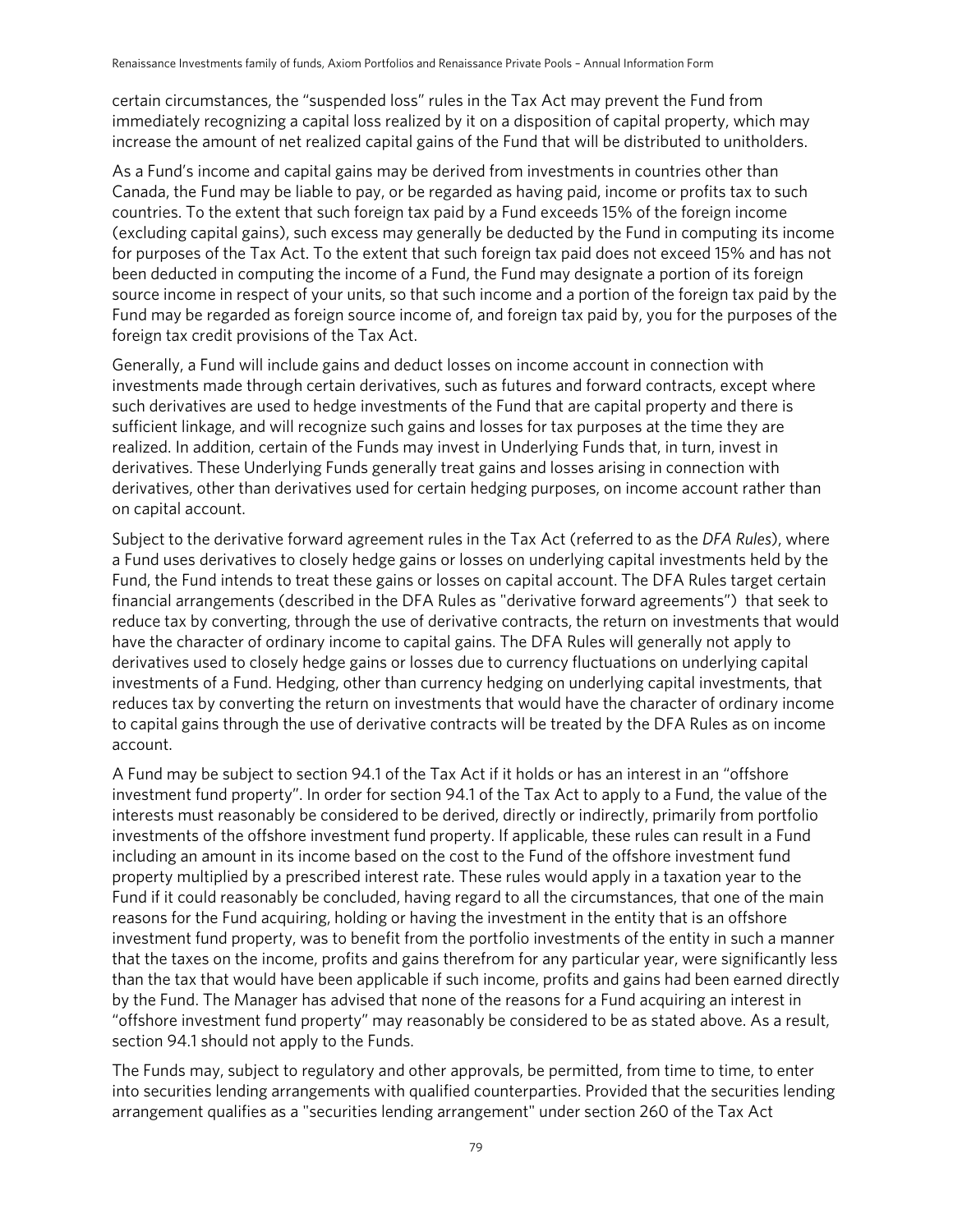(referred to as a *Securities Lending Arrangement*), the entering into and performance of its obligations under the Securities Lending Arrangement will not generally result in a disposition by the Funds of the "qualified securities" that are the subject of the Securities Lending Arrangement and such "qualified securities" (as defined in the Tax Act) shall be deemed to continue to be property of the Funds while they are subject to the Securities Lending Arrangement. Moreover, any compensation payment received by the Funds as compensation for a taxable dividend on a share of a public corporation (or received as compensation for an "eligible dividend" within the meaning of the Tax Act on a share of a public corporation) will be treated as a taxable dividend (or an eligible dividend, as the case may be) to the Funds.

A Securities Lending Arrangement with a qualified counterparty (including counterparties that are related to the Manager) could be considered not to qualify as a Securities Lending Arrangement, if, having regard to all the facts and circumstances relating to the arrangement, the Fund's risk of loss or opportunity for gain or profit with respect to the securities that are subject to the arrangement is considered to be changed in a material respect. If such an arrangement were not a Securities Lending Arrangement, the entering into of the arrangement would result in a disposition by the Fund of the securities that are subject to the arrangement at their fair market value. Upon termination of such an arrangement, the Fund would reacquire the securities that are subject to the arrangement at the amount that was equal to the Fund's proceeds of disposition of the securities at the time the arrangement commenced.

Moreover, any compensation payments received by the Fund would be considered to be ordinary income when received. No assurance can be given regarding whether in the particular facts and circumstances that may exist regarding a particular arrangement, that the particular arrangement with a qualified counterparty will be a Securities Lending Arrangement.

If a Fund does not qualify as a "mutual fund trust" under the Tax Act at any time, the income tax consequences for that Fund may differ materially from those described above. In any year throughout which a Fund does not qualify as a mutual fund trust, the Fund could be subject to tax under Part XII.2 of the Tax Act. Part XII.2 of the Tax Act provides that certain trusts (excluding mutual fund trusts) that have an investor who is a "designated beneficiary" under the Tax Act at any time in the taxation year are subject to a special tax under Part XII.2 of the Tax Act on the trust's "designated income" under the Tax Act. "Designated beneficiaries" generally include non-resident persons, certain trusts, certain partnerships, and certain tax-exempt persons in certain circumstances where the tax-exempt person acquires units from another beneficiary. "Designated income" generally includes income from businesses carried on in Canada and income from real property situated in Canada, "timber resource properties", "Canadian resource properties" as well as taxable capital gains from dispositions of "taxable Canadian property" (all as defined in the Tax Act). Where a Fund is subject to tax under Part XII.2, provisions in the Tax Act are intended to ensure that unitholders who are not designated beneficiaries receive an appropriate refundable tax credit.

A Fund may be subject to alternative minimum tax in any taxation year throughout which the Fund did not qualify as a mutual fund trust. This could occur, for example, in a year in which the Fund does not qualify as a mutual fund trust and has losses on income account, as well as capital gains.

A Fund that does not qualify as a mutual fund trust is also not entitled to claim the capital gains refund that would otherwise be available to it if it were a mutual fund trust throughout the year. As a consequence, non-redeeming unitholders of such trusts for a particular year will be allocated, and subject to tax on, the amount of net realized capital gains that would have otherwise been reduced or refunded as a capital gains refund in respect of redeeming units throughout the year. In any year throughout which a Fund does not qualify as a mutual fund trust, the Fund may be required to reduce any loss realized on the disposition of shares of a corporation by the amount of dividends received thereon, including those that are distributed to unitholders.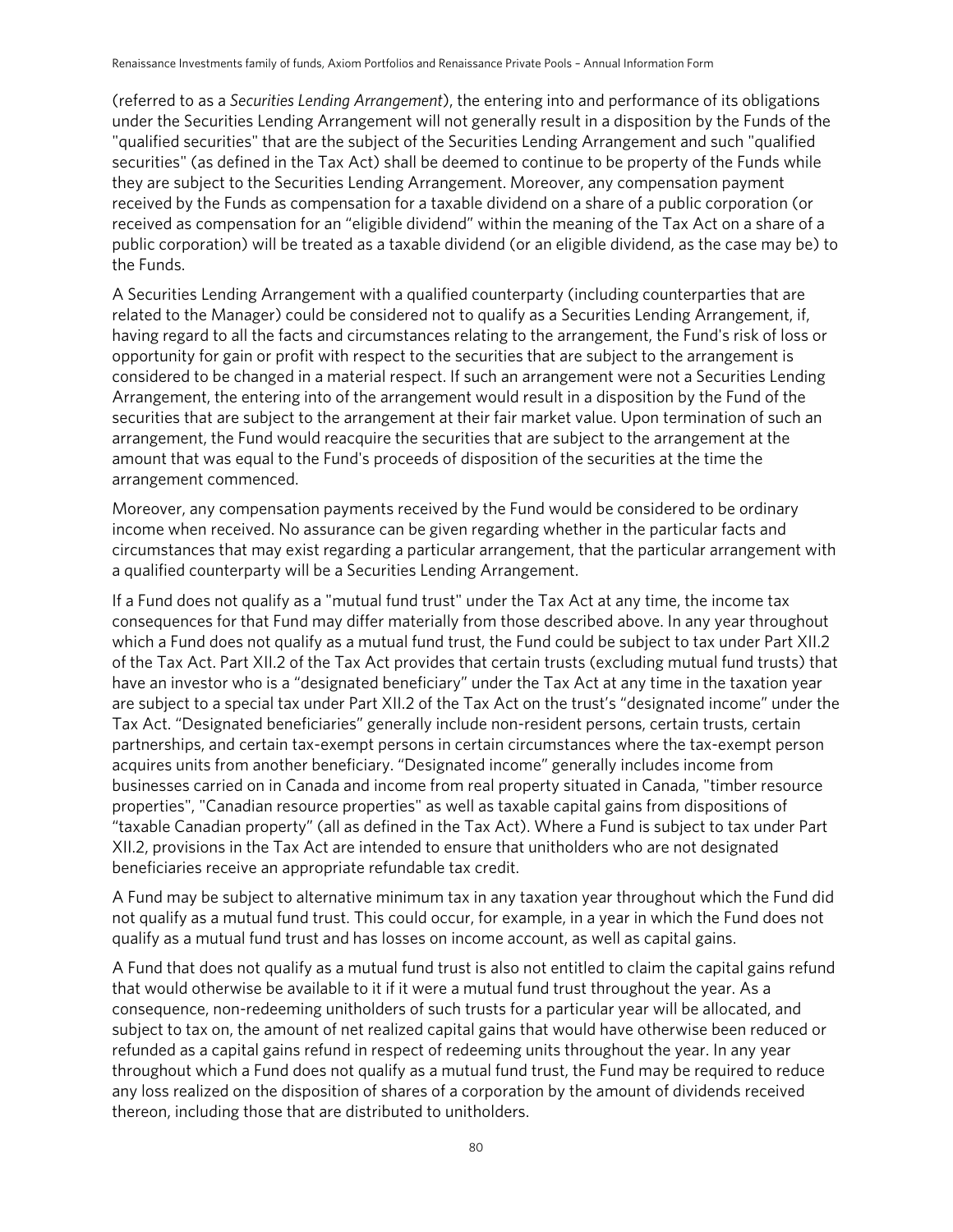A Fund that does not qualify as a mutual fund trust will be a "financial institution" for purposes of the "mark-to-market" rules contained in the Tax Act at any time if more than 50% of the fair market value of all interests in the Fund are held at that time by one or more financial institutions. The Tax Act contains special rules for determining the income of a financial institution.

Finally, if a Fund is a registered investment and is not a mutual fund trust, the Fund may also be liable for a penalty tax under subsection 204.6(1) of the Tax Act if, at the end of any month, the Fund holds any investments that are not qualified investments for registered plans. The tax for a month is equal to 1% of the non-qualified investments held at the end of the month.

### Taxation of Unitholders

You will generally be required to include in computing your income such portion of the Fund's net income for a taxation year, including net realized taxable capital gains (whether or not accrued or realized by the Fund prior to your acquisition of units), as is, or is deemed to be, paid or payable to you in the taxation year (including distributions received upon a redemption of units or as a result of Management Fee Distributions) and deducted by the Funds in computing income for tax purposes, even if the amount so paid or payable is reinvested in additional units of the Fund. Management Fee Distributions are paid by a Fund, first, out of net income, then out of net taxable capital gains, and thereafter, if necessary, out of capital.

At the time you acquire units of a Fund, the Fund's NAV per unit will reflect any income and gains that have accrued or been realized but have not been made payable at the time the units are acquired. Consequently, on a purchase of units of a Fund, including on the reinvestment of distributions, you may become taxable on your share of the income and gains of the Fund that have accrued or were realized before the units were acquired but had not been made payable prior to such time.

Any amount in excess of the Fund's net income and net realized taxable capital gains, being a return of capital, that is paid or payable to you in a year should not generally be included in computing your income for the year. However, the payment by a Fund of such excess amount to you, other than as proceeds of disposition of a unit or part thereof and other than the portion, if any, of that excess amount that represents the non-taxable portion of net realized capital gains of the Fund, will reduce the adjusted cost base (referred to as *ACB*) of your class of units. If the ACB of a class of units of a Fund held by you would otherwise be less than zero, the negative amount will be deemed to be a capital gain realized by you from the disposition of the units and your ACB will be increased by the amount of such deemed capital gain to zero.

Provided that appropriate designations are made by a Fund, such portion of (a) the Fund's net realized taxable capital gains, (b) the Fund's foreign source income and foreign taxes eligible for the foreign tax credit, and (c) the taxable dividends received by or deemed to be received by the Fund on shares of taxable Canadian corporations, as is paid or payable to you, will effectively retain its character and be treated as such in your hands for purposes of the Tax Act. Amounts that retain their character in your hands as taxable dividends on shares of taxable Canadian corporations will be eligible for the normal gross-up and dividend tax credit rules under the Tax Act. An enhanced dividend gross-up and tax credit is available in respect of "eligible dividends" designated by a taxable Canadian corporation. A Fund will designate any eligible dividends received as eligible dividends to the extent such eligible dividends are included in distributions to unitholders. As applicable, a Fund will similarly make designations in respect of its income and taxes from foreign sources, if any, so that holders of units of the Fund will be deemed to have paid, for foreign tax credit purposes, their proportionate share of the foreign taxes paid by the Fund on such income. A holder of units of such Fund will generally be entitled to foreign tax credits in respect of such foreign taxes under and subject to the general foreign tax credit rules under the Tax Act.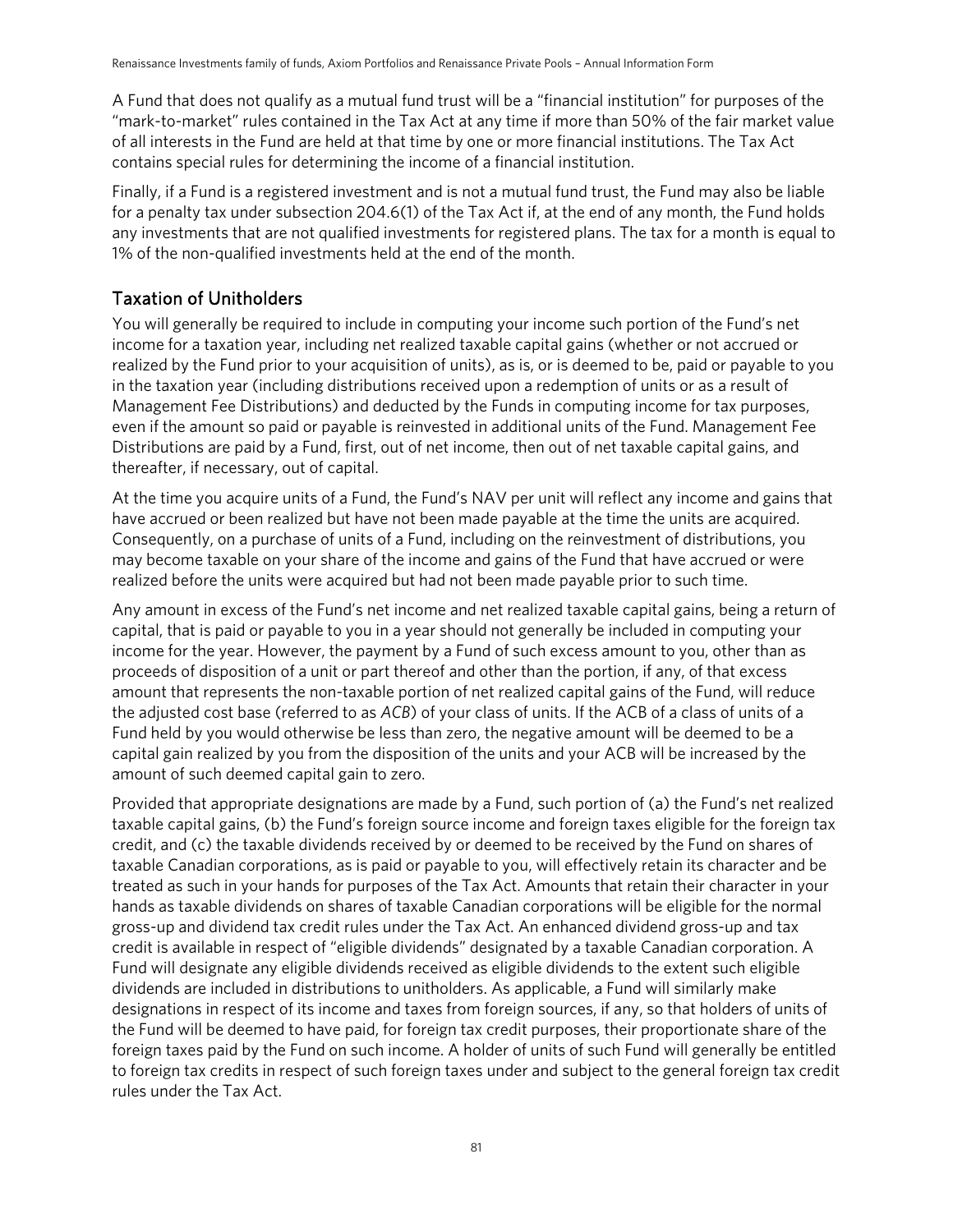Each Fund indicates in its distribution policy the intention with respect to the character and frequency of its distributions. However, the character of the distributions from a Fund for Canadian income tax purposes will not be able to be finally determined until the end of each taxation year. Distributions made to unitholders in the course of a Fund's taxation year may therefore be comprised of dividends, ordinary income or net realized capital gains, or may constitute a return of capital, depending on the investment activities of the Fund throughout the course of its taxation year, which may differ from that originally intended as outlined in each Fund's *Distribution Policy* in the Simplified Prospectus.

Upon the disposition or deemed disposition of units of a Fund, including on a redemption or switch between units of one Fund for units of another Fund (but not certain conversions between two classes of the same Fund), you will generally realize a capital gain (or capital loss) to the extent that the proceeds of disposition of such units (excluding any amount payable by the Fund that represents an amount that must otherwise be included in your income as described above), exceed (or are exceeded by) the aggregate of the ACB of such units and any reasonable costs of disposition.

A conversion from one class of units to another class of units of the same Fund, except from, to, and between Hedge Class units (see paragraph below), does not result in a disposition for tax purposes and, consequently, you will not realize a capital gain or capital loss as a result of such conversion. However, any redemption of units to pay any applicable conversion fee will be a disposition for tax purposes and you may be required to pay tax on any capital gain you realize from the redemption.

With the exception of a conversion between purchase options for Class H units (refer to *Changing Purchase Options* under *Purchases*), a conversion from, to, or between Hedge Class units of a Fund will result in a disposition for tax purposes, which may consequently result in a capital gain or capital loss to a converting unitholder.

You must calculate the ACB separately for each class of units of a Fund that you own. The ACB of a unit of a class of a Fund will generally be the average cost of all of your units of the class of the Fund that you own, including units purchased on the reinvestment of distributions (including returns of capital and Management Fee Distributions). Accordingly, when a unit of a Fund is acquired, its cost will generally be averaged with the ACB of the other units of the Fund of the same class then owned by you to determine the ACB of each such unit at that time.

Generally, one-half of any capital gain (referred to as a *taxable capital gain*) realized by you on a disposition of units of a Fund (or designated by a Fund in respect of you) must be included in your income for the taxation year of disposition and one-half of any capital loss (referred to as an *allowable capital loss*) realized by you in that year must be deducted from taxable capital gains realized by you in such year. Allowable capital losses for a taxation year in excess of taxable capital gains for that year generally may be carried back and deducted in any of the three preceding taxation years, or carried forward and deducted in any subsequent taxation year against net taxable capital gains realized in such year, in accordance with the provisions of the Tax Act.

In certain situations, if you dispose of units of a Fund and would otherwise realize a capital loss, the loss will be denied. This may occur if you or your spouse or a person with whom you are affiliated (including a corporation you control) has acquired units of the same Fund within 30 days before or after the original unitholder disposed of the units, which are considered to be "substituted property" (within the meaning of the Tax Act). In these circumstances, the capital loss may be deemed to be a "superficial loss" for the purposes of the Tax Act and denied. The amount of the denied capital loss will be added to the ACB of the securities which are substituted property.

You are required to compute your net income and net realized taxable capital gains in Canadian dollars for the purposes of the Tax Act. For the purpose of computing any gain or loss, in general, your cost of such a unit or proceeds of disposition is the Canadian dollar equivalent, determined using the appropriate exchange rate determined in accordance with detailed rules in the Tax Act in that regard,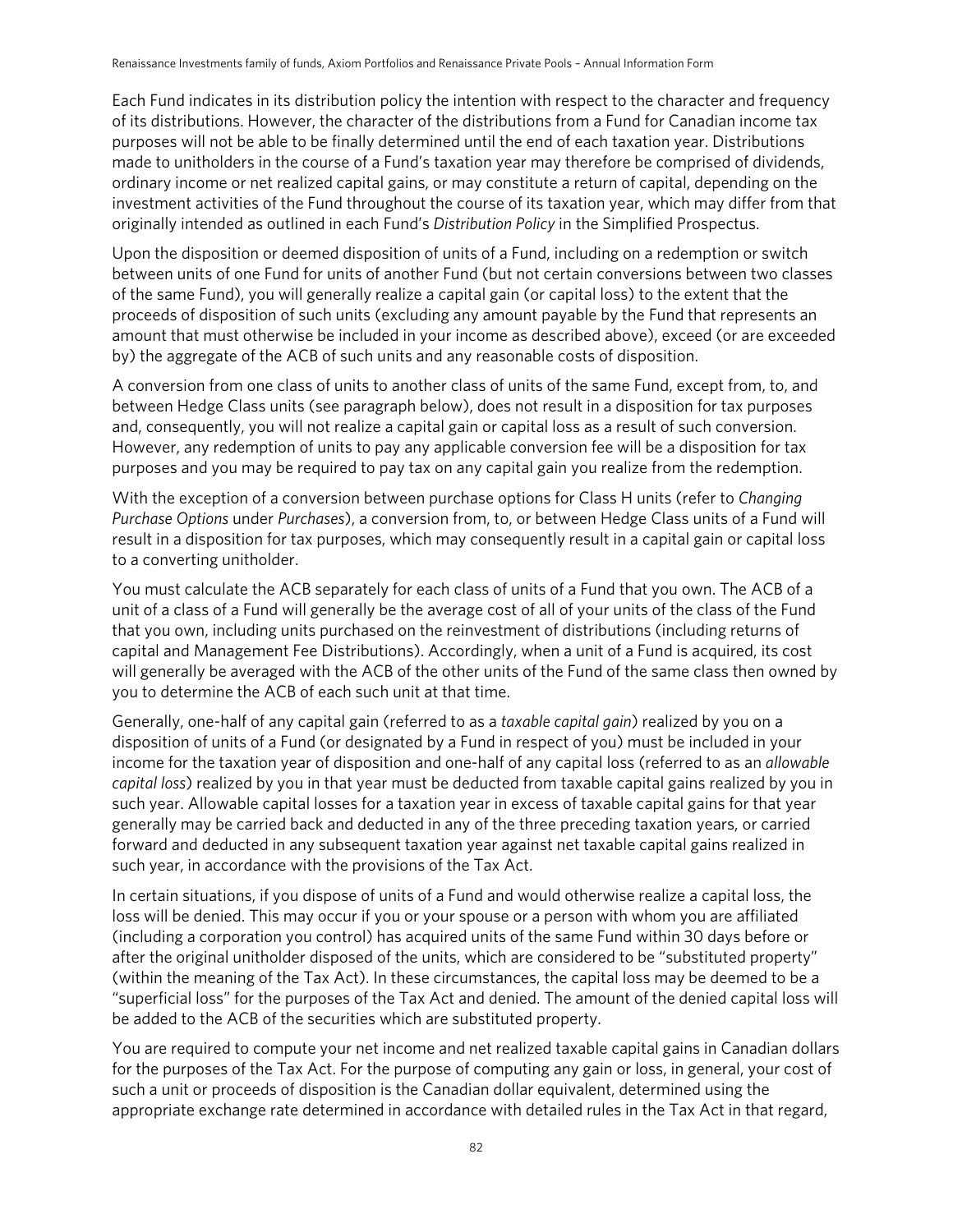of the purchase price or amount received on disposition of a unit. If you hold units of a Fund that are denominated in U.S. dollars, you may realize a capital gain or loss if there is a change in the Canadian/U.S. dollar exchange rate between the date of purchase and the date of disposition of the unit.

Management fees paid directly by a unitholder are generally not deductible for income tax purposes.

#### Alternative Minimum Tax

Individuals and certain trusts are subject to an alternative minimum tax. Such persons may be liable for this alternative minimum tax in respect of realized taxable capital gains and/or dividends from taxable Canadian corporations.

#### Reporting to You

Each year, the Funds will provide you with income tax information necessary to allow you to complete your income tax return. You should keep records of the original cost of your units, including new units received on the reinvestment of distributions, so that any capital gain or loss on redemption or other disposition can be accurately determined for tax purposes.

If you hold units of Funds denominated in U.S. dollars, you should keep records of the Canadian/U.S. dollar exchange rates published by the Bank of Canada on each of the dates you purchase units (including new units you receive when distributions are reinvested) and dispose of such units.

### Registered Plans and Eligibility for Investment

In general, if you hold units of a Fund in a registered plan such as a registered retirement savings plan (referred to as a *RRSP*), registered retirement income fund (referred to as a *RRIF*), registered education savings plan (referred to as a *RESP*), registered disability savings plan (referred to as a *RDSP*), deferred profit-sharing plan (referred to as a *DPSP*), or tax-free savings account (referred to as a *TFSA*), you will not pay tax on distributions of net income and net realized capital gains paid or payable to the registered plan by a Fund in a particular year or on any capital gains realized by the registered plan from redeeming or otherwise disposing of these units. However, most withdrawals from such registered plans (other than a withdrawal from a TFSA and certain permitted withdrawals from RESPs and RDSPs) are generally taxable.

Each of the Funds qualifies as a "mutual fund trust" and/or as a "registered investment" as defined in the Tax Act. As long as qualification as a mutual fund trust or registration as a registered investment continues, units of the Funds will be qualified investments for registered plans including trusts governed by RRSPs, RRIFs, DPSPs, RESPs, RDSPs, and TFSAs.

Notwithstanding that units of a Fund may be qualified investments for an RRSP, RRIF, RDSP, RESP, or TFSA (referred to each as a *Plan* and collectively as the *Plans*), the annuitant of an RRSP or RRIF, the holder of a TFSA or RDSP, or the subscriber of a RESP (referred to each as a *Plan Holder*), as the case may be, will be subject to a penalty tax in respect of the units if they are a "prohibited investment" for the Plan within the meaning of the Tax Act. Generally, units of a Fund would be a "prohibited investment" for a Plan if the Plan Holder (i) does not deal at arm's length with the Fund for purposes of the Tax Act, or (ii) alone or together with persons with whom the Plan Holder does not deal at arm's length, holds 10% or more of the value of all units of the Fund. Units of a Fund will not be a "prohibited investment" for a Plan if the units are "excluded property" as defined in the Tax Act for the purposes of the prohibited investment rules. Generally, units of a Fund will be "excluded property" for a Plan if, (i) at least 90% of the value of all equity of the Fund is owned by persons dealing at arm's length with the Plan Holder; (ii) the Plan Holder deals at arm's length with the Fund; and (iii) certain other criteria set forth in the Tax Act are met.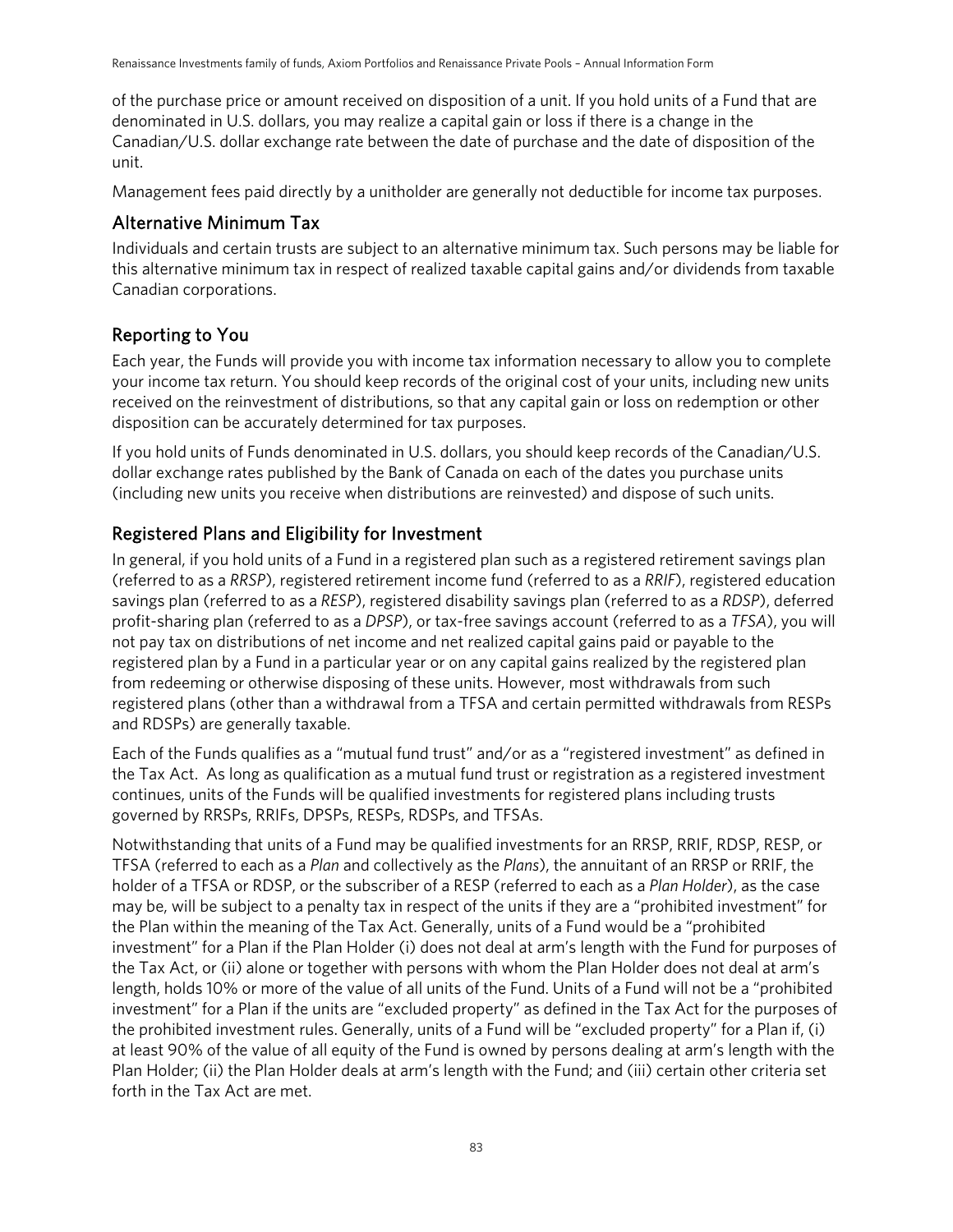Prospective investors who intend to purchase units of a Fund through a registered plan should consult their own tax advisors regarding the tax treatment of contributions to, and acquisitions of property by, such registered plan.

## Remuneration of Directors, Officers and Trustee

The Funds do not have directors or officers. The Funds may pay fees to members of the IRC. Refer to Independent Review Committee under Governance for more information on the remuneration paid to IRC members. Other than what is described under *Responsibility for Operations of the Funds*, the Funds' Trustee is not entitled to any remuneration.

# Material Contracts

Except for the contracts set out below, no Fund has entered into any material contract. Contracts entered into the ordinary course of business are not considered material. The Funds' material contracts are as follows:

- Declaration of Trust referred to under Name, Formation and History of the Renaissance Investment family of funds, Axiom Portfolios and Renaissance Private Pools;
- Master Management Agreement referred to under *Manager* under *Responsibility for Operations of the Funds*;
- Portfolio Advisory Agreement referred to under *Portfolio Advisor* under *Responsibility for Operations of the Funds*; and
- Custodian Agreement referred to under Custodian under Responsibility for Operations of the Funds.

Copies of the material contracts are available at www.sedar.com or can be obtained by contacting us toll-free at [1-888-888-3863.](tel:1-888-888-3863)

## Legal and Administrative Proceedings

In August 2020, a proposed class action was commenced in the Supreme Court of British Columbia against CIBC, CIBC Trust Corporation and CIBC Asset Management Inc. A contested certification hearing was held on August 3-6, 2021.

### Class Actions

The Manager pursues applicable class actions on behalf of the Funds. However, no distribution of proceeds arising as a result of a class action will be made directly to the Funds' unitholders as class action settlement proceeds are considered the Funds' assets. Unitholders who redeem units prior to the receipt of settlement proceeds will not derive a benefit from any class action settlement, as proceeds are only considered as a Fund's asset once they are actually received.

## Additional Information

#### Fund-linked Products

From time to time, CIBC or one of its affiliates may issue principal-protected notes, fund-linked GICs, or similar products (referred to collectively as the *Fund-linked Products*) that aim to provide investment returns that are linked to the performance of a notional investment portfolio comprised of one or more Funds. CIBC and its wholly-owned subsidiaries, CIBC World Markets Inc. and CAMI may receive fees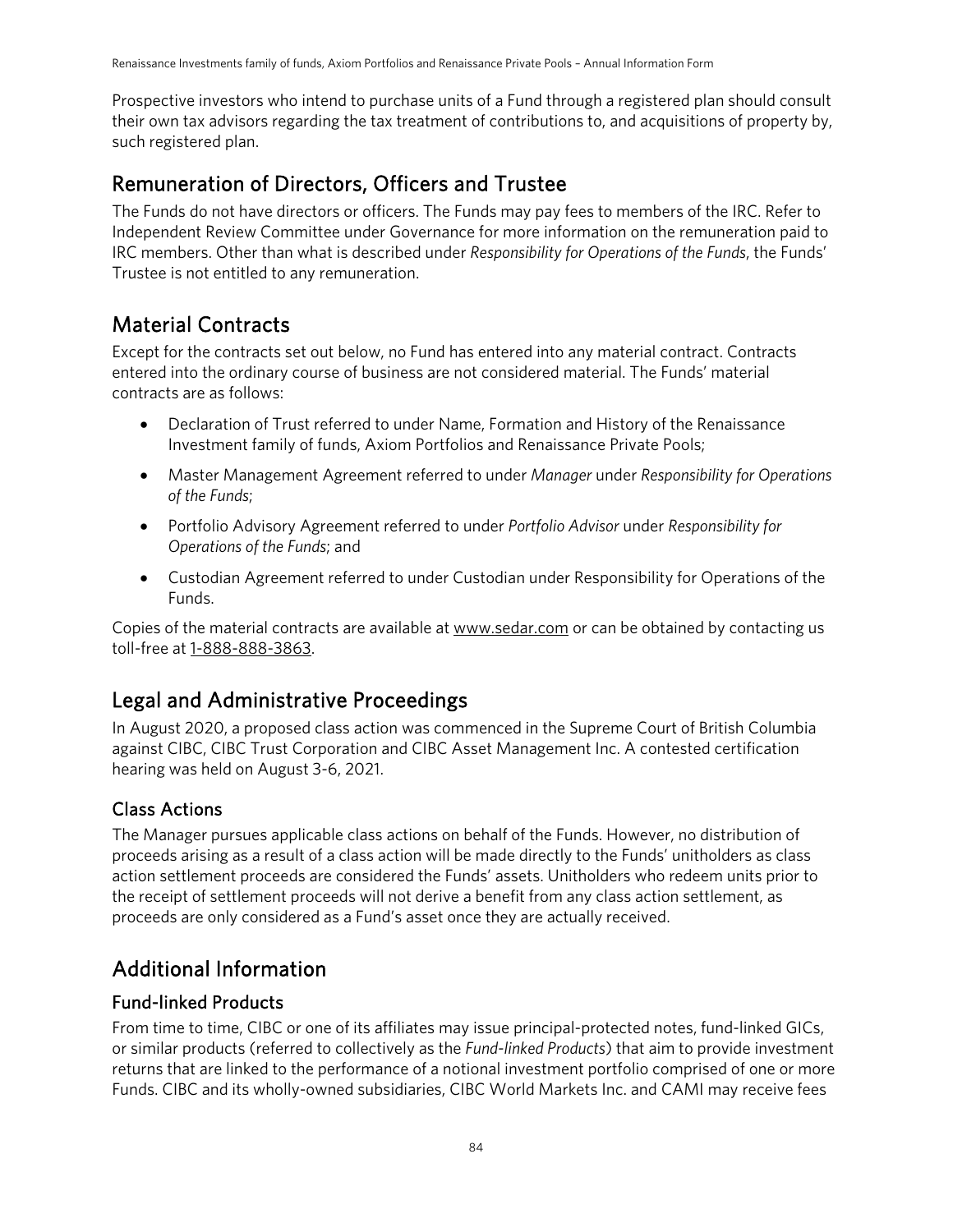and/or other benefits in connection with the Fund-linked Products, and in connection with the hedging of any obligations under the Fund-linked Products.

CIBC or one of its subsidiaries may buy or sell large amounts of units of a Fund to hedge its obligations relating to the Fund-linked Products. The hedging strategy may also involve daily trading in units of the Funds. The Manager will monitor the risks associated with these transactions, which may include large investor risk and short-term trading risk, on a periodic basis. The Manager has established policies and procedures relating to large investors and short-term trading, which include the imposition of a shortterm trading fee if determined to be appropriate, standards for prior notification for large purchases and redemptions, and the right for the Manager to terminate a client relationship. For more information, refer to Policies and Procedures Related to Short-Term or Excessive Trading in this document, and to *Large Investor Risk* under *What is a Mutual Fund and What are the Risks of Investing in a Mutual Fund?* in the Funds' Simplified Prospectus.

#### Combined Annual Information Form

The units of the Funds are offered under a single simplified prospectus and this single Annual Information Form because many of the Funds' attributes, and those of their units, are the same. Nevertheless, each of the Funds is responsible only for the disclosure contained in such documents that pertains to it and disclaims any responsibility for the disclosure pertaining to any other Fund.

The Certificate appended to this Annual Information Form applies severally to each of the Funds as though such Fund was the only Fund referred to herein.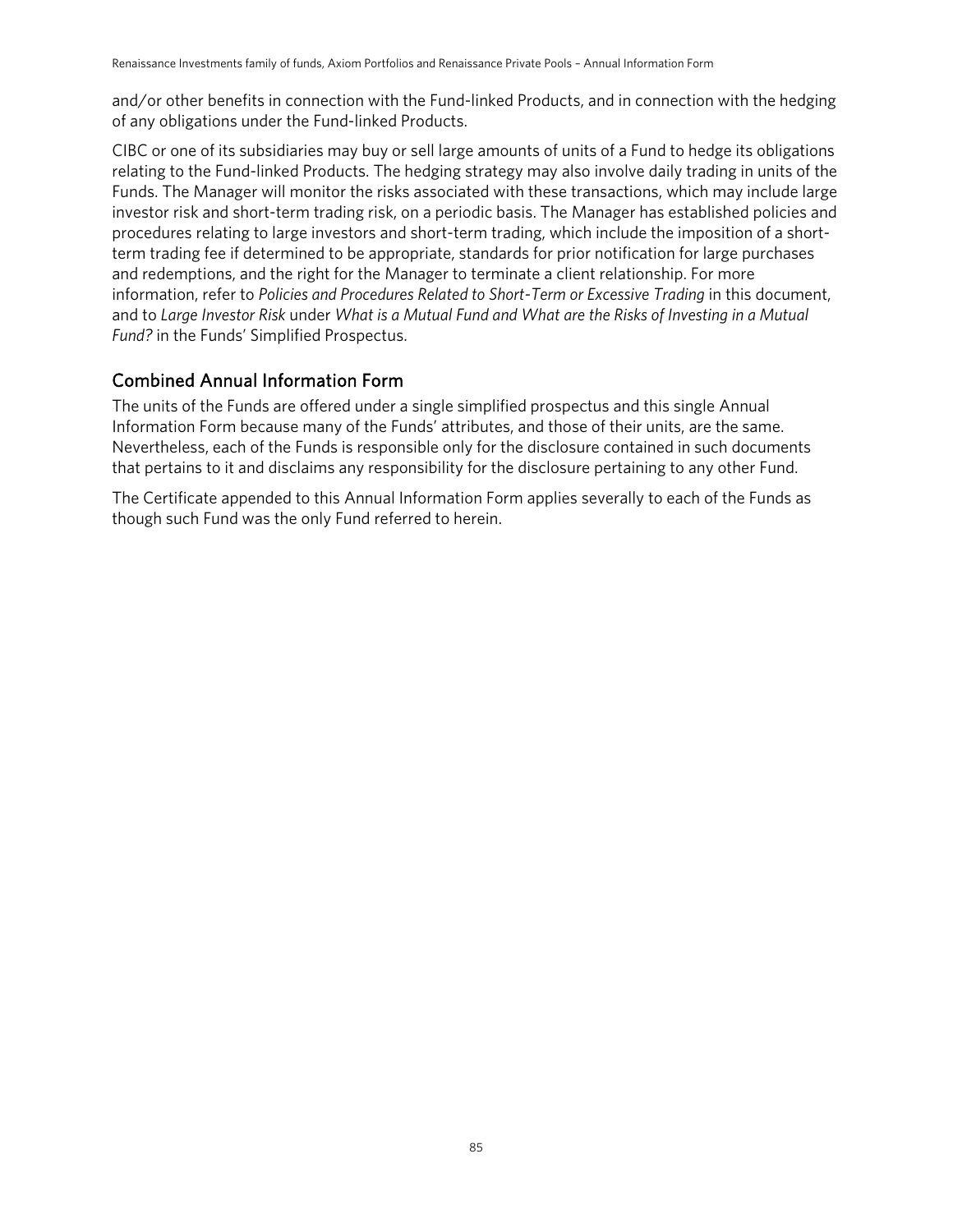### Certificate of the Funds, the Manager and the Promoter

Renaissance Money Market Fund Renaissance Canadian T-Bill Fund Renaissance U.S. Money Market Fund Renaissance Short-Term Income Fund Renaissance Canadian Bond Fund Renaissance Real Return Bond Fund Renaissance Corporate Bond Fund Renaissance U.S. Dollar Corporate Bond Fund Renaissance High-Yield Bond Fund Renaissance Floating Rate Income Fund Renaissance Flexible Yield Fund Renaissance Global Bond Fund Renaissance Canadian Balanced Fund Renaissance U.S. Dollar Diversified Income Fund Renaissance Optimal Conservative Income Portfolio Renaissance Optimal Income Portfolio Renaissance Optimal Growth & Income Portfolio Renaissance Canadian Dividend Fund Renaissance Canadian Monthly Income Fund Renaissance Diversified Income Fund Renaissance High Income Fund Renaissance Canadian Core Value Fund Renaissance Canadian Growth Fund Renaissance Canadian All-Cap Equity Fund Renaissance Canadian Small-Cap Fund Renaissance U.S. Equity Income Fund Renaissance U.S. Equity Value Fund Renaissance U.S. Equity Growth Fund Renaissance U.S. Equity Growth Currency Neutral Fund Renaissance U.S. Equity Fund Renaissance International Dividend Fund Renaissance International Equity Fund Renaissance International Equity Currency Neutral Fund Renaissance Global Markets Fund Renaissance Optimal Global Equity Portfolio Renaissance Optimal Global Equity Currency Neutral Portfolio Renaissance Global Value Fund Renaissance Global Growth Fund Renaissance Global Growth Currency Neutral Fund Renaissance Global Focus Fund Renaissance Global Focus Currency Neutral Fund Renaissance Global Small-Cap Fund Renaissance China Plus Fund Renaissance Emerging Markets Fund Renaissance Optimal Inflation Opportunities Portfolio Renaissance Global Infrastructure Fund Renaissance Global Infrastructure Currency Neutral Fund Renaissance Global Real Estate Fund Renaissance Global Real Estate Currency Neutral Fund Renaissance Global Health Care Fund Renaissance Global Science & Technology Fund Axiom Balanced Income Portfolio Axiom Diversified Monthly Income Portfolio Axiom Balanced Growth Portfolio Axiom Long-Term Growth Portfolio Axiom Canadian Growth Portfolio Axiom Global Growth Portfolio Axiom Foreign Growth Portfolio Axiom All Equity Portfolio Renaissance Ultra Short-Term Income Private Pool Renaissance Canadian Fixed Income Private Pool Renaissance Multi-Sector Fixed Income Private Pool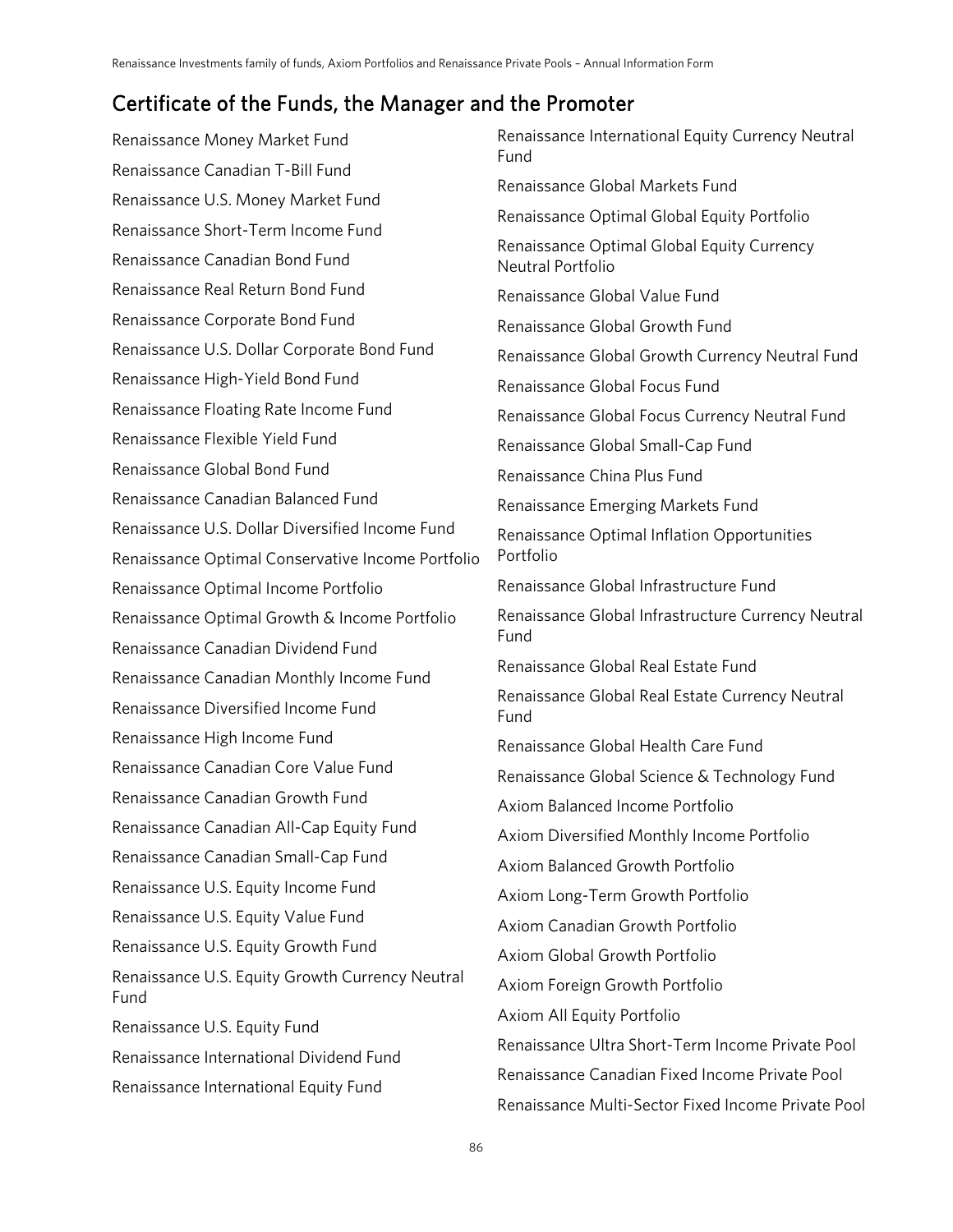Renaissance Global Bond Private Pool Renaissance Multi-Asset Global Balanced Income Private Pool Renaissance Multi-Asset Global Balanced Private Pool Renaissance Equity Income Private Pool Renaissance Canadian Equity Private Pool Renaissance U.S. Equity Private Pool Renaissance U.S. Equity Currency Neutral Private Pool Renaissance International Equity Private Pool Renaissance Global Equity Private Pool Renaissance Emerging Markets Equity Private Pool Renaissance Real Assets Private Pool

(collectively, the "Funds")

Dated August 27, 2021

This annual information form, together with the simplified prospectus and the documents incorporated by reference into the simplified prospectus, constitute full, true and plain disclosure of all material facts relating to the securities offered by the simplified prospectus, as required by the securities legislation of each of the provinces and territories of Canada, and do not contain any misrepresentations.

Signed "*David Scandiffio*" David Scandiffio President and Chief Executive **Officer** CIBC Asset Management Inc. Signed "*Winnie Wakayama*"

Winnie Wakayama Chief Financial Officer CIBC Asset Management Inc.

On behalf of the Board of Directors of CIBC Asset Management Inc. as Trustee, Manager and Promoter of the Funds

Signed "*Jon Hountalas*"

Jon Hountalas Director

Signed "*Stephen Gittens*" Stephen Gittens Director